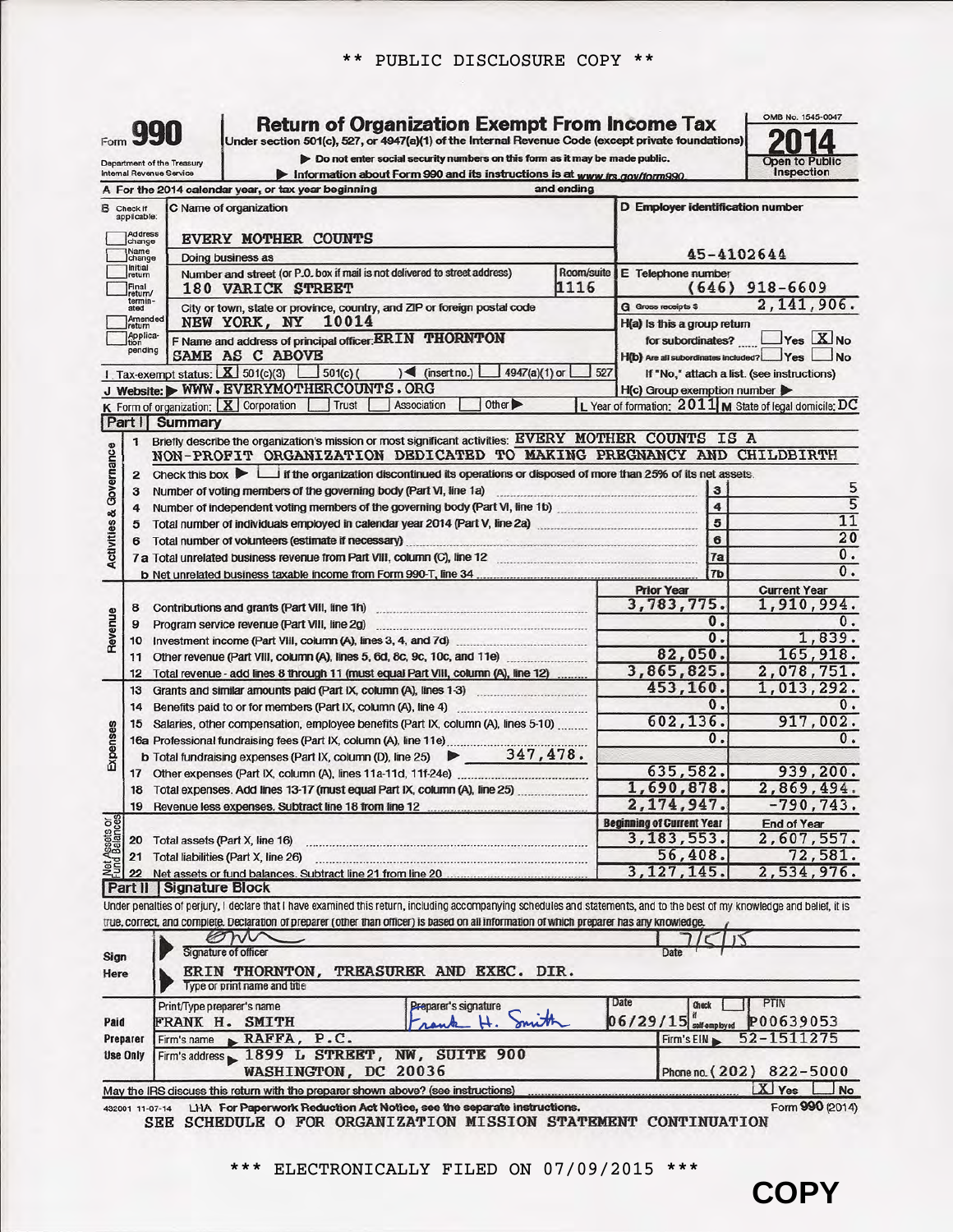|              | EVERY MOTHER COUNTS<br>Form 990 (2014)                                                                                                       | 45-4102644                           | Page 2             |
|--------------|----------------------------------------------------------------------------------------------------------------------------------------------|--------------------------------------|--------------------|
|              | <b>Statement of Program Service Accomplishments</b><br>Part III                                                                              |                                      |                    |
|              |                                                                                                                                              |                                      | $\boxed{\text{X}}$ |
| 1            | Briefly describe the organization's mission:                                                                                                 |                                      |                    |
|              | EVERY MOTHER COUNTS (THE ORGANIZATION) IS A NON-PROFIT ORGANIZATION                                                                          |                                      |                    |
|              | DEDICATED TO MAKING PREGNANCY AND CHILDBIRTH SAFE FOR EVERY MOTHER. WE                                                                       |                                      |                    |
|              | INFORM, ENGAGE, AND MOBILIZE NEW AUDIENCES TO TAKE ACTIONS AND RAISE                                                                         |                                      |                    |
|              | FUNDS THAT SUPPORT MATERNAL HEALTH PROGRAMS AROUND THE WORLD.                                                                                |                                      |                    |
| $\mathbf{2}$ | Did the organization undertake any significant program services during the year which were not listed on                                     |                                      |                    |
|              | the prior Form 990 or 990-EZ?                                                                                                                | $\sqrt{\mathsf{Yes}\ \mathbf{X}}$ No |                    |
|              | If "Yes," describe these new services on Schedule O.                                                                                         |                                      |                    |
| 3            | Did the organization cease conducting, or make significant changes in how it conducts, any program services?                                 | $\sqrt{}$ Yes $\sqrt{X}$ No          |                    |
|              | If "Yes," describe these changes on Schedule O.                                                                                              |                                      |                    |
| 4            | Describe the organization's program service accomplishments for each of its three largest program services, as measured by expenses.         |                                      |                    |
|              | Section 501(c)(3) and 501(c)(4) organizations are required to report the amount of grants and allocations to others, the total expenses, and |                                      |                    |
|              | revenue, if any, for each program service reported.                                                                                          |                                      |                    |
| 4a           | $\overline{1,167,010}$ including grants of \$<br>$1,013,292.$ (Revenue \$<br>) (Expenses \$<br>(Code:                                        |                                      |                    |
|              | GRANTS - IN 2014, THE ORGANIZATION AWARDED NEW GRANTS TO THREE                                                                               |                                      |                    |
|              | ORGANIZATIONS AROUND THE WORLD TO SUPPORT MATERNAL HEALTH AND RENEWED                                                                        |                                      |                    |
|              | GRANTS TO THREE EXISTING GRANTEES.                                                                                                           |                                      |                    |
|              |                                                                                                                                              |                                      |                    |
|              | A) A \$40,079 GRANT TO NAZDEEK TO SUPPORT THE TRAINING OF ACTIVISTS AND                                                                      |                                      |                    |
|              | LAWYERS TO DOCUMENT MATERNAL HEALTH RIGHTS VIOLATIONS AND DEVELOP                                                                            |                                      |                    |
|              | SUBSEQUENT LAWSUITS DEMANDING INCREASED ACCESS TO QUALITY HEALTHCARE IN                                                                      |                                      |                    |
|              | INDIA;                                                                                                                                       |                                      |                    |
|              |                                                                                                                                              |                                      |                    |
|              | B) A \$154,649 GRANT TO CHOICES IN CHILDBIRTH WHICH PROVIDES DOULA CARE,                                                                     |                                      |                    |
|              | NUTRITION EDUCATION AND GROUP SUPPORT TO LOW-INCOME, AT-RISK WOMEN OF                                                                        |                                      |                    |
|              | COLOR AND WHICH SUPPORTS COMMUNITY DOULA TRAINING IN NEW YORK CITY;                                                                          |                                      |                    |
| 4b           | 861,798.<br>including grants of \$<br>) (Expenses \$<br>(Code:                                                                               | ) (Revenue \$                        |                    |
|              | EDUCATION AND OUTREACH - THE ORGANIZATION SEEKS TO EDUCATE INDIVIDUALS                                                                       |                                      |                    |
|              | AND NEW AUDIENCES ABOUT THE ISSUE OF MATERNAL HEALTH AND THAT 90                                                                             |                                      |                    |
|              | PERCENT OF PREGNANCY AND CHILD-BIRTH RELATED DEATHS ARE PREVENTABLE.                                                                         |                                      |                    |
|              | TO THAT END, IN 2014, IN ADDITION TO ADDING A VARIETY OF NEW                                                                                 |                                      |                    |
|              | STORYTELLING ASSETS AND TRADITIONAL MEDIA APPEARANCES, THE ORGANIZATION                                                                      |                                      |                    |
|              | SAW A MARKED INCREASE IN SOCIAL MEDIA TRAFFIC INCLUDING AN INCREASE OF                                                                       |                                      |                    |
|              | 68% IN FACEBOOK FOLLOWERS, 47% IN TWITTER FOLLOWERS AND IN 389% IN                                                                           |                                      |                    |
|              | <b>INSTAGRAM FOLLOWERS.</b>                                                                                                                  |                                      |                    |
|              |                                                                                                                                              |                                      |                    |
|              |                                                                                                                                              |                                      |                    |
|              |                                                                                                                                              |                                      |                    |
|              |                                                                                                                                              |                                      |                    |
| 4с           | $380, 351$ . including grants of \$<br>(Code:<br>) (Expenses \$<br>THE ORGANIZATION ENCOURAGES PEOPLE TO TAKE ACTION TO<br>DRIVING ACTION -  | ) (Revenue \$                        |                    |
|              | SUPPORT MATERNAL HEALTH.<br>IN 2014, THE ORGANIZATION COUNTED OVER 3                                                                         |                                      |                    |
|              | MILLION ACTIONS SUPPORTING MATERNAL HEALTH BRINGING OUR TOTAL TO 8                                                                           |                                      |                    |
|              | MILLION ACTIONS SINCE WE BEGAN COUNTING ACTIONS IN 2012.                                                                                     | FOR EXAMPLE,                         |                    |
|              | THIS YEAR, 39,980 RUNNERS, WALKERS AND CYCLISTS RAISED MONEY FOR THE                                                                         |                                      |                    |
|              | ORGANIZATION AND ANOTHER 13,450 INDIVIDUALS ATTENDED MATERNAL                                                                                |                                      |                    |
|              | HEALTH-RELATED EVENTS.                                                                                                                       |                                      |                    |
|              |                                                                                                                                              |                                      |                    |
|              |                                                                                                                                              |                                      |                    |
|              |                                                                                                                                              |                                      |                    |
|              |                                                                                                                                              |                                      |                    |
|              |                                                                                                                                              |                                      |                    |
|              |                                                                                                                                              |                                      |                    |
| 4d -         | Other program services (Describe in Schedule O.)                                                                                             |                                      |                    |
|              | (Expenses \$<br>including grants of \$<br>(Revenue \$<br>2,409,159.                                                                          |                                      |                    |
| 4е           | Total program service expenses                                                                                                               | Form 990 (2014)                      |                    |
| 432002       | SEE SCHEDULE O FOR CONTINUATION(S)                                                                                                           |                                      |                    |
| 11-07-14     | 2                                                                                                                                            |                                      |                    |
|              | 12430630 786783 EMC<br>2014.03050 EVERY MOTHER COUNTS                                                                                        | <b>COE'Y</b>                         |                    |
|              |                                                                                                                                              |                                      |                    |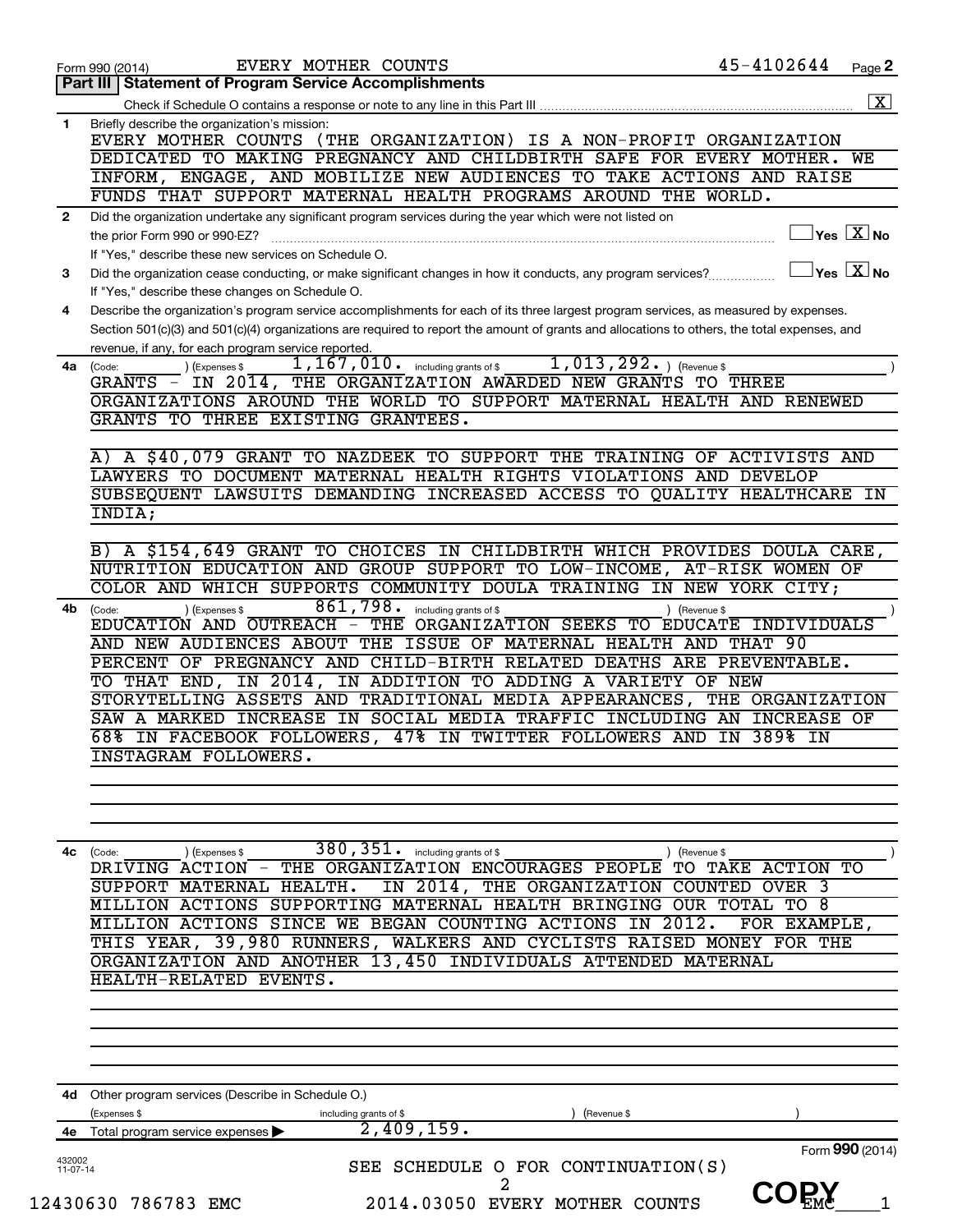**Part IV Checklist of Required Schedules**

Form 990 (2014)  $EVERY$  MOTHER COUNTS  $45-4102644$  Page

|     |                                                                                                                                                    |                 | Yes | No                    |
|-----|----------------------------------------------------------------------------------------------------------------------------------------------------|-----------------|-----|-----------------------|
| 1   | Is the organization described in section 501(c)(3) or 4947(a)(1) (other than a private foundation)?                                                |                 |     |                       |
|     | If "Yes," complete Schedule A                                                                                                                      | $\mathbf{1}$    | х   |                       |
| 2   |                                                                                                                                                    | $\mathbf{2}$    | x   |                       |
| 3   | Did the organization engage in direct or indirect political campaign activities on behalf of or in opposition to candidates for                    | 3               |     | x                     |
| 4   | Section 501(c)(3) organizations. Did the organization engage in lobbying activities, or have a section 501(h) election in effect                   |                 |     |                       |
|     |                                                                                                                                                    | 4               |     | x                     |
| 5   | Is the organization a section 501(c)(4), 501(c)(5), or 501(c)(6) organization that receives membership dues, assessments, or                       |                 |     |                       |
|     |                                                                                                                                                    | 5               |     | x                     |
| 6   | Did the organization maintain any donor advised funds or any similar funds or accounts for which donors have the right to                          |                 |     |                       |
|     | provide advice on the distribution or investment of amounts in such funds or accounts? If "Yes," complete Schedule D, Part I                       | 6               |     | x                     |
| 7   | Did the organization receive or hold a conservation easement, including easements to preserve open space,                                          |                 |     |                       |
|     |                                                                                                                                                    | $\overline{7}$  |     | x                     |
| 8   | Did the organization maintain collections of works of art, historical treasures, or other similar assets? If "Yes," complete                       |                 |     |                       |
|     |                                                                                                                                                    | 8               |     | x                     |
| 9   | Did the organization report an amount in Part X, line 21, for escrow or custodial account liability; serve as a custodian for                      |                 |     |                       |
|     | amounts not listed in Part X; or provide credit counseling, debt management, credit repair, or debt negotiation services?                          |                 |     |                       |
|     | If "Yes," complete Schedule D, Part IV                                                                                                             | 9               |     | x                     |
| 10  | Did the organization, directly or through a related organization, hold assets in temporarily restricted endowments, permanent                      |                 |     |                       |
|     |                                                                                                                                                    | 10              |     | x                     |
| 11  | If the organization's answer to any of the following questions is "Yes," then complete Schedule D, Parts VI, VII, VIII, IX, or X<br>as applicable. |                 |     |                       |
|     | a Did the organization report an amount for land, buildings, and equipment in Part X, line 10? If "Yes," complete Schedule D,                      |                 |     |                       |
|     |                                                                                                                                                    | 11a             | X   |                       |
|     | <b>b</b> Did the organization report an amount for investments - other securities in Part X, line 12 that is 5% or more of its total               |                 |     |                       |
|     |                                                                                                                                                    | 11b             |     | x                     |
|     | c Did the organization report an amount for investments - program related in Part X, line 13 that is 5% or more of its total                       |                 |     |                       |
|     |                                                                                                                                                    | 11c             |     | х                     |
|     | d Did the organization report an amount for other assets in Part X, line 15 that is 5% or more of its total assets reported in                     |                 |     |                       |
|     |                                                                                                                                                    | 11d             |     | х                     |
|     |                                                                                                                                                    | 11e             | X   |                       |
|     | f Did the organization's separate or consolidated financial statements for the tax year include a footnote that addresses                          |                 |     |                       |
|     | the organization's liability for uncertain tax positions under FIN 48 (ASC 740)? If "Yes," complete Schedule D, Part X                             | 11f             | X   |                       |
|     | 12a Did the organization obtain separate, independent audited financial statements for the tax year? If "Yes," complete                            |                 |     |                       |
|     | Schedule D, Parts XI and XII                                                                                                                       | 12a             | х   |                       |
|     | <b>b</b> Was the organization included in consolidated, independent audited financial statements for the tax year?                                 |                 |     |                       |
|     | If "Yes," and if the organization answered "No" to line 12a, then completing Schedule D, Parts XI and XII is optional <i>www.</i>                  | 12 <sub>b</sub> |     | х                     |
| 13  |                                                                                                                                                    | 13              |     | $\overline{\text{x}}$ |
| 14a |                                                                                                                                                    | 14a             |     | x                     |
| b   | Did the organization have aggregate revenues or expenses of more than \$10,000 from grantmaking, fundraising, business,                            |                 |     |                       |
|     | investment, and program service activities outside the United States, or aggregate foreign investments valued at \$100,000                         |                 |     |                       |
|     |                                                                                                                                                    | 14b             | х   |                       |
| 15  | Did the organization report on Part IX, column (A), line 3, more than \$5,000 of grants or other assistance to or for any                          |                 |     |                       |
|     |                                                                                                                                                    | 15              | х   |                       |
| 16  | Did the organization report on Part IX, column (A), line 3, more than \$5,000 of aggregate grants or other assistance to                           |                 |     |                       |
|     |                                                                                                                                                    | 16              |     | х                     |
| 17  | Did the organization report a total of more than \$15,000 of expenses for professional fundraising services on Part IX,                            |                 |     |                       |
|     |                                                                                                                                                    | 17              |     | х                     |
| 18  | Did the organization report more than \$15,000 total of fundraising event gross income and contributions on Part VIII, lines                       |                 |     |                       |
|     |                                                                                                                                                    | 18              | х   |                       |
| 19  | Did the organization report more than \$15,000 of gross income from gaming activities on Part VIII, line 9a?/f "Yes,"                              |                 |     |                       |
|     |                                                                                                                                                    | 19              |     | x                     |
|     |                                                                                                                                                    | 20a             |     | х                     |
|     |                                                                                                                                                    | 20 <sub>b</sub> |     |                       |

Form (2014) **990**

 **COPY**

432003 11-07-14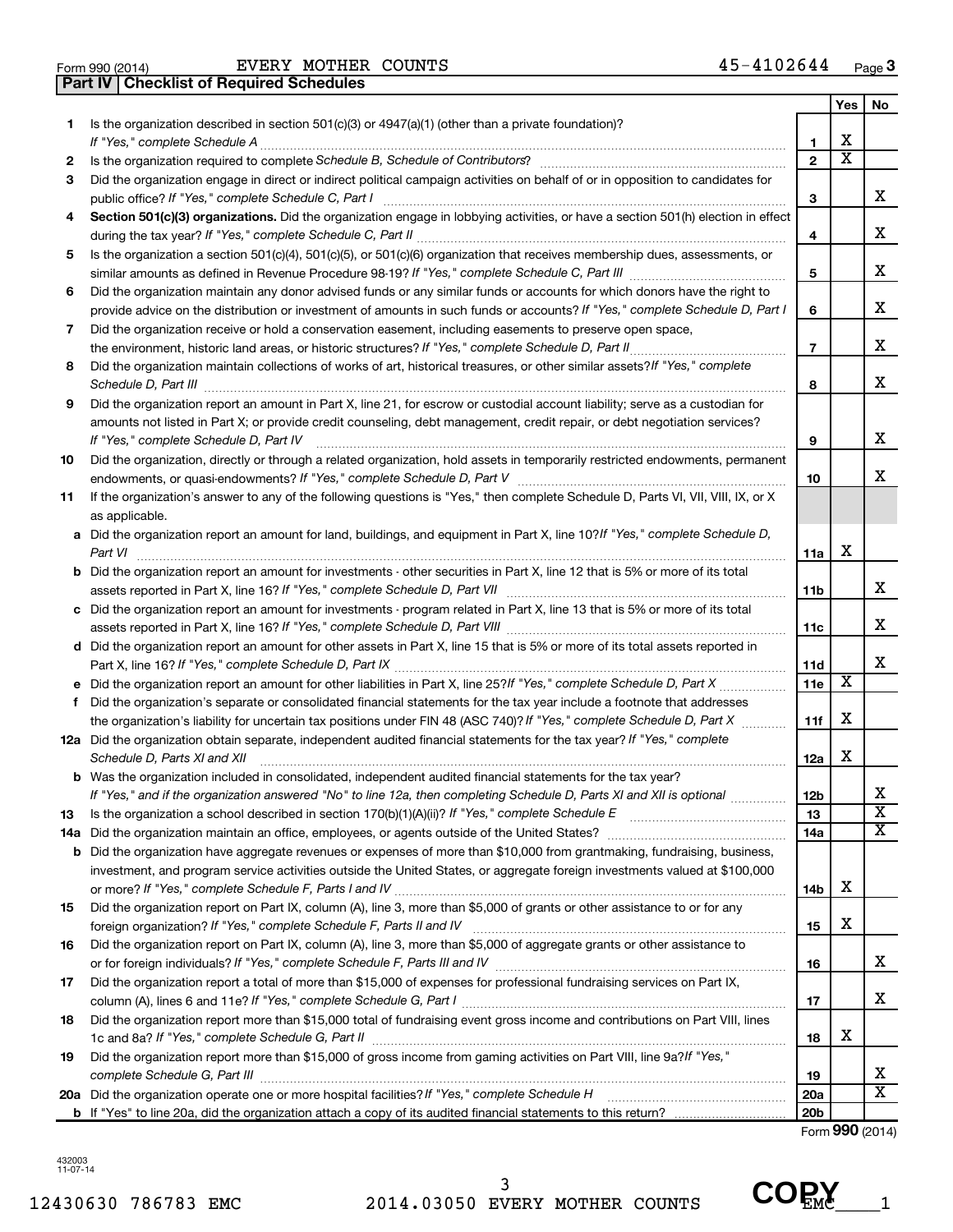| Yes<br>No<br>Did the organization report more than \$5,000 of grants or other assistance to any domestic organization or<br>21<br>х<br>21<br>Did the organization report more than \$5,000 of grants or other assistance to or for domestic individuals on<br>22<br>х<br>22<br>Did the organization answer "Yes" to Part VII, Section A, line 3, 4, or 5 about compensation of the organization's current<br>23<br>and former officers, directors, trustees, key employees, and highest compensated employees? If "Yes," complete<br>х<br>Schedule J <b>Executive Constructs</b> of the Construction of the Construction of the Construction of the Construction of the Construction of the Construction of the Construction of the Construction of the Construction of the C<br>23<br>24a Did the organization have a tax-exempt bond issue with an outstanding principal amount of more than \$100,000 as of the<br>last day of the year, that was issued after December 31, 2002? If "Yes," answer lines 24b through 24d and complete<br>x<br>Schedule K. If "No", go to line 25a<br>24a<br>24b<br>b<br>Did the organization maintain an escrow account other than a refunding escrow at any time during the year to defease<br>24c<br>d Did the organization act as an "on behalf of" issuer for bonds outstanding at any time during the year?<br>24d<br>25a Section 501(c)(3), 501(c)(4), and 501(c)(29) organizations. Did the organization engage in an excess benefit<br>x<br>25a<br><b>b</b> Is the organization aware that it engaged in an excess benefit transaction with a disqualified person in a prior year, and<br>that the transaction has not been reported on any of the organization's prior Forms 990 or 990-EZ? If "Yes," complete<br>х<br>Schedule L, Part I<br>25 <sub>b</sub><br>$\begin{minipage}[c]{0.5\textwidth} \centering \begin{tabular}{ c c c c c c } \hline \multicolumn{1}{ c }{\textbf{1}} & \multicolumn{1}{ c }{\textbf{1}} & \multicolumn{1}{ c }{\textbf{1}} & \multicolumn{1}{ c }{\textbf{1}} & \multicolumn{1}{ c }{\textbf{1}} & \multicolumn{1}{ c }{\textbf{1}} & \multicolumn{1}{ c }{\textbf{1}} & \multicolumn{1}{ c }{\textbf{1}} & \multicolumn{1}{ c }{\textbf{1}} & \multicolumn{1}{ c }{\textbf{1$<br>Did the organization report any amount on Part X, line 5, 6, or 22 for receivables from or payables to any current or<br>26<br>former officers, directors, trustees, key employees, highest compensated employees, or disqualified persons? If "Yes,"<br>X<br>complete Schedule L, Part II<br>26<br>Did the organization provide a grant or other assistance to an officer, director, trustee, key employee, substantial<br>27<br>contributor or employee thereof, a grant selection committee member, or to a 35% controlled entity or family member<br>х<br>27<br>Was the organization a party to a business transaction with one of the following parties (see Schedule L, Part IV<br>28<br>instructions for applicable filing thresholds, conditions, and exceptions):<br>x<br>A current or former officer, director, trustee, or key employee? If "Yes," complete Schedule L, Part IV<br>28a<br>а<br>$\overline{\textbf{x}}$<br>A family member of a current or former officer, director, trustee, or key employee? If "Yes," complete Schedule L, Part IV<br>28b<br>b<br>c An entity of which a current or former officer, director, trustee, or key employee (or a family member thereof) was an officer,<br>х<br>28c<br>x<br>29<br>29<br>Did the organization receive contributions of art, historical treasures, or other similar assets, or qualified conservation<br>30<br>X<br>30<br>Did the organization liquidate, terminate, or dissolve and cease operations?<br>31<br>Χ<br>If "Yes," complete Schedule N, Part I<br>31<br>Did the organization sell, exchange, dispose of, or transfer more than 25% of its net assets? If "Yes," complete<br>32<br>X<br>Schedule N, Part II<br>32<br>Did the organization own 100% of an entity disregarded as separate from the organization under Regulations<br>33<br>х<br>33<br>Was the organization related to any tax-exempt or taxable entity? If "Yes," complete Schedule R, Part II, III, or IV, and<br>34<br>х<br>34<br>Part V, line 1<br>$\overline{\text{X}}$<br>35a<br>b If "Yes" to line 35a, did the organization receive any payment from or engage in any transaction with a controlled entity<br>35 <sub>b</sub><br>Section 501(c)(3) organizations. Did the organization make any transfers to an exempt non-charitable related organization?<br>36<br>X<br>36<br>Did the organization conduct more than 5% of its activities through an entity that is not a related organization<br>37<br>х<br>37<br>Did the organization complete Schedule O and provide explanations in Schedule O for Part VI, lines 11b and 19?<br>38<br>X<br>38 | <b>Part IV   Checklist of Required Schedules (continued)</b> |  |  |  |  |  |  |  |  |  |
|----------------------------------------------------------------------------------------------------------------------------------------------------------------------------------------------------------------------------------------------------------------------------------------------------------------------------------------------------------------------------------------------------------------------------------------------------------------------------------------------------------------------------------------------------------------------------------------------------------------------------------------------------------------------------------------------------------------------------------------------------------------------------------------------------------------------------------------------------------------------------------------------------------------------------------------------------------------------------------------------------------------------------------------------------------------------------------------------------------------------------------------------------------------------------------------------------------------------------------------------------------------------------------------------------------------------------------------------------------------------------------------------------------------------------------------------------------------------------------------------------------------------------------------------------------------------------------------------------------------------------------------------------------------------------------------------------------------------------------------------------------------------------------------------------------------------------------------------------------------------------------------------------------------------------------------------------------------------------------------------------------------------------------------------------------------------------------------------------------------------------------------------------------------------------------------------------------------------------------------------------------------------------------------------------------------------------------------------------------------------------------------------------------------------------------------------------------------------------------------------------------------------------------------------------------------------------------------------------------------------------------------------------------------------------------------------------------------------------------------------------------------------------------------------------------------------------------------------------------------------------------------------------------------------------------------------------------------------------------------------------------------------------------------------------------------------------------------------------------------------------------------------------------------------------------------------------------------------------------------------------------------------------------------------------------------------------------------------------------------------------------------------------------------------------------------------------------------------------------------------------------------------------------------------------------------------------------------------------------------------------------------------------------------------------------------------------------------------------------------------------------------------------------------------------------------------------------------------------------------------------------------------------------------------------------------------------------------------------------------------------------------------------------------------------------------------------------------------------------------------------------------------------------------------------------------------------------------------------------------------------------------------------------------------------------------------------------------------------------------------------------------------------------------------------------------------------------------------------------------------------------------------------------------------------------------------------------------------------------------------------------------------------------------------------------------------------------------------------------------------------------------------------------------------------------------------------------------------------------------------------|--------------------------------------------------------------|--|--|--|--|--|--|--|--|--|
|                                                                                                                                                                                                                                                                                                                                                                                                                                                                                                                                                                                                                                                                                                                                                                                                                                                                                                                                                                                                                                                                                                                                                                                                                                                                                                                                                                                                                                                                                                                                                                                                                                                                                                                                                                                                                                                                                                                                                                                                                                                                                                                                                                                                                                                                                                                                                                                                                                                                                                                                                                                                                                                                                                                                                                                                                                                                                                                                                                                                                                                                                                                                                                                                                                                                                                                                                                                                                                                                                                                                                                                                                                                                                                                                                                                                                                                                                                                                                                                                                                                                                                                                                                                                                                                                                                                                                                                                                                                                                                                                                                                                                                                                                                                                                                                                                                                                            |                                                              |  |  |  |  |  |  |  |  |  |
|                                                                                                                                                                                                                                                                                                                                                                                                                                                                                                                                                                                                                                                                                                                                                                                                                                                                                                                                                                                                                                                                                                                                                                                                                                                                                                                                                                                                                                                                                                                                                                                                                                                                                                                                                                                                                                                                                                                                                                                                                                                                                                                                                                                                                                                                                                                                                                                                                                                                                                                                                                                                                                                                                                                                                                                                                                                                                                                                                                                                                                                                                                                                                                                                                                                                                                                                                                                                                                                                                                                                                                                                                                                                                                                                                                                                                                                                                                                                                                                                                                                                                                                                                                                                                                                                                                                                                                                                                                                                                                                                                                                                                                                                                                                                                                                                                                                                            |                                                              |  |  |  |  |  |  |  |  |  |
|                                                                                                                                                                                                                                                                                                                                                                                                                                                                                                                                                                                                                                                                                                                                                                                                                                                                                                                                                                                                                                                                                                                                                                                                                                                                                                                                                                                                                                                                                                                                                                                                                                                                                                                                                                                                                                                                                                                                                                                                                                                                                                                                                                                                                                                                                                                                                                                                                                                                                                                                                                                                                                                                                                                                                                                                                                                                                                                                                                                                                                                                                                                                                                                                                                                                                                                                                                                                                                                                                                                                                                                                                                                                                                                                                                                                                                                                                                                                                                                                                                                                                                                                                                                                                                                                                                                                                                                                                                                                                                                                                                                                                                                                                                                                                                                                                                                                            |                                                              |  |  |  |  |  |  |  |  |  |
|                                                                                                                                                                                                                                                                                                                                                                                                                                                                                                                                                                                                                                                                                                                                                                                                                                                                                                                                                                                                                                                                                                                                                                                                                                                                                                                                                                                                                                                                                                                                                                                                                                                                                                                                                                                                                                                                                                                                                                                                                                                                                                                                                                                                                                                                                                                                                                                                                                                                                                                                                                                                                                                                                                                                                                                                                                                                                                                                                                                                                                                                                                                                                                                                                                                                                                                                                                                                                                                                                                                                                                                                                                                                                                                                                                                                                                                                                                                                                                                                                                                                                                                                                                                                                                                                                                                                                                                                                                                                                                                                                                                                                                                                                                                                                                                                                                                                            |                                                              |  |  |  |  |  |  |  |  |  |
|                                                                                                                                                                                                                                                                                                                                                                                                                                                                                                                                                                                                                                                                                                                                                                                                                                                                                                                                                                                                                                                                                                                                                                                                                                                                                                                                                                                                                                                                                                                                                                                                                                                                                                                                                                                                                                                                                                                                                                                                                                                                                                                                                                                                                                                                                                                                                                                                                                                                                                                                                                                                                                                                                                                                                                                                                                                                                                                                                                                                                                                                                                                                                                                                                                                                                                                                                                                                                                                                                                                                                                                                                                                                                                                                                                                                                                                                                                                                                                                                                                                                                                                                                                                                                                                                                                                                                                                                                                                                                                                                                                                                                                                                                                                                                                                                                                                                            |                                                              |  |  |  |  |  |  |  |  |  |
|                                                                                                                                                                                                                                                                                                                                                                                                                                                                                                                                                                                                                                                                                                                                                                                                                                                                                                                                                                                                                                                                                                                                                                                                                                                                                                                                                                                                                                                                                                                                                                                                                                                                                                                                                                                                                                                                                                                                                                                                                                                                                                                                                                                                                                                                                                                                                                                                                                                                                                                                                                                                                                                                                                                                                                                                                                                                                                                                                                                                                                                                                                                                                                                                                                                                                                                                                                                                                                                                                                                                                                                                                                                                                                                                                                                                                                                                                                                                                                                                                                                                                                                                                                                                                                                                                                                                                                                                                                                                                                                                                                                                                                                                                                                                                                                                                                                                            |                                                              |  |  |  |  |  |  |  |  |  |
|                                                                                                                                                                                                                                                                                                                                                                                                                                                                                                                                                                                                                                                                                                                                                                                                                                                                                                                                                                                                                                                                                                                                                                                                                                                                                                                                                                                                                                                                                                                                                                                                                                                                                                                                                                                                                                                                                                                                                                                                                                                                                                                                                                                                                                                                                                                                                                                                                                                                                                                                                                                                                                                                                                                                                                                                                                                                                                                                                                                                                                                                                                                                                                                                                                                                                                                                                                                                                                                                                                                                                                                                                                                                                                                                                                                                                                                                                                                                                                                                                                                                                                                                                                                                                                                                                                                                                                                                                                                                                                                                                                                                                                                                                                                                                                                                                                                                            |                                                              |  |  |  |  |  |  |  |  |  |
|                                                                                                                                                                                                                                                                                                                                                                                                                                                                                                                                                                                                                                                                                                                                                                                                                                                                                                                                                                                                                                                                                                                                                                                                                                                                                                                                                                                                                                                                                                                                                                                                                                                                                                                                                                                                                                                                                                                                                                                                                                                                                                                                                                                                                                                                                                                                                                                                                                                                                                                                                                                                                                                                                                                                                                                                                                                                                                                                                                                                                                                                                                                                                                                                                                                                                                                                                                                                                                                                                                                                                                                                                                                                                                                                                                                                                                                                                                                                                                                                                                                                                                                                                                                                                                                                                                                                                                                                                                                                                                                                                                                                                                                                                                                                                                                                                                                                            |                                                              |  |  |  |  |  |  |  |  |  |
|                                                                                                                                                                                                                                                                                                                                                                                                                                                                                                                                                                                                                                                                                                                                                                                                                                                                                                                                                                                                                                                                                                                                                                                                                                                                                                                                                                                                                                                                                                                                                                                                                                                                                                                                                                                                                                                                                                                                                                                                                                                                                                                                                                                                                                                                                                                                                                                                                                                                                                                                                                                                                                                                                                                                                                                                                                                                                                                                                                                                                                                                                                                                                                                                                                                                                                                                                                                                                                                                                                                                                                                                                                                                                                                                                                                                                                                                                                                                                                                                                                                                                                                                                                                                                                                                                                                                                                                                                                                                                                                                                                                                                                                                                                                                                                                                                                                                            |                                                              |  |  |  |  |  |  |  |  |  |
|                                                                                                                                                                                                                                                                                                                                                                                                                                                                                                                                                                                                                                                                                                                                                                                                                                                                                                                                                                                                                                                                                                                                                                                                                                                                                                                                                                                                                                                                                                                                                                                                                                                                                                                                                                                                                                                                                                                                                                                                                                                                                                                                                                                                                                                                                                                                                                                                                                                                                                                                                                                                                                                                                                                                                                                                                                                                                                                                                                                                                                                                                                                                                                                                                                                                                                                                                                                                                                                                                                                                                                                                                                                                                                                                                                                                                                                                                                                                                                                                                                                                                                                                                                                                                                                                                                                                                                                                                                                                                                                                                                                                                                                                                                                                                                                                                                                                            |                                                              |  |  |  |  |  |  |  |  |  |
|                                                                                                                                                                                                                                                                                                                                                                                                                                                                                                                                                                                                                                                                                                                                                                                                                                                                                                                                                                                                                                                                                                                                                                                                                                                                                                                                                                                                                                                                                                                                                                                                                                                                                                                                                                                                                                                                                                                                                                                                                                                                                                                                                                                                                                                                                                                                                                                                                                                                                                                                                                                                                                                                                                                                                                                                                                                                                                                                                                                                                                                                                                                                                                                                                                                                                                                                                                                                                                                                                                                                                                                                                                                                                                                                                                                                                                                                                                                                                                                                                                                                                                                                                                                                                                                                                                                                                                                                                                                                                                                                                                                                                                                                                                                                                                                                                                                                            |                                                              |  |  |  |  |  |  |  |  |  |
|                                                                                                                                                                                                                                                                                                                                                                                                                                                                                                                                                                                                                                                                                                                                                                                                                                                                                                                                                                                                                                                                                                                                                                                                                                                                                                                                                                                                                                                                                                                                                                                                                                                                                                                                                                                                                                                                                                                                                                                                                                                                                                                                                                                                                                                                                                                                                                                                                                                                                                                                                                                                                                                                                                                                                                                                                                                                                                                                                                                                                                                                                                                                                                                                                                                                                                                                                                                                                                                                                                                                                                                                                                                                                                                                                                                                                                                                                                                                                                                                                                                                                                                                                                                                                                                                                                                                                                                                                                                                                                                                                                                                                                                                                                                                                                                                                                                                            |                                                              |  |  |  |  |  |  |  |  |  |
|                                                                                                                                                                                                                                                                                                                                                                                                                                                                                                                                                                                                                                                                                                                                                                                                                                                                                                                                                                                                                                                                                                                                                                                                                                                                                                                                                                                                                                                                                                                                                                                                                                                                                                                                                                                                                                                                                                                                                                                                                                                                                                                                                                                                                                                                                                                                                                                                                                                                                                                                                                                                                                                                                                                                                                                                                                                                                                                                                                                                                                                                                                                                                                                                                                                                                                                                                                                                                                                                                                                                                                                                                                                                                                                                                                                                                                                                                                                                                                                                                                                                                                                                                                                                                                                                                                                                                                                                                                                                                                                                                                                                                                                                                                                                                                                                                                                                            |                                                              |  |  |  |  |  |  |  |  |  |
|                                                                                                                                                                                                                                                                                                                                                                                                                                                                                                                                                                                                                                                                                                                                                                                                                                                                                                                                                                                                                                                                                                                                                                                                                                                                                                                                                                                                                                                                                                                                                                                                                                                                                                                                                                                                                                                                                                                                                                                                                                                                                                                                                                                                                                                                                                                                                                                                                                                                                                                                                                                                                                                                                                                                                                                                                                                                                                                                                                                                                                                                                                                                                                                                                                                                                                                                                                                                                                                                                                                                                                                                                                                                                                                                                                                                                                                                                                                                                                                                                                                                                                                                                                                                                                                                                                                                                                                                                                                                                                                                                                                                                                                                                                                                                                                                                                                                            |                                                              |  |  |  |  |  |  |  |  |  |
|                                                                                                                                                                                                                                                                                                                                                                                                                                                                                                                                                                                                                                                                                                                                                                                                                                                                                                                                                                                                                                                                                                                                                                                                                                                                                                                                                                                                                                                                                                                                                                                                                                                                                                                                                                                                                                                                                                                                                                                                                                                                                                                                                                                                                                                                                                                                                                                                                                                                                                                                                                                                                                                                                                                                                                                                                                                                                                                                                                                                                                                                                                                                                                                                                                                                                                                                                                                                                                                                                                                                                                                                                                                                                                                                                                                                                                                                                                                                                                                                                                                                                                                                                                                                                                                                                                                                                                                                                                                                                                                                                                                                                                                                                                                                                                                                                                                                            |                                                              |  |  |  |  |  |  |  |  |  |
|                                                                                                                                                                                                                                                                                                                                                                                                                                                                                                                                                                                                                                                                                                                                                                                                                                                                                                                                                                                                                                                                                                                                                                                                                                                                                                                                                                                                                                                                                                                                                                                                                                                                                                                                                                                                                                                                                                                                                                                                                                                                                                                                                                                                                                                                                                                                                                                                                                                                                                                                                                                                                                                                                                                                                                                                                                                                                                                                                                                                                                                                                                                                                                                                                                                                                                                                                                                                                                                                                                                                                                                                                                                                                                                                                                                                                                                                                                                                                                                                                                                                                                                                                                                                                                                                                                                                                                                                                                                                                                                                                                                                                                                                                                                                                                                                                                                                            |                                                              |  |  |  |  |  |  |  |  |  |
|                                                                                                                                                                                                                                                                                                                                                                                                                                                                                                                                                                                                                                                                                                                                                                                                                                                                                                                                                                                                                                                                                                                                                                                                                                                                                                                                                                                                                                                                                                                                                                                                                                                                                                                                                                                                                                                                                                                                                                                                                                                                                                                                                                                                                                                                                                                                                                                                                                                                                                                                                                                                                                                                                                                                                                                                                                                                                                                                                                                                                                                                                                                                                                                                                                                                                                                                                                                                                                                                                                                                                                                                                                                                                                                                                                                                                                                                                                                                                                                                                                                                                                                                                                                                                                                                                                                                                                                                                                                                                                                                                                                                                                                                                                                                                                                                                                                                            |                                                              |  |  |  |  |  |  |  |  |  |
|                                                                                                                                                                                                                                                                                                                                                                                                                                                                                                                                                                                                                                                                                                                                                                                                                                                                                                                                                                                                                                                                                                                                                                                                                                                                                                                                                                                                                                                                                                                                                                                                                                                                                                                                                                                                                                                                                                                                                                                                                                                                                                                                                                                                                                                                                                                                                                                                                                                                                                                                                                                                                                                                                                                                                                                                                                                                                                                                                                                                                                                                                                                                                                                                                                                                                                                                                                                                                                                                                                                                                                                                                                                                                                                                                                                                                                                                                                                                                                                                                                                                                                                                                                                                                                                                                                                                                                                                                                                                                                                                                                                                                                                                                                                                                                                                                                                                            |                                                              |  |  |  |  |  |  |  |  |  |
|                                                                                                                                                                                                                                                                                                                                                                                                                                                                                                                                                                                                                                                                                                                                                                                                                                                                                                                                                                                                                                                                                                                                                                                                                                                                                                                                                                                                                                                                                                                                                                                                                                                                                                                                                                                                                                                                                                                                                                                                                                                                                                                                                                                                                                                                                                                                                                                                                                                                                                                                                                                                                                                                                                                                                                                                                                                                                                                                                                                                                                                                                                                                                                                                                                                                                                                                                                                                                                                                                                                                                                                                                                                                                                                                                                                                                                                                                                                                                                                                                                                                                                                                                                                                                                                                                                                                                                                                                                                                                                                                                                                                                                                                                                                                                                                                                                                                            |                                                              |  |  |  |  |  |  |  |  |  |
|                                                                                                                                                                                                                                                                                                                                                                                                                                                                                                                                                                                                                                                                                                                                                                                                                                                                                                                                                                                                                                                                                                                                                                                                                                                                                                                                                                                                                                                                                                                                                                                                                                                                                                                                                                                                                                                                                                                                                                                                                                                                                                                                                                                                                                                                                                                                                                                                                                                                                                                                                                                                                                                                                                                                                                                                                                                                                                                                                                                                                                                                                                                                                                                                                                                                                                                                                                                                                                                                                                                                                                                                                                                                                                                                                                                                                                                                                                                                                                                                                                                                                                                                                                                                                                                                                                                                                                                                                                                                                                                                                                                                                                                                                                                                                                                                                                                                            |                                                              |  |  |  |  |  |  |  |  |  |
|                                                                                                                                                                                                                                                                                                                                                                                                                                                                                                                                                                                                                                                                                                                                                                                                                                                                                                                                                                                                                                                                                                                                                                                                                                                                                                                                                                                                                                                                                                                                                                                                                                                                                                                                                                                                                                                                                                                                                                                                                                                                                                                                                                                                                                                                                                                                                                                                                                                                                                                                                                                                                                                                                                                                                                                                                                                                                                                                                                                                                                                                                                                                                                                                                                                                                                                                                                                                                                                                                                                                                                                                                                                                                                                                                                                                                                                                                                                                                                                                                                                                                                                                                                                                                                                                                                                                                                                                                                                                                                                                                                                                                                                                                                                                                                                                                                                                            |                                                              |  |  |  |  |  |  |  |  |  |
|                                                                                                                                                                                                                                                                                                                                                                                                                                                                                                                                                                                                                                                                                                                                                                                                                                                                                                                                                                                                                                                                                                                                                                                                                                                                                                                                                                                                                                                                                                                                                                                                                                                                                                                                                                                                                                                                                                                                                                                                                                                                                                                                                                                                                                                                                                                                                                                                                                                                                                                                                                                                                                                                                                                                                                                                                                                                                                                                                                                                                                                                                                                                                                                                                                                                                                                                                                                                                                                                                                                                                                                                                                                                                                                                                                                                                                                                                                                                                                                                                                                                                                                                                                                                                                                                                                                                                                                                                                                                                                                                                                                                                                                                                                                                                                                                                                                                            |                                                              |  |  |  |  |  |  |  |  |  |
|                                                                                                                                                                                                                                                                                                                                                                                                                                                                                                                                                                                                                                                                                                                                                                                                                                                                                                                                                                                                                                                                                                                                                                                                                                                                                                                                                                                                                                                                                                                                                                                                                                                                                                                                                                                                                                                                                                                                                                                                                                                                                                                                                                                                                                                                                                                                                                                                                                                                                                                                                                                                                                                                                                                                                                                                                                                                                                                                                                                                                                                                                                                                                                                                                                                                                                                                                                                                                                                                                                                                                                                                                                                                                                                                                                                                                                                                                                                                                                                                                                                                                                                                                                                                                                                                                                                                                                                                                                                                                                                                                                                                                                                                                                                                                                                                                                                                            |                                                              |  |  |  |  |  |  |  |  |  |
|                                                                                                                                                                                                                                                                                                                                                                                                                                                                                                                                                                                                                                                                                                                                                                                                                                                                                                                                                                                                                                                                                                                                                                                                                                                                                                                                                                                                                                                                                                                                                                                                                                                                                                                                                                                                                                                                                                                                                                                                                                                                                                                                                                                                                                                                                                                                                                                                                                                                                                                                                                                                                                                                                                                                                                                                                                                                                                                                                                                                                                                                                                                                                                                                                                                                                                                                                                                                                                                                                                                                                                                                                                                                                                                                                                                                                                                                                                                                                                                                                                                                                                                                                                                                                                                                                                                                                                                                                                                                                                                                                                                                                                                                                                                                                                                                                                                                            |                                                              |  |  |  |  |  |  |  |  |  |
|                                                                                                                                                                                                                                                                                                                                                                                                                                                                                                                                                                                                                                                                                                                                                                                                                                                                                                                                                                                                                                                                                                                                                                                                                                                                                                                                                                                                                                                                                                                                                                                                                                                                                                                                                                                                                                                                                                                                                                                                                                                                                                                                                                                                                                                                                                                                                                                                                                                                                                                                                                                                                                                                                                                                                                                                                                                                                                                                                                                                                                                                                                                                                                                                                                                                                                                                                                                                                                                                                                                                                                                                                                                                                                                                                                                                                                                                                                                                                                                                                                                                                                                                                                                                                                                                                                                                                                                                                                                                                                                                                                                                                                                                                                                                                                                                                                                                            |                                                              |  |  |  |  |  |  |  |  |  |
|                                                                                                                                                                                                                                                                                                                                                                                                                                                                                                                                                                                                                                                                                                                                                                                                                                                                                                                                                                                                                                                                                                                                                                                                                                                                                                                                                                                                                                                                                                                                                                                                                                                                                                                                                                                                                                                                                                                                                                                                                                                                                                                                                                                                                                                                                                                                                                                                                                                                                                                                                                                                                                                                                                                                                                                                                                                                                                                                                                                                                                                                                                                                                                                                                                                                                                                                                                                                                                                                                                                                                                                                                                                                                                                                                                                                                                                                                                                                                                                                                                                                                                                                                                                                                                                                                                                                                                                                                                                                                                                                                                                                                                                                                                                                                                                                                                                                            |                                                              |  |  |  |  |  |  |  |  |  |
|                                                                                                                                                                                                                                                                                                                                                                                                                                                                                                                                                                                                                                                                                                                                                                                                                                                                                                                                                                                                                                                                                                                                                                                                                                                                                                                                                                                                                                                                                                                                                                                                                                                                                                                                                                                                                                                                                                                                                                                                                                                                                                                                                                                                                                                                                                                                                                                                                                                                                                                                                                                                                                                                                                                                                                                                                                                                                                                                                                                                                                                                                                                                                                                                                                                                                                                                                                                                                                                                                                                                                                                                                                                                                                                                                                                                                                                                                                                                                                                                                                                                                                                                                                                                                                                                                                                                                                                                                                                                                                                                                                                                                                                                                                                                                                                                                                                                            |                                                              |  |  |  |  |  |  |  |  |  |
|                                                                                                                                                                                                                                                                                                                                                                                                                                                                                                                                                                                                                                                                                                                                                                                                                                                                                                                                                                                                                                                                                                                                                                                                                                                                                                                                                                                                                                                                                                                                                                                                                                                                                                                                                                                                                                                                                                                                                                                                                                                                                                                                                                                                                                                                                                                                                                                                                                                                                                                                                                                                                                                                                                                                                                                                                                                                                                                                                                                                                                                                                                                                                                                                                                                                                                                                                                                                                                                                                                                                                                                                                                                                                                                                                                                                                                                                                                                                                                                                                                                                                                                                                                                                                                                                                                                                                                                                                                                                                                                                                                                                                                                                                                                                                                                                                                                                            |                                                              |  |  |  |  |  |  |  |  |  |
|                                                                                                                                                                                                                                                                                                                                                                                                                                                                                                                                                                                                                                                                                                                                                                                                                                                                                                                                                                                                                                                                                                                                                                                                                                                                                                                                                                                                                                                                                                                                                                                                                                                                                                                                                                                                                                                                                                                                                                                                                                                                                                                                                                                                                                                                                                                                                                                                                                                                                                                                                                                                                                                                                                                                                                                                                                                                                                                                                                                                                                                                                                                                                                                                                                                                                                                                                                                                                                                                                                                                                                                                                                                                                                                                                                                                                                                                                                                                                                                                                                                                                                                                                                                                                                                                                                                                                                                                                                                                                                                                                                                                                                                                                                                                                                                                                                                                            |                                                              |  |  |  |  |  |  |  |  |  |
|                                                                                                                                                                                                                                                                                                                                                                                                                                                                                                                                                                                                                                                                                                                                                                                                                                                                                                                                                                                                                                                                                                                                                                                                                                                                                                                                                                                                                                                                                                                                                                                                                                                                                                                                                                                                                                                                                                                                                                                                                                                                                                                                                                                                                                                                                                                                                                                                                                                                                                                                                                                                                                                                                                                                                                                                                                                                                                                                                                                                                                                                                                                                                                                                                                                                                                                                                                                                                                                                                                                                                                                                                                                                                                                                                                                                                                                                                                                                                                                                                                                                                                                                                                                                                                                                                                                                                                                                                                                                                                                                                                                                                                                                                                                                                                                                                                                                            |                                                              |  |  |  |  |  |  |  |  |  |
|                                                                                                                                                                                                                                                                                                                                                                                                                                                                                                                                                                                                                                                                                                                                                                                                                                                                                                                                                                                                                                                                                                                                                                                                                                                                                                                                                                                                                                                                                                                                                                                                                                                                                                                                                                                                                                                                                                                                                                                                                                                                                                                                                                                                                                                                                                                                                                                                                                                                                                                                                                                                                                                                                                                                                                                                                                                                                                                                                                                                                                                                                                                                                                                                                                                                                                                                                                                                                                                                                                                                                                                                                                                                                                                                                                                                                                                                                                                                                                                                                                                                                                                                                                                                                                                                                                                                                                                                                                                                                                                                                                                                                                                                                                                                                                                                                                                                            |                                                              |  |  |  |  |  |  |  |  |  |
|                                                                                                                                                                                                                                                                                                                                                                                                                                                                                                                                                                                                                                                                                                                                                                                                                                                                                                                                                                                                                                                                                                                                                                                                                                                                                                                                                                                                                                                                                                                                                                                                                                                                                                                                                                                                                                                                                                                                                                                                                                                                                                                                                                                                                                                                                                                                                                                                                                                                                                                                                                                                                                                                                                                                                                                                                                                                                                                                                                                                                                                                                                                                                                                                                                                                                                                                                                                                                                                                                                                                                                                                                                                                                                                                                                                                                                                                                                                                                                                                                                                                                                                                                                                                                                                                                                                                                                                                                                                                                                                                                                                                                                                                                                                                                                                                                                                                            |                                                              |  |  |  |  |  |  |  |  |  |
|                                                                                                                                                                                                                                                                                                                                                                                                                                                                                                                                                                                                                                                                                                                                                                                                                                                                                                                                                                                                                                                                                                                                                                                                                                                                                                                                                                                                                                                                                                                                                                                                                                                                                                                                                                                                                                                                                                                                                                                                                                                                                                                                                                                                                                                                                                                                                                                                                                                                                                                                                                                                                                                                                                                                                                                                                                                                                                                                                                                                                                                                                                                                                                                                                                                                                                                                                                                                                                                                                                                                                                                                                                                                                                                                                                                                                                                                                                                                                                                                                                                                                                                                                                                                                                                                                                                                                                                                                                                                                                                                                                                                                                                                                                                                                                                                                                                                            |                                                              |  |  |  |  |  |  |  |  |  |
|                                                                                                                                                                                                                                                                                                                                                                                                                                                                                                                                                                                                                                                                                                                                                                                                                                                                                                                                                                                                                                                                                                                                                                                                                                                                                                                                                                                                                                                                                                                                                                                                                                                                                                                                                                                                                                                                                                                                                                                                                                                                                                                                                                                                                                                                                                                                                                                                                                                                                                                                                                                                                                                                                                                                                                                                                                                                                                                                                                                                                                                                                                                                                                                                                                                                                                                                                                                                                                                                                                                                                                                                                                                                                                                                                                                                                                                                                                                                                                                                                                                                                                                                                                                                                                                                                                                                                                                                                                                                                                                                                                                                                                                                                                                                                                                                                                                                            |                                                              |  |  |  |  |  |  |  |  |  |
|                                                                                                                                                                                                                                                                                                                                                                                                                                                                                                                                                                                                                                                                                                                                                                                                                                                                                                                                                                                                                                                                                                                                                                                                                                                                                                                                                                                                                                                                                                                                                                                                                                                                                                                                                                                                                                                                                                                                                                                                                                                                                                                                                                                                                                                                                                                                                                                                                                                                                                                                                                                                                                                                                                                                                                                                                                                                                                                                                                                                                                                                                                                                                                                                                                                                                                                                                                                                                                                                                                                                                                                                                                                                                                                                                                                                                                                                                                                                                                                                                                                                                                                                                                                                                                                                                                                                                                                                                                                                                                                                                                                                                                                                                                                                                                                                                                                                            |                                                              |  |  |  |  |  |  |  |  |  |
|                                                                                                                                                                                                                                                                                                                                                                                                                                                                                                                                                                                                                                                                                                                                                                                                                                                                                                                                                                                                                                                                                                                                                                                                                                                                                                                                                                                                                                                                                                                                                                                                                                                                                                                                                                                                                                                                                                                                                                                                                                                                                                                                                                                                                                                                                                                                                                                                                                                                                                                                                                                                                                                                                                                                                                                                                                                                                                                                                                                                                                                                                                                                                                                                                                                                                                                                                                                                                                                                                                                                                                                                                                                                                                                                                                                                                                                                                                                                                                                                                                                                                                                                                                                                                                                                                                                                                                                                                                                                                                                                                                                                                                                                                                                                                                                                                                                                            |                                                              |  |  |  |  |  |  |  |  |  |
|                                                                                                                                                                                                                                                                                                                                                                                                                                                                                                                                                                                                                                                                                                                                                                                                                                                                                                                                                                                                                                                                                                                                                                                                                                                                                                                                                                                                                                                                                                                                                                                                                                                                                                                                                                                                                                                                                                                                                                                                                                                                                                                                                                                                                                                                                                                                                                                                                                                                                                                                                                                                                                                                                                                                                                                                                                                                                                                                                                                                                                                                                                                                                                                                                                                                                                                                                                                                                                                                                                                                                                                                                                                                                                                                                                                                                                                                                                                                                                                                                                                                                                                                                                                                                                                                                                                                                                                                                                                                                                                                                                                                                                                                                                                                                                                                                                                                            |                                                              |  |  |  |  |  |  |  |  |  |
|                                                                                                                                                                                                                                                                                                                                                                                                                                                                                                                                                                                                                                                                                                                                                                                                                                                                                                                                                                                                                                                                                                                                                                                                                                                                                                                                                                                                                                                                                                                                                                                                                                                                                                                                                                                                                                                                                                                                                                                                                                                                                                                                                                                                                                                                                                                                                                                                                                                                                                                                                                                                                                                                                                                                                                                                                                                                                                                                                                                                                                                                                                                                                                                                                                                                                                                                                                                                                                                                                                                                                                                                                                                                                                                                                                                                                                                                                                                                                                                                                                                                                                                                                                                                                                                                                                                                                                                                                                                                                                                                                                                                                                                                                                                                                                                                                                                                            |                                                              |  |  |  |  |  |  |  |  |  |
|                                                                                                                                                                                                                                                                                                                                                                                                                                                                                                                                                                                                                                                                                                                                                                                                                                                                                                                                                                                                                                                                                                                                                                                                                                                                                                                                                                                                                                                                                                                                                                                                                                                                                                                                                                                                                                                                                                                                                                                                                                                                                                                                                                                                                                                                                                                                                                                                                                                                                                                                                                                                                                                                                                                                                                                                                                                                                                                                                                                                                                                                                                                                                                                                                                                                                                                                                                                                                                                                                                                                                                                                                                                                                                                                                                                                                                                                                                                                                                                                                                                                                                                                                                                                                                                                                                                                                                                                                                                                                                                                                                                                                                                                                                                                                                                                                                                                            |                                                              |  |  |  |  |  |  |  |  |  |
|                                                                                                                                                                                                                                                                                                                                                                                                                                                                                                                                                                                                                                                                                                                                                                                                                                                                                                                                                                                                                                                                                                                                                                                                                                                                                                                                                                                                                                                                                                                                                                                                                                                                                                                                                                                                                                                                                                                                                                                                                                                                                                                                                                                                                                                                                                                                                                                                                                                                                                                                                                                                                                                                                                                                                                                                                                                                                                                                                                                                                                                                                                                                                                                                                                                                                                                                                                                                                                                                                                                                                                                                                                                                                                                                                                                                                                                                                                                                                                                                                                                                                                                                                                                                                                                                                                                                                                                                                                                                                                                                                                                                                                                                                                                                                                                                                                                                            |                                                              |  |  |  |  |  |  |  |  |  |
|                                                                                                                                                                                                                                                                                                                                                                                                                                                                                                                                                                                                                                                                                                                                                                                                                                                                                                                                                                                                                                                                                                                                                                                                                                                                                                                                                                                                                                                                                                                                                                                                                                                                                                                                                                                                                                                                                                                                                                                                                                                                                                                                                                                                                                                                                                                                                                                                                                                                                                                                                                                                                                                                                                                                                                                                                                                                                                                                                                                                                                                                                                                                                                                                                                                                                                                                                                                                                                                                                                                                                                                                                                                                                                                                                                                                                                                                                                                                                                                                                                                                                                                                                                                                                                                                                                                                                                                                                                                                                                                                                                                                                                                                                                                                                                                                                                                                            |                                                              |  |  |  |  |  |  |  |  |  |
|                                                                                                                                                                                                                                                                                                                                                                                                                                                                                                                                                                                                                                                                                                                                                                                                                                                                                                                                                                                                                                                                                                                                                                                                                                                                                                                                                                                                                                                                                                                                                                                                                                                                                                                                                                                                                                                                                                                                                                                                                                                                                                                                                                                                                                                                                                                                                                                                                                                                                                                                                                                                                                                                                                                                                                                                                                                                                                                                                                                                                                                                                                                                                                                                                                                                                                                                                                                                                                                                                                                                                                                                                                                                                                                                                                                                                                                                                                                                                                                                                                                                                                                                                                                                                                                                                                                                                                                                                                                                                                                                                                                                                                                                                                                                                                                                                                                                            |                                                              |  |  |  |  |  |  |  |  |  |
|                                                                                                                                                                                                                                                                                                                                                                                                                                                                                                                                                                                                                                                                                                                                                                                                                                                                                                                                                                                                                                                                                                                                                                                                                                                                                                                                                                                                                                                                                                                                                                                                                                                                                                                                                                                                                                                                                                                                                                                                                                                                                                                                                                                                                                                                                                                                                                                                                                                                                                                                                                                                                                                                                                                                                                                                                                                                                                                                                                                                                                                                                                                                                                                                                                                                                                                                                                                                                                                                                                                                                                                                                                                                                                                                                                                                                                                                                                                                                                                                                                                                                                                                                                                                                                                                                                                                                                                                                                                                                                                                                                                                                                                                                                                                                                                                                                                                            |                                                              |  |  |  |  |  |  |  |  |  |
|                                                                                                                                                                                                                                                                                                                                                                                                                                                                                                                                                                                                                                                                                                                                                                                                                                                                                                                                                                                                                                                                                                                                                                                                                                                                                                                                                                                                                                                                                                                                                                                                                                                                                                                                                                                                                                                                                                                                                                                                                                                                                                                                                                                                                                                                                                                                                                                                                                                                                                                                                                                                                                                                                                                                                                                                                                                                                                                                                                                                                                                                                                                                                                                                                                                                                                                                                                                                                                                                                                                                                                                                                                                                                                                                                                                                                                                                                                                                                                                                                                                                                                                                                                                                                                                                                                                                                                                                                                                                                                                                                                                                                                                                                                                                                                                                                                                                            |                                                              |  |  |  |  |  |  |  |  |  |
|                                                                                                                                                                                                                                                                                                                                                                                                                                                                                                                                                                                                                                                                                                                                                                                                                                                                                                                                                                                                                                                                                                                                                                                                                                                                                                                                                                                                                                                                                                                                                                                                                                                                                                                                                                                                                                                                                                                                                                                                                                                                                                                                                                                                                                                                                                                                                                                                                                                                                                                                                                                                                                                                                                                                                                                                                                                                                                                                                                                                                                                                                                                                                                                                                                                                                                                                                                                                                                                                                                                                                                                                                                                                                                                                                                                                                                                                                                                                                                                                                                                                                                                                                                                                                                                                                                                                                                                                                                                                                                                                                                                                                                                                                                                                                                                                                                                                            |                                                              |  |  |  |  |  |  |  |  |  |
|                                                                                                                                                                                                                                                                                                                                                                                                                                                                                                                                                                                                                                                                                                                                                                                                                                                                                                                                                                                                                                                                                                                                                                                                                                                                                                                                                                                                                                                                                                                                                                                                                                                                                                                                                                                                                                                                                                                                                                                                                                                                                                                                                                                                                                                                                                                                                                                                                                                                                                                                                                                                                                                                                                                                                                                                                                                                                                                                                                                                                                                                                                                                                                                                                                                                                                                                                                                                                                                                                                                                                                                                                                                                                                                                                                                                                                                                                                                                                                                                                                                                                                                                                                                                                                                                                                                                                                                                                                                                                                                                                                                                                                                                                                                                                                                                                                                                            |                                                              |  |  |  |  |  |  |  |  |  |
|                                                                                                                                                                                                                                                                                                                                                                                                                                                                                                                                                                                                                                                                                                                                                                                                                                                                                                                                                                                                                                                                                                                                                                                                                                                                                                                                                                                                                                                                                                                                                                                                                                                                                                                                                                                                                                                                                                                                                                                                                                                                                                                                                                                                                                                                                                                                                                                                                                                                                                                                                                                                                                                                                                                                                                                                                                                                                                                                                                                                                                                                                                                                                                                                                                                                                                                                                                                                                                                                                                                                                                                                                                                                                                                                                                                                                                                                                                                                                                                                                                                                                                                                                                                                                                                                                                                                                                                                                                                                                                                                                                                                                                                                                                                                                                                                                                                                            |                                                              |  |  |  |  |  |  |  |  |  |
|                                                                                                                                                                                                                                                                                                                                                                                                                                                                                                                                                                                                                                                                                                                                                                                                                                                                                                                                                                                                                                                                                                                                                                                                                                                                                                                                                                                                                                                                                                                                                                                                                                                                                                                                                                                                                                                                                                                                                                                                                                                                                                                                                                                                                                                                                                                                                                                                                                                                                                                                                                                                                                                                                                                                                                                                                                                                                                                                                                                                                                                                                                                                                                                                                                                                                                                                                                                                                                                                                                                                                                                                                                                                                                                                                                                                                                                                                                                                                                                                                                                                                                                                                                                                                                                                                                                                                                                                                                                                                                                                                                                                                                                                                                                                                                                                                                                                            |                                                              |  |  |  |  |  |  |  |  |  |
|                                                                                                                                                                                                                                                                                                                                                                                                                                                                                                                                                                                                                                                                                                                                                                                                                                                                                                                                                                                                                                                                                                                                                                                                                                                                                                                                                                                                                                                                                                                                                                                                                                                                                                                                                                                                                                                                                                                                                                                                                                                                                                                                                                                                                                                                                                                                                                                                                                                                                                                                                                                                                                                                                                                                                                                                                                                                                                                                                                                                                                                                                                                                                                                                                                                                                                                                                                                                                                                                                                                                                                                                                                                                                                                                                                                                                                                                                                                                                                                                                                                                                                                                                                                                                                                                                                                                                                                                                                                                                                                                                                                                                                                                                                                                                                                                                                                                            |                                                              |  |  |  |  |  |  |  |  |  |
|                                                                                                                                                                                                                                                                                                                                                                                                                                                                                                                                                                                                                                                                                                                                                                                                                                                                                                                                                                                                                                                                                                                                                                                                                                                                                                                                                                                                                                                                                                                                                                                                                                                                                                                                                                                                                                                                                                                                                                                                                                                                                                                                                                                                                                                                                                                                                                                                                                                                                                                                                                                                                                                                                                                                                                                                                                                                                                                                                                                                                                                                                                                                                                                                                                                                                                                                                                                                                                                                                                                                                                                                                                                                                                                                                                                                                                                                                                                                                                                                                                                                                                                                                                                                                                                                                                                                                                                                                                                                                                                                                                                                                                                                                                                                                                                                                                                                            |                                                              |  |  |  |  |  |  |  |  |  |
|                                                                                                                                                                                                                                                                                                                                                                                                                                                                                                                                                                                                                                                                                                                                                                                                                                                                                                                                                                                                                                                                                                                                                                                                                                                                                                                                                                                                                                                                                                                                                                                                                                                                                                                                                                                                                                                                                                                                                                                                                                                                                                                                                                                                                                                                                                                                                                                                                                                                                                                                                                                                                                                                                                                                                                                                                                                                                                                                                                                                                                                                                                                                                                                                                                                                                                                                                                                                                                                                                                                                                                                                                                                                                                                                                                                                                                                                                                                                                                                                                                                                                                                                                                                                                                                                                                                                                                                                                                                                                                                                                                                                                                                                                                                                                                                                                                                                            |                                                              |  |  |  |  |  |  |  |  |  |

Form (2014) **990**

432004 11-07-14

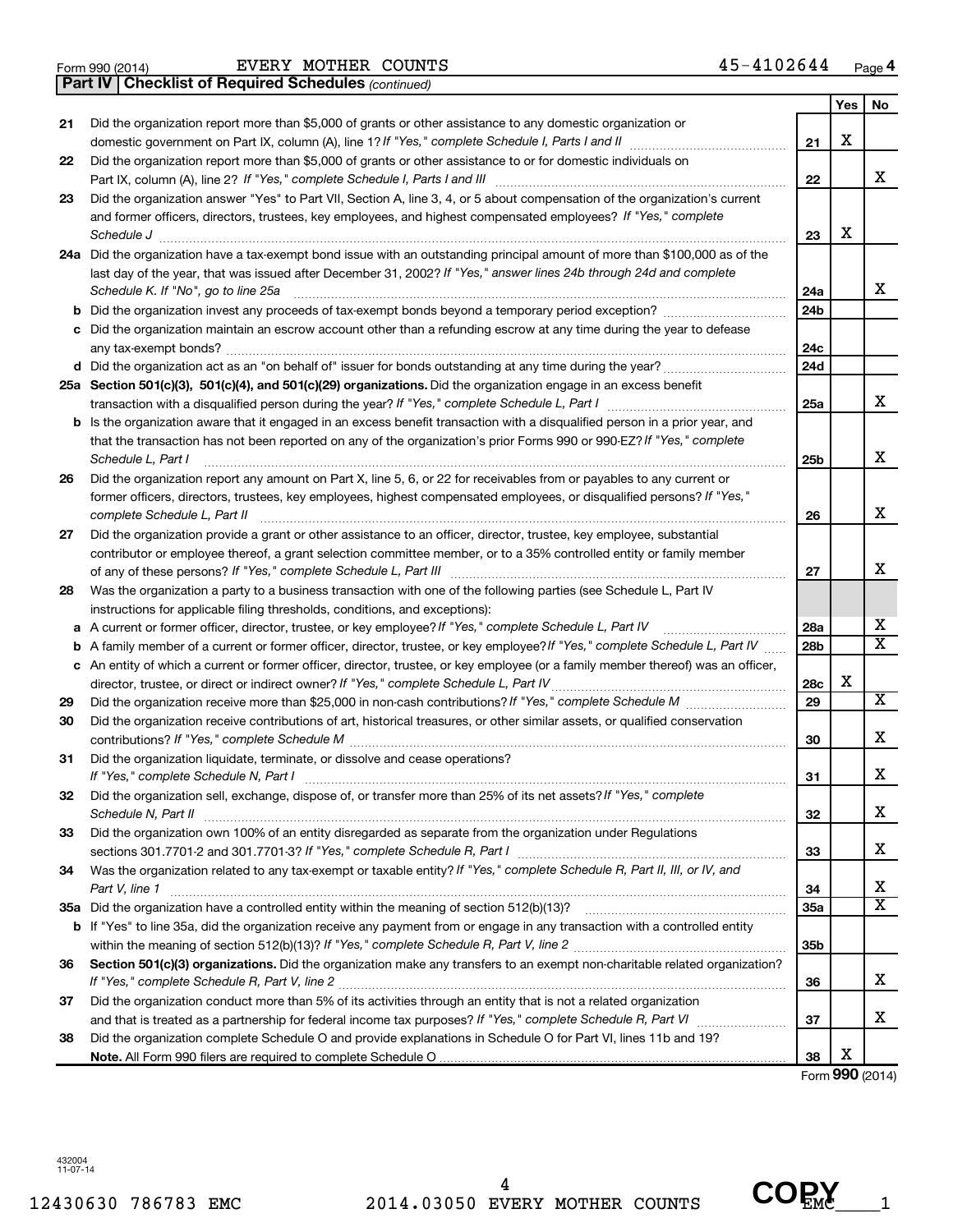|               | 45-4102644<br>EVERY MOTHER COUNTS<br>Form 990 (2014)                                                                                            |                 |                 | Page 5 |
|---------------|-------------------------------------------------------------------------------------------------------------------------------------------------|-----------------|-----------------|--------|
| <b>Part V</b> | <b>Statements Regarding Other IRS Filings and Tax Compliance</b>                                                                                |                 |                 |        |
|               | Check if Schedule O contains a response or note to any line in this Part V                                                                      |                 |                 |        |
|               |                                                                                                                                                 |                 | Yes             | No     |
|               | 13<br>1a                                                                                                                                        |                 |                 |        |
| b             | 1 <sub>b</sub><br>Enter the number of Forms W-2G included in line 1a. Enter -0- if not applicable                                               |                 |                 |        |
| с             | Did the organization comply with backup withholding rules for reportable payments to vendors and reportable gaming                              |                 |                 |        |
|               |                                                                                                                                                 | 1c              | х               |        |
|               | 2a Enter the number of employees reported on Form W-3, Transmittal of Wage and Tax Statements,                                                  |                 |                 |        |
|               | 11<br>filed for the calendar year ending with or within the year covered by this return<br>2a                                                   |                 |                 |        |
|               |                                                                                                                                                 | 2 <sub>b</sub>  | х               |        |
|               | Note. If the sum of lines 1a and 2a is greater than 250, you may be required to e-file (see instructions) <i></i>                               |                 |                 |        |
|               | 3a Did the organization have unrelated business gross income of \$1,000 or more during the year?                                                | За              |                 | x      |
|               | <b>b</b> If "Yes," has it filed a Form 990-T for this year? If "No," to line 3b, provide an explanation in Schedule O manumum                   | 3 <sub>b</sub>  |                 |        |
|               | 4a At any time during the calendar year, did the organization have an interest in, or a signature or other authority over, a                    |                 |                 |        |
|               | financial account in a foreign country (such as a bank account, securities account, or other financial account)?                                | 4a              |                 | х      |
|               | <b>b</b> If "Yes," enter the name of the foreign country: $\blacktriangleright$                                                                 |                 |                 |        |
|               | See instructions for filing requirements for FinCEN Form 114, Report of Foreign Bank and Financial Accounts (FBAR).                             |                 |                 |        |
|               |                                                                                                                                                 | 5a              |                 | х      |
| b             |                                                                                                                                                 | 5 <sub>b</sub>  |                 | X      |
| с             |                                                                                                                                                 | 5c              |                 |        |
|               | 6a Does the organization have annual gross receipts that are normally greater than \$100,000, and did the organization solicit                  |                 |                 |        |
|               |                                                                                                                                                 | 6a              |                 | х      |
|               | <b>b</b> If "Yes," did the organization include with every solicitation an express statement that such contributions or gifts                   |                 |                 |        |
|               | were not tax deductible?                                                                                                                        | 6b              |                 |        |
| 7             | Organizations that may receive deductible contributions under section 170(c).                                                                   |                 |                 |        |
| а             | Did the organization receive a payment in excess of \$75 made partly as a contribution and partly for goods and services provided to the payor? | 7a              | х               |        |
| b             |                                                                                                                                                 | 7b              | Χ               |        |
|               | c Did the organization sell, exchange, or otherwise dispose of tangible personal property for which it was required                             |                 |                 |        |
|               |                                                                                                                                                 | 7с              |                 | х      |
|               | 7d                                                                                                                                              |                 |                 |        |
| е             |                                                                                                                                                 | 7e              |                 | Х      |
| f.            | Did the organization, during the year, pay premiums, directly or indirectly, on a personal benefit contract?                                    | 7f              |                 | x      |
| g             | If the organization received a contribution of qualified intellectual property, did the organization file Form 8899 as required?                | 7g              |                 |        |
|               | h If the organization received a contribution of cars, boats, airplanes, or other vehicles, did the organization file a Form 1098-C?            | 7h              |                 |        |
| 8             | Sponsoring organizations maintaining donor advised funds. Did a donor advised fund maintained by the                                            |                 |                 |        |
|               |                                                                                                                                                 | 8               |                 |        |
|               | Sponsoring organizations maintaining donor advised funds.                                                                                       |                 |                 |        |
| а             |                                                                                                                                                 | 9a              |                 |        |
| b             |                                                                                                                                                 | 9b              |                 |        |
| 10            | Section 501(c)(7) organizations. Enter:                                                                                                         |                 |                 |        |
| а             | 10a                                                                                                                                             |                 |                 |        |
| b             | 10 <sub>b</sub><br>Gross receipts, included on Form 990, Part VIII, line 12, for public use of club facilities                                  |                 |                 |        |
| 11            | Section 501(c)(12) organizations. Enter:                                                                                                        |                 |                 |        |
| а             | 11a                                                                                                                                             |                 |                 |        |
| b             | Gross income from other sources (Do not net amounts due or paid to other sources against                                                        |                 |                 |        |
|               | 11b                                                                                                                                             |                 |                 |        |
|               | 12a Section 4947(a)(1) non-exempt charitable trusts. Is the organization filing Form 990 in lieu of Form 1041?                                  | 12a             |                 |        |
|               | 12b<br><b>b</b> If "Yes," enter the amount of tax-exempt interest received or accrued during the year                                           |                 |                 |        |
| 13            | Section 501(c)(29) qualified nonprofit health insurance issuers.                                                                                |                 |                 |        |
| а             | Is the organization licensed to issue qualified health plans in more than one state?                                                            | 13a             |                 |        |
|               | Note. See the instructions for additional information the organization must report on Schedule O.                                               |                 |                 |        |
|               | <b>b</b> Enter the amount of reserves the organization is required to maintain by the states in which the                                       |                 |                 |        |
|               | 13b                                                                                                                                             |                 |                 |        |
|               | 13 <sub>c</sub>                                                                                                                                 |                 |                 |        |
|               | 14a Did the organization receive any payments for indoor tanning services during the tax year?                                                  | 14a             |                 | x      |
|               |                                                                                                                                                 | 14 <sub>b</sub> |                 |        |
|               |                                                                                                                                                 |                 | Form 990 (2014) |        |
|               |                                                                                                                                                 |                 |                 |        |

432005 11-07-14

 $\text{COR}_{\text{EMC}}$ <sub>1</sub>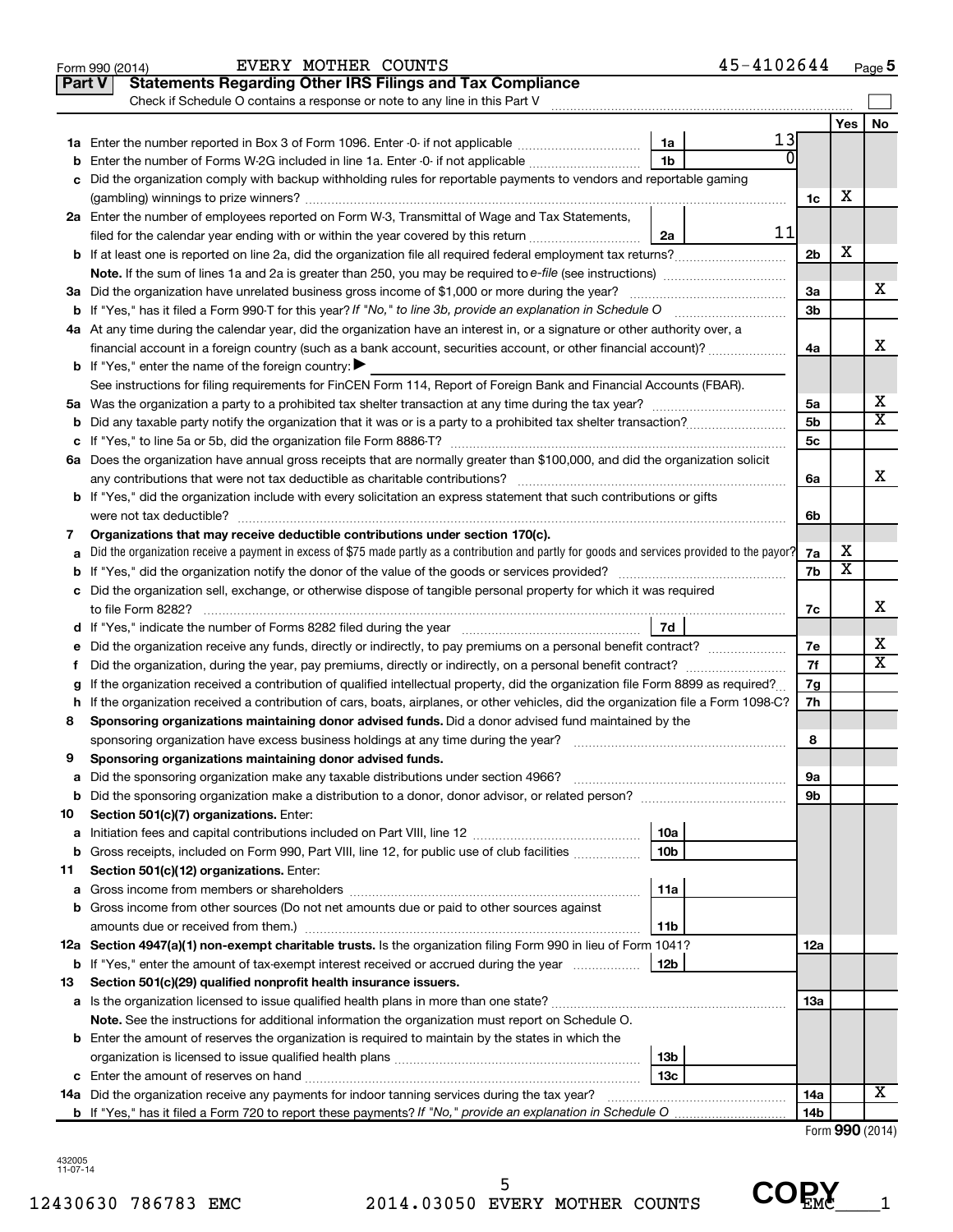| Form 990 (2014) |  |  |
|-----------------|--|--|
|-----------------|--|--|

#### Form 990 (2014)  $EVERY$  MOTHER COUNTS  $45-4102644$  Page

**Part VI** Governance, Management, and Disclosure For each "Yes" response to lines 2 through 7b below, and for a "No" response *to line 8a, 8b, or 10b below, describe the circumstances, processes, or changes in Schedule O. See instructions.*

| <b>Section A. Governing Body and Management</b><br>1a Enter the number of voting members of the governing body at the end of the tax year <i>manumum</i><br>If there are material differences in voting rights among members of the governing body, or if the governing<br>body delegated broad authority to an executive committee or similar committee, explain in Schedule O.<br>Enter the number of voting members included in line 1a, above, who are independent<br>Did any officer, director, trustee, or key employee have a family relationship or a business relationship with any other<br>officer, director, trustee, or key employee?<br>Did the organization delegate control over management duties customarily performed by or under the direct supervision<br>Did the organization have members, stockholders, or other persons who had the power to elect or appoint one or<br>Are any governance decisions of the organization reserved to (or subject to approval by) members, stockholders, or<br>Did the organization contemporaneously document the meetings held or written actions undertaken during the year by the following:<br>Is there any officer, director, trustee, or key employee listed in Part VII, Section A, who cannot be reached at the<br>Section B. Policies (This Section B requests information about policies not required by the Internal Revenue Code.) | 5<br>1a<br>5<br>1b                                                                                                                                                                                                                                                                                                                                                                                                                                                                                                                                                           | $\mathbf{2}$<br>3<br>4<br>5<br>6<br>7a<br>7b<br>8a<br>8b                                                                                                                                                                                                                                                                                                                                                                                                                                                                                                                                                                                                                                                                                                                                                                                                                                                                                                                                                                                                                                                                                                                              | Yes<br>х                                    | No<br>х<br>х<br>$\overline{\mathbf{x}}$<br>$\overline{\mathbf{x}}$<br>$\overline{\mathbf{x}}$<br>X<br>x                                                                                                                                                                                                                                                                                                                 |
|---------------------------------------------------------------------------------------------------------------------------------------------------------------------------------------------------------------------------------------------------------------------------------------------------------------------------------------------------------------------------------------------------------------------------------------------------------------------------------------------------------------------------------------------------------------------------------------------------------------------------------------------------------------------------------------------------------------------------------------------------------------------------------------------------------------------------------------------------------------------------------------------------------------------------------------------------------------------------------------------------------------------------------------------------------------------------------------------------------------------------------------------------------------------------------------------------------------------------------------------------------------------------------------------------------------------------------------------------------------------------------------------------------|------------------------------------------------------------------------------------------------------------------------------------------------------------------------------------------------------------------------------------------------------------------------------------------------------------------------------------------------------------------------------------------------------------------------------------------------------------------------------------------------------------------------------------------------------------------------------|---------------------------------------------------------------------------------------------------------------------------------------------------------------------------------------------------------------------------------------------------------------------------------------------------------------------------------------------------------------------------------------------------------------------------------------------------------------------------------------------------------------------------------------------------------------------------------------------------------------------------------------------------------------------------------------------------------------------------------------------------------------------------------------------------------------------------------------------------------------------------------------------------------------------------------------------------------------------------------------------------------------------------------------------------------------------------------------------------------------------------------------------------------------------------------------|---------------------------------------------|-------------------------------------------------------------------------------------------------------------------------------------------------------------------------------------------------------------------------------------------------------------------------------------------------------------------------------------------------------------------------------------------------------------------------|
|                                                                                                                                                                                                                                                                                                                                                                                                                                                                                                                                                                                                                                                                                                                                                                                                                                                                                                                                                                                                                                                                                                                                                                                                                                                                                                                                                                                                         |                                                                                                                                                                                                                                                                                                                                                                                                                                                                                                                                                                              |                                                                                                                                                                                                                                                                                                                                                                                                                                                                                                                                                                                                                                                                                                                                                                                                                                                                                                                                                                                                                                                                                                                                                                                       |                                             |                                                                                                                                                                                                                                                                                                                                                                                                                         |
|                                                                                                                                                                                                                                                                                                                                                                                                                                                                                                                                                                                                                                                                                                                                                                                                                                                                                                                                                                                                                                                                                                                                                                                                                                                                                                                                                                                                         |                                                                                                                                                                                                                                                                                                                                                                                                                                                                                                                                                                              |                                                                                                                                                                                                                                                                                                                                                                                                                                                                                                                                                                                                                                                                                                                                                                                                                                                                                                                                                                                                                                                                                                                                                                                       |                                             |                                                                                                                                                                                                                                                                                                                                                                                                                         |
|                                                                                                                                                                                                                                                                                                                                                                                                                                                                                                                                                                                                                                                                                                                                                                                                                                                                                                                                                                                                                                                                                                                                                                                                                                                                                                                                                                                                         |                                                                                                                                                                                                                                                                                                                                                                                                                                                                                                                                                                              |                                                                                                                                                                                                                                                                                                                                                                                                                                                                                                                                                                                                                                                                                                                                                                                                                                                                                                                                                                                                                                                                                                                                                                                       |                                             |                                                                                                                                                                                                                                                                                                                                                                                                                         |
|                                                                                                                                                                                                                                                                                                                                                                                                                                                                                                                                                                                                                                                                                                                                                                                                                                                                                                                                                                                                                                                                                                                                                                                                                                                                                                                                                                                                         |                                                                                                                                                                                                                                                                                                                                                                                                                                                                                                                                                                              |                                                                                                                                                                                                                                                                                                                                                                                                                                                                                                                                                                                                                                                                                                                                                                                                                                                                                                                                                                                                                                                                                                                                                                                       |                                             |                                                                                                                                                                                                                                                                                                                                                                                                                         |
|                                                                                                                                                                                                                                                                                                                                                                                                                                                                                                                                                                                                                                                                                                                                                                                                                                                                                                                                                                                                                                                                                                                                                                                                                                                                                                                                                                                                         |                                                                                                                                                                                                                                                                                                                                                                                                                                                                                                                                                                              |                                                                                                                                                                                                                                                                                                                                                                                                                                                                                                                                                                                                                                                                                                                                                                                                                                                                                                                                                                                                                                                                                                                                                                                       |                                             |                                                                                                                                                                                                                                                                                                                                                                                                                         |
|                                                                                                                                                                                                                                                                                                                                                                                                                                                                                                                                                                                                                                                                                                                                                                                                                                                                                                                                                                                                                                                                                                                                                                                                                                                                                                                                                                                                         |                                                                                                                                                                                                                                                                                                                                                                                                                                                                                                                                                                              |                                                                                                                                                                                                                                                                                                                                                                                                                                                                                                                                                                                                                                                                                                                                                                                                                                                                                                                                                                                                                                                                                                                                                                                       |                                             |                                                                                                                                                                                                                                                                                                                                                                                                                         |
|                                                                                                                                                                                                                                                                                                                                                                                                                                                                                                                                                                                                                                                                                                                                                                                                                                                                                                                                                                                                                                                                                                                                                                                                                                                                                                                                                                                                         |                                                                                                                                                                                                                                                                                                                                                                                                                                                                                                                                                                              |                                                                                                                                                                                                                                                                                                                                                                                                                                                                                                                                                                                                                                                                                                                                                                                                                                                                                                                                                                                                                                                                                                                                                                                       |                                             |                                                                                                                                                                                                                                                                                                                                                                                                                         |
|                                                                                                                                                                                                                                                                                                                                                                                                                                                                                                                                                                                                                                                                                                                                                                                                                                                                                                                                                                                                                                                                                                                                                                                                                                                                                                                                                                                                         |                                                                                                                                                                                                                                                                                                                                                                                                                                                                                                                                                                              |                                                                                                                                                                                                                                                                                                                                                                                                                                                                                                                                                                                                                                                                                                                                                                                                                                                                                                                                                                                                                                                                                                                                                                                       |                                             |                                                                                                                                                                                                                                                                                                                                                                                                                         |
|                                                                                                                                                                                                                                                                                                                                                                                                                                                                                                                                                                                                                                                                                                                                                                                                                                                                                                                                                                                                                                                                                                                                                                                                                                                                                                                                                                                                         |                                                                                                                                                                                                                                                                                                                                                                                                                                                                                                                                                                              |                                                                                                                                                                                                                                                                                                                                                                                                                                                                                                                                                                                                                                                                                                                                                                                                                                                                                                                                                                                                                                                                                                                                                                                       |                                             |                                                                                                                                                                                                                                                                                                                                                                                                                         |
|                                                                                                                                                                                                                                                                                                                                                                                                                                                                                                                                                                                                                                                                                                                                                                                                                                                                                                                                                                                                                                                                                                                                                                                                                                                                                                                                                                                                         |                                                                                                                                                                                                                                                                                                                                                                                                                                                                                                                                                                              |                                                                                                                                                                                                                                                                                                                                                                                                                                                                                                                                                                                                                                                                                                                                                                                                                                                                                                                                                                                                                                                                                                                                                                                       |                                             |                                                                                                                                                                                                                                                                                                                                                                                                                         |
|                                                                                                                                                                                                                                                                                                                                                                                                                                                                                                                                                                                                                                                                                                                                                                                                                                                                                                                                                                                                                                                                                                                                                                                                                                                                                                                                                                                                         |                                                                                                                                                                                                                                                                                                                                                                                                                                                                                                                                                                              |                                                                                                                                                                                                                                                                                                                                                                                                                                                                                                                                                                                                                                                                                                                                                                                                                                                                                                                                                                                                                                                                                                                                                                                       |                                             |                                                                                                                                                                                                                                                                                                                                                                                                                         |
|                                                                                                                                                                                                                                                                                                                                                                                                                                                                                                                                                                                                                                                                                                                                                                                                                                                                                                                                                                                                                                                                                                                                                                                                                                                                                                                                                                                                         |                                                                                                                                                                                                                                                                                                                                                                                                                                                                                                                                                                              |                                                                                                                                                                                                                                                                                                                                                                                                                                                                                                                                                                                                                                                                                                                                                                                                                                                                                                                                                                                                                                                                                                                                                                                       |                                             |                                                                                                                                                                                                                                                                                                                                                                                                                         |
|                                                                                                                                                                                                                                                                                                                                                                                                                                                                                                                                                                                                                                                                                                                                                                                                                                                                                                                                                                                                                                                                                                                                                                                                                                                                                                                                                                                                         |                                                                                                                                                                                                                                                                                                                                                                                                                                                                                                                                                                              |                                                                                                                                                                                                                                                                                                                                                                                                                                                                                                                                                                                                                                                                                                                                                                                                                                                                                                                                                                                                                                                                                                                                                                                       |                                             |                                                                                                                                                                                                                                                                                                                                                                                                                         |
|                                                                                                                                                                                                                                                                                                                                                                                                                                                                                                                                                                                                                                                                                                                                                                                                                                                                                                                                                                                                                                                                                                                                                                                                                                                                                                                                                                                                         |                                                                                                                                                                                                                                                                                                                                                                                                                                                                                                                                                                              |                                                                                                                                                                                                                                                                                                                                                                                                                                                                                                                                                                                                                                                                                                                                                                                                                                                                                                                                                                                                                                                                                                                                                                                       |                                             |                                                                                                                                                                                                                                                                                                                                                                                                                         |
|                                                                                                                                                                                                                                                                                                                                                                                                                                                                                                                                                                                                                                                                                                                                                                                                                                                                                                                                                                                                                                                                                                                                                                                                                                                                                                                                                                                                         |                                                                                                                                                                                                                                                                                                                                                                                                                                                                                                                                                                              |                                                                                                                                                                                                                                                                                                                                                                                                                                                                                                                                                                                                                                                                                                                                                                                                                                                                                                                                                                                                                                                                                                                                                                                       |                                             |                                                                                                                                                                                                                                                                                                                                                                                                                         |
|                                                                                                                                                                                                                                                                                                                                                                                                                                                                                                                                                                                                                                                                                                                                                                                                                                                                                                                                                                                                                                                                                                                                                                                                                                                                                                                                                                                                         |                                                                                                                                                                                                                                                                                                                                                                                                                                                                                                                                                                              |                                                                                                                                                                                                                                                                                                                                                                                                                                                                                                                                                                                                                                                                                                                                                                                                                                                                                                                                                                                                                                                                                                                                                                                       |                                             |                                                                                                                                                                                                                                                                                                                                                                                                                         |
|                                                                                                                                                                                                                                                                                                                                                                                                                                                                                                                                                                                                                                                                                                                                                                                                                                                                                                                                                                                                                                                                                                                                                                                                                                                                                                                                                                                                         |                                                                                                                                                                                                                                                                                                                                                                                                                                                                                                                                                                              |                                                                                                                                                                                                                                                                                                                                                                                                                                                                                                                                                                                                                                                                                                                                                                                                                                                                                                                                                                                                                                                                                                                                                                                       |                                             |                                                                                                                                                                                                                                                                                                                                                                                                                         |
|                                                                                                                                                                                                                                                                                                                                                                                                                                                                                                                                                                                                                                                                                                                                                                                                                                                                                                                                                                                                                                                                                                                                                                                                                                                                                                                                                                                                         |                                                                                                                                                                                                                                                                                                                                                                                                                                                                                                                                                                              |                                                                                                                                                                                                                                                                                                                                                                                                                                                                                                                                                                                                                                                                                                                                                                                                                                                                                                                                                                                                                                                                                                                                                                                       |                                             |                                                                                                                                                                                                                                                                                                                                                                                                                         |
|                                                                                                                                                                                                                                                                                                                                                                                                                                                                                                                                                                                                                                                                                                                                                                                                                                                                                                                                                                                                                                                                                                                                                                                                                                                                                                                                                                                                         |                                                                                                                                                                                                                                                                                                                                                                                                                                                                                                                                                                              |                                                                                                                                                                                                                                                                                                                                                                                                                                                                                                                                                                                                                                                                                                                                                                                                                                                                                                                                                                                                                                                                                                                                                                                       |                                             |                                                                                                                                                                                                                                                                                                                                                                                                                         |
|                                                                                                                                                                                                                                                                                                                                                                                                                                                                                                                                                                                                                                                                                                                                                                                                                                                                                                                                                                                                                                                                                                                                                                                                                                                                                                                                                                                                         |                                                                                                                                                                                                                                                                                                                                                                                                                                                                                                                                                                              |                                                                                                                                                                                                                                                                                                                                                                                                                                                                                                                                                                                                                                                                                                                                                                                                                                                                                                                                                                                                                                                                                                                                                                                       | $\overline{\mathbf{x}}$                     |                                                                                                                                                                                                                                                                                                                                                                                                                         |
|                                                                                                                                                                                                                                                                                                                                                                                                                                                                                                                                                                                                                                                                                                                                                                                                                                                                                                                                                                                                                                                                                                                                                                                                                                                                                                                                                                                                         |                                                                                                                                                                                                                                                                                                                                                                                                                                                                                                                                                                              |                                                                                                                                                                                                                                                                                                                                                                                                                                                                                                                                                                                                                                                                                                                                                                                                                                                                                                                                                                                                                                                                                                                                                                                       |                                             |                                                                                                                                                                                                                                                                                                                                                                                                                         |
|                                                                                                                                                                                                                                                                                                                                                                                                                                                                                                                                                                                                                                                                                                                                                                                                                                                                                                                                                                                                                                                                                                                                                                                                                                                                                                                                                                                                         |                                                                                                                                                                                                                                                                                                                                                                                                                                                                                                                                                                              | 9                                                                                                                                                                                                                                                                                                                                                                                                                                                                                                                                                                                                                                                                                                                                                                                                                                                                                                                                                                                                                                                                                                                                                                                     |                                             | х                                                                                                                                                                                                                                                                                                                                                                                                                       |
|                                                                                                                                                                                                                                                                                                                                                                                                                                                                                                                                                                                                                                                                                                                                                                                                                                                                                                                                                                                                                                                                                                                                                                                                                                                                                                                                                                                                         |                                                                                                                                                                                                                                                                                                                                                                                                                                                                                                                                                                              |                                                                                                                                                                                                                                                                                                                                                                                                                                                                                                                                                                                                                                                                                                                                                                                                                                                                                                                                                                                                                                                                                                                                                                                       |                                             |                                                                                                                                                                                                                                                                                                                                                                                                                         |
|                                                                                                                                                                                                                                                                                                                                                                                                                                                                                                                                                                                                                                                                                                                                                                                                                                                                                                                                                                                                                                                                                                                                                                                                                                                                                                                                                                                                         |                                                                                                                                                                                                                                                                                                                                                                                                                                                                                                                                                                              |                                                                                                                                                                                                                                                                                                                                                                                                                                                                                                                                                                                                                                                                                                                                                                                                                                                                                                                                                                                                                                                                                                                                                                                       | Yes                                         | No                                                                                                                                                                                                                                                                                                                                                                                                                      |
|                                                                                                                                                                                                                                                                                                                                                                                                                                                                                                                                                                                                                                                                                                                                                                                                                                                                                                                                                                                                                                                                                                                                                                                                                                                                                                                                                                                                         |                                                                                                                                                                                                                                                                                                                                                                                                                                                                                                                                                                              | 10a                                                                                                                                                                                                                                                                                                                                                                                                                                                                                                                                                                                                                                                                                                                                                                                                                                                                                                                                                                                                                                                                                                                                                                                   |                                             | х                                                                                                                                                                                                                                                                                                                                                                                                                       |
| <b>b</b> If "Yes," did the organization have written policies and procedures governing the activities of such chapters, affiliates,                                                                                                                                                                                                                                                                                                                                                                                                                                                                                                                                                                                                                                                                                                                                                                                                                                                                                                                                                                                                                                                                                                                                                                                                                                                                     |                                                                                                                                                                                                                                                                                                                                                                                                                                                                                                                                                                              |                                                                                                                                                                                                                                                                                                                                                                                                                                                                                                                                                                                                                                                                                                                                                                                                                                                                                                                                                                                                                                                                                                                                                                                       |                                             |                                                                                                                                                                                                                                                                                                                                                                                                                         |
|                                                                                                                                                                                                                                                                                                                                                                                                                                                                                                                                                                                                                                                                                                                                                                                                                                                                                                                                                                                                                                                                                                                                                                                                                                                                                                                                                                                                         |                                                                                                                                                                                                                                                                                                                                                                                                                                                                                                                                                                              | 10b                                                                                                                                                                                                                                                                                                                                                                                                                                                                                                                                                                                                                                                                                                                                                                                                                                                                                                                                                                                                                                                                                                                                                                                   |                                             |                                                                                                                                                                                                                                                                                                                                                                                                                         |
| 11a Has the organization provided a complete copy of this Form 990 to all members of its governing body before filing the form?                                                                                                                                                                                                                                                                                                                                                                                                                                                                                                                                                                                                                                                                                                                                                                                                                                                                                                                                                                                                                                                                                                                                                                                                                                                                         |                                                                                                                                                                                                                                                                                                                                                                                                                                                                                                                                                                              | 11a                                                                                                                                                                                                                                                                                                                                                                                                                                                                                                                                                                                                                                                                                                                                                                                                                                                                                                                                                                                                                                                                                                                                                                                   | X                                           |                                                                                                                                                                                                                                                                                                                                                                                                                         |
| Describe in Schedule O the process, if any, used by the organization to review this Form 990.                                                                                                                                                                                                                                                                                                                                                                                                                                                                                                                                                                                                                                                                                                                                                                                                                                                                                                                                                                                                                                                                                                                                                                                                                                                                                                           |                                                                                                                                                                                                                                                                                                                                                                                                                                                                                                                                                                              |                                                                                                                                                                                                                                                                                                                                                                                                                                                                                                                                                                                                                                                                                                                                                                                                                                                                                                                                                                                                                                                                                                                                                                                       |                                             |                                                                                                                                                                                                                                                                                                                                                                                                                         |
| Did the organization have a written conflict of interest policy? If "No," go to line 13                                                                                                                                                                                                                                                                                                                                                                                                                                                                                                                                                                                                                                                                                                                                                                                                                                                                                                                                                                                                                                                                                                                                                                                                                                                                                                                 |                                                                                                                                                                                                                                                                                                                                                                                                                                                                                                                                                                              | 12a                                                                                                                                                                                                                                                                                                                                                                                                                                                                                                                                                                                                                                                                                                                                                                                                                                                                                                                                                                                                                                                                                                                                                                                   | X                                           |                                                                                                                                                                                                                                                                                                                                                                                                                         |
|                                                                                                                                                                                                                                                                                                                                                                                                                                                                                                                                                                                                                                                                                                                                                                                                                                                                                                                                                                                                                                                                                                                                                                                                                                                                                                                                                                                                         |                                                                                                                                                                                                                                                                                                                                                                                                                                                                                                                                                                              | 12 <sub>b</sub>                                                                                                                                                                                                                                                                                                                                                                                                                                                                                                                                                                                                                                                                                                                                                                                                                                                                                                                                                                                                                                                                                                                                                                       |                                             | х                                                                                                                                                                                                                                                                                                                                                                                                                       |
|                                                                                                                                                                                                                                                                                                                                                                                                                                                                                                                                                                                                                                                                                                                                                                                                                                                                                                                                                                                                                                                                                                                                                                                                                                                                                                                                                                                                         |                                                                                                                                                                                                                                                                                                                                                                                                                                                                                                                                                                              |                                                                                                                                                                                                                                                                                                                                                                                                                                                                                                                                                                                                                                                                                                                                                                                                                                                                                                                                                                                                                                                                                                                                                                                       |                                             |                                                                                                                                                                                                                                                                                                                                                                                                                         |
|                                                                                                                                                                                                                                                                                                                                                                                                                                                                                                                                                                                                                                                                                                                                                                                                                                                                                                                                                                                                                                                                                                                                                                                                                                                                                                                                                                                                         |                                                                                                                                                                                                                                                                                                                                                                                                                                                                                                                                                                              | 12c                                                                                                                                                                                                                                                                                                                                                                                                                                                                                                                                                                                                                                                                                                                                                                                                                                                                                                                                                                                                                                                                                                                                                                                   | X                                           |                                                                                                                                                                                                                                                                                                                                                                                                                         |
|                                                                                                                                                                                                                                                                                                                                                                                                                                                                                                                                                                                                                                                                                                                                                                                                                                                                                                                                                                                                                                                                                                                                                                                                                                                                                                                                                                                                         |                                                                                                                                                                                                                                                                                                                                                                                                                                                                                                                                                                              | 13                                                                                                                                                                                                                                                                                                                                                                                                                                                                                                                                                                                                                                                                                                                                                                                                                                                                                                                                                                                                                                                                                                                                                                                    | X                                           |                                                                                                                                                                                                                                                                                                                                                                                                                         |
|                                                                                                                                                                                                                                                                                                                                                                                                                                                                                                                                                                                                                                                                                                                                                                                                                                                                                                                                                                                                                                                                                                                                                                                                                                                                                                                                                                                                         |                                                                                                                                                                                                                                                                                                                                                                                                                                                                                                                                                                              | 14                                                                                                                                                                                                                                                                                                                                                                                                                                                                                                                                                                                                                                                                                                                                                                                                                                                                                                                                                                                                                                                                                                                                                                                    | X                                           |                                                                                                                                                                                                                                                                                                                                                                                                                         |
|                                                                                                                                                                                                                                                                                                                                                                                                                                                                                                                                                                                                                                                                                                                                                                                                                                                                                                                                                                                                                                                                                                                                                                                                                                                                                                                                                                                                         |                                                                                                                                                                                                                                                                                                                                                                                                                                                                                                                                                                              |                                                                                                                                                                                                                                                                                                                                                                                                                                                                                                                                                                                                                                                                                                                                                                                                                                                                                                                                                                                                                                                                                                                                                                                       |                                             |                                                                                                                                                                                                                                                                                                                                                                                                                         |
|                                                                                                                                                                                                                                                                                                                                                                                                                                                                                                                                                                                                                                                                                                                                                                                                                                                                                                                                                                                                                                                                                                                                                                                                                                                                                                                                                                                                         |                                                                                                                                                                                                                                                                                                                                                                                                                                                                                                                                                                              |                                                                                                                                                                                                                                                                                                                                                                                                                                                                                                                                                                                                                                                                                                                                                                                                                                                                                                                                                                                                                                                                                                                                                                                       |                                             |                                                                                                                                                                                                                                                                                                                                                                                                                         |
|                                                                                                                                                                                                                                                                                                                                                                                                                                                                                                                                                                                                                                                                                                                                                                                                                                                                                                                                                                                                                                                                                                                                                                                                                                                                                                                                                                                                         |                                                                                                                                                                                                                                                                                                                                                                                                                                                                                                                                                                              |                                                                                                                                                                                                                                                                                                                                                                                                                                                                                                                                                                                                                                                                                                                                                                                                                                                                                                                                                                                                                                                                                                                                                                                       |                                             | x                                                                                                                                                                                                                                                                                                                                                                                                                       |
|                                                                                                                                                                                                                                                                                                                                                                                                                                                                                                                                                                                                                                                                                                                                                                                                                                                                                                                                                                                                                                                                                                                                                                                                                                                                                                                                                                                                         |                                                                                                                                                                                                                                                                                                                                                                                                                                                                                                                                                                              |                                                                                                                                                                                                                                                                                                                                                                                                                                                                                                                                                                                                                                                                                                                                                                                                                                                                                                                                                                                                                                                                                                                                                                                       |                                             |                                                                                                                                                                                                                                                                                                                                                                                                                         |
|                                                                                                                                                                                                                                                                                                                                                                                                                                                                                                                                                                                                                                                                                                                                                                                                                                                                                                                                                                                                                                                                                                                                                                                                                                                                                                                                                                                                         |                                                                                                                                                                                                                                                                                                                                                                                                                                                                                                                                                                              |                                                                                                                                                                                                                                                                                                                                                                                                                                                                                                                                                                                                                                                                                                                                                                                                                                                                                                                                                                                                                                                                                                                                                                                       |                                             |                                                                                                                                                                                                                                                                                                                                                                                                                         |
|                                                                                                                                                                                                                                                                                                                                                                                                                                                                                                                                                                                                                                                                                                                                                                                                                                                                                                                                                                                                                                                                                                                                                                                                                                                                                                                                                                                                         |                                                                                                                                                                                                                                                                                                                                                                                                                                                                                                                                                                              |                                                                                                                                                                                                                                                                                                                                                                                                                                                                                                                                                                                                                                                                                                                                                                                                                                                                                                                                                                                                                                                                                                                                                                                       |                                             |                                                                                                                                                                                                                                                                                                                                                                                                                         |
|                                                                                                                                                                                                                                                                                                                                                                                                                                                                                                                                                                                                                                                                                                                                                                                                                                                                                                                                                                                                                                                                                                                                                                                                                                                                                                                                                                                                         |                                                                                                                                                                                                                                                                                                                                                                                                                                                                                                                                                                              |                                                                                                                                                                                                                                                                                                                                                                                                                                                                                                                                                                                                                                                                                                                                                                                                                                                                                                                                                                                                                                                                                                                                                                                       |                                             | x                                                                                                                                                                                                                                                                                                                                                                                                                       |
|                                                                                                                                                                                                                                                                                                                                                                                                                                                                                                                                                                                                                                                                                                                                                                                                                                                                                                                                                                                                                                                                                                                                                                                                                                                                                                                                                                                                         |                                                                                                                                                                                                                                                                                                                                                                                                                                                                                                                                                                              |                                                                                                                                                                                                                                                                                                                                                                                                                                                                                                                                                                                                                                                                                                                                                                                                                                                                                                                                                                                                                                                                                                                                                                                       |                                             |                                                                                                                                                                                                                                                                                                                                                                                                                         |
|                                                                                                                                                                                                                                                                                                                                                                                                                                                                                                                                                                                                                                                                                                                                                                                                                                                                                                                                                                                                                                                                                                                                                                                                                                                                                                                                                                                                         |                                                                                                                                                                                                                                                                                                                                                                                                                                                                                                                                                                              |                                                                                                                                                                                                                                                                                                                                                                                                                                                                                                                                                                                                                                                                                                                                                                                                                                                                                                                                                                                                                                                                                                                                                                                       |                                             |                                                                                                                                                                                                                                                                                                                                                                                                                         |
|                                                                                                                                                                                                                                                                                                                                                                                                                                                                                                                                                                                                                                                                                                                                                                                                                                                                                                                                                                                                                                                                                                                                                                                                                                                                                                                                                                                                         |                                                                                                                                                                                                                                                                                                                                                                                                                                                                                                                                                                              |                                                                                                                                                                                                                                                                                                                                                                                                                                                                                                                                                                                                                                                                                                                                                                                                                                                                                                                                                                                                                                                                                                                                                                                       |                                             |                                                                                                                                                                                                                                                                                                                                                                                                                         |
|                                                                                                                                                                                                                                                                                                                                                                                                                                                                                                                                                                                                                                                                                                                                                                                                                                                                                                                                                                                                                                                                                                                                                                                                                                                                                                                                                                                                         |                                                                                                                                                                                                                                                                                                                                                                                                                                                                                                                                                                              |                                                                                                                                                                                                                                                                                                                                                                                                                                                                                                                                                                                                                                                                                                                                                                                                                                                                                                                                                                                                                                                                                                                                                                                       |                                             |                                                                                                                                                                                                                                                                                                                                                                                                                         |
|                                                                                                                                                                                                                                                                                                                                                                                                                                                                                                                                                                                                                                                                                                                                                                                                                                                                                                                                                                                                                                                                                                                                                                                                                                                                                                                                                                                                         |                                                                                                                                                                                                                                                                                                                                                                                                                                                                                                                                                                              |                                                                                                                                                                                                                                                                                                                                                                                                                                                                                                                                                                                                                                                                                                                                                                                                                                                                                                                                                                                                                                                                                                                                                                                       |                                             |                                                                                                                                                                                                                                                                                                                                                                                                                         |
|                                                                                                                                                                                                                                                                                                                                                                                                                                                                                                                                                                                                                                                                                                                                                                                                                                                                                                                                                                                                                                                                                                                                                                                                                                                                                                                                                                                                         |                                                                                                                                                                                                                                                                                                                                                                                                                                                                                                                                                                              |                                                                                                                                                                                                                                                                                                                                                                                                                                                                                                                                                                                                                                                                                                                                                                                                                                                                                                                                                                                                                                                                                                                                                                                       |                                             |                                                                                                                                                                                                                                                                                                                                                                                                                         |
|                                                                                                                                                                                                                                                                                                                                                                                                                                                                                                                                                                                                                                                                                                                                                                                                                                                                                                                                                                                                                                                                                                                                                                                                                                                                                                                                                                                                         |                                                                                                                                                                                                                                                                                                                                                                                                                                                                                                                                                                              |                                                                                                                                                                                                                                                                                                                                                                                                                                                                                                                                                                                                                                                                                                                                                                                                                                                                                                                                                                                                                                                                                                                                                                                       |                                             |                                                                                                                                                                                                                                                                                                                                                                                                                         |
|                                                                                                                                                                                                                                                                                                                                                                                                                                                                                                                                                                                                                                                                                                                                                                                                                                                                                                                                                                                                                                                                                                                                                                                                                                                                                                                                                                                                         |                                                                                                                                                                                                                                                                                                                                                                                                                                                                                                                                                                              |                                                                                                                                                                                                                                                                                                                                                                                                                                                                                                                                                                                                                                                                                                                                                                                                                                                                                                                                                                                                                                                                                                                                                                                       |                                             |                                                                                                                                                                                                                                                                                                                                                                                                                         |
|                                                                                                                                                                                                                                                                                                                                                                                                                                                                                                                                                                                                                                                                                                                                                                                                                                                                                                                                                                                                                                                                                                                                                                                                                                                                                                                                                                                                         |                                                                                                                                                                                                                                                                                                                                                                                                                                                                                                                                                                              |                                                                                                                                                                                                                                                                                                                                                                                                                                                                                                                                                                                                                                                                                                                                                                                                                                                                                                                                                                                                                                                                                                                                                                                       |                                             |                                                                                                                                                                                                                                                                                                                                                                                                                         |
|                                                                                                                                                                                                                                                                                                                                                                                                                                                                                                                                                                                                                                                                                                                                                                                                                                                                                                                                                                                                                                                                                                                                                                                                                                                                                                                                                                                                         |                                                                                                                                                                                                                                                                                                                                                                                                                                                                                                                                                                              |                                                                                                                                                                                                                                                                                                                                                                                                                                                                                                                                                                                                                                                                                                                                                                                                                                                                                                                                                                                                                                                                                                                                                                                       |                                             |                                                                                                                                                                                                                                                                                                                                                                                                                         |
|                                                                                                                                                                                                                                                                                                                                                                                                                                                                                                                                                                                                                                                                                                                                                                                                                                                                                                                                                                                                                                                                                                                                                                                                                                                                                                                                                                                                         |                                                                                                                                                                                                                                                                                                                                                                                                                                                                                                                                                                              |                                                                                                                                                                                                                                                                                                                                                                                                                                                                                                                                                                                                                                                                                                                                                                                                                                                                                                                                                                                                                                                                                                                                                                                       |                                             |                                                                                                                                                                                                                                                                                                                                                                                                                         |
|                                                                                                                                                                                                                                                                                                                                                                                                                                                                                                                                                                                                                                                                                                                                                                                                                                                                                                                                                                                                                                                                                                                                                                                                                                                                                                                                                                                                         |                                                                                                                                                                                                                                                                                                                                                                                                                                                                                                                                                                              |                                                                                                                                                                                                                                                                                                                                                                                                                                                                                                                                                                                                                                                                                                                                                                                                                                                                                                                                                                                                                                                                                                                                                                                       |                                             |                                                                                                                                                                                                                                                                                                                                                                                                                         |
|                                                                                                                                                                                                                                                                                                                                                                                                                                                                                                                                                                                                                                                                                                                                                                                                                                                                                                                                                                                                                                                                                                                                                                                                                                                                                                                                                                                                         |                                                                                                                                                                                                                                                                                                                                                                                                                                                                                                                                                                              |                                                                                                                                                                                                                                                                                                                                                                                                                                                                                                                                                                                                                                                                                                                                                                                                                                                                                                                                                                                                                                                                                                                                                                                       |                                             |                                                                                                                                                                                                                                                                                                                                                                                                                         |
|                                                                                                                                                                                                                                                                                                                                                                                                                                                                                                                                                                                                                                                                                                                                                                                                                                                                                                                                                                                                                                                                                                                                                                                                                                                                                                                                                                                                         |                                                                                                                                                                                                                                                                                                                                                                                                                                                                                                                                                                              |                                                                                                                                                                                                                                                                                                                                                                                                                                                                                                                                                                                                                                                                                                                                                                                                                                                                                                                                                                                                                                                                                                                                                                                       |                                             |                                                                                                                                                                                                                                                                                                                                                                                                                         |
|                                                                                                                                                                                                                                                                                                                                                                                                                                                                                                                                                                                                                                                                                                                                                                                                                                                                                                                                                                                                                                                                                                                                                                                                                                                                                                                                                                                                         | If "Yes" to line 15a or 15b, describe the process in Schedule O (see instructions).<br>taxable entity during the year?<br>exempt status with respect to such arrangements?<br><b>Section C. Disclosure</b><br>for public inspection. Indicate how you made these available. Check all that apply.<br>$\lfloor x \rfloor$ Upon request<br><b>X</b> Own website<br>$ \mathbf{X} $ Another's website<br>statements available to the public during the tax year.<br>ERIN THORNTON - (646) 918-6609<br>180 VARICK STREET, NO. 1116, NEW YORK, NY<br>10014<br>432006 11-07-14<br>6 | Were officers, directors, or trustees, and key employees required to disclose annually interests that could give rise to conflicts?<br>Did the organization regularly and consistently monitor and enforce compliance with the policy? If "Yes," describe<br>in Schedule O how this was done manufactured and continuum and contact the was done manufactured and contact t<br>Did the process for determining compensation of the following persons include a review and approval by independent<br>persons, comparability data, and contemporaneous substantiation of the deliberation and decision?<br>16a Did the organization invest in, contribute assets to, or participate in a joint venture or similar arrangement with a<br>b If "Yes," did the organization follow a written policy or procedure requiring the organization to evaluate its participation<br>in joint venture arrangements under applicable federal tax law, and take steps to safeguard the organization's<br>Other (explain in Schedule O)<br>State the name, address, and telephone number of the person who possesses the organization's books and records:<br>SEE SCHEDULE O FOR FULL LIST OF STATES | 15a<br>15b<br>16a<br>16b<br>Form 990 (2014) | х<br>List the states with which a copy of this Form 990 is required to be filed AL, AK, AR, CA, CT, FL, HI, IL, KS, KY, ME, MD<br>Section 6104 requires an organization to make its Forms 1023 (or 1024 if applicable), 990, and 990-T (Section 501(c)(3)s only) available<br>Describe in Schedule O whether (and if so, how) the organization made its governing documents, conflict of interest policy, and financial |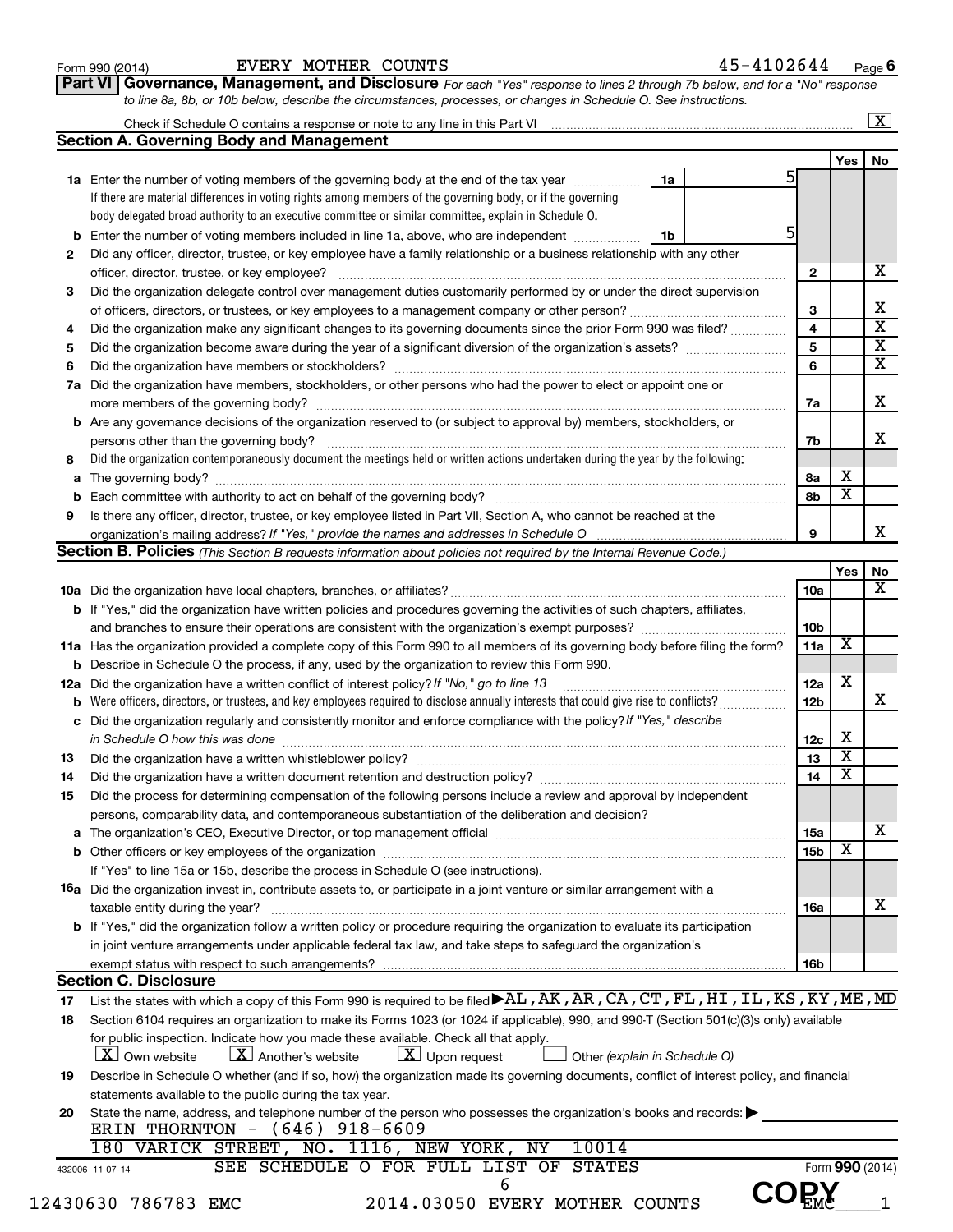$\begin{array}{c} \hline \end{array}$ 

| Part VII Compensation of Officers, Directors, Trustees, Key Employees, Highest Compensated |
|--------------------------------------------------------------------------------------------|
| <b>Employees, and Independent Contractors</b>                                              |

Check if Schedule O contains a response or note to any line in this Part VII

**Section A. Officers, Directors, Trustees, Key Employees, and Highest Compensated Employees**

**1a**  Complete this table for all persons required to be listed. Report compensation for the calendar year ending with or within the organization's tax year.

 $\bullet$  List all of the organization's **current** officers, directors, trustees (whether individuals or organizations), regardless of amount of compensation. Enter  $-0$ - in columns  $(D)$ ,  $(E)$ , and  $(F)$  if no compensation was paid.

● List all of the organization's **current** key employees, if any. See instructions for definition of "key employee."

**•** List the organization's five current highest compensated employees (other than an officer, director, trustee, or key employee) who received reportable compensation (Box 5 of Form W-2 and/or Box 7 of Form 1099-MISC) of more than \$100,000 from the organization and any related organizations.

 $\bullet$  List all of the organization's former officers, key employees, and highest compensated employees who received more than \$100,000 of reportable compensation from the organization and any related organizations.

**•** List all of the organization's former directors or trustees that received, in the capacity as a former director or trustee of the organization, more than \$10,000 of reportable compensation from the organization and any related organizations.

List persons in the following order: individual trustees or directors; institutional trustees; officers; key employees; highest compensated employees; and former such persons.

|  | Check this box if neither the organization nor any related organization compensated any current officer, director, or trustee. |  |  |  |
|--|--------------------------------------------------------------------------------------------------------------------------------|--|--|--|
|  |                                                                                                                                |  |  |  |
|  |                                                                                                                                |  |  |  |

| (A)                              | (B)                      |                                         |                                                                  |             | (C)          |                                 |        | (D)             | (E)             | (F)                         |
|----------------------------------|--------------------------|-----------------------------------------|------------------------------------------------------------------|-------------|--------------|---------------------------------|--------|-----------------|-----------------|-----------------------------|
| Name and Title                   | Average                  | Position<br>(do not check more than one |                                                                  |             |              |                                 |        | Reportable      | Reportable      | Estimated                   |
|                                  | hours per                |                                         | box, unless person is both an<br>officer and a director/trustee) |             |              |                                 |        | compensation    | compensation    | amount of                   |
|                                  | week                     |                                         |                                                                  |             |              |                                 |        | from            | from related    | other                       |
|                                  | (list any                |                                         |                                                                  |             |              |                                 |        | the             | organizations   | compensation                |
|                                  | hours for                |                                         |                                                                  |             |              |                                 |        | organization    | (W-2/1099-MISC) | from the                    |
|                                  | related<br>organizations |                                         |                                                                  |             |              |                                 |        | (W-2/1099-MISC) |                 | organization<br>and related |
|                                  | below                    |                                         |                                                                  |             |              |                                 |        |                 |                 | organizations               |
|                                  | line)                    | ndividual trustee or director           | Institutional trustee                                            | Officer     | Key employee | Highest compensated<br>employee | Former |                 |                 |                             |
| (1) CHRISTY TURLINGTON BURNS     | 35.00                    |                                         |                                                                  |             |              |                                 |        |                 |                 |                             |
| PRESIDENT AND DIRECTOR           |                          | X                                       |                                                                  | $\mathbf X$ |              |                                 |        | $\mathbf 0$ .   | 0.              | 0.                          |
| (2) HEATHER B. ARMSTRONG         | 2.00                     |                                         |                                                                  |             |              |                                 |        |                 |                 |                             |
| <b>DIRECTOR</b>                  |                          | $\mathbf X$                             |                                                                  |             |              |                                 |        | $\mathbf 0$ .   | $\mathbf 0$ .   | $\mathbf 0$ .               |
| (3) ALLISON GOLLUST              | 2.00                     |                                         |                                                                  |             |              |                                 |        |                 |                 |                             |
| <b>DIRECTOR</b>                  |                          | $\mathbf X$                             |                                                                  |             |              |                                 |        | 0.              | 0.              | $\mathbf 0$ .               |
| (4) CHRISTIANE LEMIEUX           | 2.00                     |                                         |                                                                  |             |              |                                 |        |                 |                 |                             |
| <b>DIRECTOR</b>                  |                          | $\mathbf X$                             |                                                                  |             |              |                                 |        | $\mathbf 0$ .   | 0.              | $\mathbf 0$ .               |
| (5) MARIAM NAFICY                | 2.00                     |                                         |                                                                  |             |              |                                 |        |                 |                 |                             |
| <b>DIRECTOR</b>                  |                          | $\mathbf X$                             |                                                                  |             |              |                                 |        | $\mathbf 0$ .   | 0.              | $\mathbf 0$ .               |
| (6) KATHIE DONNELLY ZERN         | 10.00                    |                                         |                                                                  |             |              |                                 |        |                 |                 |                             |
| SECRETARY AND GENERAL COUNSEL    |                          |                                         |                                                                  | $\mathbf X$ |              |                                 |        | 41,121.         | 0.              | 1,609.                      |
| (7) ERIN THORNTON                | 40.00                    |                                         |                                                                  |             |              |                                 |        |                 |                 |                             |
| TREASURER AND EXECUTIVE DIRECTOR |                          |                                         |                                                                  | $\rm X$     |              |                                 |        | 177,748.        | $\mathbf 0$ .   | 7,620.                      |
| (8) ALEX NEWBOLD                 | 40.00                    |                                         |                                                                  |             |              |                                 |        |                 |                 |                             |
| DIRECTOR OF BUS. DEV. AND FIN.   |                          |                                         |                                                                  |             |              | $\mathbf X$                     |        | 132,193.        | 0.              | 5,160.                      |
|                                  |                          |                                         |                                                                  |             |              |                                 |        |                 |                 |                             |
|                                  |                          |                                         |                                                                  |             |              |                                 |        |                 |                 |                             |
|                                  |                          |                                         |                                                                  |             |              |                                 |        |                 |                 |                             |
|                                  |                          |                                         |                                                                  |             |              |                                 |        |                 |                 |                             |
|                                  |                          |                                         |                                                                  |             |              |                                 |        |                 |                 |                             |
|                                  |                          |                                         |                                                                  |             |              |                                 |        |                 |                 |                             |
|                                  |                          |                                         |                                                                  |             |              |                                 |        |                 |                 |                             |
|                                  |                          |                                         |                                                                  |             |              |                                 |        |                 |                 |                             |
|                                  |                          |                                         |                                                                  |             |              |                                 |        |                 |                 |                             |
|                                  |                          |                                         |                                                                  |             |              |                                 |        |                 |                 |                             |
|                                  |                          |                                         |                                                                  |             |              |                                 |        |                 |                 |                             |
|                                  |                          |                                         |                                                                  |             |              |                                 |        |                 |                 |                             |
|                                  |                          |                                         |                                                                  |             |              |                                 |        |                 |                 |                             |
|                                  |                          |                                         |                                                                  |             |              |                                 |        |                 |                 |                             |
|                                  |                          |                                         |                                                                  |             |              |                                 |        |                 |                 |                             |
|                                  |                          |                                         |                                                                  |             |              |                                 |        |                 |                 |                             |
|                                  |                          |                                         |                                                                  |             |              |                                 |        |                 |                 |                             |
|                                  |                          |                                         |                                                                  |             |              |                                 |        |                 |                 |                             |
| 432007 11-07-14                  |                          |                                         |                                                                  |             |              |                                 |        |                 |                 | Form 990 (2014)             |

 **COPY**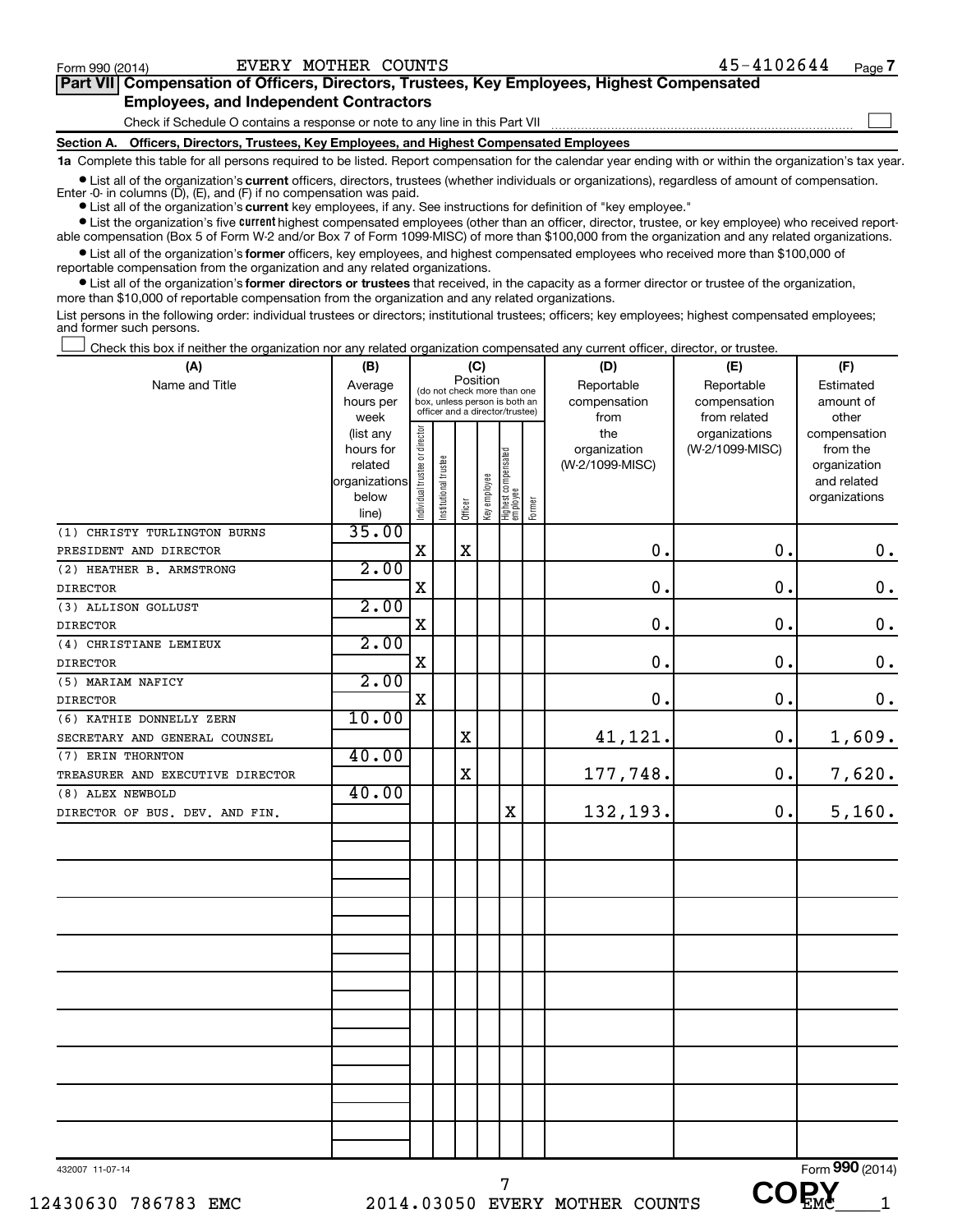|   | EVERY MOTHER COUNTS<br>Form 990 (2014)                                                                                                                                                                                                                 |                                                                      |                                                                                                                    |                       |         |              |                                   |        |                                           | 45-4102644                                        |          |                     | Page 8                                                                   |
|---|--------------------------------------------------------------------------------------------------------------------------------------------------------------------------------------------------------------------------------------------------------|----------------------------------------------------------------------|--------------------------------------------------------------------------------------------------------------------|-----------------------|---------|--------------|-----------------------------------|--------|-------------------------------------------|---------------------------------------------------|----------|---------------------|--------------------------------------------------------------------------|
|   | <b>Part VII</b><br>Section A. Officers, Directors, Trustees, Key Employees, and Highest Compensated Employees(continued)                                                                                                                               |                                                                      |                                                                                                                    |                       |         |              |                                   |        |                                           |                                                   |          |                     |                                                                          |
|   | (A)<br>Name and title                                                                                                                                                                                                                                  | (B)<br>Average<br>hours per<br>week                                  | (C)<br>Position<br>(do not check more than one<br>box, unless person is both an<br>officer and a director/trustee) |                       |         |              |                                   |        | (D)<br>Reportable<br>compensation<br>from | (E)<br>Reportable<br>compensation<br>from related |          |                     | (F)<br>Estimated<br>amount of<br>other                                   |
|   |                                                                                                                                                                                                                                                        | (list any<br>hours for<br>related<br>organizations<br>below<br>line) | director<br>Individual trustee or                                                                                  | Institutional trustee | Officer | Key employee | Highest compensated<br>  employee | Former | the<br>organization<br>(W-2/1099-MISC)    | organizations<br>(W-2/1099-MISC)                  |          |                     | compensation<br>from the<br>organization<br>and related<br>organizations |
|   |                                                                                                                                                                                                                                                        |                                                                      |                                                                                                                    |                       |         |              |                                   |        |                                           |                                                   |          |                     |                                                                          |
|   |                                                                                                                                                                                                                                                        |                                                                      |                                                                                                                    |                       |         |              |                                   |        |                                           |                                                   |          |                     |                                                                          |
|   |                                                                                                                                                                                                                                                        |                                                                      |                                                                                                                    |                       |         |              |                                   |        |                                           |                                                   |          |                     |                                                                          |
|   |                                                                                                                                                                                                                                                        |                                                                      |                                                                                                                    |                       |         |              |                                   |        |                                           |                                                   |          |                     |                                                                          |
|   | 1b Sub-total                                                                                                                                                                                                                                           |                                                                      |                                                                                                                    |                       |         |              |                                   |        | 351,062.                                  |                                                   | Ο.       |                     | 14,389.                                                                  |
| 2 | Total number of individuals (including but not limited to those listed above) who received more than \$100,000 of reportable                                                                                                                           |                                                                      |                                                                                                                    |                       |         |              |                                   |        | $\overline{0}$ .<br>351,062.              |                                                   | σ.<br>0. |                     | $\overline{0}$ .<br>14,389.                                              |
|   | compensation from the organization $\blacktriangleright$                                                                                                                                                                                               |                                                                      |                                                                                                                    |                       |         |              |                                   |        |                                           |                                                   |          |                     | 2<br>Yes<br>No                                                           |
| 3 | Did the organization list any former officer, director, or trustee, key employee, or highest compensated employee on                                                                                                                                   |                                                                      |                                                                                                                    |                       |         |              |                                   |        |                                           |                                                   |          | 3                   | х                                                                        |
|   | For any individual listed on line 1a, is the sum of reportable compensation and other compensation from the organization<br>and related organizations greater than \$150,000? If "Yes," complete Schedule J for such individual                        |                                                                      |                                                                                                                    |                       |         |              |                                   |        |                                           |                                                   |          | 4                   | х                                                                        |
| 5 | Did any person listed on line 1a receive or accrue compensation from any unrelated organization or individual for services                                                                                                                             |                                                                      |                                                                                                                    |                       |         |              |                                   |        |                                           |                                                   |          | 5                   | x                                                                        |
|   | <b>Section B. Independent Contractors</b>                                                                                                                                                                                                              |                                                                      |                                                                                                                    |                       |         |              |                                   |        |                                           |                                                   |          |                     |                                                                          |
| 1 | Complete this table for your five highest compensated independent contractors that received more than \$100,000 of compensation from<br>the organization. Report compensation for the calendar year ending with or within the organization's tax year. |                                                                      |                                                                                                                    |                       |         |              |                                   |        |                                           |                                                   |          |                     |                                                                          |
|   | (A)<br>Name and business address                                                                                                                                                                                                                       |                                                                      |                                                                                                                    | <b>NONE</b>           |         |              |                                   |        | (B)<br>Description of services            |                                                   |          | (C)<br>Compensation |                                                                          |
|   |                                                                                                                                                                                                                                                        |                                                                      |                                                                                                                    |                       |         |              |                                   |        |                                           |                                                   |          |                     |                                                                          |
|   |                                                                                                                                                                                                                                                        |                                                                      |                                                                                                                    |                       |         |              |                                   |        |                                           |                                                   |          |                     |                                                                          |
|   |                                                                                                                                                                                                                                                        |                                                                      |                                                                                                                    |                       |         |              |                                   |        |                                           |                                                   |          |                     |                                                                          |
| 2 | Total number of independent contractors (including but not limited to those listed above) who received more than<br>\$100,000 of compensation from the organization                                                                                    |                                                                      |                                                                                                                    |                       |         |              | 0                                 |        |                                           |                                                   |          |                     |                                                                          |
|   |                                                                                                                                                                                                                                                        |                                                                      |                                                                                                                    |                       |         |              |                                   |        |                                           |                                                   |          |                     | Form 990 (2014)                                                          |

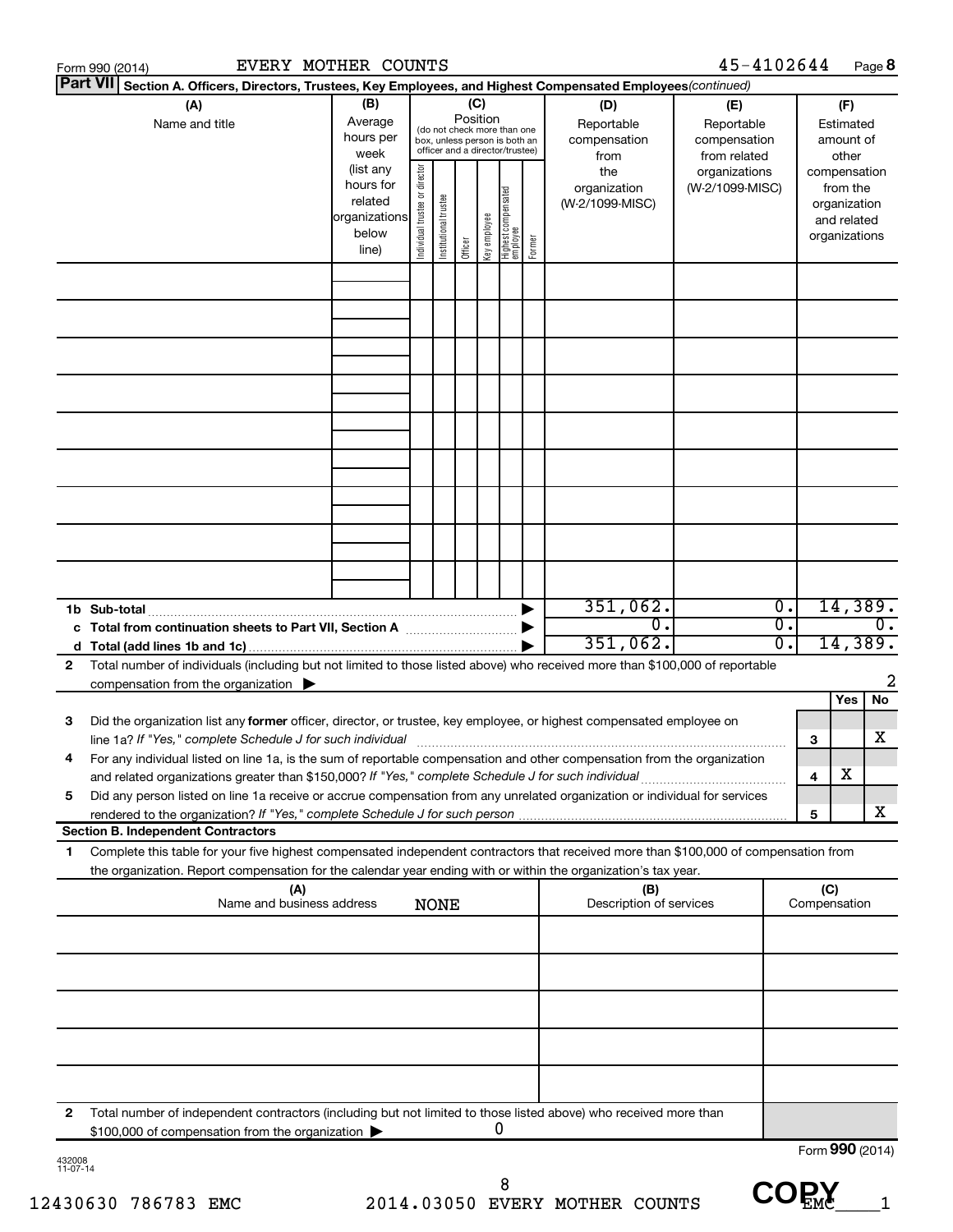|                                                           |                  | Form 990 (2014)                                                            | EVERY MOTHER COUNTS       |                            |                             |                                                 | 45-4102644                              | Page 9                                                      |
|-----------------------------------------------------------|------------------|----------------------------------------------------------------------------|---------------------------|----------------------------|-----------------------------|-------------------------------------------------|-----------------------------------------|-------------------------------------------------------------|
|                                                           | <b>Part VIII</b> | <b>Statement of Revenue</b>                                                |                           |                            |                             |                                                 |                                         |                                                             |
|                                                           |                  |                                                                            |                           |                            |                             |                                                 |                                         |                                                             |
|                                                           |                  |                                                                            |                           |                            | (A)<br>Total revenue        | (B)<br>Related or<br>exempt function<br>revenue | (C)<br>Unrelated<br>business<br>revenue | Revenue excluded<br>from tax under<br>sections<br>512 - 514 |
|                                                           |                  | 1 a Federated campaigns                                                    | 1a                        |                            |                             |                                                 |                                         |                                                             |
| Contributions, Gifts, Grants<br>and Other Similar Amounts |                  |                                                                            | 1 <sub>b</sub>            |                            |                             |                                                 |                                         |                                                             |
|                                                           |                  | c Fundraising events                                                       | $\overline{1c}$           | 275, 220.                  |                             |                                                 |                                         |                                                             |
|                                                           |                  | d Related organizations                                                    | 1 <sub>d</sub>            |                            |                             |                                                 |                                         |                                                             |
|                                                           |                  | e Government grants (contributions)                                        | 1e                        |                            |                             |                                                 |                                         |                                                             |
|                                                           |                  | f All other contributions, gifts, grants, and                              |                           |                            |                             |                                                 |                                         |                                                             |
|                                                           |                  | similar amounts not included above                                         |                           | $1$ if $\mu$ , 635 , 774 . |                             |                                                 |                                         |                                                             |
|                                                           |                  | <b>g</b> Noncash contributions included in lines 1a-1f: \$                 |                           |                            |                             |                                                 |                                         |                                                             |
|                                                           |                  |                                                                            |                           |                            | $\triangleright$ 1,910,994. |                                                 |                                         |                                                             |
|                                                           |                  |                                                                            |                           | <b>Business Code</b>       |                             |                                                 |                                         |                                                             |
|                                                           | 2 a              | the control of the control of the control of the control of the control of |                           |                            |                             |                                                 |                                         |                                                             |
|                                                           | b                | <u> 1989 - Johann Barbara, martxa eta idazlea (h. 1989).</u>               |                           |                            |                             |                                                 |                                         |                                                             |
|                                                           | c                | the control of the control of the control of the control of the control of |                           |                            |                             |                                                 |                                         |                                                             |
|                                                           | d                | the control of the control of the control of the control of the control of |                           |                            |                             |                                                 |                                         |                                                             |
| Program Service                                           | e                |                                                                            |                           |                            |                             |                                                 |                                         |                                                             |
|                                                           | f.               |                                                                            |                           |                            |                             |                                                 |                                         |                                                             |
|                                                           |                  |                                                                            |                           | $\blacktriangleright$      |                             |                                                 |                                         |                                                             |
|                                                           | З                | Investment income (including dividends, interest, and                      |                           |                            |                             |                                                 |                                         |                                                             |
|                                                           |                  |                                                                            |                           | ▶                          | 1,802.                      |                                                 |                                         | 1,802.                                                      |
|                                                           | 4                | Income from investment of tax-exempt bond proceeds                         |                           |                            |                             |                                                 |                                         |                                                             |
|                                                           | 5                |                                                                            |                           |                            | 158,494.                    |                                                 |                                         | 158,494.                                                    |
|                                                           |                  |                                                                            | (i) Real                  | (ii) Personal              |                             |                                                 |                                         |                                                             |
|                                                           |                  | 6 a Gross rents                                                            |                           |                            |                             |                                                 |                                         |                                                             |
|                                                           |                  | <b>b</b> Less: rental expenses                                             |                           |                            |                             |                                                 |                                         |                                                             |
|                                                           |                  | <b>c</b> Rental income or (loss) $\ldots$                                  |                           |                            |                             |                                                 |                                         |                                                             |
|                                                           |                  |                                                                            |                           |                            |                             |                                                 |                                         |                                                             |
|                                                           |                  | 7 a Gross amount from sales of                                             | (i) Securities<br>33,962. | (ii) Other                 |                             |                                                 |                                         |                                                             |
|                                                           |                  | assets other than inventory                                                |                           |                            |                             |                                                 |                                         |                                                             |
|                                                           |                  | <b>b</b> Less: cost or other basis                                         | 33,925.                   |                            |                             |                                                 |                                         |                                                             |
|                                                           |                  | and sales expenses<br>c Gain or (loss)                                     | 37.                       |                            |                             |                                                 |                                         |                                                             |
|                                                           |                  |                                                                            |                           |                            | 37.                         |                                                 |                                         | 37.                                                         |
|                                                           |                  | 8 a Gross income from fundraising events (not                              |                           |                            |                             |                                                 |                                         |                                                             |
| <b>Other Revenue</b>                                      |                  | 275,220. <sub>of</sub><br>including \$                                     |                           |                            |                             |                                                 |                                         |                                                             |
|                                                           |                  | contributions reported on line 1c). See                                    |                           | 8,400.                     |                             |                                                 |                                         |                                                             |
|                                                           |                  |                                                                            |                           | 29, 230.                   |                             |                                                 |                                         |                                                             |
|                                                           |                  |                                                                            | $\mathbf{b}$              |                            | $-20,830.$                  |                                                 |                                         | $-20,830.$                                                  |
|                                                           |                  | c Net income or (loss) from fundraising events                             |                           | ▶<br>.                     |                             |                                                 |                                         |                                                             |
|                                                           |                  | 9 a Gross income from gaming activities. See                               |                           |                            |                             |                                                 |                                         |                                                             |
|                                                           |                  |                                                                            | b                         |                            |                             |                                                 |                                         |                                                             |
|                                                           |                  | c Net income or (loss) from gaming activities                              |                           |                            |                             |                                                 |                                         |                                                             |
|                                                           |                  | 10 a Gross sales of inventory, less returns                                |                           |                            |                             |                                                 |                                         |                                                             |
|                                                           |                  |                                                                            |                           |                            |                             |                                                 |                                         |                                                             |
|                                                           |                  |                                                                            | b                         |                            |                             |                                                 |                                         |                                                             |
|                                                           |                  | c Net income or (loss) from sales of inventory                             |                           |                            |                             |                                                 |                                         |                                                             |
|                                                           |                  | Miscellaneous Revenue                                                      |                           | <b>Business Code</b>       |                             |                                                 |                                         |                                                             |
|                                                           |                  | 11 a REIMBURSED EXPENSES                                                   |                           | 900099                     | 21,966.                     |                                                 |                                         | 21,966.                                                     |
|                                                           | b                | MISCELLANEOUS INCOME                                                       |                           | 900099                     | 5,563.                      |                                                 |                                         | 5,563.                                                      |
|                                                           | c                | SCREENING AND FILM                                                         |                           | 900099                     | 725.                        |                                                 |                                         | 725.                                                        |
|                                                           |                  |                                                                            |                           |                            |                             |                                                 |                                         |                                                             |
|                                                           |                  |                                                                            |                           |                            | 28, 254.                    |                                                 |                                         |                                                             |
|                                                           | 12               |                                                                            |                           |                            | 2,078,751.                  | 0.                                              | $\overline{0}$ .                        | 167,757.                                                    |
| 432009<br>11-07-14                                        |                  |                                                                            |                           |                            |                             |                                                 |                                         | Form 990 (2014)                                             |

 $\text{COEN}_{\rm EMC}_{\rm min}$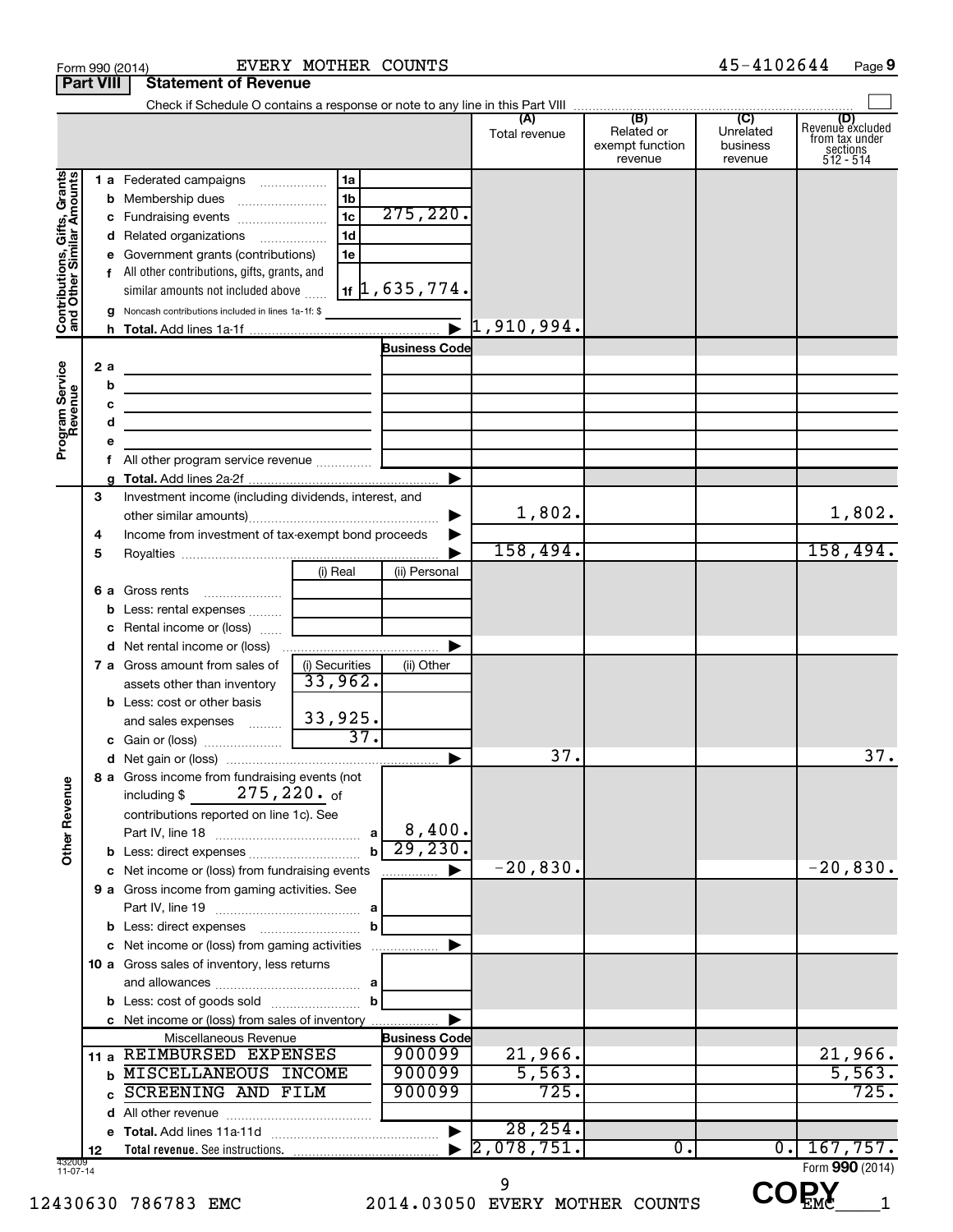Form 990 (2014)  $EVERY$  MOTHER COUNTS  $45-4102644$  Page

**Part IX | Statement of Functional Expenses** 

|              | Section 501(c)(3) and 501(c)(4) organizations must complete all columns. All other organizations must complete column (A).                                                                                  |                         |                                    |                                           |                                |
|--------------|-------------------------------------------------------------------------------------------------------------------------------------------------------------------------------------------------------------|-------------------------|------------------------------------|-------------------------------------------|--------------------------------|
|              | Check if Schedule O contains a response or note to any line in this Part IX                                                                                                                                 |                         |                                    |                                           |                                |
|              | Do not include amounts reported on lines 6b,<br>7b, 8b, 9b, and 10b of Part VIII.                                                                                                                           | (A)<br>Total expenses   | (B)<br>Program service<br>expenses | (C)<br>Management and<br>general expenses | (D)<br>Fundraising<br>expenses |
| 1.           | Grants and other assistance to domestic organizations                                                                                                                                                       |                         |                                    |                                           |                                |
|              | and domestic governments. See Part IV, line 21                                                                                                                                                              | 590,772.                | 590,772.                           |                                           |                                |
| $\mathbf{2}$ | Grants and other assistance to domestic                                                                                                                                                                     |                         |                                    |                                           |                                |
|              | individuals. See Part IV, line 22                                                                                                                                                                           |                         |                                    |                                           |                                |
| 3            | Grants and other assistance to foreign                                                                                                                                                                      |                         |                                    |                                           |                                |
|              | organizations, foreign governments, and foreign                                                                                                                                                             |                         |                                    |                                           |                                |
|              | individuals. See Part IV, lines 15 and 16                                                                                                                                                                   | 422,520.                | 422,520.                           |                                           |                                |
| 4            | Benefits paid to or for members                                                                                                                                                                             |                         |                                    |                                           |                                |
| 5            | Compensation of current officers, directors,                                                                                                                                                                |                         |                                    |                                           |                                |
|              | trustees, and key employees                                                                                                                                                                                 | 228,098.                | 126,546.                           | 74,889.                                   | 26,663.                        |
| 6            | Compensation not included above, to disqualified                                                                                                                                                            |                         |                                    |                                           |                                |
|              | persons (as defined under section 4958(f)(1)) and                                                                                                                                                           |                         |                                    |                                           |                                |
|              | persons described in section 4958(c)(3)(B)                                                                                                                                                                  |                         |                                    |                                           |                                |
| 7            | Other salaries and wages                                                                                                                                                                                    | 578, 381.               | 399,415.                           | 92,846.                                   | 86,120.                        |
| 8            | Pension plan accruals and contributions (include                                                                                                                                                            |                         |                                    |                                           |                                |
|              | section 401(k) and 403(b) employer contributions)                                                                                                                                                           | $\frac{11,844}{39,953}$ |                                    | $\frac{11,844}{39,953}$                   |                                |
| 9            | Other employee benefits                                                                                                                                                                                     |                         |                                    |                                           |                                |
| 10           |                                                                                                                                                                                                             | 58, 726.                | 39,117.                            | 11,522.                                   | 8,087.                         |
| 11           | Fees for services (non-employees):                                                                                                                                                                          |                         |                                    |                                           |                                |
|              |                                                                                                                                                                                                             |                         |                                    |                                           |                                |
| b            |                                                                                                                                                                                                             | 1,008.                  |                                    | 1,008.                                    |                                |
|              |                                                                                                                                                                                                             | 42,455.                 |                                    | 42,455.                                   |                                |
| d            |                                                                                                                                                                                                             |                         |                                    |                                           |                                |
|              | Professional fundraising services. See Part IV, line 17                                                                                                                                                     |                         |                                    |                                           |                                |
| f            | Investment management fees                                                                                                                                                                                  | 600.                    |                                    | 600.                                      |                                |
| a            | Other. (If line 11g amount exceeds 10% of line 25,                                                                                                                                                          |                         |                                    |                                           |                                |
|              | column (A) amount, list line 11g expenses on Sch O.)                                                                                                                                                        | 88,319.                 | 78,388.                            | 9,931.                                    |                                |
| 12           |                                                                                                                                                                                                             | 63,652.                 | 61, 132.                           | 795.                                      | 1,725.                         |
| 13           |                                                                                                                                                                                                             | 75, 190.                | 20,025.                            | 40, 195.                                  | 14,970.                        |
| 14           |                                                                                                                                                                                                             | 24, 179.                | 10,890.                            | 13,289.                                   |                                |
| 15           |                                                                                                                                                                                                             |                         |                                    |                                           |                                |
| 16           |                                                                                                                                                                                                             | 120, 420.               |                                    | 120, 420.                                 |                                |
| 17           |                                                                                                                                                                                                             | 167,011.                | 134,145.                           | 20,645.                                   | 12,221.                        |
| 18           | Payments of travel or entertainment expenses                                                                                                                                                                |                         |                                    |                                           |                                |
|              | for any federal, state, or local public officials                                                                                                                                                           |                         |                                    |                                           |                                |
| 19           | Conferences, conventions, and meetings                                                                                                                                                                      | 4,450.                  | 2,151.                             | 2,200.                                    | 99.                            |
| 20           | Interest                                                                                                                                                                                                    |                         |                                    |                                           |                                |
| 21           |                                                                                                                                                                                                             |                         |                                    |                                           |                                |
| 22           | Depreciation, depletion, and amortization                                                                                                                                                                   | 31,644.                 |                                    | 31,644.                                   |                                |
| 23           | Insurance                                                                                                                                                                                                   | 2,021.                  |                                    | 2,021                                     |                                |
| 24           | Other expenses. Itemize expenses not covered<br>above. (List miscellaneous expenses in line 24e. If line<br>24e amount exceeds 10% of line 25, column (A)<br>amount, list line 24e expenses on Schedule O.) |                         |                                    |                                           |                                |
| a            | VIDEO/PRODUCTION                                                                                                                                                                                            | 141,915.                | 140, 415.                          | 1,500.                                    |                                |
| b            | DUES & SUBSCRIPTIONS                                                                                                                                                                                        | 105, 738.               | 12,624.                            | 12,652.                                   | 80,462.                        |
| C            | <b>VENUE RENTAL</b>                                                                                                                                                                                         | 36, 382.                |                                    |                                           | 36,382.                        |
| d            | EQUIPMENT AND FURNITURE                                                                                                                                                                                     | 13,964.                 | 2,871.                             | 11,093.                                   |                                |
|              | e All other expenses                                                                                                                                                                                        | 20, 252.                | 368, 148.                          | $-428,645$ .                              | 80,749.                        |
| 25           | Total functional expenses. Add lines 1 through 24e                                                                                                                                                          | 2,869,494.              | 2,409,159.                         | 112,857.                                  | 347,478.                       |
| 26           | Joint costs. Complete this line only if the organization                                                                                                                                                    |                         |                                    |                                           |                                |
|              | reported in column (B) joint costs from a combined                                                                                                                                                          |                         |                                    |                                           |                                |
|              | educational campaign and fundraising solicitation.                                                                                                                                                          |                         |                                    |                                           |                                |
|              | Check here $\blacktriangleright$<br>if following SOP 98-2 (ASC 958-720)                                                                                                                                     |                         |                                    |                                           |                                |

432010 11-07-14

12430630 786783 EMC 2014.03050 EVERY MOTHER COUNTS UUEME 1 10

Form (2014) **990**  $CO<sub>EMC</sub>$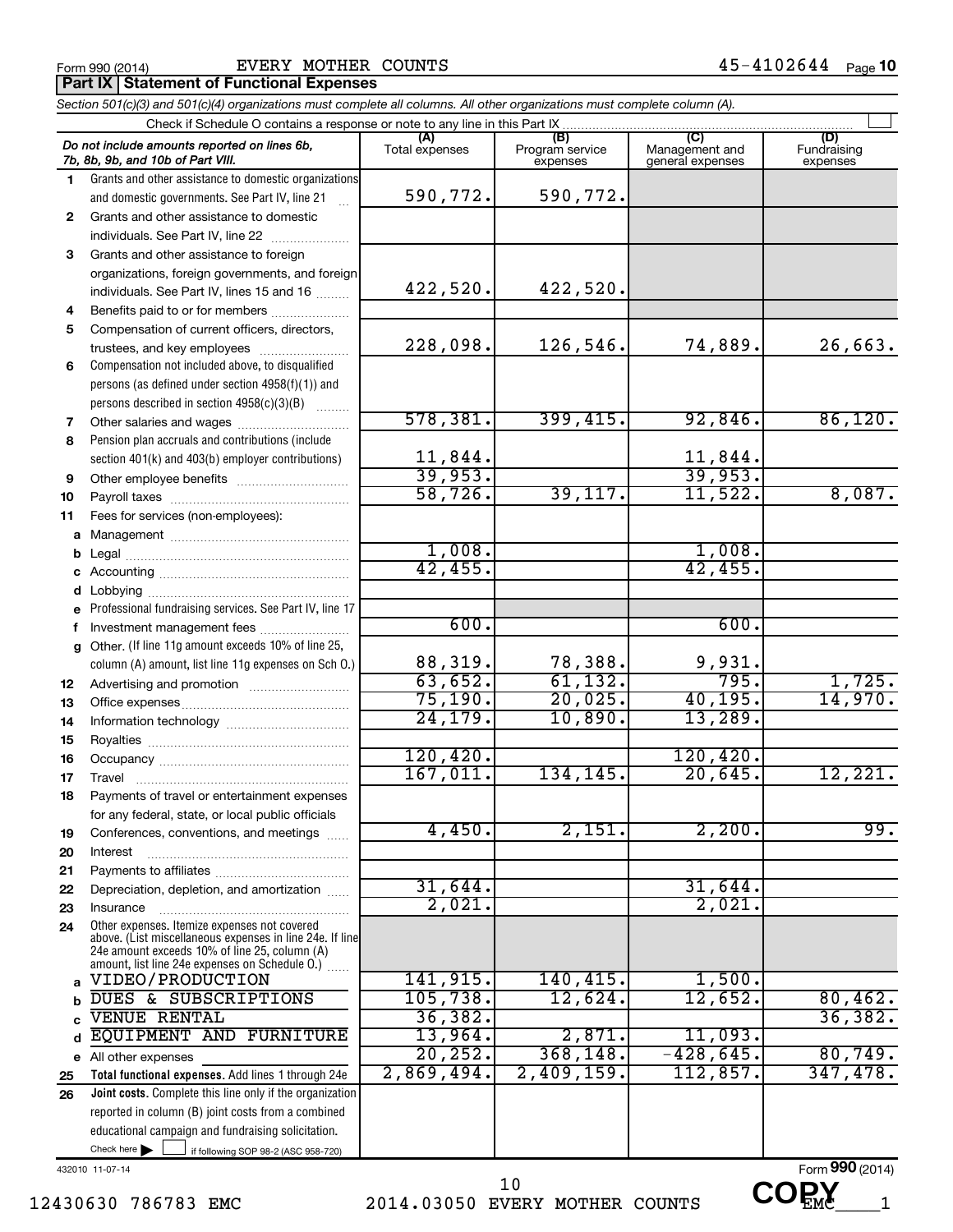Form 990 (2014)  $EVERY$  MOTHER COUNTS  $45-4102644$  Page

45-4102644 Page 11

| <b>Balance Sheet</b><br>Part X                                                                                               |                            |                 |                          |
|------------------------------------------------------------------------------------------------------------------------------|----------------------------|-----------------|--------------------------|
|                                                                                                                              |                            |                 |                          |
|                                                                                                                              | (A)<br>Beginning of year   |                 | (B)<br>End of year       |
| 1                                                                                                                            | 1,636,556.                 | 1               | 234,913.                 |
| 2                                                                                                                            |                            | $\mathbf{2}$    | 948,958.                 |
| З                                                                                                                            | 1,424,000.                 | 3               | 1,141,106.               |
| 4                                                                                                                            |                            | 4               |                          |
| Loans and other receivables from current and former officers, directors,<br>5                                                |                            |                 |                          |
| trustees, key employees, and highest compensated employees. Complete                                                         |                            |                 |                          |
| Part II of Schedule L                                                                                                        |                            | 5               |                          |
| Loans and other receivables from other disqualified persons (as defined under<br>6                                           |                            |                 |                          |
| section $4958(f)(1)$ , persons described in section $4958(c)(3)(B)$ , and contributing                                       |                            |                 |                          |
| employers and sponsoring organizations of section 501(c)(9) voluntary                                                        |                            |                 |                          |
| employees' beneficiary organizations (see instr). Complete Part II of Sch L                                                  |                            | 6               |                          |
| Assets<br>7                                                                                                                  |                            | 7               |                          |
| 8                                                                                                                            |                            | 8               |                          |
| 9<br>Prepaid expenses and deferred charges                                                                                   | 34,842.                    | 9               | 1,957.                   |
| 10a Land, buildings, and equipment: cost or other                                                                            |                            |                 |                          |
| $\frac{107,463}{59,597}$<br>basis. Complete Part VI of Schedule D  10a                                                       |                            |                 |                          |
|                                                                                                                              | 39,791.                    | 10 <sub>c</sub> | 47,866.                  |
| 11                                                                                                                           |                            | 11              | 126, 177.                |
| 12                                                                                                                           |                            | 12              |                          |
| 13                                                                                                                           |                            | 13              |                          |
| 14                                                                                                                           |                            | 14              |                          |
| 15                                                                                                                           | 48, 364.                   | 15              | 106,580.                 |
| 16                                                                                                                           | 3, 183, 553.               | 16              | 2,607,557.               |
| 17                                                                                                                           | 56,408.                    | 17              | 55,612.                  |
| 18                                                                                                                           |                            | 18              |                          |
| 19                                                                                                                           |                            | 19              |                          |
| 20                                                                                                                           |                            | 20              |                          |
| 21<br>Escrow or custodial account liability. Complete Part IV of Schedule D                                                  |                            | 21              |                          |
| 22<br>Loans and other payables to current and former officers, directors, trustees,                                          |                            |                 |                          |
| Liabilities<br>key employees, highest compensated employees, and disqualified persons.                                       |                            |                 |                          |
|                                                                                                                              |                            | 22              |                          |
| Secured mortgages and notes payable to unrelated third parties<br>23                                                         |                            | 23              |                          |
| 24<br>Unsecured notes and loans payable to unrelated third parties                                                           |                            | 24              |                          |
| Other liabilities (including federal income tax, payables to related third<br>25                                             |                            |                 |                          |
| parties, and other liabilities not included on lines 17-24). Complete Part X of                                              |                            |                 |                          |
| Schedule D                                                                                                                   | 0.                         | 25              | 16,969.                  |
| Total liabilities. Add lines 17 through 25<br>26                                                                             | 56,408.                    | 26              | 72,581.                  |
| Organizations that follow SFAS 117 (ASC 958), check here $\blacktriangleright \begin{array}{c} \boxed{X} \\ \end{array}$ and |                            |                 |                          |
| complete lines 27 through 29, and lines 33 and 34.                                                                           |                            |                 |                          |
| 27                                                                                                                           | 760,284.                   | 27              | 497,489.                 |
| <b>Fund Balances</b><br>28                                                                                                   | 2,366,861.                 | 28              | 2,037,487.               |
| 29<br>Permanently restricted net assets                                                                                      |                            | 29              |                          |
| Organizations that do not follow SFAS 117 (ASC 958), check here                                                              |                            |                 |                          |
| and complete lines 30 through 34.                                                                                            |                            |                 |                          |
| 30                                                                                                                           |                            | 30              |                          |
| Paid-in or capital surplus, or land, building, or equipment fund<br>31                                                       |                            | 31              |                          |
| Net Assets or<br>Retained earnings, endowment, accumulated income, or other funds<br>32                                      |                            | 32              |                          |
| 33                                                                                                                           | 3,127,145.<br>3, 183, 553. | 33<br>34        | 2,534,976.<br>2,607,557. |
| 34                                                                                                                           |                            |                 |                          |

Form **990** (2014) **990**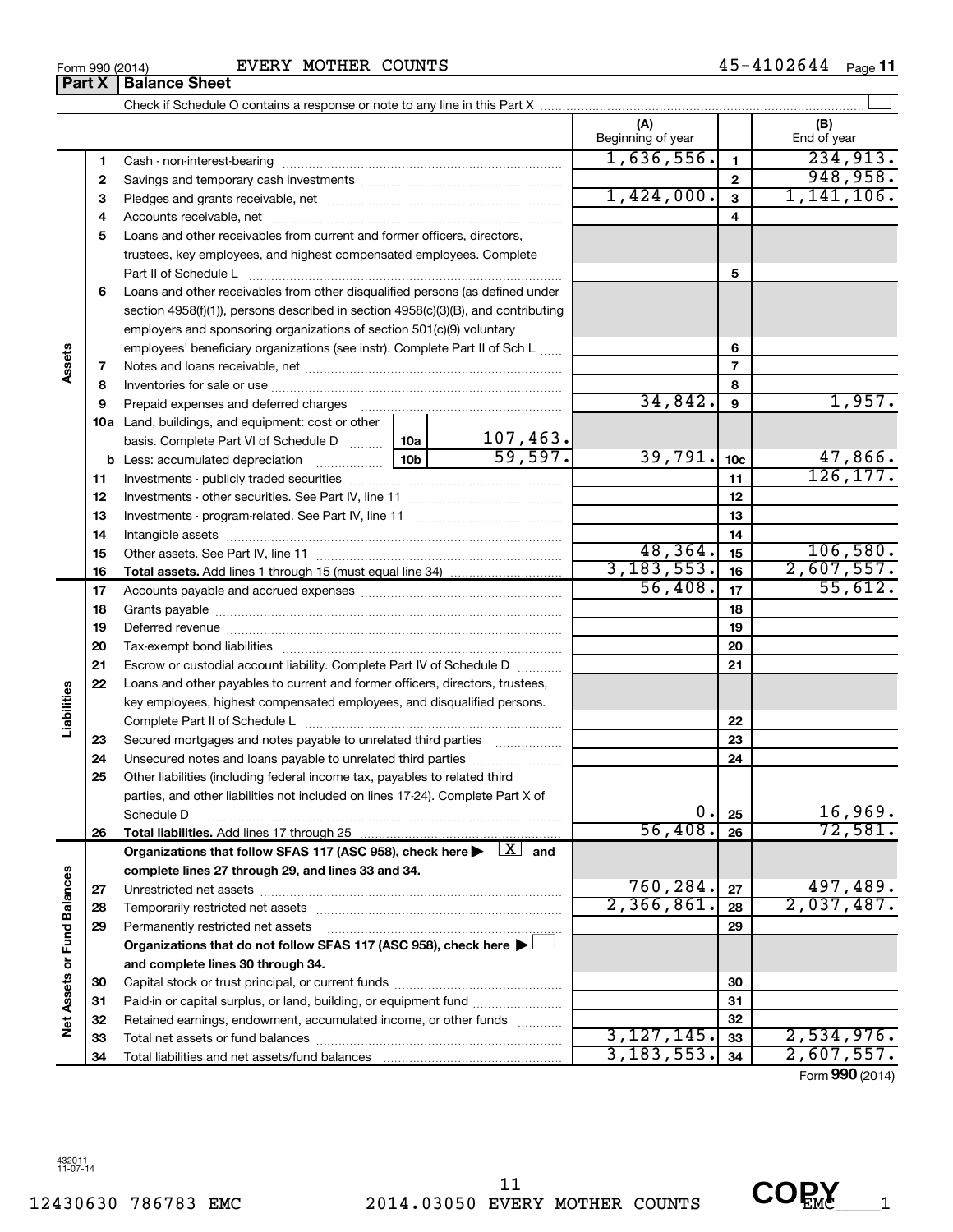|    | EVERY MOTHER COUNTS<br>Form 990 (2014)                                                                                               |                         | 45-4102644     |     | Page 12          |
|----|--------------------------------------------------------------------------------------------------------------------------------------|-------------------------|----------------|-----|------------------|
|    | Part XI<br><b>Reconciliation of Net Assets</b>                                                                                       |                         |                |     |                  |
|    |                                                                                                                                      |                         |                |     |                  |
|    |                                                                                                                                      |                         |                |     |                  |
| 1  |                                                                                                                                      | 1                       | 2,078,751.     |     |                  |
| 2  |                                                                                                                                      | $\overline{2}$          | 2,869,494.     |     |                  |
| 3  |                                                                                                                                      | 3                       | $-790, 743.$   |     |                  |
| 4  |                                                                                                                                      | $\overline{\mathbf{4}}$ | 3,127,145.     |     |                  |
| 5  |                                                                                                                                      | 5                       |                |     | $-1,426.$        |
| 6  | Donated services and use of facilities                                                                                               | 6                       |                |     |                  |
| 7  | Investment expenses                                                                                                                  | $\overline{7}$          |                |     |                  |
| 8  | Prior period adjustments                                                                                                             | 8                       |                |     | 200,000.         |
| 9  |                                                                                                                                      | 9                       |                |     | $\overline{0}$ . |
| 10 | Net assets or fund balances at end of year. Combine lines 3 through 9 (must equal Part X, line 33,                                   |                         |                |     |                  |
|    | column (B))                                                                                                                          | 10                      | 2,534,976.     |     |                  |
|    | Part XII Financial Statements and Reporting                                                                                          |                         |                |     |                  |
|    |                                                                                                                                      |                         |                |     |                  |
|    |                                                                                                                                      |                         |                | Yes | <b>No</b>        |
| 1  | Accounting method used to prepare the Form 990: $\Box$ Cash $\Box X$ Accrual<br><b>Other</b>                                         |                         |                |     |                  |
|    | If the organization changed its method of accounting from a prior year or checked "Other," explain in Schedule O.                    |                         |                |     |                  |
|    | 2a Were the organization's financial statements compiled or reviewed by an independent accountant?                                   |                         | 2a             |     | x                |
|    | If "Yes," check a box below to indicate whether the financial statements for the year were compiled or reviewed on a                 |                         |                |     |                  |
|    | separate basis, consolidated basis, or both:                                                                                         |                         |                |     |                  |
|    | Both consolidated and separate basis<br>Separate basis<br>Consolidated basis                                                         |                         |                |     |                  |
|    |                                                                                                                                      |                         | 2 <sub>b</sub> | х   |                  |
|    | If "Yes," check a box below to indicate whether the financial statements for the year were audited on a separate basis,              |                         |                |     |                  |
|    | consolidated basis, or both:                                                                                                         |                         |                |     |                  |
|    | $\lfloor x \rfloor$ Separate basis<br>Consolidated basis<br>Both consolidated and separate basis                                     |                         |                |     |                  |
|    | c If "Yes" to line 2a or 2b, does the organization have a committee that assumes responsibility for oversight of the audit,          |                         |                |     |                  |
|    |                                                                                                                                      |                         | 2c             | х   |                  |
|    | If the organization changed either its oversight process or selection process during the tax year, explain in Schedule O.            |                         |                |     |                  |
|    | 3a As a result of a federal award, was the organization required to undergo an audit or audits as set forth in the Single Audit      |                         |                |     |                  |
|    |                                                                                                                                      |                         | За             |     | x                |
|    | <b>b</b> If "Yes," did the organization undergo the required audit or audits? If the organization did not undergo the required audit |                         |                |     |                  |
|    |                                                                                                                                      |                         | 3 <sub>b</sub> |     |                  |

Form (2014) **990**

432012 11-07-14

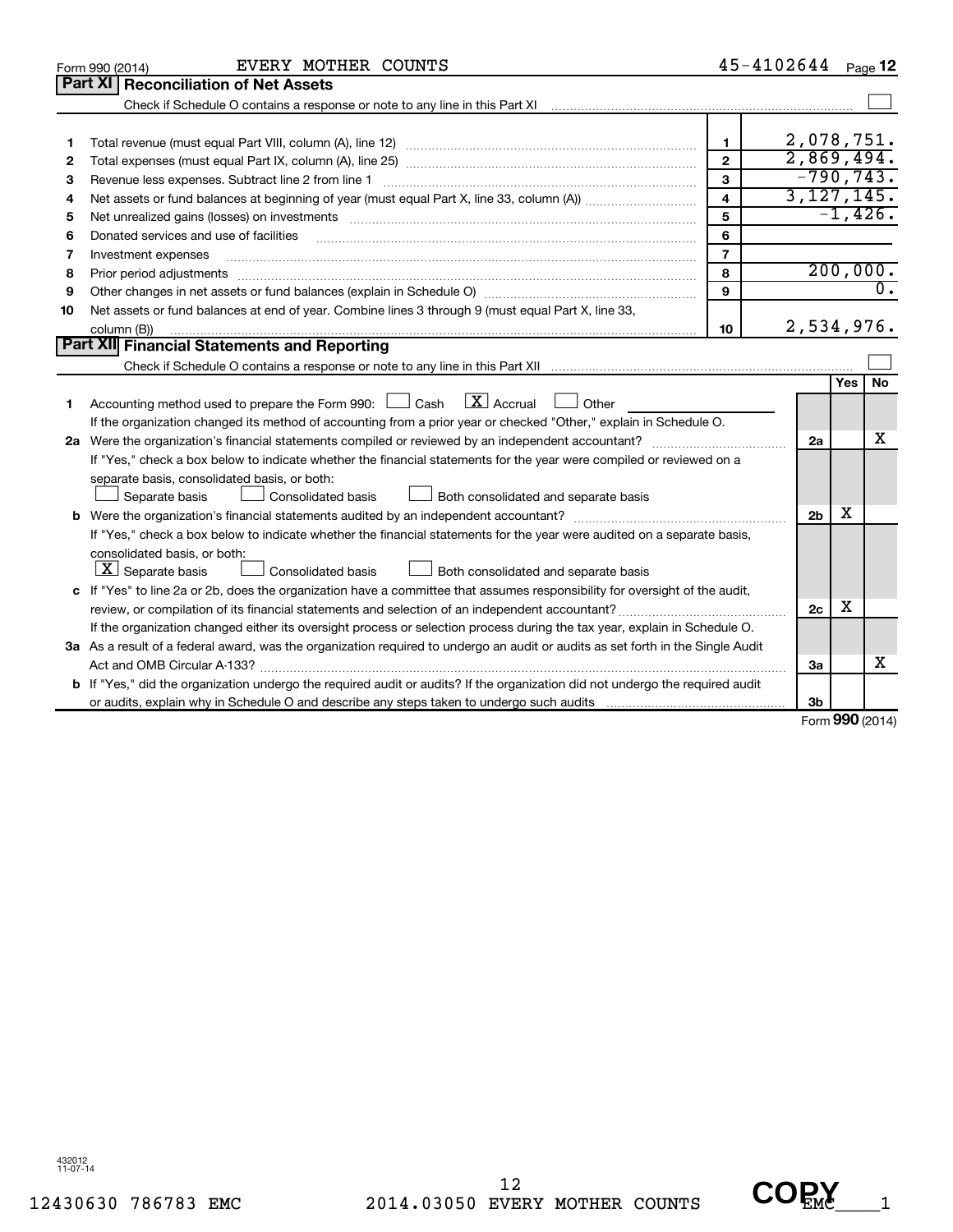### **Public Charity Status and Public Support**

**(Form 990 or 990-EZ) Complete if the organization is a section 501(c)(3) organization or a section**

**4947(a)(1) nonexempt charitable trust.**

| <b>Open to Public</b><br>Inspection |
|-------------------------------------|
| er identification numbe             |

OMB No. 1545-0047

|                |                     | Department of the Treasury<br>Internal Revenue Service |                                                                        | Attach to Form 990 or Form 990-EZ.                                                                                                            |                          |                |                        | <b>Open to Public</b><br>Inspection   |
|----------------|---------------------|--------------------------------------------------------|------------------------------------------------------------------------|-----------------------------------------------------------------------------------------------------------------------------------------------|--------------------------|----------------|------------------------|---------------------------------------|
|                |                     | Name of the organization                               |                                                                        | Information about Schedule A (Form 990 or 990-EZ) and its instructions is at www.irs.gov/form990.                                             |                          |                |                        | <b>Employer identification number</b> |
|                |                     |                                                        | EVERY MOTHER COUNTS                                                    |                                                                                                                                               |                          |                |                        | 45-4102644                            |
|                | Part I              |                                                        |                                                                        | Reason for Public Charity Status (All organizations must complete this part.) See instructions.                                               |                          |                |                        |                                       |
|                |                     |                                                        |                                                                        | The organization is not a private foundation because it is: (For lines 1 through 11, check only one box.)                                     |                          |                |                        |                                       |
| 1              |                     |                                                        |                                                                        | A church, convention of churches, or association of churches described in section 170(b)(1)(A)(i).                                            |                          |                |                        |                                       |
| 2              |                     |                                                        |                                                                        | A school described in section 170(b)(1)(A)(ii). (Attach Schedule E.)                                                                          |                          |                |                        |                                       |
| з              |                     |                                                        |                                                                        | A hospital or a cooperative hospital service organization described in section 170(b)(1)(A)(iii).                                             |                          |                |                        |                                       |
| 4              |                     |                                                        |                                                                        | A medical research organization operated in conjunction with a hospital described in section 170(b)(1)(A)(iii). Enter the hospital's name,    |                          |                |                        |                                       |
|                |                     | city, and state:                                       |                                                                        |                                                                                                                                               |                          |                |                        |                                       |
| 5              |                     |                                                        |                                                                        | An organization operated for the benefit of a college or university owned or operated by a governmental unit described in                     |                          |                |                        |                                       |
|                |                     |                                                        | section 170(b)(1)(A)(iv). (Complete Part II.)                          |                                                                                                                                               |                          |                |                        |                                       |
|                |                     |                                                        |                                                                        | A federal, state, or local government or governmental unit described in section 170(b)(1)(A)(v).                                              |                          |                |                        |                                       |
| $\overline{7}$ | $\lfloor x \rfloor$ |                                                        |                                                                        | An organization that normally receives a substantial part of its support from a governmental unit or from the general public described in     |                          |                |                        |                                       |
|                |                     |                                                        | section 170(b)(1)(A)(vi). (Complete Part II.)                          |                                                                                                                                               |                          |                |                        |                                       |
| 8              |                     |                                                        |                                                                        | A community trust described in section 170(b)(1)(A)(vi). (Complete Part II.)                                                                  |                          |                |                        |                                       |
| 9              |                     |                                                        |                                                                        | An organization that normally receives: (1) more than 33 1/3% of its support from contributions, membership fees, and gross receipts from     |                          |                |                        |                                       |
|                |                     |                                                        |                                                                        | activities related to its exempt functions - subject to certain exceptions, and (2) no more than 33 1/3% of its support from gross investment |                          |                |                        |                                       |
|                |                     |                                                        |                                                                        | income and unrelated business taxable income (less section 511 tax) from businesses acquired by the organization after June 30, 1975.         |                          |                |                        |                                       |
|                |                     |                                                        | See section 509(a)(2). (Complete Part III.)                            |                                                                                                                                               |                          |                |                        |                                       |
| 10             |                     |                                                        |                                                                        | An organization organized and operated exclusively to test for public safety. See section 509(a)(4).                                          |                          |                |                        |                                       |
| 11             |                     |                                                        |                                                                        | An organization organized and operated exclusively for the benefit of, to perform the functions of, or to carry out the purposes of one or    |                          |                |                        |                                       |
|                |                     |                                                        |                                                                        | more publicly supported organizations described in section 509(a)(1) or section 509(a)(2). See section 509(a)(3). Check the box in            |                          |                |                        |                                       |
|                |                     |                                                        |                                                                        | lines 11a through 11d that describes the type of supporting organization and complete lines 11e, 11f, and 11g.                                |                          |                |                        |                                       |
| a              |                     |                                                        |                                                                        | Type I. A supporting organization operated, supervised, or controlled by its supported organization(s), typically by giving                   |                          |                |                        |                                       |
|                |                     |                                                        |                                                                        | the supported organization(s) the power to regularly appoint or elect a majority of the directors or trustees of the supporting               |                          |                |                        |                                       |
|                |                     |                                                        | organization. You must complete Part IV, Sections A and B.             |                                                                                                                                               |                          |                |                        |                                       |
| b              |                     |                                                        |                                                                        | Type II. A supporting organization supervised or controlled in connection with its supported organization(s), by having                       |                          |                |                        |                                       |
|                |                     |                                                        |                                                                        | control or management of the supporting organization vested in the same persons that control or manage the supported                          |                          |                |                        |                                       |
|                |                     |                                                        |                                                                        | organization(s). You must complete Part IV, Sections A and C.                                                                                 |                          |                |                        |                                       |
| с              |                     |                                                        |                                                                        | Type III functionally integrated. A supporting organization operated in connection with, and functionally integrated with,                    |                          |                |                        |                                       |
|                |                     |                                                        |                                                                        | its supported organization(s) (see instructions). You must complete Part IV, Sections A, D, and E.                                            |                          |                |                        |                                       |
| d              |                     |                                                        |                                                                        | Type III non-functionally integrated. A supporting organization operated in connection with its supported organization(s)                     |                          |                |                        |                                       |
|                |                     |                                                        |                                                                        | that is not functionally integrated. The organization generally must satisfy a distribution requirement and an attentiveness                  |                          |                |                        |                                       |
|                |                     |                                                        |                                                                        | requirement (see instructions). You must complete Part IV, Sections A and D, and Part V.                                                      |                          |                |                        |                                       |
| е              |                     |                                                        |                                                                        | Check this box if the organization received a written determination from the IRS that it is a Type I, Type II, Type III                       |                          |                |                        |                                       |
|                |                     |                                                        |                                                                        | functionally integrated, or Type III non-functionally integrated supporting organization.                                                     |                          |                |                        |                                       |
|                |                     |                                                        | Provide the following information about the supported organization(s). |                                                                                                                                               |                          |                |                        |                                       |
|                |                     | (i) Name of supported                                  | (ii) EIN                                                               | (iii) Type of organization                                                                                                                    | (iv) Is the organization |                | (v) Amount of monetary | (vi) Amount of                        |
|                |                     | organization                                           |                                                                        | (described on lines 1-9                                                                                                                       | governing document?      | listed in your | support (see           | other support (see                    |
|                |                     |                                                        |                                                                        | above or IRC section<br>(see instructions))                                                                                                   | Yes                      | No             | Instructions)          | Instructions)                         |
|                |                     |                                                        |                                                                        |                                                                                                                                               |                          |                |                        |                                       |
|                |                     |                                                        |                                                                        |                                                                                                                                               |                          |                |                        |                                       |
|                |                     |                                                        |                                                                        |                                                                                                                                               |                          |                |                        |                                       |
|                |                     |                                                        |                                                                        |                                                                                                                                               |                          |                |                        |                                       |
|                |                     |                                                        |                                                                        |                                                                                                                                               |                          |                |                        |                                       |
|                |                     |                                                        |                                                                        |                                                                                                                                               |                          |                |                        |                                       |

**Total**

432021 09-17-14 **Form 990 or 990-EZ.**

LHA **For Paperwork Reduction Act Notice, see the Instructions for** 

12430630 786783 EMC 2014.03050 EVERY MOTHER COUNTS UUEME 1 13



**Schedule A (Form 990 or 990-EZ) 2014**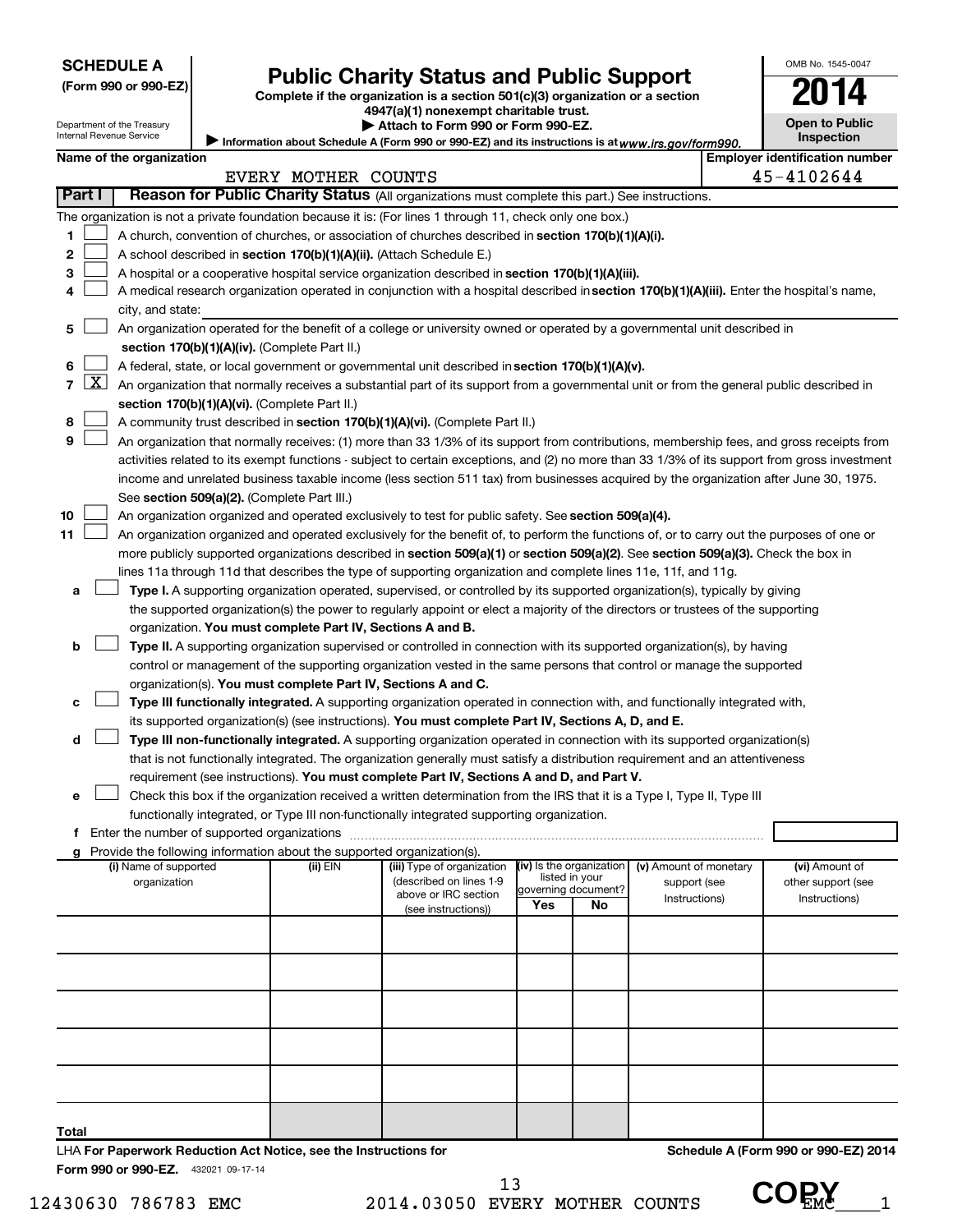#### Schedule A (Form 990 or 990-EZ) 2014  ${\tt EVERY}$   ${\tt MOTHER}$   ${\tt COUNTS}$   ${\tt 45-4102644}$   ${\tt Page}$

 $45 - 4102644$  Page 2

(Complete only if you checked the box on line 5, 7, or 8 of Part I or if the organization failed to qualify under Part III. If the organization fails to qualify under the tests listed below, please complete Part III.) **Part II** | Support Schedule for Organizations Described in Sections 170(b)(1)(A)(iv) and 170(b)(1)(A)(vi)

|   | <b>Section A. Public Support</b>                                                                                                           |          |            |            |            |                 |                                    |
|---|--------------------------------------------------------------------------------------------------------------------------------------------|----------|------------|------------|------------|-----------------|------------------------------------|
|   | Calendar year (or fiscal year beginning in)                                                                                                | (a) 2010 | $(b)$ 2011 | $(c)$ 2012 | $(d)$ 2013 | (e) 2014        | (f) Total                          |
|   | 1 Gifts, grants, contributions, and                                                                                                        |          |            |            |            |                 |                                    |
|   | membership fees received. (Do not                                                                                                          |          |            |            |            |                 |                                    |
|   | include any "unusual grants.")                                                                                                             |          |            | 2126570.   | 3583775.   | 1910994.        | 7621339.                           |
|   | 2 Tax revenues levied for the organ-                                                                                                       |          |            |            |            |                 |                                    |
|   | ization's benefit and either paid to                                                                                                       |          |            |            |            |                 |                                    |
|   | or expended on its behalf                                                                                                                  |          |            |            |            |                 |                                    |
|   | <b>3</b> The value of services or facilities                                                                                               |          |            |            |            |                 |                                    |
|   | furnished by a governmental unit to                                                                                                        |          |            |            |            |                 |                                    |
|   | the organization without charge                                                                                                            |          |            |            |            |                 |                                    |
| 4 | Total. Add lines 1 through 3                                                                                                               |          |            | 2126570.   | 3583775.   | 1910994.        | 7621339.                           |
|   | 5 The portion of total contributions                                                                                                       |          |            |            |            |                 |                                    |
|   | by each person (other than a                                                                                                               |          |            |            |            |                 |                                    |
|   | governmental unit or publicly                                                                                                              |          |            |            |            |                 |                                    |
|   | supported organization) included                                                                                                           |          |            |            |            |                 |                                    |
|   | on line 1 that exceeds 2% of the                                                                                                           |          |            |            |            |                 |                                    |
|   | amount shown on line 11,                                                                                                                   |          |            |            |            |                 |                                    |
|   | column (f)                                                                                                                                 |          |            |            |            |                 | 3060523.                           |
|   | 6 Public support. Subtract line 5 from line 4.                                                                                             |          |            |            |            |                 | 4560816.                           |
|   | <b>Section B. Total Support</b>                                                                                                            |          |            |            |            |                 |                                    |
|   | Calendar year (or fiscal year beginning in)                                                                                                | (a) 2010 | $(b)$ 2011 | $(c)$ 2012 | $(d)$ 2013 | (e) 2014        | (f) Total                          |
|   | 7 Amounts from line 4                                                                                                                      |          |            | 2126570.   | 3583775    | <u>1910994.</u> | 7621339.                           |
| 8 | Gross income from interest,                                                                                                                |          |            |            |            |                 |                                    |
|   | dividends, payments received on                                                                                                            |          |            |            |            |                 |                                    |
|   | securities loans, rents, royalties                                                                                                         |          |            |            |            |                 |                                    |
|   | and income from similar sources                                                                                                            |          |            | 20,063.    | 104, 386.  | 160, 296.       | 284,745.                           |
| 9 | Net income from unrelated business                                                                                                         |          |            |            |            |                 |                                    |
|   | activities, whether or not the                                                                                                             |          |            |            |            |                 |                                    |
|   | business is regularly carried on                                                                                                           |          |            |            |            |                 |                                    |
|   | 10 Other income. Do not include gain                                                                                                       |          |            |            |            |                 |                                    |
|   | or loss from the sale of capital                                                                                                           |          |            |            |            |                 |                                    |
|   | assets (Explain in Part VI.)                                                                                                               |          |            | 13,905.    | 6,562.     | 6,288.          | 26,755.                            |
|   | 11 Total support. Add lines 7 through 10                                                                                                   |          |            |            |            |                 | 7932839.                           |
|   | 12 Gross receipts from related activities, etc. (see instructions)                                                                         |          |            |            |            | 12              | 35,767.                            |
|   | 13 First five years. If the Form 990 is for the organization's first, second, third, fourth, or fifth tax year as a section 501(c)(3)      |          |            |            |            |                 |                                    |
|   |                                                                                                                                            |          |            |            |            |                 | $\blacktriangleright$ $\mathbf{X}$ |
|   | Section C. Computation of Public Support Percentage                                                                                        |          |            |            |            |                 |                                    |
|   |                                                                                                                                            |          |            |            |            | 14              | %                                  |
|   |                                                                                                                                            |          |            |            |            | 15              | %                                  |
|   | 16a 33 1/3% support test - 2014. If the organization did not check the box on line 13, and line 14 is 33 1/3% or more, check this box and  |          |            |            |            |                 |                                    |
|   |                                                                                                                                            |          |            |            |            |                 |                                    |
|   | b 33 1/3% support test - 2013. If the organization did not check a box on line 13 or 16a, and line 15 is 33 1/3% or more, check this box   |          |            |            |            |                 |                                    |
|   |                                                                                                                                            |          |            |            |            |                 |                                    |
|   | 17a 10% -facts-and-circumstances test - 2014. If the organization did not check a box on line 13, 16a, or 16b, and line 14 is 10% or more, |          |            |            |            |                 |                                    |
|   | and if the organization meets the "facts-and-circumstances" test, check this box and stop here. Explain in Part VI how the organization    |          |            |            |            |                 |                                    |
|   |                                                                                                                                            |          |            |            |            |                 |                                    |
|   | b 10% -facts-and-circumstances test - 2013. If the organization did not check a box on line 13, 16a, 16b, or 17a, and line 15 is 10% or    |          |            |            |            |                 |                                    |
|   | more, and if the organization meets the "facts-and-circumstances" test, check this box and stop here. Explain in Part VI how the           |          |            |            |            |                 |                                    |
|   |                                                                                                                                            |          |            |            |            |                 |                                    |
|   | 18 Private foundation. If the organization did not check a box on line 13, 16a, 16b, 17a, or 17b, check this box and see instructions.     |          |            |            |            |                 |                                    |

**Schedule A (Form 990 or 990-EZ) 2014**

432022 09-17-14

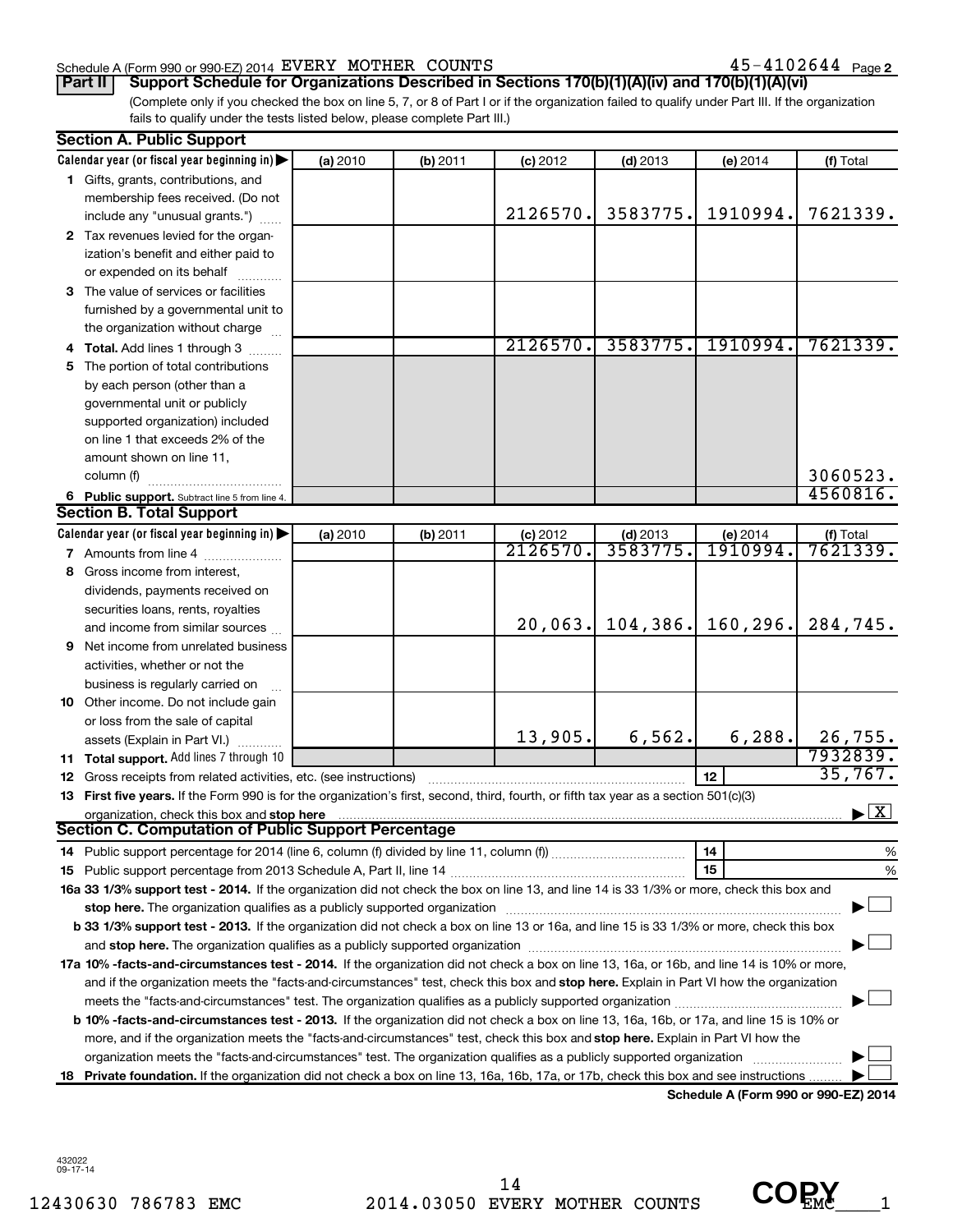#### **Part III | Support Schedule for Organizations Described in Section 509(a)(2)**

(Complete only if you checked the box on line 9 of Part I or if the organization failed to qualify under Part II. If the organization fails to qualify under the tests listed below, please complete Part II.)

|   | Calendar year (or fiscal year beginning in)                                                                                                         | (a) 2010 | (b) 2011 | $(c)$ 2012 | $(d)$ 2013 | $(e)$ 2014 | (f) Total |
|---|-----------------------------------------------------------------------------------------------------------------------------------------------------|----------|----------|------------|------------|------------|-----------|
|   | 1 Gifts, grants, contributions, and                                                                                                                 |          |          |            |            |            |           |
|   | membership fees received. (Do not                                                                                                                   |          |          |            |            |            |           |
|   | include any "unusual grants.")                                                                                                                      |          |          |            |            |            |           |
|   | 2 Gross receipts from admissions,<br>merchandise sold or services per-<br>formed, or facilities furnished in<br>any activity that is related to the |          |          |            |            |            |           |
|   | organization's tax-exempt purpose                                                                                                                   |          |          |            |            |            |           |
| З | Gross receipts from activities that                                                                                                                 |          |          |            |            |            |           |
|   | are not an unrelated trade or bus-<br>iness under section 513                                                                                       |          |          |            |            |            |           |
|   | 4 Tax revenues levied for the organ-                                                                                                                |          |          |            |            |            |           |
|   | ization's benefit and either paid to<br>or expended on its behalf<br>.                                                                              |          |          |            |            |            |           |
| 5 | The value of services or facilities                                                                                                                 |          |          |            |            |            |           |
|   | furnished by a governmental unit to<br>the organization without charge                                                                              |          |          |            |            |            |           |
|   | 6 Total. Add lines 1 through 5                                                                                                                      |          |          |            |            |            |           |
|   | 7a Amounts included on lines 1, 2, and                                                                                                              |          |          |            |            |            |           |
|   | 3 received from disqualified persons                                                                                                                |          |          |            |            |            |           |
|   | <b>b</b> Amounts included on lines 2 and 3 received                                                                                                 |          |          |            |            |            |           |
|   | from other than disqualified persons that<br>exceed the greater of \$5,000 or 1% of the<br>amount on line 13 for the year                           |          |          |            |            |            |           |
|   | c Add lines 7a and 7b                                                                                                                               |          |          |            |            |            |           |
|   | 8 Public support (Subtract line 7c from line 6.)                                                                                                    |          |          |            |            |            |           |
|   | <b>Section B. Total Support</b>                                                                                                                     |          |          |            |            |            |           |
|   | Calendar year (or fiscal year beginning in)                                                                                                         | (a) 2010 | (b) 2011 | $(c)$ 2012 | $(d)$ 2013 | (e) 2014   | (f) Total |
|   | 9 Amounts from line 6                                                                                                                               |          |          |            |            |            |           |
|   | 10a Gross income from interest,<br>dividends, payments received on<br>securities loans, rents, royalties<br>and income from similar sources         |          |          |            |            |            |           |
|   | <b>b</b> Unrelated business taxable income<br>(less section 511 taxes) from businesses                                                              |          |          |            |            |            |           |
|   | acquired after June 30, 1975                                                                                                                        |          |          |            |            |            |           |
|   | c Add lines 10a and 10b                                                                                                                             |          |          |            |            |            |           |
|   | <b>11</b> Net income from unrelated business<br>activities not included in line 10b.<br>whether or not the business is<br>regularly carried on      |          |          |            |            |            |           |
|   | 12 Other income. Do not include gain<br>or loss from the sale of capital<br>assets (Explain in Part VI.)                                            |          |          |            |            |            |           |
|   | <b>13</b> Total support. (Add lines 9, 10c, 11, and 12.)                                                                                            |          |          |            |            |            |           |
|   | 14 First five years. If the Form 990 is for the organization's first, second, third, fourth, or fifth tax year as a section 501(c)(3) organization, |          |          |            |            |            |           |
|   |                                                                                                                                                     |          |          |            |            |            |           |
|   | Section C. Computation of Public Support Percentage                                                                                                 |          |          |            |            |            |           |
|   |                                                                                                                                                     |          |          |            |            | 15         |           |
|   |                                                                                                                                                     |          |          |            |            | 16         |           |
|   | Section D. Computation of Investment Income Percentage                                                                                              |          |          |            |            |            |           |
|   |                                                                                                                                                     |          |          |            |            | 17         |           |
|   | 18 Investment income percentage from 2013 Schedule A, Part III, line 17                                                                             |          |          |            |            | 18         |           |
|   | 19a 33 1/3% support tests - 2014. If the organization did not check the box on line 14, and line 15 is more than 33 1/3%, and line 17 is not        |          |          |            |            |            |           |
|   | more than 33 1/3%, check this box and stop here. The organization qualifies as a publicly supported organization <i>marroummanness</i>              |          |          |            |            |            |           |
|   | <b>b 33 1/3% support tests - 2013.</b> If the organization did not check a box on line 14 or line 19a, and line 16 is more than 33 1/3%, and        |          |          |            |            |            |           |
|   |                                                                                                                                                     |          |          |            |            |            |           |
|   | line 18 is not more than 33 1/3%, check this box and stop here. The organization qualifies as a publicly supported organization                     |          |          |            |            |            |           |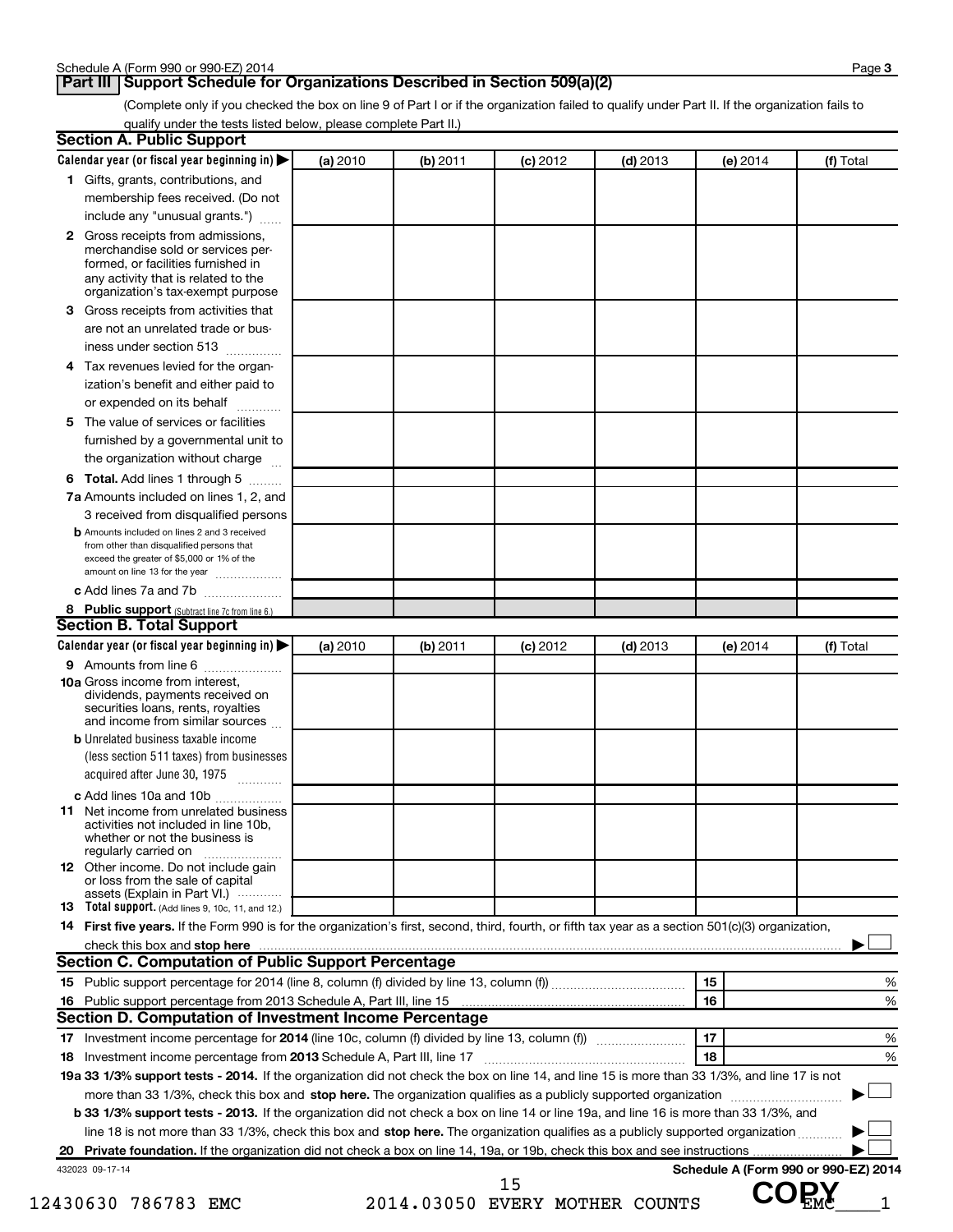**Yes No**

#### **Part IV Supporting Organizations**

(Complete only if you checked a box on line 11 of Part I. If you checked 11a of Part I, complete Sections A and B. If you checked 11b of Part I, complete Sections A and C. If you checked 11c of Part I, complete Sections A, D, and E. If you checked 11d of Part I, complete Sections A and D, and complete Part V.)

#### **Section A. All Supporting Organizations**

- **1** Are all of the organization's supported organizations listed by name in the organization's governing documents? If "No" describe in  $_{\mathsf{Part}}$   $_{\mathsf{V}}$  how the supported organizations are designated. If designated by *class or purpose, describe the designation. If historic and continuing relationship, explain.*
- **2** Did the organization have any supported organization that does not have an IRS determination of status under section 509(a)(1) or (2)? If "Yes," explain in  $_{\sf Part}$  **y** how the organization determined that the supported *organization was described in section 509(a)(1) or (2).*
- **3a** Did the organization have a supported organization described in section 501(c)(4), (5), or (6)? If "Yes," answer *(b) and (c) below.*
- **b** Did the organization confirm that each supported organization qualified under section 501(c)(4), (5), or (6) and satisfied the public support tests under section 509(a)(2)? If "Yes," describe in  $\bm{\rho_{art}}$  **y**I when and how the *organization made the determination.*
- **c** Did the organization ensure that all support to such organizations was used exclusively for section 170(c)(2) (B) purposes? If "Yes," explain in  $p_{att}$   $_{VI}$  what controls the organization put in place to ensure such use.
- **4 a** *If* Was any supported organization not organized in the United States ("foreign supported organization")? *"Yes" and if you checked 11a or 11b in Part I, answer (b) and (c) below.*
- **b** Did the organization have ultimate control and discretion in deciding whether to make grants to the foreign supported organization? If "Yes," describe in Part VI how the organization had such control and discretion *despite being controlled or supervised by or in connection with its supported organizations.*
- **c** Did the organization support any foreign supported organization that does not have an IRS determination under sections 501(c)(3) and 509(a)(1) or (2)? If "Yes," explain in  $_{\sf Part}$   $_{\sf VI}$  what controls the organization used *to ensure that all support to the foreign supported organization was used exclusively for section 170(c)(2)(B) purposes.*
- **5a** Did the organization add, substitute, or remove any supported organizations during the tax year? If "Yes," answer (b) and (c) below (if applicable). Also, provide detail in  $_{\mathsf{Part}}$   $_{\mathsf{V{\mathsf{I}}}}$ , including (i) the names and EIN *numbers of the supported organizations added, substituted, or removed, (ii) the reasons for each such action, (iii) the authority under the organization's organizing document authorizing such action, and (iv) how the action was accomplished (such as by amendment to the organizing document).*
- **b** Type I or Type II only. Was any added or substituted supported organization part of a class already designated in the organization's organizing document?
- **c Substitutions only.**  Was the substitution the result of an event beyond the organization's control?
- **6** Did the organization provide support (whether in the form of grants or the provision of services or facilities) to support or benefit one or more of the filing organization's supported organizations? If "Yes," provide detail in anyone other than (a) its supported organizations; (b) individuals that are part of the charitable class benefited by one or more of its supported organizations; or (c) other supporting organizations that also *Part VI.*
- **7** Did the organization provide a grant, loan, compensation, or other similar payment to a substantial controlled entity with regard to a substantial contributor? If "Yes," complete Part I of Schedule L (Form 990). contributor (defined in IRC 4958(c)(3)(C)), a family member of a substantial contributor, or a 35-percent
- **8** Did the organization make a loan to a disqualified person (as defined in section 4958) not described in line 7? *If "Yes," complete Part I of Schedule L (Form 990).*
- **9 a** Was the organization controlled directly or indirectly at any time during the tax year by one or more *If "Yes," provide detail in*  in section 509(a)(1) or (2))? *Part VI.* disqualified persons as defined in section 4946 (other than foundation managers and organizations described
- **b** Did one or more disqualified persons (as defined in line 9(a)) hold a controlling interest in any entity in which the supporting organization had an interest? If "Yes," *provide detail in Part VI.*
- **c** Did a disqualified person (as defined in line 9(a)) have an ownership interest in, or derive any personal benefit from, assets in which the supporting organization also had an interest? If "Yes," *provide detail in Part VI.*
- **10 a** Was the organization subject to the excess business holdings rules of IRC 4943 because of IRC 4943(f)  *If "Yes," answer (b) below.* organizations)? (regarding certain Type II supporting organizations, and all Type III non-functionally integrated supporting
- **b** Did the organization have any excess business holdings in the tax year? (Use Schedule C, Form 4720, to *determine whether the organization had excess business holdings.)*

432024 09-17-14

12430630 786783 EMC 2014.03050 EVERY MOTHER COUNTS VUEMC 1 16

**1 2 3a 3b 3c 4a 4b 4c 5a 5b 5c 6 7 8 9a 9b 9c 10a 10b Schedule A (Form 990 or 990-EZ) 2014**

 **COPY**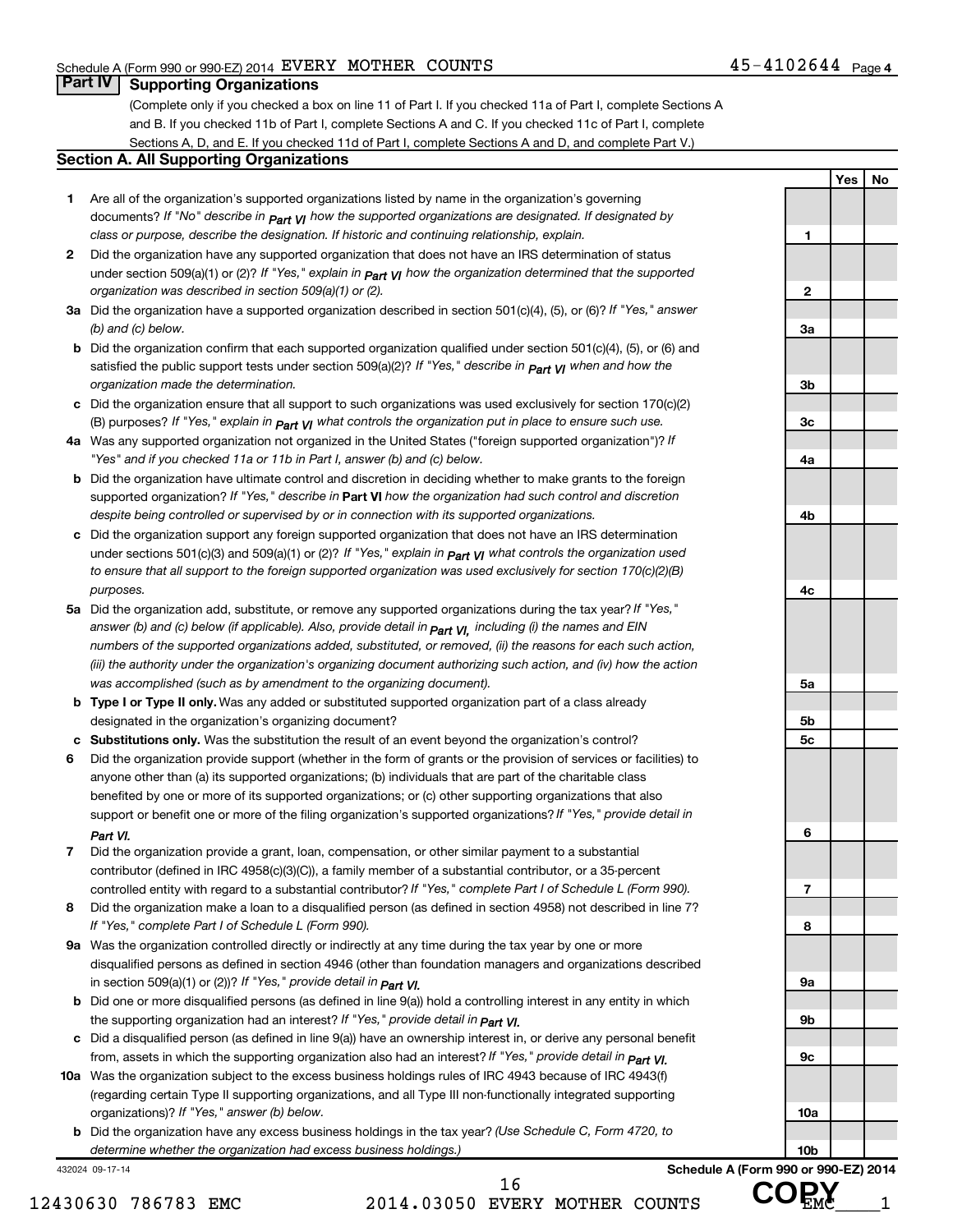|    | Part IV         | <b>Supporting Organizations (continued)</b>                                                                                       |                 |     |    |
|----|-----------------|-----------------------------------------------------------------------------------------------------------------------------------|-----------------|-----|----|
|    |                 |                                                                                                                                   |                 | Yes | No |
| 11 |                 | Has the organization accepted a gift or contribution from any of the following persons?                                           |                 |     |    |
|    |                 | a A person who directly or indirectly controls, either alone or together with persons described in (b) and (c)                    |                 |     |    |
|    |                 | below, the governing body of a supported organization?                                                                            | 11a             |     |    |
|    |                 | <b>b</b> A family member of a person described in (a) above?                                                                      | 11 <sub>b</sub> |     |    |
|    |                 | c A 35% controlled entity of a person described in (a) or (b) above? If "Yes" to a, b, or c, provide detail in part VI.           | 11c             |     |    |
|    |                 | <b>Section B. Type I Supporting Organizations</b>                                                                                 |                 |     |    |
|    |                 |                                                                                                                                   |                 | Yes | No |
| 1  |                 | Did the directors, trustees, or membership of one or more supported organizations have the power to                               |                 |     |    |
|    |                 | regularly appoint or elect at least a majority of the organization's directors or trustees at all times during the                |                 |     |    |
|    |                 | tax year? If "No," describe in $P_{\text{art}}$ VI how the supported organization(s) effectively operated, supervised, or         |                 |     |    |
|    |                 | controlled the organization's activities. If the organization had more than one supported organization,                           |                 |     |    |
|    |                 | describe how the powers to appoint and/or remove directors or trustees were allocated among the supported                         |                 |     |    |
|    |                 | organizations and what conditions or restrictions, if any, applied to such powers during the tax year.                            | 1               |     |    |
| 2  |                 | Did the organization operate for the benefit of any supported organization other than the supported                               |                 |     |    |
|    |                 | organization(s) that operated, supervised, or controlled the supporting organization? If "Yes," explain in                        |                 |     |    |
|    |                 | $_{Part}$ v <sub>I</sub> how providing such benefit carried out the purposes of the supported organization(s) that operated,      |                 |     |    |
|    |                 | supervised, or controlled the supporting organization.                                                                            | $\mathbf{2}$    |     |    |
|    |                 | <b>Section C. Type II Supporting Organizations</b>                                                                                |                 |     |    |
|    |                 |                                                                                                                                   |                 | Yes | No |
| 1  |                 | Were a majority of the organization's directors or trustees during the tax year also a majority of the directors                  |                 |     |    |
|    |                 | or trustees of each of the organization's supported organization(s)? If "No," describe in <b>Part VI</b> how control              |                 |     |    |
|    |                 | or management of the supporting organization was vested in the same persons that controlled or managed                            |                 |     |    |
|    |                 | the supported organization(s).                                                                                                    | 1               |     |    |
|    |                 | <b>Section D. Type III Supporting Organizations</b>                                                                               |                 |     |    |
|    |                 |                                                                                                                                   |                 | Yes | No |
|    |                 |                                                                                                                                   |                 |     |    |
| 1  |                 | Did the organization provide to each of its supported organizations, by the last day of the fifth month of the                    |                 |     |    |
|    |                 | organization's tax year, (1) a written notice describing the type and amount of support provided during the prior tax             |                 |     |    |
|    |                 | year, (2) a copy of the Form 990 that was most recently filed as of the date of notification, and (3) copies of the               |                 |     |    |
|    |                 | organization's governing documents in effect on the date of notification, to the extent not previously provided?                  | 1               |     |    |
| 2  |                 | Were any of the organization's officers, directors, or trustees either (i) appointed or elected by the supported                  |                 |     |    |
|    |                 | organization(s) or (ii) serving on the governing body of a supported organization? If "No," explain in part VI how                |                 |     |    |
|    |                 | the organization maintained a close and continuous working relationship with the supported organization(s).                       | $\mathbf{2}$    |     |    |
| 3  |                 | By reason of the relationship described in (2), did the organization's supported organizations have a                             |                 |     |    |
|    |                 | significant voice in the organization's investment policies and in directing the use of the organization's                        |                 |     |    |
|    |                 | income or assets at all times during the tax year? If "Yes," describe in $_{Part}$ y the role the organization's                  |                 |     |    |
|    |                 | supported organizations played in this regard.                                                                                    | з               |     |    |
|    |                 | Section E. Type III Functionally-Integrated Supporting Organizations                                                              |                 |     |    |
| 1  |                 | Check the box next to the method that the organization used to satisfy the Integral Part Test during the year (see instructions): |                 |     |    |
| a  |                 | The organization satisfied the Activities Test. Complete line 2 below.                                                            |                 |     |    |
| b  |                 | The organization is the parent of each of its supported organizations. Complete $_{\text{line 3}}$ below.                         |                 |     |    |
| c  |                 | The organization supported a governmental entity. Describe in Part VI how you supported a government entity (see instructions).   |                 |     |    |
| 2  |                 | Activities Test. Answer (a) and (b) below.                                                                                        |                 | Yes | No |
| а  |                 | Did substantially all of the organization's activities during the tax year directly further the exempt purposes of                |                 |     |    |
|    |                 | the supported organization(s) to which the organization was responsive? If "Yes," then in Part VI identify                        |                 |     |    |
|    |                 | how these activities directly furthered their exempt purposes,<br>those supported organizations and explain                       |                 |     |    |
|    |                 | how the organization was responsive to those supported organizations, and how the organization determined                         |                 |     |    |
|    |                 | that these activities constituted substantially all of its activities.                                                            | 2a              |     |    |
| b  |                 | Did the activities described in (a) constitute activities that, but for the organization's involvement, one or more               |                 |     |    |
|    |                 | of the organization's supported organization(s) would have been engaged in? If "Yes," explain in part VI the                      |                 |     |    |
|    |                 | reasons for the organization's position that its supported organization(s) would have engaged in these                            |                 |     |    |
|    |                 | activities but for the organization's involvement.                                                                                | 2 <sub>b</sub>  |     |    |
| З  |                 | Parent of Supported Organizations. Answer (a) and (b) below.                                                                      |                 |     |    |
| а  |                 | Did the organization have the power to regularly appoint or elect a majority of the officers, directors, or                       |                 |     |    |
|    |                 | trustees of each of the supported organizations? Provide details in <i>Part VI.</i>                                               | За              |     |    |
|    |                 | <b>b</b> Did the organization exercise a substantial degree of direction over the policies, programs, and activities of each      |                 |     |    |
|    |                 | of its supported organizations? If "Yes," describe in $P_{\text{art}}$ VI the role played by the organization in this regard.     | 3b              |     |    |
|    | 432025 09-17-14 | Schedule A (Form 990 or 990-EZ) 2014                                                                                              |                 |     |    |
|    |                 | 17                                                                                                                                |                 |     |    |
|    |                 | 2014.03050 EVERY MOTHER COUNTS<br>430630 786783 EMC                                                                               |                 |     |    |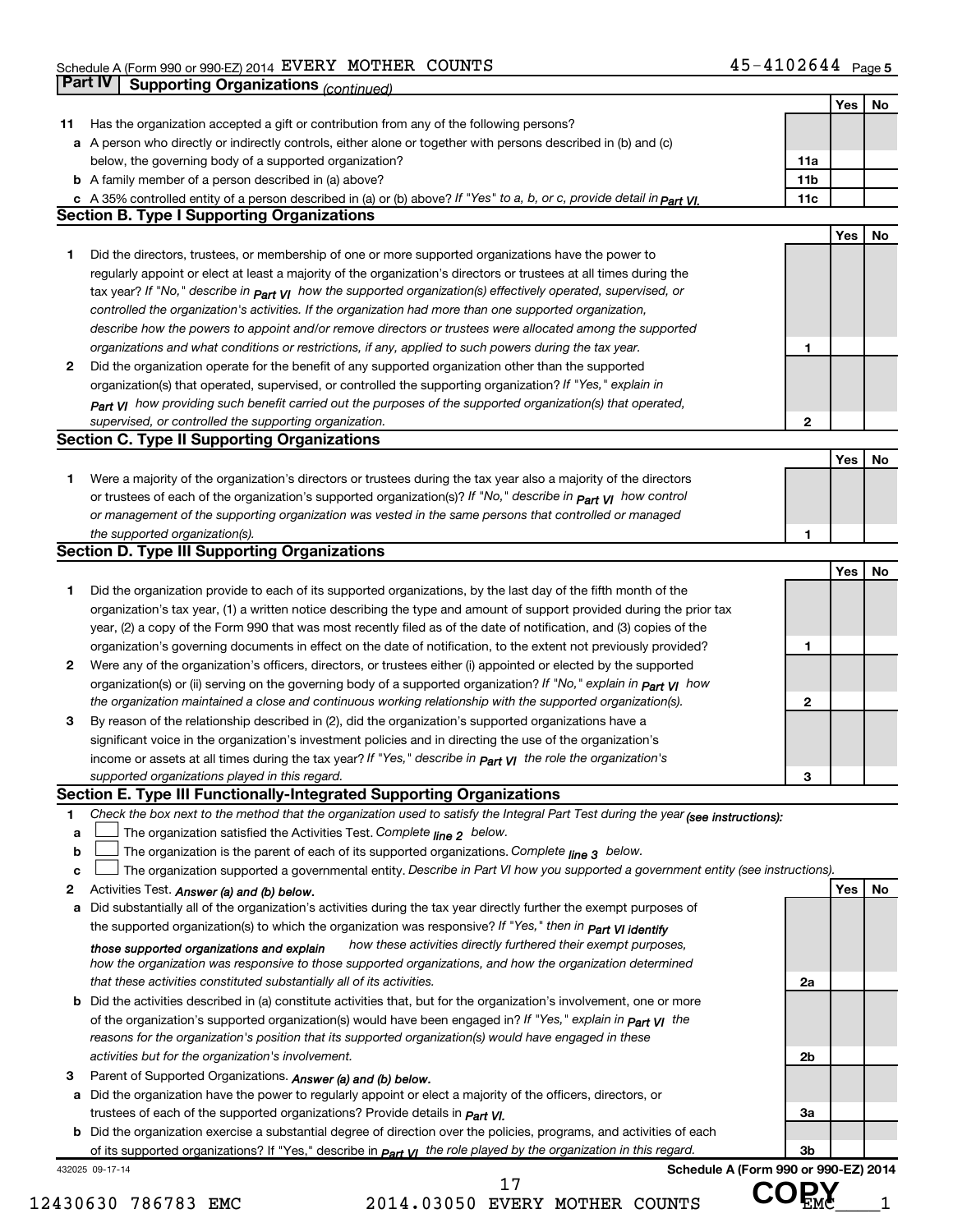#### Schedule A (Form 990 or 990-EZ) 2014  ${\tt EVERY}$   ${\tt MOTHER}$   ${\tt COUNTS}$   ${\tt 45-4102644}$   ${\tt Page}$

1 **Letter on See instructions.** All Check here if the organization satisfied the Integral Part Test as a qualifying trust on Nov. 20, 1970. See instructions. All other Type III non-functionally integrated supporting organizations must complete Sections A through E. **Part V Type III Non-Functionally Integrated 509(a)(3) Supporting Organizations** 

|                | Section A - Adjusted Net Income                                                                                                   | (A) Prior Year | (B) Current Year<br>(optional) |                                |  |
|----------------|-----------------------------------------------------------------------------------------------------------------------------------|----------------|--------------------------------|--------------------------------|--|
| 1.             | Net short-term capital gain                                                                                                       | 1              |                                |                                |  |
| $\mathbf{2}$   | Recoveries of prior-year distributions                                                                                            | $\overline{2}$ |                                |                                |  |
| 3              | Other gross income (see instructions)                                                                                             | 3              |                                |                                |  |
| 4              | Add lines 1 through 3                                                                                                             | 4              |                                |                                |  |
| 5              | Depreciation and depletion                                                                                                        | 5              |                                |                                |  |
| 6              | Portion of operating expenses paid or incurred for production or                                                                  |                |                                |                                |  |
|                | collection of gross income or for management, conservation, or                                                                    |                |                                |                                |  |
|                | maintenance of property held for production of income (see instructions)                                                          | 6              |                                |                                |  |
| $\overline{7}$ | Other expenses (see instructions)                                                                                                 | $\overline{7}$ |                                |                                |  |
| 8              | Adjusted Net Income (subtract lines 5, 6 and 7 from line 4)                                                                       | 8              |                                |                                |  |
|                | <b>Section B - Minimum Asset Amount</b>                                                                                           |                | (A) Prior Year                 | (B) Current Year<br>(optional) |  |
| 1.             | Aggregate fair market value of all non-exempt-use assets (see                                                                     |                |                                |                                |  |
|                | instructions for short tax year or assets held for part of year):                                                                 |                |                                |                                |  |
|                | <b>a</b> Average monthly value of securities                                                                                      | 1a             |                                |                                |  |
|                | <b>b</b> Average monthly cash balances                                                                                            | 1 <sub>b</sub> |                                |                                |  |
|                | c Fair market value of other non-exempt-use assets                                                                                | 1c             |                                |                                |  |
|                | d Total (add lines 1a, 1b, and 1c)                                                                                                | 1d             |                                |                                |  |
|                | e Discount claimed for blockage or other                                                                                          |                |                                |                                |  |
|                | factors (explain in detail in Part VI):                                                                                           |                |                                |                                |  |
| 2              | Acquisition indebtedness applicable to non-exempt-use assets                                                                      | $\mathbf{2}$   |                                |                                |  |
| З              | Subtract line 2 from line 1d                                                                                                      | 3              |                                |                                |  |
| 4              | Cash deemed held for exempt use. Enter 1-1/2% of line 3 (for greater amount,                                                      |                |                                |                                |  |
|                | see instructions).                                                                                                                | 4              |                                |                                |  |
| 5              | Net value of non-exempt-use assets (subtract line 4 from line 3)                                                                  | 5              |                                |                                |  |
| 6              | Multiply line 5 by .035                                                                                                           | 6              |                                |                                |  |
| 7              | Recoveries of prior-year distributions                                                                                            | 7              |                                |                                |  |
| 8              | Minimum Asset Amount (add line 7 to line 6)                                                                                       | 8              |                                |                                |  |
|                | <b>Section C - Distributable Amount</b>                                                                                           |                |                                | <b>Current Year</b>            |  |
| 1.             | Adjusted net income for prior year (from Section A, line 8, Column A)                                                             | 1              |                                |                                |  |
| $\mathbf{2}$   | Enter 85% of line 1                                                                                                               | $\overline{2}$ |                                |                                |  |
| З              | Minimum asset amount for prior year (from Section B, line 8, Column A)                                                            | 3              |                                |                                |  |
| 4              | Enter greater of line 2 or line 3                                                                                                 | 4              |                                |                                |  |
| 5              | Income tax imposed in prior year                                                                                                  | 5              |                                |                                |  |
| 6              | <b>Distributable Amount.</b> Subtract line 5 from line 4, unless subject to                                                       |                |                                |                                |  |
|                | emergency temporary reduction (see instructions)                                                                                  | 6              |                                |                                |  |
| $\overline{7}$ | Check here if the current year is the organization's first as a non-functionally-integrated Type III supporting organization (see |                |                                |                                |  |

instructions).

**Schedule A (Form 990 or 990-EZ) 2014**

432026 09-17-14

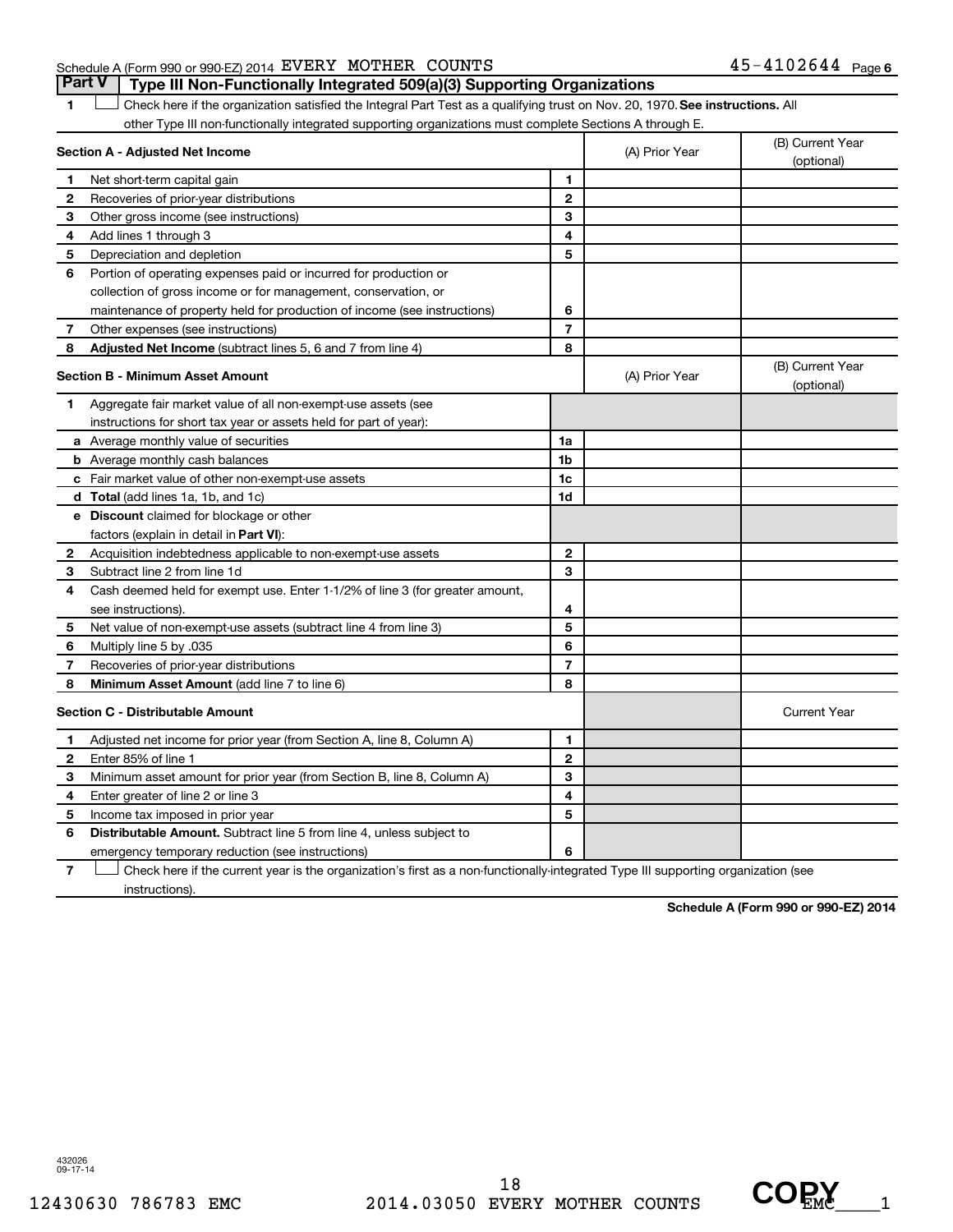| <b>Part V</b>  | Type III Non-Functionally Integrated 509(a)(3) Supporting Organizations (continued)        |                             |                           |                      |  |  |  |
|----------------|--------------------------------------------------------------------------------------------|-----------------------------|---------------------------|----------------------|--|--|--|
|                | <b>Section D - Distributions</b>                                                           |                             |                           | <b>Current Year</b>  |  |  |  |
| 1              | Amounts paid to supported organizations to accomplish exempt purposes                      |                             |                           |                      |  |  |  |
| 2              | Amounts paid to perform activity that directly furthers exempt purposes of supported       |                             |                           |                      |  |  |  |
|                | organizations, in excess of income from activity                                           |                             |                           |                      |  |  |  |
| 3              | Administrative expenses paid to accomplish exempt purposes of supported organizations      |                             |                           |                      |  |  |  |
| 4              | Amounts paid to acquire exempt-use assets                                                  |                             |                           |                      |  |  |  |
| 5              | Qualified set-aside amounts (prior IRS approval required)                                  |                             |                           |                      |  |  |  |
| 6              | Other distributions (describe in Part VI). See instructions.                               |                             |                           |                      |  |  |  |
| 7              | Total annual distributions. Add lines 1 through 6.                                         |                             |                           |                      |  |  |  |
| 8              | Distributions to attentive supported organizations to which the organization is responsive |                             |                           |                      |  |  |  |
|                | (provide details in Part VI). See instructions.                                            |                             |                           |                      |  |  |  |
| 9              | Distributable amount for 2014 from Section C, line 6                                       |                             |                           |                      |  |  |  |
| 10             | Line 8 amount divided by Line 9 amount                                                     |                             |                           |                      |  |  |  |
|                |                                                                                            | (i)                         | (i)                       | (iii)                |  |  |  |
|                | Section E - Distribution Allocations (see instructions)                                    | <b>Excess Distributions</b> | <b>Underdistributions</b> | <b>Distributable</b> |  |  |  |
|                |                                                                                            |                             | Pre-2014                  | Amount for 2014      |  |  |  |
| 1              | Distributable amount for 2014 from Section C, line 6                                       |                             |                           |                      |  |  |  |
| $\mathbf{2}$   | Underdistributions, if any, for years prior to 2014                                        |                             |                           |                      |  |  |  |
|                | (reasonable cause required-see instructions)                                               |                             |                           |                      |  |  |  |
| 3              | Excess distributions carryover, if any, to 2014:                                           |                             |                           |                      |  |  |  |
| a              |                                                                                            |                             |                           |                      |  |  |  |
| b              |                                                                                            |                             |                           |                      |  |  |  |
| с              |                                                                                            |                             |                           |                      |  |  |  |
| d              | e From 2013                                                                                |                             |                           |                      |  |  |  |
| f              | <b>Total</b> of lines 3a through e                                                         |                             |                           |                      |  |  |  |
|                | g Applied to underdistributions of prior years                                             |                             |                           |                      |  |  |  |
|                | <b>h</b> Applied to 2014 distributable amount                                              |                             |                           |                      |  |  |  |
|                | Carryover from 2009 not applied (see instructions)                                         |                             |                           |                      |  |  |  |
|                | Remainder. Subtract lines 3g, 3h, and 3i from 3f.                                          |                             |                           |                      |  |  |  |
| 4              | Distributions for 2014 from Section D,                                                     |                             |                           |                      |  |  |  |
|                | $line 7$ :                                                                                 |                             |                           |                      |  |  |  |
|                | a Applied to underdistributions of prior years                                             |                             |                           |                      |  |  |  |
|                | <b>b</b> Applied to 2014 distributable amount                                              |                             |                           |                      |  |  |  |
| с              | Remainder. Subtract lines 4a and 4b from 4.                                                |                             |                           |                      |  |  |  |
| 5              | Remaining underdistributions for years prior to 2014, if                                   |                             |                           |                      |  |  |  |
|                | any. Subtract lines 3g and 4a from line 2 (if amount                                       |                             |                           |                      |  |  |  |
|                | greater than zero, see instructions).                                                      |                             |                           |                      |  |  |  |
| 6              | Remaining underdistributions for 2014. Subtract lines 3h                                   |                             |                           |                      |  |  |  |
|                | and 4b from line 1 (if amount greater than zero, see                                       |                             |                           |                      |  |  |  |
|                | instructions).                                                                             |                             |                           |                      |  |  |  |
| $\overline{7}$ | Excess distributions carryover to 2015. Add lines 3j                                       |                             |                           |                      |  |  |  |
|                | and 4c.                                                                                    |                             |                           |                      |  |  |  |
| 8              | Breakdown of line 7:                                                                       |                             |                           |                      |  |  |  |
| a              |                                                                                            |                             |                           |                      |  |  |  |
| b              |                                                                                            |                             |                           |                      |  |  |  |
| с              |                                                                                            |                             |                           |                      |  |  |  |
|                | d Excess from 2013                                                                         |                             |                           |                      |  |  |  |
|                | e Excess from 2014                                                                         |                             |                           |                      |  |  |  |

**Schedule A (Form 990 or 990-EZ) 2014**

432027 09-17-14

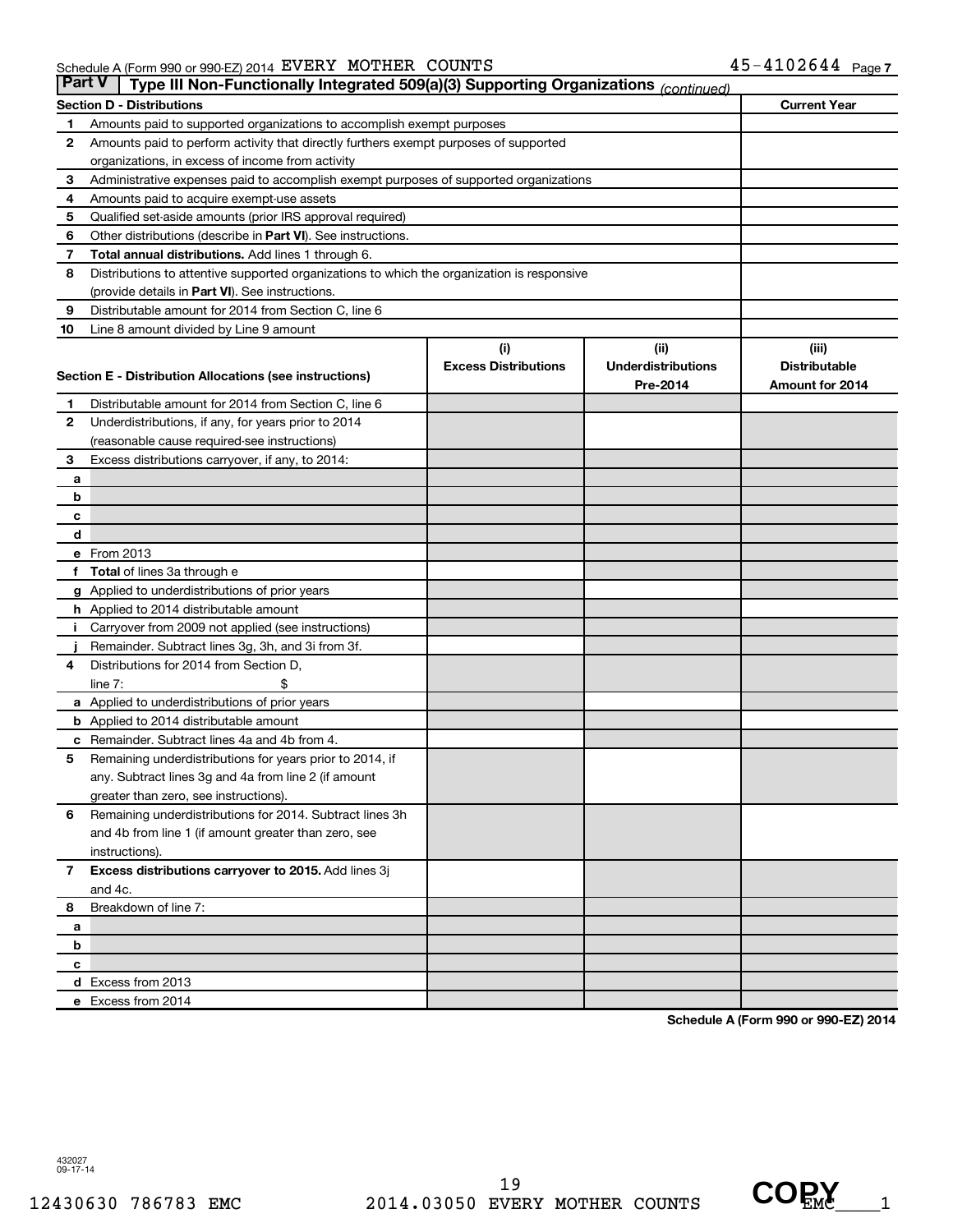| Schedule A (Form 990 or 990-EZ) 2014 EVERY MOTHER COUNTS<br><b>Part VI</b>  | Supplemental Information. Provide the explanations required by Part II, line 10; Part II, line 17a or 17b; and Part III, line 12. | $45 - 4102644$ Page 8                |
|-----------------------------------------------------------------------------|-----------------------------------------------------------------------------------------------------------------------------------|--------------------------------------|
| Also complete this part for any additional information. (See instructions). |                                                                                                                                   |                                      |
|                                                                             | SCHEDULE A, PART II, LINE 10, EXPLANATION FOR OTHER INCOME:                                                                       |                                      |
| <b>OTHER REVENUE</b>                                                        |                                                                                                                                   |                                      |
| 2012 AMOUNT: \$<br>13,905.                                                  |                                                                                                                                   |                                      |
| 6,562.<br>2013 AMOUNT:<br>\$                                                |                                                                                                                                   |                                      |
| 5,563.<br>2014 AMOUNT:<br>\$                                                |                                                                                                                                   |                                      |
| SCREENING AND FILM USAGE                                                    |                                                                                                                                   |                                      |
| 2014 AMOUNT: \$<br>725.                                                     |                                                                                                                                   |                                      |
|                                                                             |                                                                                                                                   |                                      |
|                                                                             |                                                                                                                                   |                                      |
|                                                                             |                                                                                                                                   |                                      |
|                                                                             |                                                                                                                                   |                                      |
|                                                                             |                                                                                                                                   |                                      |
|                                                                             |                                                                                                                                   |                                      |
|                                                                             |                                                                                                                                   |                                      |
|                                                                             |                                                                                                                                   |                                      |
|                                                                             |                                                                                                                                   |                                      |
|                                                                             |                                                                                                                                   |                                      |
|                                                                             |                                                                                                                                   |                                      |
|                                                                             |                                                                                                                                   |                                      |
|                                                                             |                                                                                                                                   |                                      |
|                                                                             |                                                                                                                                   |                                      |
|                                                                             |                                                                                                                                   |                                      |
|                                                                             |                                                                                                                                   |                                      |
| 432028 09-17-14                                                             |                                                                                                                                   | Schedule A (Form 990 or 990-EZ) 2014 |
| 12430630 786783 EMC                                                         | 20<br>2014.03050 EVERY MOTHER COUNTS                                                                                              | COPY                                 |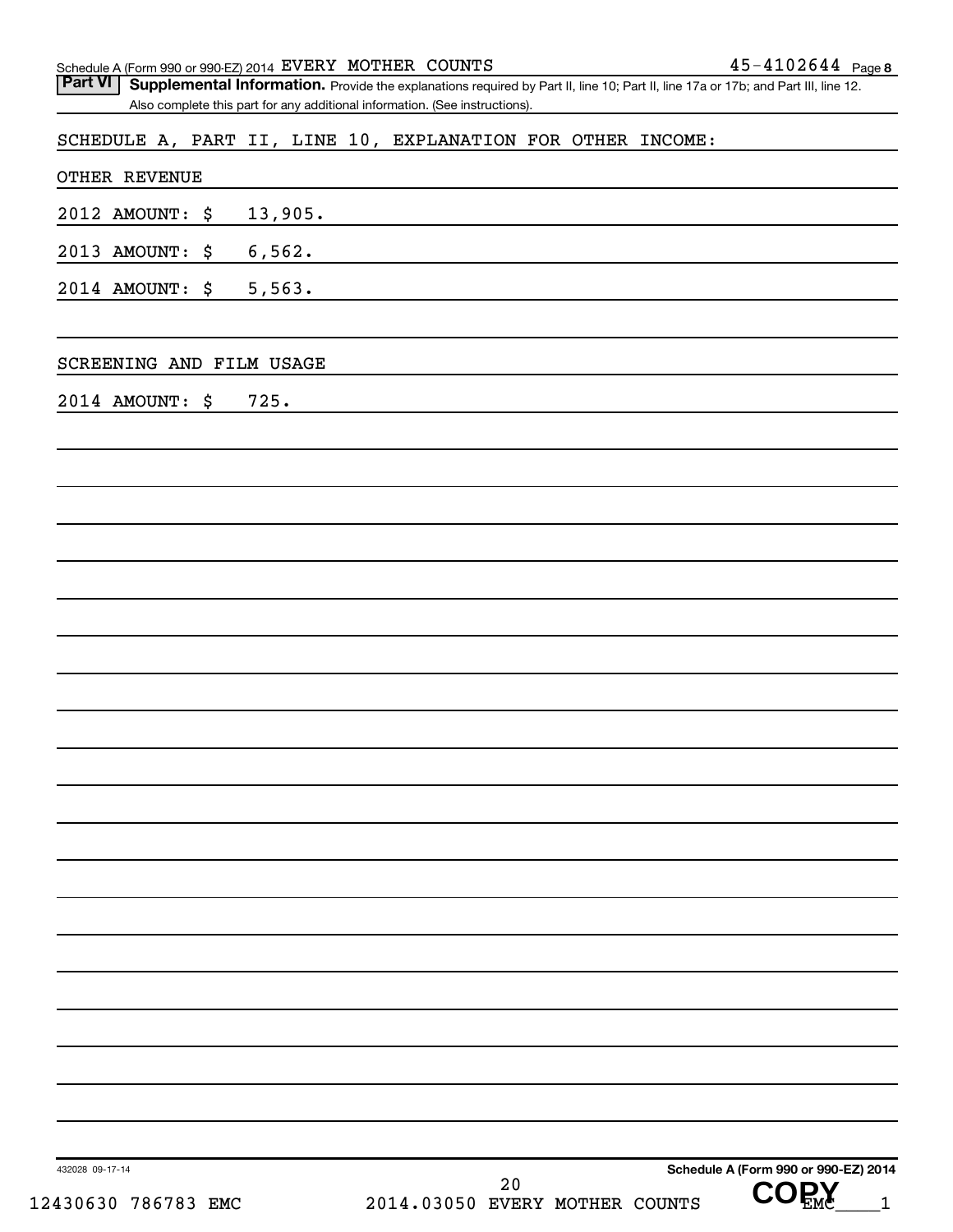Department of the Treasury Internal Revenue Service **(Form 990, 990-EZ,**

**Organization type** (check one):

## **Schedule B Schedule of Contributors**

**or 990-PF) | Attach to Form 990, Form 990-EZ, or Form 990-PF. | Information about Schedule B (Form 990, 990-EZ, or 990-PF) and** its instructions is at <sub>www.irs.gov/form990  $\cdot$ </sub>

OMB No. 1545-0047

# **2014**

**Name of the organization Employer identification number**

#### EVERY MOTHER COUNTS 45-4102644

| Filers of:         | Section:                                                                           |
|--------------------|------------------------------------------------------------------------------------|
| Form 990 or 990-FZ | $ \mathbf{X} $ 501(c)( 3) (enter number) organization                              |
|                    | $4947(a)(1)$ nonexempt charitable trust <b>not</b> treated as a private foundation |
|                    | 527 political organization                                                         |
| Form 990-PF        | 501(c)(3) exempt private foundation                                                |
|                    | 4947(a)(1) nonexempt charitable trust treated as a private foundation              |
|                    | 501(c)(3) taxable private foundation                                               |

Check if your organization is covered by the General Rule or a Special Rule.

**Note.**  Only a section 501(c)(7), (8), or (10) organization can check boxes for both the General Rule and a Special Rule. See instructions.

#### **General Rule**

**K** For an organization filing Form 990, 990-EZ, or 990-PF that received, during the year, contributions totaling \$5,000 or more (in money or property) from any one contributor. Complete Parts I and II. See instructions for determining a contributor's total contributions.

#### **Special Rules**

 $\overline{\phantom{a}}$ 

any one contributor, during the year, total contributions of the greater of (1) \$5,000 or (2) 2% of the amount on (i) Form 990, Part VIII, line 1h, For an organization described in section 501(c)(3) filing Form 990 or 990-EZ that met the 33 1/3% support test of the regulations under sections 509(a)(1) and 170(b)(1)(A)(vi), that checked Schedule A (Form 990 or 990-EZ), Part II, line 13, 16a, or 16b, and that received from or (ii) Form 990-EZ, line 1. Complete Parts I and II.  $\overline{\phantom{a}}$ 

year, total contributions of more than \$1,000 exclusively for religious, charitable, scientific, literary, or educational purposes, or for For an organization described in section 501(c)(7), (8), or (10) filing Form 990 or 990-EZ that received from any one contributor, during the the prevention of cruelty to children or animals. Complete Parts I, II, and III.  $\overline{\phantom{a}}$ 

purpose. Do not complete any of the parts unless the General Rule applies to this organization because it received nonexclusively year, contributions exclusively for religious, charitable, etc., purposes, but no such contributions totaled more than \$1,000. If this box is checked, enter here the total contributions that were received during the year for an exclusively religious, charitable, etc., For an organization described in section 501(c)(7), (8), or (10) filing Form 990 or 990-EZ that received from any one contributor, during the religious, charitable, etc., contributions totaling \$5,000 or more during the year  $\ldots$  $\ldots$  $\ldots$  $\ldots$  $\ldots$  $\ldots$ 

**Caution.** An organization that is not covered by the General Rule and/or the Special Rules does not file Schedule B (Form 990, 990-EZ, or 990-PF),  **must** but it answer "No" on Part IV, line 2, of its Form 990; or check the box on line H of its Form 990-EZ or on its Form 990-PF, Part I, line 2, to certify that it does not meet the filing requirements of Schedule B (Form 990, 990-EZ, or 990-PF).

LHA For Paperwork Reduction Act Notice, see the Instructions for Form 990, 990-EZ, or 990-PF. Schedule B (Form 990, 990-EZ, or 990-PF) (2014)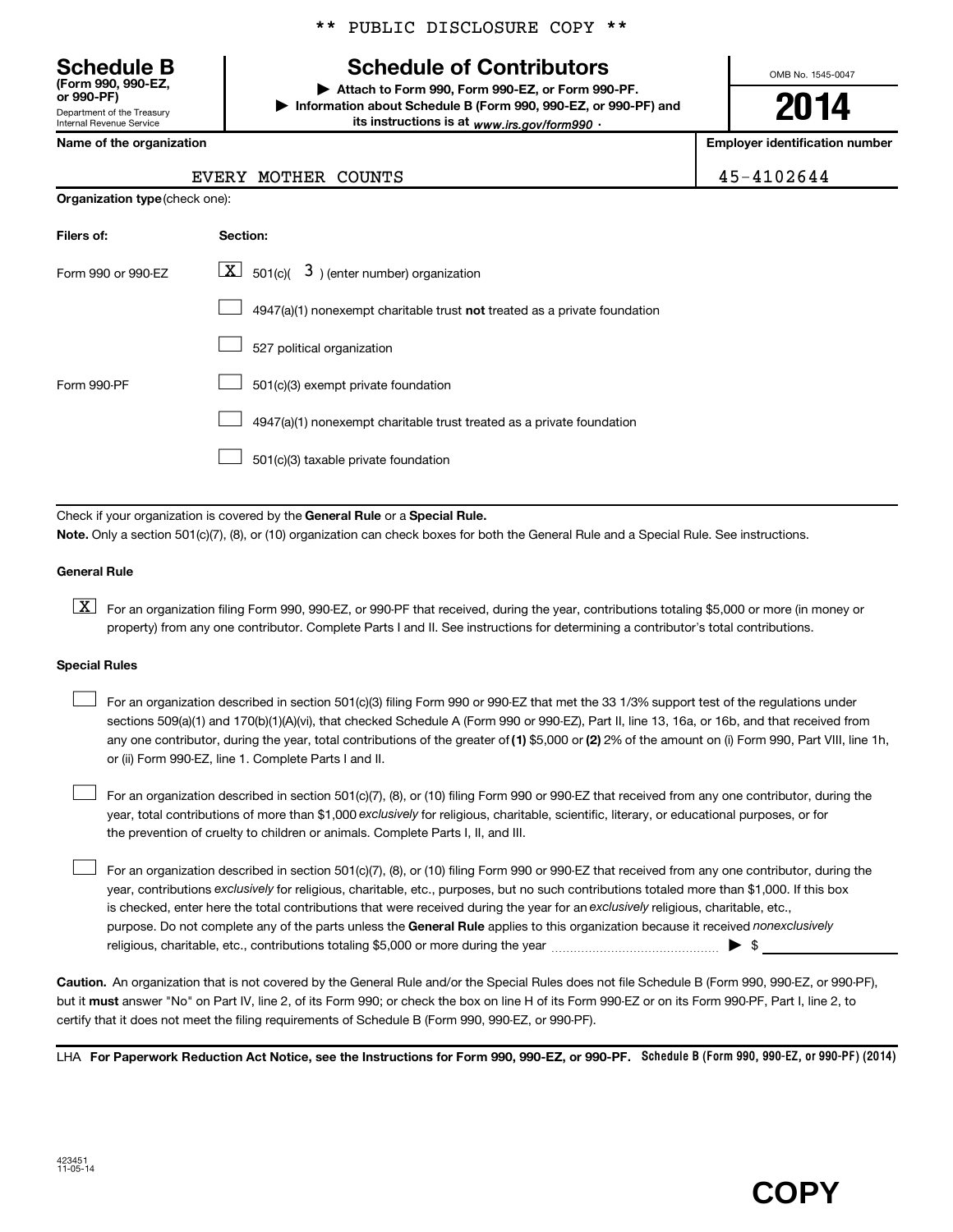**Name of organization Employer identification number**

EVERY MOTHER COUNTS 45-4102644

#### 423452 11-05-14 **Schedule B (Form 990, 990-EZ, or 990-PF) (2014) (a) No. (b) Name, address, and ZIP + 4 (c) Total contributions (d) Type of contribution Person Payroll Noncash (a) No. (b) Name, address, and ZIP + 4 (c) Total contributions (d) Type of contribution Person Payroll Noncash (a) No. (b) Name, address, and ZIP + 4 (c) Total contributions (d) Type of contribution Person Payroll Noncash (a) No. (b) Name, address, and ZIP + 4 (c) Total contributions (d) Type of contribution Person Payroll Noncash (a) No. (b) Name, address, and ZIP + 4 (c) Total contributions (d) Type of contribution Person Payroll Noncash (a) No. (b) Name, address, and ZIP + 4 (c) Total contributions (d) Type of contribution Person Payroll Noncash** Part I Contributors (see instructions). Use duplicate copies of Part I if additional space is needed. \$ (Complete Part II for noncash contributions.) \$ (Complete Part II for noncash contributions.) \$ (Complete Part II for noncash contributions.) \$ (Complete Part II for noncash contributions.) \$ (Complete Part II for noncash contributions.) \$ (Complete Part II for noncash contributions.)  $\lfloor x \rfloor$  $\mathcal{L}^{\text{max}}$  $\mathcal{L}^{\text{max}}$  $\overline{\mathbf{x}}$  $\mathcal{L}^{\text{max}}$  $\mathcal{L}^{\text{max}}$  $\boxed{\textbf{X}}$  $\mathcal{L}^{\text{max}}$  $\mathcal{L}^{\text{max}}$  $\boxed{\textbf{X}}$  $\mathcal{L}^{\text{max}}$  $\mathcal{L}^{\text{max}}$  $\boxed{\text{X}}$  $\mathcal{L}^{\text{max}}$  $\mathcal{L}^{\text{max}}$  $\boxed{\textbf{X}}$  $\mathcal{L}^{\text{max}}$  $\mathcal{L}^{\text{max}}$  $\begin{array}{|c|c|c|c|c|}\hline \ \text{1} & \text{Person} & \text{X} \ \hline \end{array}$ 70,000.  $2$  Person  $\overline{\text{X}}$ 7,500. 3 X 7,500.  $\begin{array}{|c|c|c|c|c|}\hline \text{4} & \text{Person} & \text{\textbf{X}}\ \hline \end{array}$ 31,869.  $\overline{5}$  Person  $\overline{X}$ 10,100.  $\overline{6}$  Person  $\overline{X}$ 226,500. 13000709 786783 EMC 2014.03050 EVERY MOTHER COUNTS VUEMC 1 22  **COPY**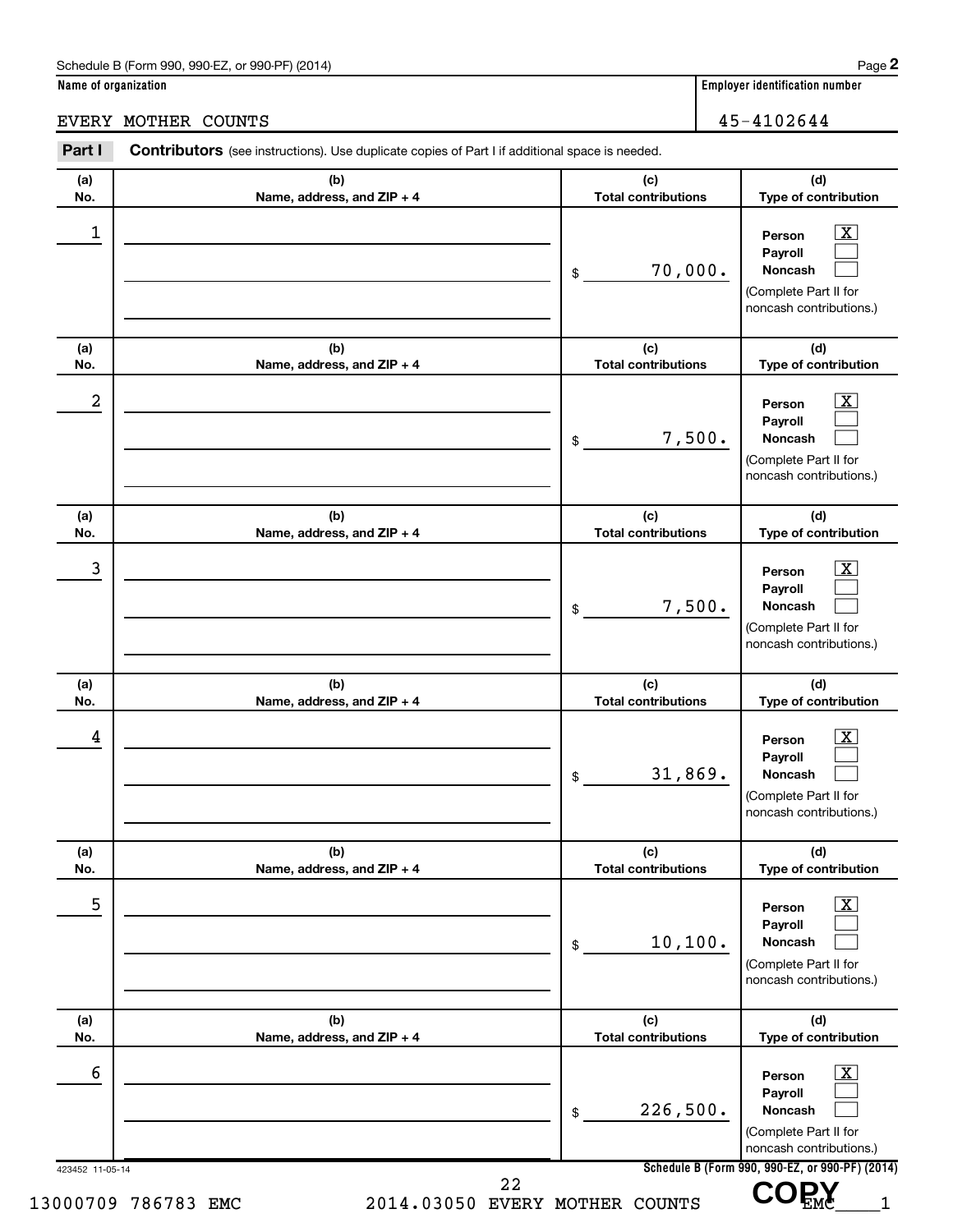# EVERY MOTHER COUNTS 45-4102644

| (a)<br>No.      | (b)<br>Name, address, and ZIP + 4 | (c)<br><b>Total contributions</b> | (d)<br>Type of contribution                                                                                        |
|-----------------|-----------------------------------|-----------------------------------|--------------------------------------------------------------------------------------------------------------------|
| 7               |                                   | 28,334.<br>\$                     | $\overline{\mathbf{X}}$<br>Person<br>Payroll<br><b>Noncash</b><br>(Complete Part II for<br>noncash contributions.) |
| (a)<br>No.      | (b)<br>Name, address, and ZIP + 4 | (c)<br><b>Total contributions</b> | (d)<br>Type of contribution                                                                                        |
| 8               |                                   | 9,475.<br>\$                      | $\overline{\text{X}}$<br>Person<br>Payroll<br><b>Noncash</b><br>(Complete Part II for<br>noncash contributions.)   |
| (a)<br>No.      | (b)<br>Name, address, and ZIP + 4 | (c)<br><b>Total contributions</b> | (d)<br>Type of contribution                                                                                        |
| 9               |                                   | 21,675.<br>\$                     | $\overline{\text{X}}$<br>Person<br>Payroll<br><b>Noncash</b><br>(Complete Part II for<br>noncash contributions.)   |
| (a)<br>No.      | (b)<br>Name, address, and ZIP + 4 | (c)<br><b>Total contributions</b> | (d)<br>Type of contribution                                                                                        |
| 10              |                                   | 9, 293.<br>\$                     | $\overline{\text{X}}$<br>Person<br>Payroll<br><b>Noncash</b><br>(Complete Part II for<br>noncash contributions.)   |
| (a)<br>No.      | (b)<br>Name, address, and ZIP + 4 | (c)<br><b>Total contributions</b> | (d)<br>Type of contribution                                                                                        |
| 11              |                                   | 130,400.<br>\$                    | $\overline{\text{X}}$<br>Person<br>Payroll<br>Noncash<br>(Complete Part II for<br>noncash contributions.)          |
| (a)<br>No.      | (b)<br>Name, address, and ZIP + 4 | (c)<br><b>Total contributions</b> | (d)<br>Type of contribution                                                                                        |
| 12              |                                   | 9,000.<br>\$                      | $\overline{\text{X}}$<br>Person<br>Payroll<br>Noncash<br>(Complete Part II for<br>noncash contributions.)          |
| 423452 11-05-14 |                                   | 23                                | Schedule B (Form 990, 990-EZ, or 990-PF) (2014)                                                                    |

**2**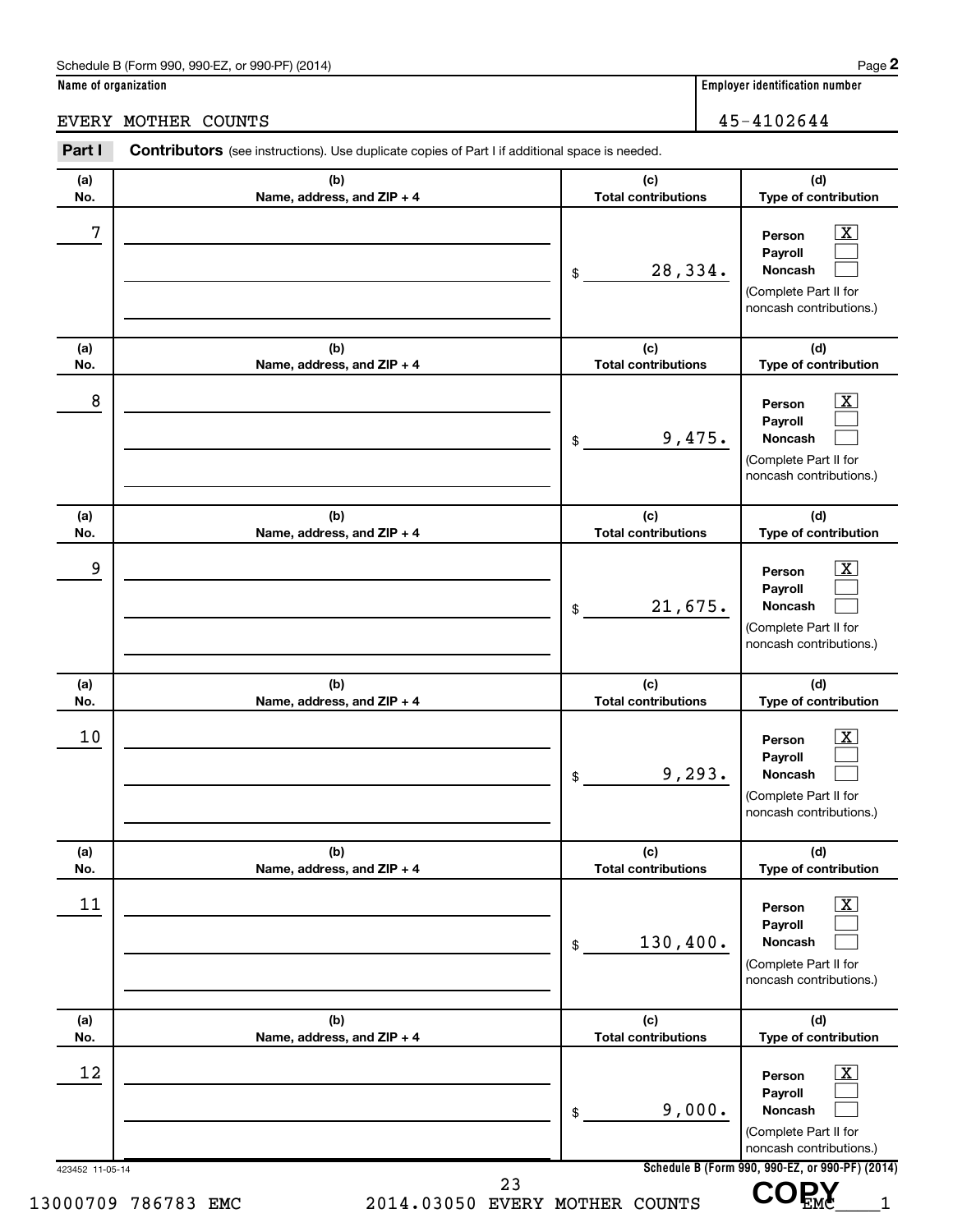**Name of organization Employer identification number**

EVERY MOTHER COUNTS 45-4102644

| No. | (b)                        | (c)                        | (d)                                                                                                                |
|-----|----------------------------|----------------------------|--------------------------------------------------------------------------------------------------------------------|
|     | Name, address, and ZIP + 4 | <b>Total contributions</b> | Type of contribution                                                                                               |
| 13  |                            | 6,050.<br>\$               | $\boxed{\textbf{X}}$<br>Person<br>Payroll<br><b>Noncash</b><br>(Complete Part II for<br>noncash contributions.)    |
| (a) | (b)                        | (c)                        | (d)                                                                                                                |
| No. | Name, address, and ZIP + 4 | <b>Total contributions</b> | Type of contribution                                                                                               |
| 14  |                            | 7,500.<br>\$               | $\boxed{\textbf{X}}$<br>Person<br>Payroll<br><b>Noncash</b><br>(Complete Part II for<br>noncash contributions.)    |
| (a) | (b)                        | (c)                        | (d)                                                                                                                |
| No. | Name, address, and ZIP + 4 | <b>Total contributions</b> | Type of contribution                                                                                               |
| 15  |                            | 20,000.<br>\$              | $\overline{\text{X}}$<br>Person<br>Payroll<br><b>Noncash</b><br>(Complete Part II for<br>noncash contributions.)   |
| (a) | (b)                        | (c)                        | (d)                                                                                                                |
| No. | Name, address, and ZIP + 4 | <b>Total contributions</b> | Type of contribution                                                                                               |
| 16  |                            | 20,000.<br>\$              | $\overline{\text{X}}$<br>Person<br>Payroll<br>Noncash<br>(Complete Part II for<br>noncash contributions.)          |
| (a) | (b)                        | (c)                        | (d)                                                                                                                |
| No. | Name, address, and ZIP + 4 | <b>Total contributions</b> | Type of contribution                                                                                               |
| 17  |                            | 10,013.<br>\$              | $\overline{\mathbf{X}}$<br>Person<br>Payroll<br><b>Noncash</b><br>(Complete Part II for<br>noncash contributions.) |
| (a) | (b)                        | (c)                        | (d)                                                                                                                |
| No. | Name, address, and ZIP + 4 | <b>Total contributions</b> | Type of contribution                                                                                               |
| 18  |                            | 38,487.<br>\$              | $\overline{\mathbf{X}}$<br>Person<br>Payroll<br><b>Noncash</b><br>(Complete Part II for                            |

**2**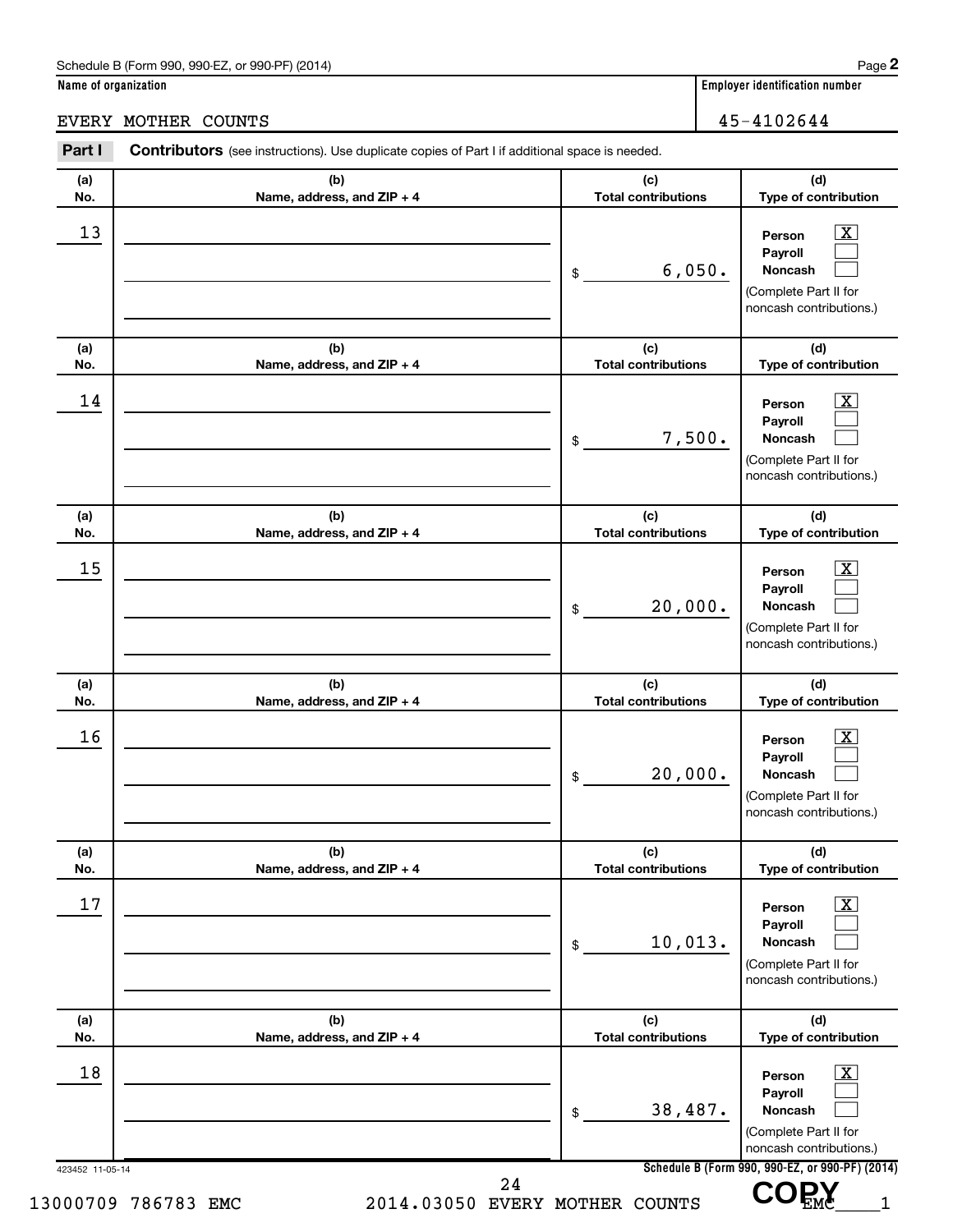**Name of organization Employer identification number**

EVERY MOTHER COUNTS 45-4102644

| (a)<br>No.      | (b)<br>Name, address, and ZIP + 4 | (c)<br><b>Total contributions</b> | (d)<br>Type of contribution                                                                                     |
|-----------------|-----------------------------------|-----------------------------------|-----------------------------------------------------------------------------------------------------------------|
| 19              |                                   | 5,000.<br>\$                      | $\boxed{\text{X}}$<br>Person<br>Payroll<br><b>Noncash</b><br>(Complete Part II for<br>noncash contributions.)   |
| (a)<br>No.      | (b)<br>Name, address, and ZIP + 4 | (c)<br><b>Total contributions</b> | (d)<br>Type of contribution                                                                                     |
| 20              |                                   | 10,000.<br>\$                     | $\boxed{\textbf{X}}$<br>Person<br>Payroll<br><b>Noncash</b><br>(Complete Part II for<br>noncash contributions.) |
| (a)<br>No.      | (b)<br>Name, address, and ZIP + 4 | (c)<br><b>Total contributions</b> | (d)<br>Type of contribution                                                                                     |
| 21              |                                   | 18,544.<br>\$                     | $\mathbf{X}$<br>Person<br>Payroll<br><b>Noncash</b><br>(Complete Part II for<br>noncash contributions.)         |
| (a)<br>No.      | (b)<br>Name, address, and ZIP + 4 | (c)<br><b>Total contributions</b> | (d)<br>Type of contribution                                                                                     |
| 22              |                                   | 5,000.<br>\$                      | $\mathbf{X}$<br>Person<br>Payroll<br><b>Noncash</b><br>(Complete Part II for<br>noncash contributions.)         |
| (a)<br>No.      | (b)<br>Name, address, and ZIP + 4 | (c)<br><b>Total contributions</b> | (d)<br>Type of contribution                                                                                     |
| 23              |                                   | 25,000.<br>\$                     | $\boxed{\textbf{X}}$<br>Person<br>Payroll<br><b>Noncash</b><br>(Complete Part II for<br>noncash contributions.) |
| (a)<br>No.      | (b)<br>Name, address, and ZIP + 4 | (c)<br><b>Total contributions</b> | (d)<br>Type of contribution                                                                                     |
| 24              |                                   | 24,975.<br>\$                     | $\boxed{\textbf{X}}$<br>Person<br>Payroll<br><b>Noncash</b><br>(Complete Part II for<br>noncash contributions.) |
| 423452 11-05-14 |                                   |                                   | Schedule B (Form 990, 990-EZ, or 990-PF) (2014)                                                                 |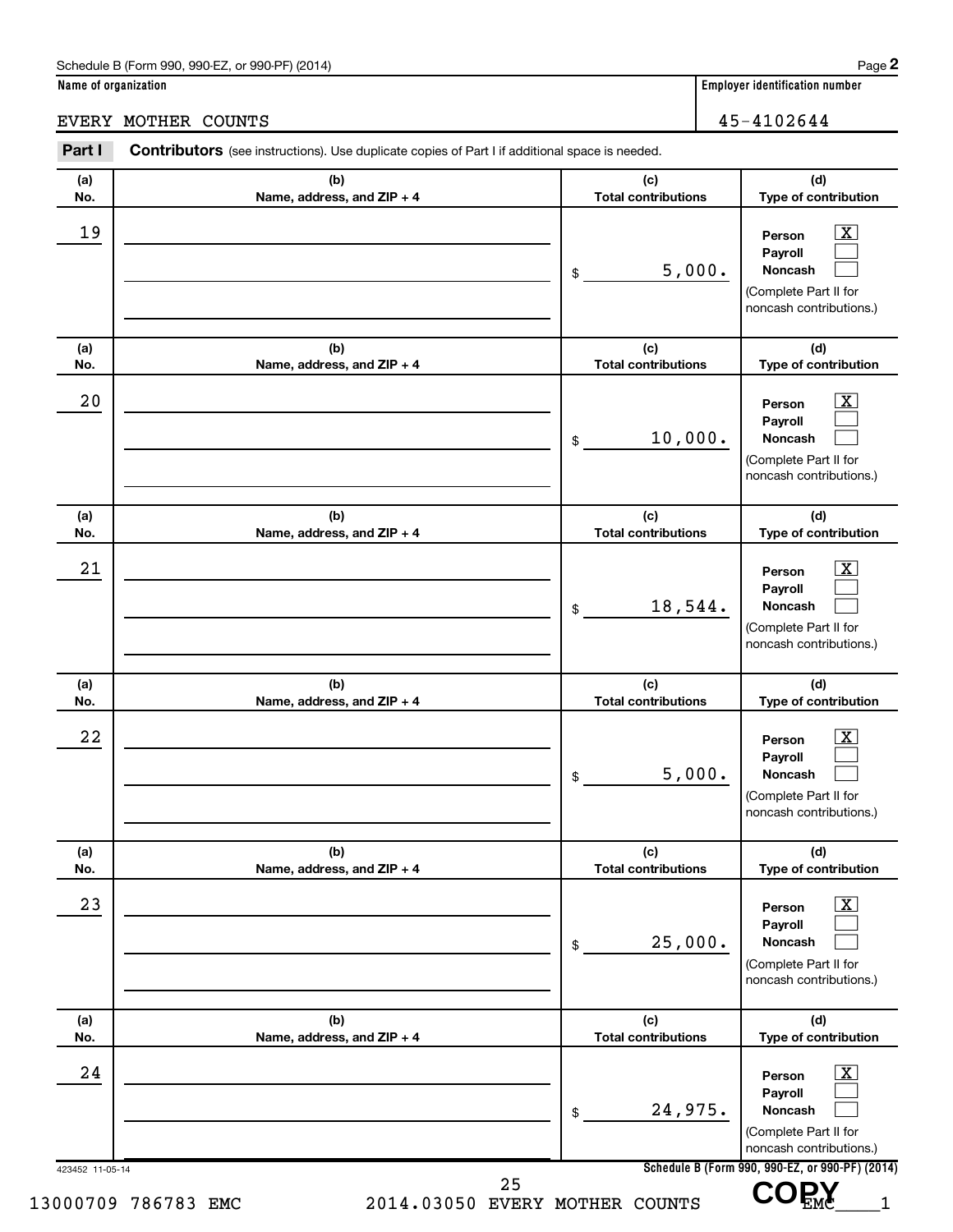**Name of organization Employer identification number**

EVERY MOTHER COUNTS 45-4102644

|                                   | 11,000.<br>\$                     | $\overline{\mathbf{X}}$<br>Person                                                                                  |
|-----------------------------------|-----------------------------------|--------------------------------------------------------------------------------------------------------------------|
|                                   |                                   | Payroll<br><b>Noncash</b><br>(Complete Part II for<br>noncash contributions.)                                      |
| (b)<br>Name, address, and ZIP + 4 | (c)<br><b>Total contributions</b> | (d)<br>Type of contribution                                                                                        |
|                                   | 10,000.<br>\$                     | $\overline{\mathbf{X}}$<br>Person<br>Payroll<br><b>Noncash</b><br>(Complete Part II for<br>noncash contributions.) |
| (b)<br>Name, address, and ZIP + 4 | (c)<br><b>Total contributions</b> | (d)<br>Type of contribution                                                                                        |
|                                   | 20,000.<br>\$                     | $\overline{\mathbf{X}}$<br>Person<br>Payroll<br><b>Noncash</b><br>(Complete Part II for<br>noncash contributions.) |
| (b)<br>Name, address, and ZIP + 4 | (c)<br><b>Total contributions</b> | (d)<br>Type of contribution                                                                                        |
|                                   | 8,437.<br>\$                      | $\overline{\mathbf{X}}$<br>Person<br>Payroll<br>Noncash<br>(Complete Part II for<br>noncash contributions.)        |
| (b)<br>Name, address, and ZIP + 4 | (c)<br><b>Total contributions</b> | (d)<br>Type of contribution                                                                                        |
|                                   | 50,000.<br>\$                     | $\overline{\mathbf{X}}$<br>Person<br>Payroll<br><b>Noncash</b><br>(Complete Part II for<br>noncash contributions.) |
| (b)<br>Name, address, and ZIP + 4 | (c)<br><b>Total contributions</b> | (d)<br>Type of contribution                                                                                        |
|                                   | 10, 250.<br>\$                    | $\overline{\mathbf{X}}$<br>Person<br>Payroll<br><b>Noncash</b><br>(Complete Part II for<br>noncash contributions.) |
| 423452 11-05-14                   | 13000709 786783 EMC               | Schedule B (Form 990, 990-EZ, or 990-PF) (2014)<br>26<br>2014.03050 EVERY MOTHER COUNTS                            |

**2**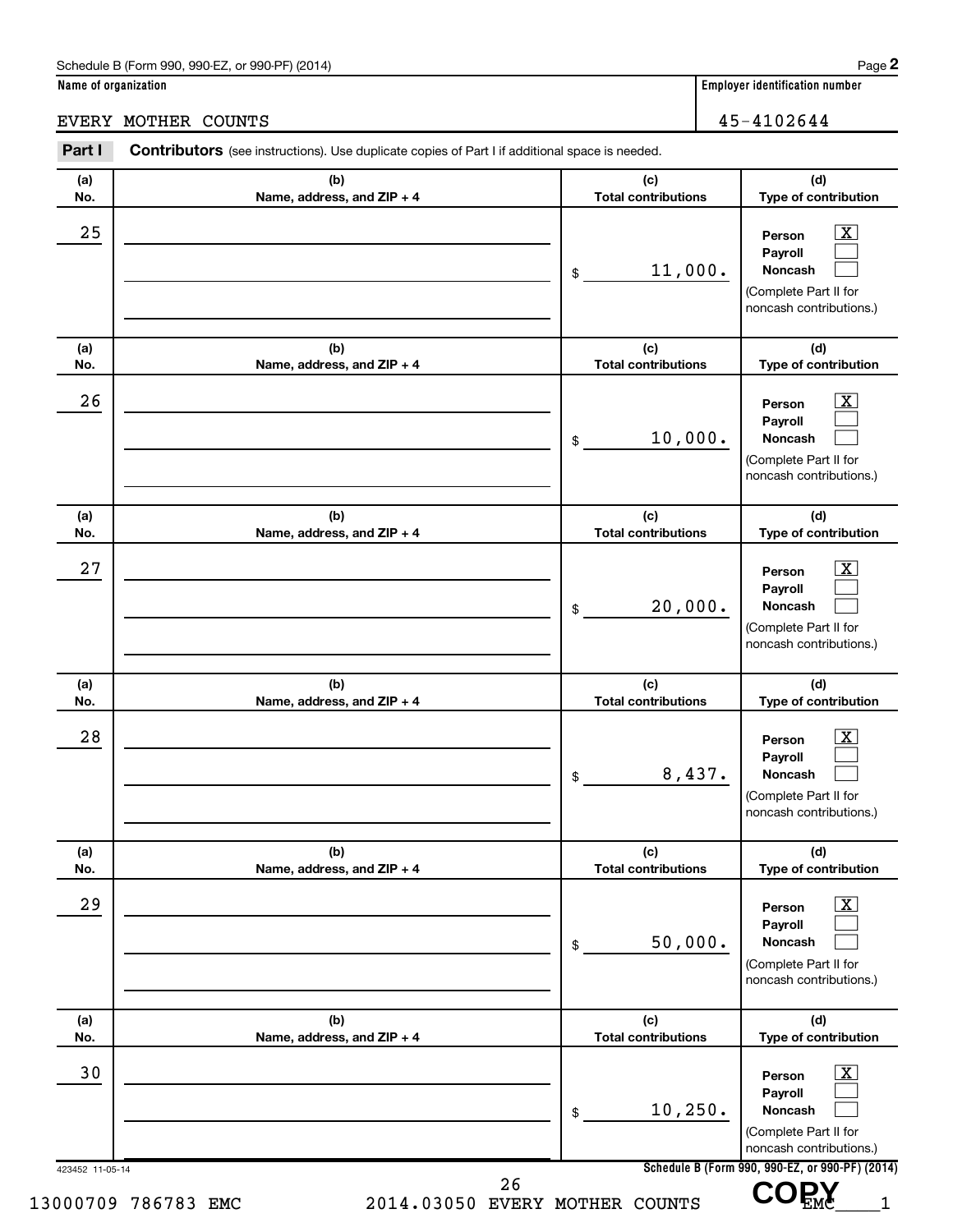**Name of organization Employer identification number**

EVERY MOTHER COUNTS 45-4102644

| (a)<br>No.      | (b)<br>Name, address, and ZIP + 4 | (c)<br><b>Total contributions</b> | (d)<br>Type of contribution                                                                                     |
|-----------------|-----------------------------------|-----------------------------------|-----------------------------------------------------------------------------------------------------------------|
| 31              |                                   | 5,445.<br>\$                      | $\boxed{\mathbf{X}}$<br>Person<br>Payroll<br><b>Noncash</b><br>(Complete Part II for<br>noncash contributions.) |
| (a)<br>No.      | (b)<br>Name, address, and ZIP + 4 | (c)<br><b>Total contributions</b> | (d)<br>Type of contribution                                                                                     |
| 32              |                                   | 22,875.<br>\$                     | $\boxed{\mathbf{X}}$<br>Person<br>Payroll<br>Noncash<br>(Complete Part II for<br>noncash contributions.)        |
| (a)<br>No.      | (b)<br>Name, address, and ZIP + 4 | (c)<br><b>Total contributions</b> | (d)<br>Type of contribution                                                                                     |
| 33              |                                   | 98,542.<br>\$                     | $\mathbf{X}$<br>Person<br>Payroll<br>Noncash<br>(Complete Part II for<br>noncash contributions.)                |
| (a)<br>No.      | (b)<br>Name, address, and ZIP + 4 | (c)<br><b>Total contributions</b> | (d)<br>Type of contribution                                                                                     |
| 34              |                                   | 24,000.<br>\$                     | $\overline{\text{X}}$<br>Person<br>Payroll<br>Noncash<br>(Complete Part II for<br>noncash contributions.)       |
| (a)<br>No.      | (b)<br>Name, address, and ZIP + 4 | (c)<br><b>Total contributions</b> | (d)<br>Type of contribution                                                                                     |
| 35              |                                   | 6,323.<br>\$                      | $\overline{\text{X}}$<br>Person<br>Payroll<br>Noncash<br>(Complete Part II for<br>noncash contributions.)       |
| (a)<br>No.      | (b)<br>Name, address, and ZIP + 4 | (c)<br><b>Total contributions</b> | (d)<br>Type of contribution                                                                                     |
| 36              |                                   | 100,000.<br>\$                    | $\overline{\text{X}}$<br>Person<br>Payroll<br>Noncash<br>(Complete Part II for<br>noncash contributions.)       |
| 423452 11-05-14 |                                   | 27                                | Schedule B (Form 990, 990-EZ, or 990-PF) (2014)                                                                 |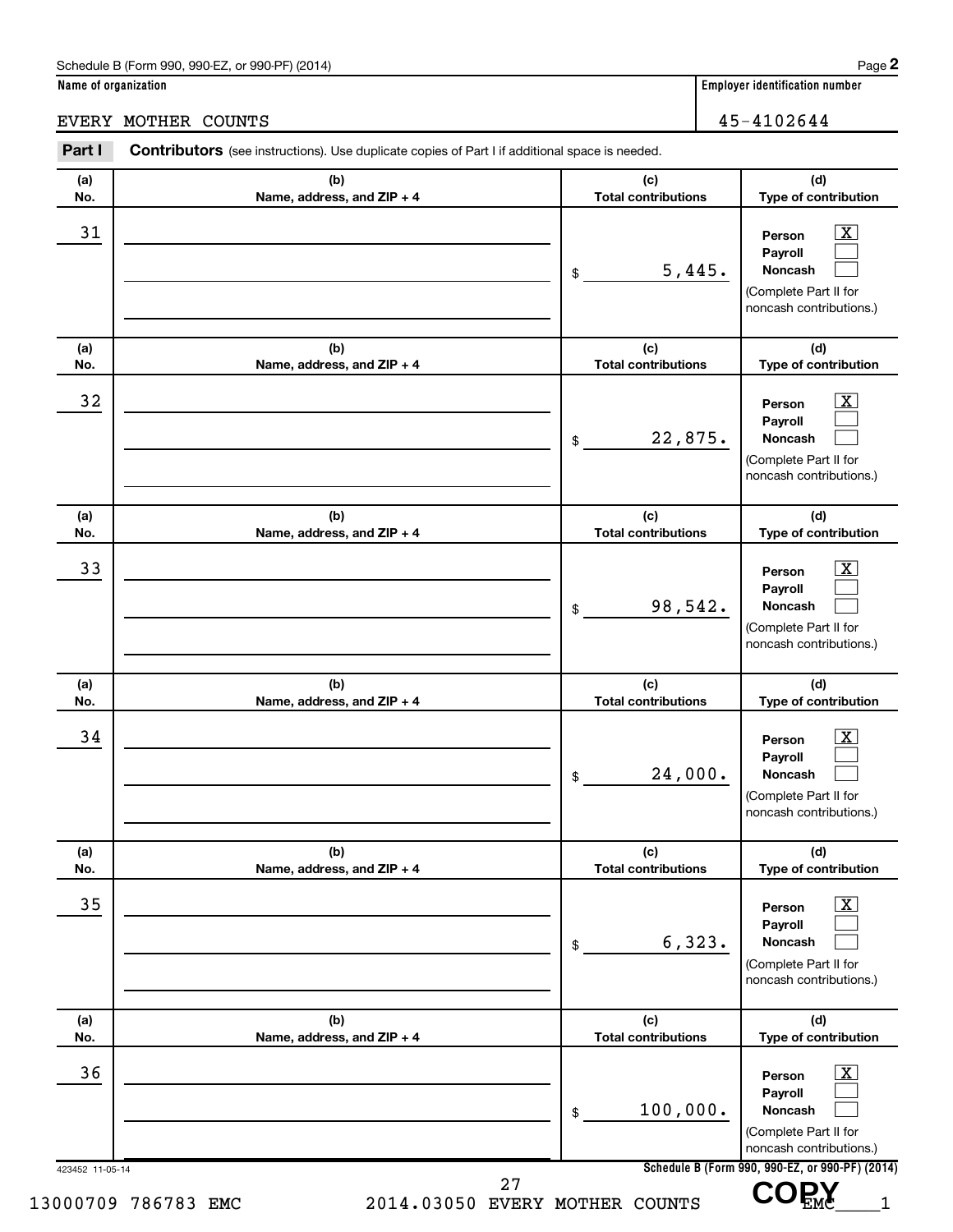**Name of organization Employer identification number**

EVERY MOTHER COUNTS 45-4102644

#### 423452 11-05-14 **Schedule B (Form 990, 990-EZ, or 990-PF) (2014) (a) No. (b) Name, address, and ZIP + 4 (c) Total contributions (d) Type of contribution Person Payroll Noncash (a) No. (b) Name, address, and ZIP + 4 (c) Total contributions (d) Type of contribution Person Payroll Noncash (a) No. (b) Name, address, and ZIP + 4 (c) Total contributions (d) Type of contribution Person Payroll Noncash (a) No. (b) Name, address, and ZIP + 4 (c) Total contributions (d) Type of contribution Person Payroll Noncash (a) No. (b) Name, address, and ZIP + 4 (c) Total contributions (d) Type of contribution Person Payroll Noncash (a) No. (b) Name, address, and ZIP + 4 (c) Total contributions (d) Type of contribution Person Payroll Noncash** Part I Contributors (see instructions). Use duplicate copies of Part I if additional space is needed. \$ (Complete Part II for noncash contributions.) \$ (Complete Part II for noncash contributions.) \$ (Complete Part II for noncash contributions.) \$ (Complete Part II for noncash contributions.) \$ (Complete Part II for noncash contributions.) \$ (Complete Part II for noncash contributions.)  $\lfloor x \rfloor$  $\mathcal{L}^{\text{max}}$  $\mathcal{L}^{\text{max}}$  $\overline{\mathbf{x}}$  $\mathcal{L}^{\text{max}}$  $\mathcal{L}^{\text{max}}$  $\boxed{\textbf{X}}$  $\mathcal{L}^{\text{max}}$  $\mathcal{L}^{\text{max}}$  $\boxed{\textbf{X}}$  $\mathcal{L}^{\text{max}}$  $\mathcal{L}^{\text{max}}$  $\boxed{\text{X}}$  $\mathcal{L}^{\text{max}}$  $\mathcal{L}^{\text{max}}$  $\boxed{\textbf{X}}$  $\mathcal{L}^{\text{max}}$  $\mathcal{L}^{\text{max}}$  $\overline{37}$  Person  $\overline{\text{X}}$ 5,000.  $\overline{38}$  Person  $\overline{\text{X}}$ 5,000.  $\overline{39}$  Person  $\overline{\text{X}}$ 25,000.  $40$  Person  $\overline{\text{X}}$ 9,000.  $41$  Person  $\overline{\text{X}}$ 90,000.  $42$  Person  $\overline{\text{X}}$ 25,000. 13000709 786783 EMC 2014.03050 EVERY MOTHER COUNTS VUEMC 1 28  **COPY**

**2**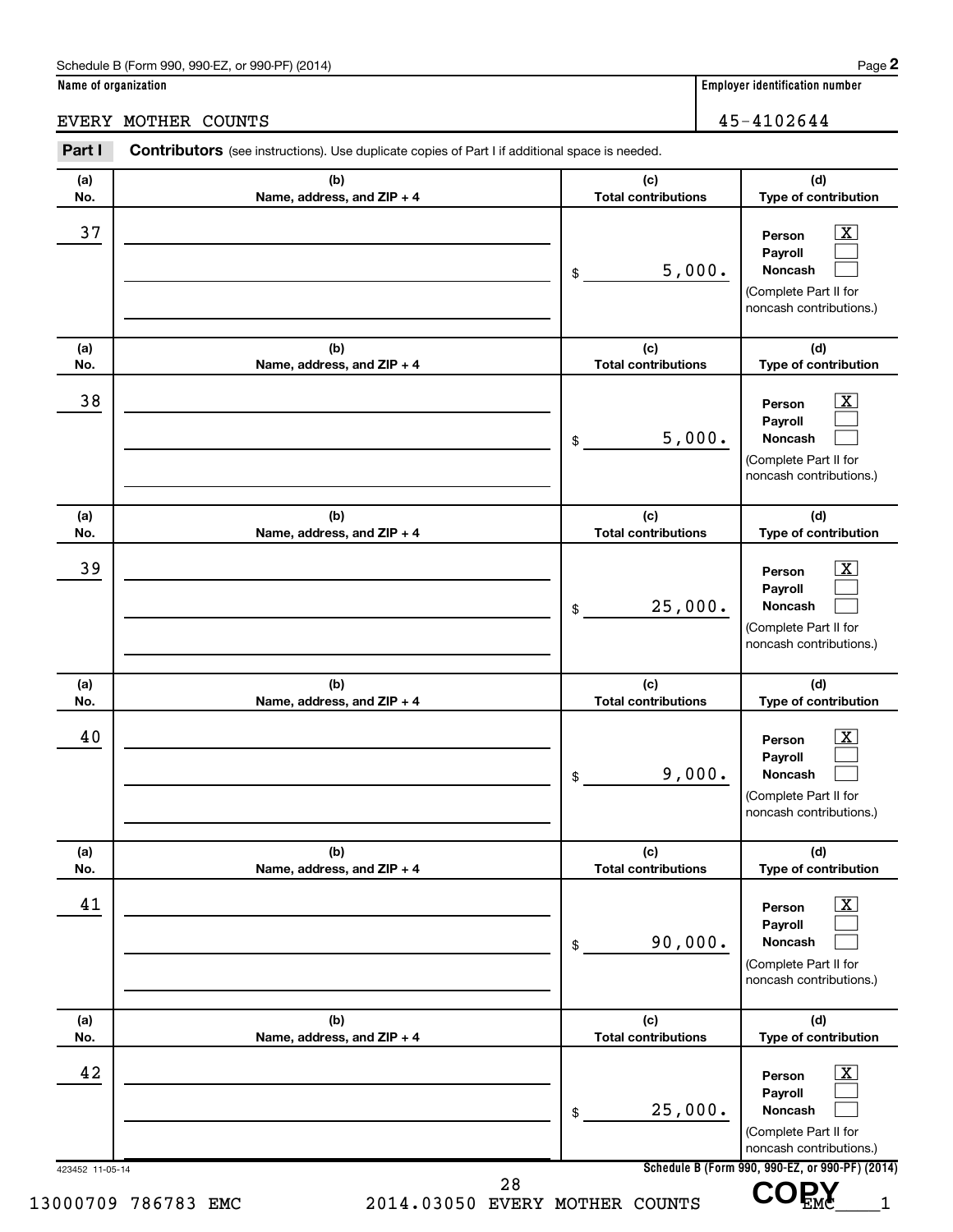**Name of organization Employer identification number**

EVERY MOTHER COUNTS 45-4102644

|                                   | 50,000.<br>\$                     | $\overline{\mathbf{X}}$<br>Person<br>Payroll<br><b>Noncash</b><br>(Complete Part II for<br>noncash contributions.) |
|-----------------------------------|-----------------------------------|--------------------------------------------------------------------------------------------------------------------|
| (b)<br>Name, address, and ZIP + 4 | (c)<br><b>Total contributions</b> | (d)<br>Type of contribution                                                                                        |
|                                   | 20,000.<br>\$                     | $\overline{\mathbf{X}}$<br>Person<br>Payroll<br><b>Noncash</b><br>(Complete Part II for<br>noncash contributions.) |
| (b)<br>Name, address, and ZIP + 4 | (c)<br><b>Total contributions</b> | (d)<br>Type of contribution                                                                                        |
|                                   | \$                                | Person<br>Payroll<br>Noncash<br>(Complete Part II for<br>noncash contributions.)                                   |
| (b)<br>Name, address, and ZIP + 4 | (c)<br><b>Total contributions</b> | (d)<br>Type of contribution                                                                                        |
|                                   | \$                                | Person<br>Payroll<br>Noncash<br>(Complete Part II for<br>noncash contributions.)                                   |
| (b)<br>Name, address, and ZIP + 4 | (c)<br><b>Total contributions</b> | (d)<br>Type of contribution                                                                                        |
|                                   | \$                                | Person<br>Payroll<br><b>Noncash</b><br>(Complete Part II for<br>noncash contributions.)                            |
| (b)<br>Name, address, and ZIP + 4 | (c)<br><b>Total contributions</b> | (d)<br>Type of contribution                                                                                        |
|                                   | \$                                | Person<br>Payroll<br><b>Noncash</b><br>(Complete Part II for<br>noncash contributions.)                            |
|                                   | 423452 11-05-14<br>29             | Schedule B (Form 990, 990-EZ, or 990-PF) (2014)                                                                    |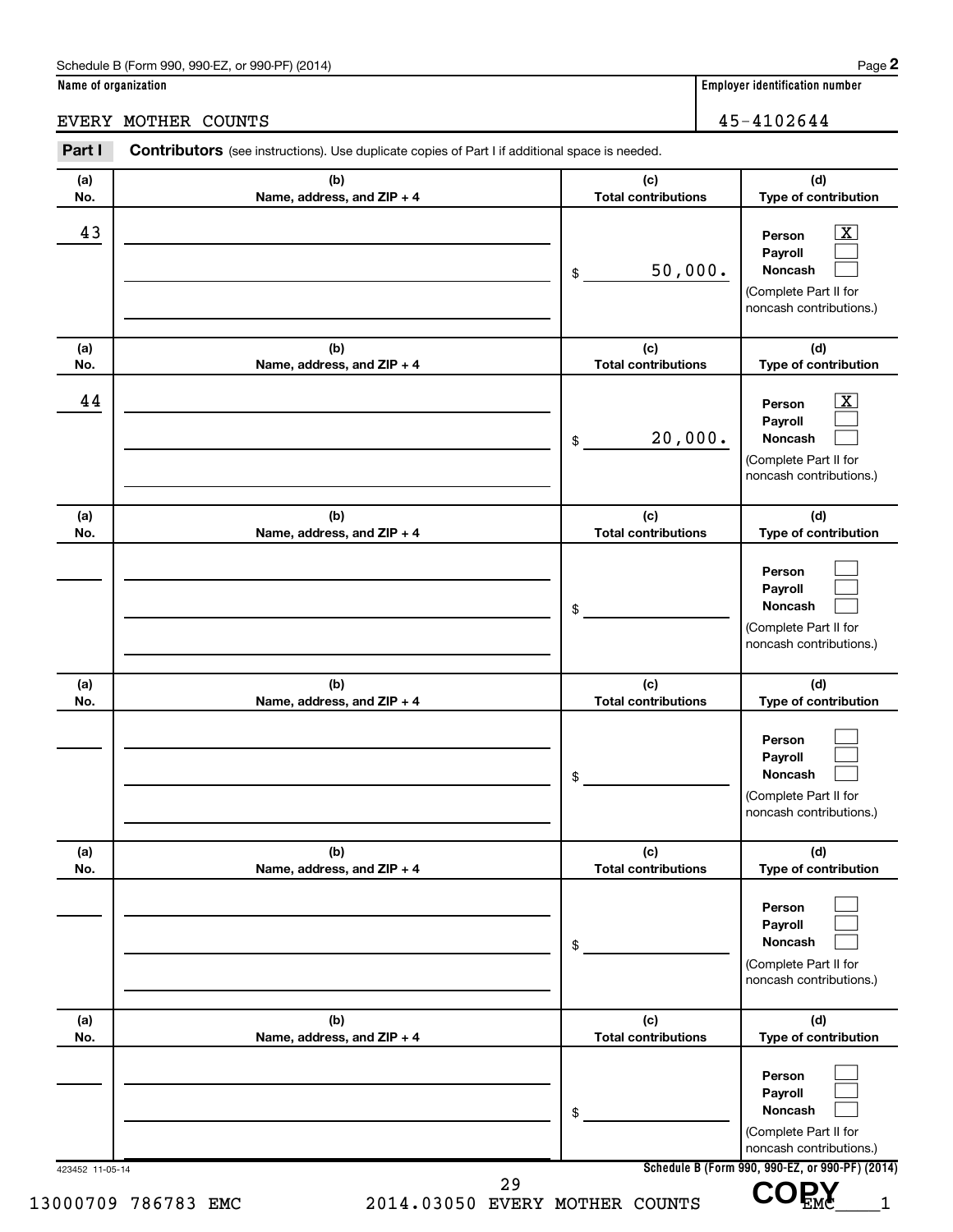EVERY MOTHER COUNTS 45-4102644

Part II Noncash Property (see instructions). Use duplicate copies of Part II if additional space is needed.

| (a)<br>No.<br>from<br>Part I | (b)<br>Description of noncash property given | (c)<br>FMV (or estimate)<br>(see instructions) | (d)<br>Date received                                    |
|------------------------------|----------------------------------------------|------------------------------------------------|---------------------------------------------------------|
|                              |                                              | \$                                             |                                                         |
|                              |                                              |                                                |                                                         |
| (a)<br>No.<br>from<br>Part I | (b)<br>Description of noncash property given | (c)<br>FMV (or estimate)<br>(see instructions) | (d)<br>Date received                                    |
|                              |                                              | \$                                             |                                                         |
| (a)<br>No.<br>from<br>Part I | (b)<br>Description of noncash property given | (c)<br>FMV (or estimate)<br>(see instructions) | (d)<br>Date received                                    |
|                              |                                              | \$                                             |                                                         |
| (a)<br>No.<br>from<br>Part I | (b)<br>Description of noncash property given | (c)<br>FMV (or estimate)<br>(see instructions) | (d)<br>Date received                                    |
|                              |                                              | \$                                             |                                                         |
| (a)<br>No.<br>from<br>Part I | (b)<br>Description of noncash property given | (c)<br>FMV (or estimate)<br>(see instructions) | (d)<br>Date received                                    |
|                              |                                              | \$                                             |                                                         |
| (a)<br>No.<br>from<br>Part I | (b)<br>Description of noncash property given | (c)<br>FMV (or estimate)<br>(see instructions) | (d)<br>Date received                                    |
|                              |                                              | \$                                             |                                                         |
| 423453 11-05-14              | 30                                           |                                                | Schedule B (Form 990, 990-EZ, or 990-PF) (2014)<br>COPY |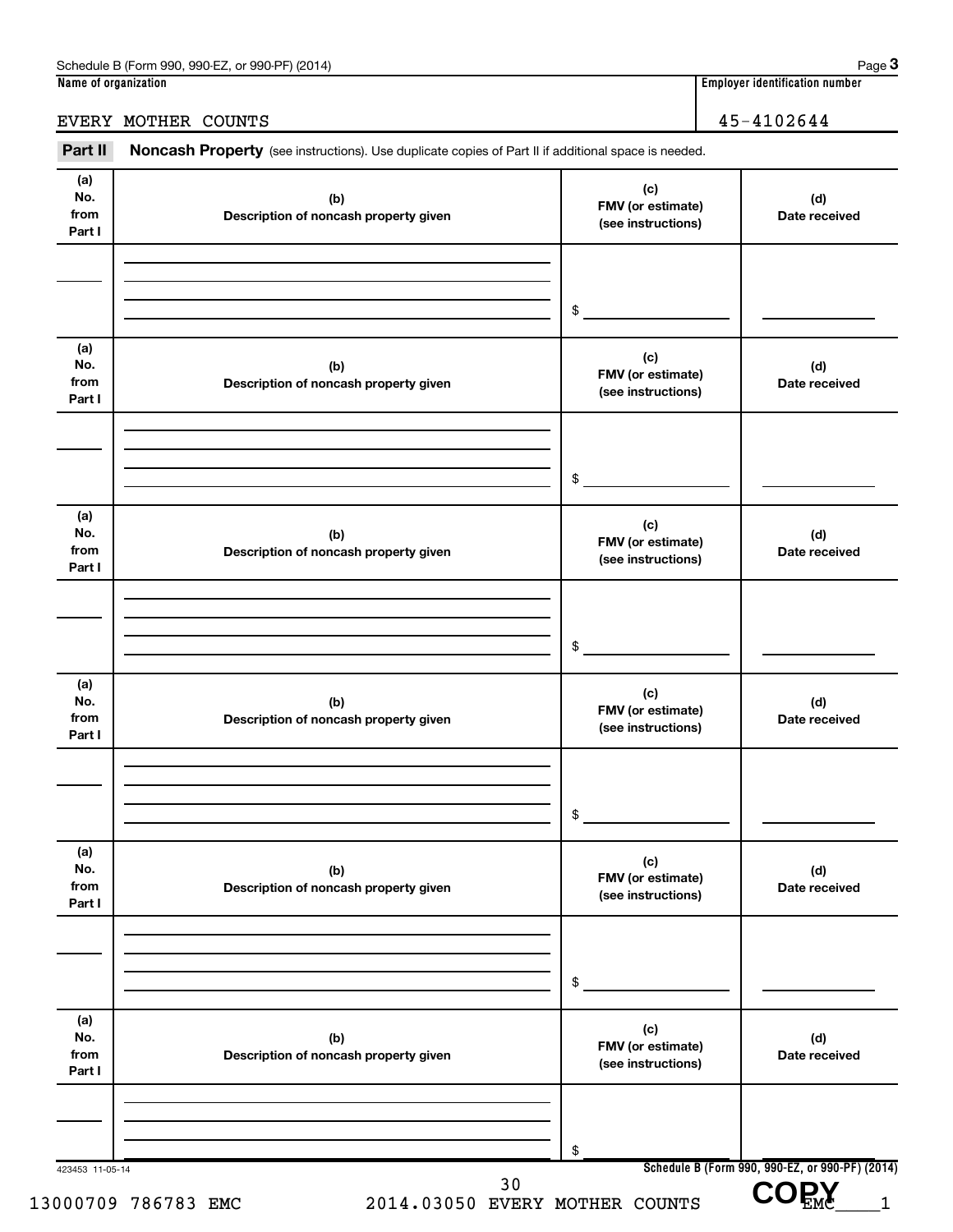| <i>Exclusively</i> religious, charitable, etc., contributions to organizations described in section 501(c)(7), (8), or (10) that total more than \$1,000 for<br>the year from any one contributor. Complete columns (a) through (e) and<br>completing Part III, enter the total of exclusively religious, charitable, etc., contributions of \$1,000 or less for the year. (Enter this info. once.) $\blacktriangleright$ \$<br>Use duplicate copies of Part III if additional space is needed.<br>(b) Purpose of gift<br>(c) Use of gift<br>(d) Description of how gift is held<br>(e) Transfer of gift<br>Transferee's name, address, and ZIP + 4<br>Relationship of transferor to transferee<br>(b) Purpose of gift<br>(c) Use of gift<br>(d) Description of how gift is held<br>(e) Transfer of gift<br>Transferee's name, address, and ZIP + 4<br>Relationship of transferor to transferee<br>(b) Purpose of gift<br>(c) Use of gift<br>(d) Description of how gift is held<br>(e) Transfer of gift<br>Transferee's name, address, and ZIP + 4<br>Relationship of transferor to transferee<br>(b) Purpose of gift<br>(c) Use of gift<br>(d) Description of how gift is held |  |
|----------------------------------------------------------------------------------------------------------------------------------------------------------------------------------------------------------------------------------------------------------------------------------------------------------------------------------------------------------------------------------------------------------------------------------------------------------------------------------------------------------------------------------------------------------------------------------------------------------------------------------------------------------------------------------------------------------------------------------------------------------------------------------------------------------------------------------------------------------------------------------------------------------------------------------------------------------------------------------------------------------------------------------------------------------------------------------------------------------------------------------------------------------------------------------|--|
| (a) No.                                                                                                                                                                                                                                                                                                                                                                                                                                                                                                                                                                                                                                                                                                                                                                                                                                                                                                                                                                                                                                                                                                                                                                          |  |
| from<br>Part I                                                                                                                                                                                                                                                                                                                                                                                                                                                                                                                                                                                                                                                                                                                                                                                                                                                                                                                                                                                                                                                                                                                                                                   |  |
|                                                                                                                                                                                                                                                                                                                                                                                                                                                                                                                                                                                                                                                                                                                                                                                                                                                                                                                                                                                                                                                                                                                                                                                  |  |
|                                                                                                                                                                                                                                                                                                                                                                                                                                                                                                                                                                                                                                                                                                                                                                                                                                                                                                                                                                                                                                                                                                                                                                                  |  |
|                                                                                                                                                                                                                                                                                                                                                                                                                                                                                                                                                                                                                                                                                                                                                                                                                                                                                                                                                                                                                                                                                                                                                                                  |  |
|                                                                                                                                                                                                                                                                                                                                                                                                                                                                                                                                                                                                                                                                                                                                                                                                                                                                                                                                                                                                                                                                                                                                                                                  |  |
| (a) No.<br>from<br>Part I                                                                                                                                                                                                                                                                                                                                                                                                                                                                                                                                                                                                                                                                                                                                                                                                                                                                                                                                                                                                                                                                                                                                                        |  |
|                                                                                                                                                                                                                                                                                                                                                                                                                                                                                                                                                                                                                                                                                                                                                                                                                                                                                                                                                                                                                                                                                                                                                                                  |  |
| (a) No.<br>from<br>Part I                                                                                                                                                                                                                                                                                                                                                                                                                                                                                                                                                                                                                                                                                                                                                                                                                                                                                                                                                                                                                                                                                                                                                        |  |
|                                                                                                                                                                                                                                                                                                                                                                                                                                                                                                                                                                                                                                                                                                                                                                                                                                                                                                                                                                                                                                                                                                                                                                                  |  |
|                                                                                                                                                                                                                                                                                                                                                                                                                                                                                                                                                                                                                                                                                                                                                                                                                                                                                                                                                                                                                                                                                                                                                                                  |  |
|                                                                                                                                                                                                                                                                                                                                                                                                                                                                                                                                                                                                                                                                                                                                                                                                                                                                                                                                                                                                                                                                                                                                                                                  |  |
|                                                                                                                                                                                                                                                                                                                                                                                                                                                                                                                                                                                                                                                                                                                                                                                                                                                                                                                                                                                                                                                                                                                                                                                  |  |
|                                                                                                                                                                                                                                                                                                                                                                                                                                                                                                                                                                                                                                                                                                                                                                                                                                                                                                                                                                                                                                                                                                                                                                                  |  |
|                                                                                                                                                                                                                                                                                                                                                                                                                                                                                                                                                                                                                                                                                                                                                                                                                                                                                                                                                                                                                                                                                                                                                                                  |  |
|                                                                                                                                                                                                                                                                                                                                                                                                                                                                                                                                                                                                                                                                                                                                                                                                                                                                                                                                                                                                                                                                                                                                                                                  |  |
| (a) No.<br>from                                                                                                                                                                                                                                                                                                                                                                                                                                                                                                                                                                                                                                                                                                                                                                                                                                                                                                                                                                                                                                                                                                                                                                  |  |
| Part I                                                                                                                                                                                                                                                                                                                                                                                                                                                                                                                                                                                                                                                                                                                                                                                                                                                                                                                                                                                                                                                                                                                                                                           |  |
|                                                                                                                                                                                                                                                                                                                                                                                                                                                                                                                                                                                                                                                                                                                                                                                                                                                                                                                                                                                                                                                                                                                                                                                  |  |
| (e) Transfer of gift                                                                                                                                                                                                                                                                                                                                                                                                                                                                                                                                                                                                                                                                                                                                                                                                                                                                                                                                                                                                                                                                                                                                                             |  |
| Transferee's name, address, and ZIP + 4<br>Relationship of transferor to transferee                                                                                                                                                                                                                                                                                                                                                                                                                                                                                                                                                                                                                                                                                                                                                                                                                                                                                                                                                                                                                                                                                              |  |
|                                                                                                                                                                                                                                                                                                                                                                                                                                                                                                                                                                                                                                                                                                                                                                                                                                                                                                                                                                                                                                                                                                                                                                                  |  |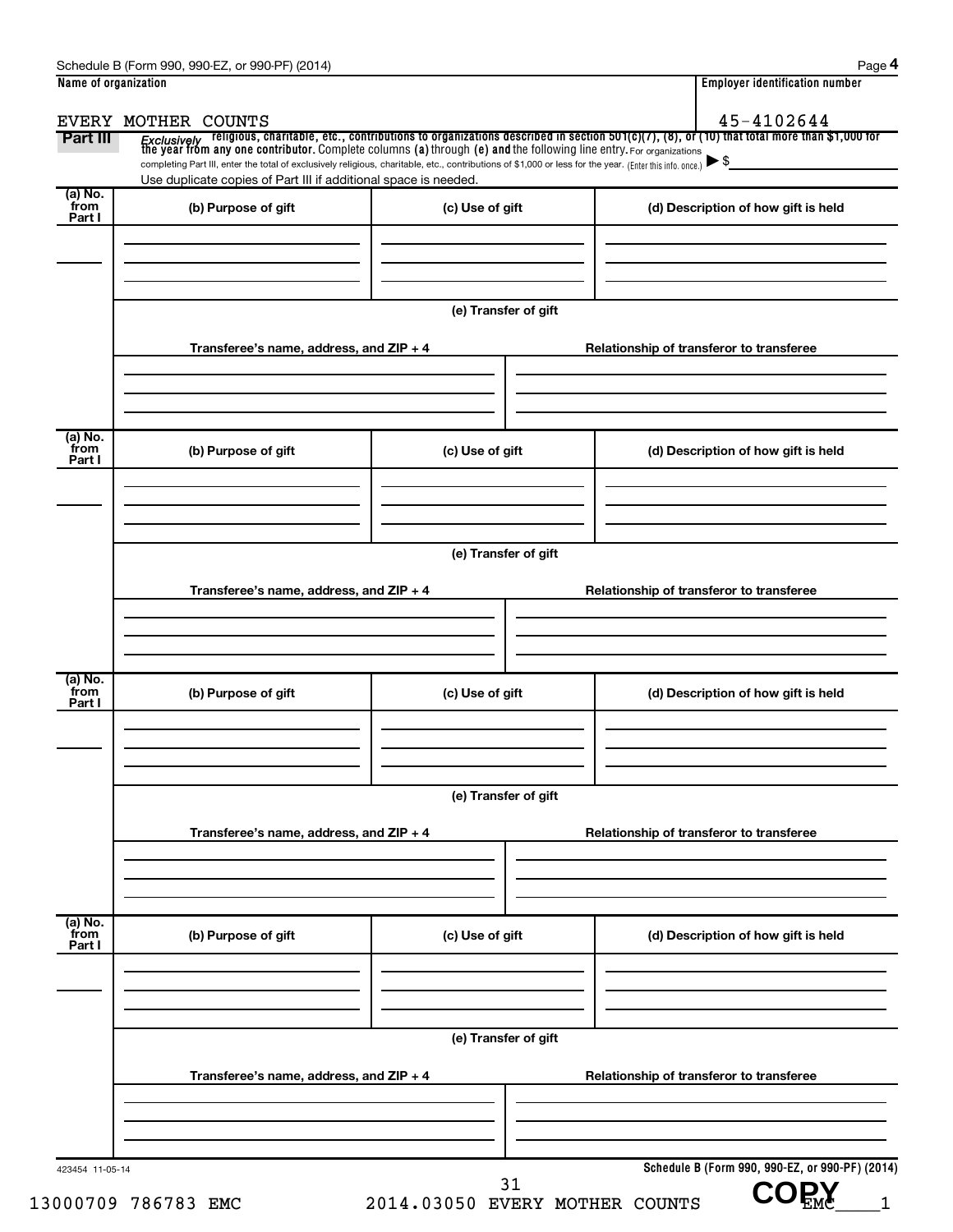|                    | <b>SCHEDULE D</b>                                      | <b>Supplemental Financial Statements</b>                                                                                                                                                                                                |                     |                                                    |                | OMB No. 1545-0047                                   |
|--------------------|--------------------------------------------------------|-----------------------------------------------------------------------------------------------------------------------------------------------------------------------------------------------------------------------------------------|---------------------|----------------------------------------------------|----------------|-----------------------------------------------------|
|                    | (Form 990)                                             | Complete if the organization answered "Yes" to Form 990,<br>Part IV, line 6, 7, 8, 9, 10, 11a, 11b, 11c, 11d, 11e, 11f, 12a, or 12b.                                                                                                    |                     |                                                    |                |                                                     |
|                    | Department of the Treasury<br>Internal Revenue Service | Information about Schedule D (Form 990) and its instructions is at www.irs.gov/form990.                                                                                                                                                 | Attach to Form 990. |                                                    |                | Open to Public<br>Inspection                        |
|                    | Name of the organization                               | EVERY MOTHER COUNTS                                                                                                                                                                                                                     |                     |                                                    |                | <b>Employer identification number</b><br>45-4102644 |
| Part I             |                                                        | Organizations Maintaining Donor Advised Funds or Other Similar Funds or Accounts. Complete if the                                                                                                                                       |                     |                                                    |                |                                                     |
|                    |                                                        | organization answered "Yes" to Form 990, Part IV, line 6.                                                                                                                                                                               |                     |                                                    |                |                                                     |
|                    |                                                        |                                                                                                                                                                                                                                         |                     | (a) Donor advised funds                            |                | (b) Funds and other accounts                        |
| 1                  |                                                        |                                                                                                                                                                                                                                         |                     |                                                    |                |                                                     |
| 2                  |                                                        | Aggregate value of contributions to (during year)                                                                                                                                                                                       |                     |                                                    |                |                                                     |
| 3                  |                                                        | Aggregate value of grants from (during year)                                                                                                                                                                                            |                     |                                                    |                |                                                     |
| 4                  |                                                        |                                                                                                                                                                                                                                         |                     |                                                    |                |                                                     |
| 5                  |                                                        | Did the organization inform all donors and donor advisors in writing that the assets held in donor advised funds                                                                                                                        |                     |                                                    |                |                                                     |
|                    |                                                        |                                                                                                                                                                                                                                         |                     |                                                    |                | <b>No</b><br>Yes                                    |
| 6                  |                                                        | Did the organization inform all grantees, donors, and donor advisors in writing that grant funds can be used only<br>for charitable purposes and not for the benefit of the donor or donor advisor, or for any other purpose conferring |                     |                                                    |                |                                                     |
|                    | impermissible private benefit?                         |                                                                                                                                                                                                                                         |                     |                                                    |                | Yes<br>No                                           |
| Part II            |                                                        | Conservation Easements. Complete if the organization answered "Yes" to Form 990, Part IV, line 7.                                                                                                                                       |                     |                                                    |                |                                                     |
| 1.                 |                                                        | Purpose(s) of conservation easements held by the organization (check all that apply).                                                                                                                                                   |                     |                                                    |                |                                                     |
|                    |                                                        | Preservation of land for public use (e.g., recreation or education)                                                                                                                                                                     |                     | Preservation of a historically important land area |                |                                                     |
|                    |                                                        | Protection of natural habitat                                                                                                                                                                                                           |                     | Preservation of a certified historic structure     |                |                                                     |
|                    |                                                        | Preservation of open space                                                                                                                                                                                                              |                     |                                                    |                |                                                     |
| 2                  |                                                        | Complete lines 2a through 2d if the organization held a qualified conservation contribution in the form of a conservation easement on the last                                                                                          |                     |                                                    |                |                                                     |
|                    | day of the tax year.                                   |                                                                                                                                                                                                                                         |                     |                                                    |                |                                                     |
|                    |                                                        |                                                                                                                                                                                                                                         |                     |                                                    |                | Held at the End of the Tax Year                     |
| а                  |                                                        |                                                                                                                                                                                                                                         |                     |                                                    | 2a             |                                                     |
| b                  |                                                        |                                                                                                                                                                                                                                         |                     |                                                    | 2 <sub>b</sub> |                                                     |
| с                  |                                                        |                                                                                                                                                                                                                                         |                     |                                                    | 2c             |                                                     |
| d                  |                                                        | Number of conservation easements included in (c) acquired after 8/17/06, and not on a historic structure                                                                                                                                |                     |                                                    |                |                                                     |
|                    |                                                        |                                                                                                                                                                                                                                         |                     |                                                    | 2d             |                                                     |
| 3                  |                                                        | Number of conservation easements modified, transferred, released, extinguished, or terminated by the organization during the tax                                                                                                        |                     |                                                    |                |                                                     |
|                    | $year \blacktriangleright$                             |                                                                                                                                                                                                                                         |                     |                                                    |                |                                                     |
| 4<br>5             |                                                        | Number of states where property subject to conservation easement is located ><br>Does the organization have a written policy regarding the periodic monitoring, inspection, handling of                                                 |                     |                                                    |                |                                                     |
|                    |                                                        |                                                                                                                                                                                                                                         |                     |                                                    |                | Yes<br><b>No</b>                                    |
|                    |                                                        | Staff and volunteer hours devoted to monitoring, inspecting, and enforcing conservation easements during the year $\blacktriangleright$                                                                                                 |                     |                                                    |                |                                                     |
| 7                  |                                                        | Amount of expenses incurred in monitoring, inspecting, and enforcing conservation easements during the year $\blacktriangleright$ \$                                                                                                    |                     |                                                    |                |                                                     |
| 8                  |                                                        | Does each conservation easement reported on line 2(d) above satisfy the requirements of section 170(h)(4)(B)(i)                                                                                                                         |                     |                                                    |                |                                                     |
|                    |                                                        |                                                                                                                                                                                                                                         |                     |                                                    |                | Yes<br>No                                           |
| 9                  |                                                        | In Part XIII, describe how the organization reports conservation easements in its revenue and expense statement, and balance sheet, and                                                                                                 |                     |                                                    |                |                                                     |
|                    |                                                        | include, if applicable, the text of the footnote to the organization's financial statements that describes the organization's accounting for                                                                                            |                     |                                                    |                |                                                     |
|                    | conservation easements.                                |                                                                                                                                                                                                                                         |                     |                                                    |                |                                                     |
|                    |                                                        | Part III   Organizations Maintaining Collections of Art, Historical Treasures, or Other Similar Assets.                                                                                                                                 |                     |                                                    |                |                                                     |
|                    |                                                        | Complete if the organization answered "Yes" to Form 990, Part IV, line 8.                                                                                                                                                               |                     |                                                    |                |                                                     |
|                    |                                                        | 1a If the organization elected, as permitted under SFAS 116 (ASC 958), not to report in its revenue statement and balance sheet works of art,                                                                                           |                     |                                                    |                |                                                     |
|                    |                                                        | historical treasures, or other similar assets held for public exhibition, education, or research in furtherance of public service, provide, in Part XIII,                                                                               |                     |                                                    |                |                                                     |
|                    |                                                        | the text of the footnote to its financial statements that describes these items.                                                                                                                                                        |                     |                                                    |                |                                                     |
| b                  |                                                        | If the organization elected, as permitted under SFAS 116 (ASC 958), to report in its revenue statement and balance sheet works of art, historical                                                                                       |                     |                                                    |                |                                                     |
|                    |                                                        | treasures, or other similar assets held for public exhibition, education, or research in furtherance of public service, provide the following amounts                                                                                   |                     |                                                    |                |                                                     |
|                    | relating to these items:                               |                                                                                                                                                                                                                                         |                     |                                                    |                |                                                     |
|                    |                                                        |                                                                                                                                                                                                                                         |                     |                                                    | - \$           |                                                     |
|                    |                                                        |                                                                                                                                                                                                                                         |                     |                                                    |                |                                                     |
| 2                  |                                                        | If the organization received or held works of art, historical treasures, or other similar assets for financial gain, provide                                                                                                            |                     |                                                    |                |                                                     |
|                    |                                                        | the following amounts required to be reported under SFAS 116 (ASC 958) relating to these items:                                                                                                                                         |                     |                                                    |                |                                                     |
| а                  |                                                        |                                                                                                                                                                                                                                         |                     |                                                    | -\$            |                                                     |
|                    |                                                        |                                                                                                                                                                                                                                         |                     |                                                    |                |                                                     |
|                    |                                                        | LHA For Paperwork Reduction Act Notice, see the Instructions for Form 990.                                                                                                                                                              |                     |                                                    |                | Schedule D (Form 990) 2014                          |
| 432051<br>10-01-14 |                                                        |                                                                                                                                                                                                                                         |                     |                                                    |                |                                                     |

12430630 786783 EMC 2014.03050 EVERY MOTHER COUNTS EMC\_\_\_\_1 32

 $\mathbf{COR}_{\mathbb{M}\ell_{\text{max}}^{2}}$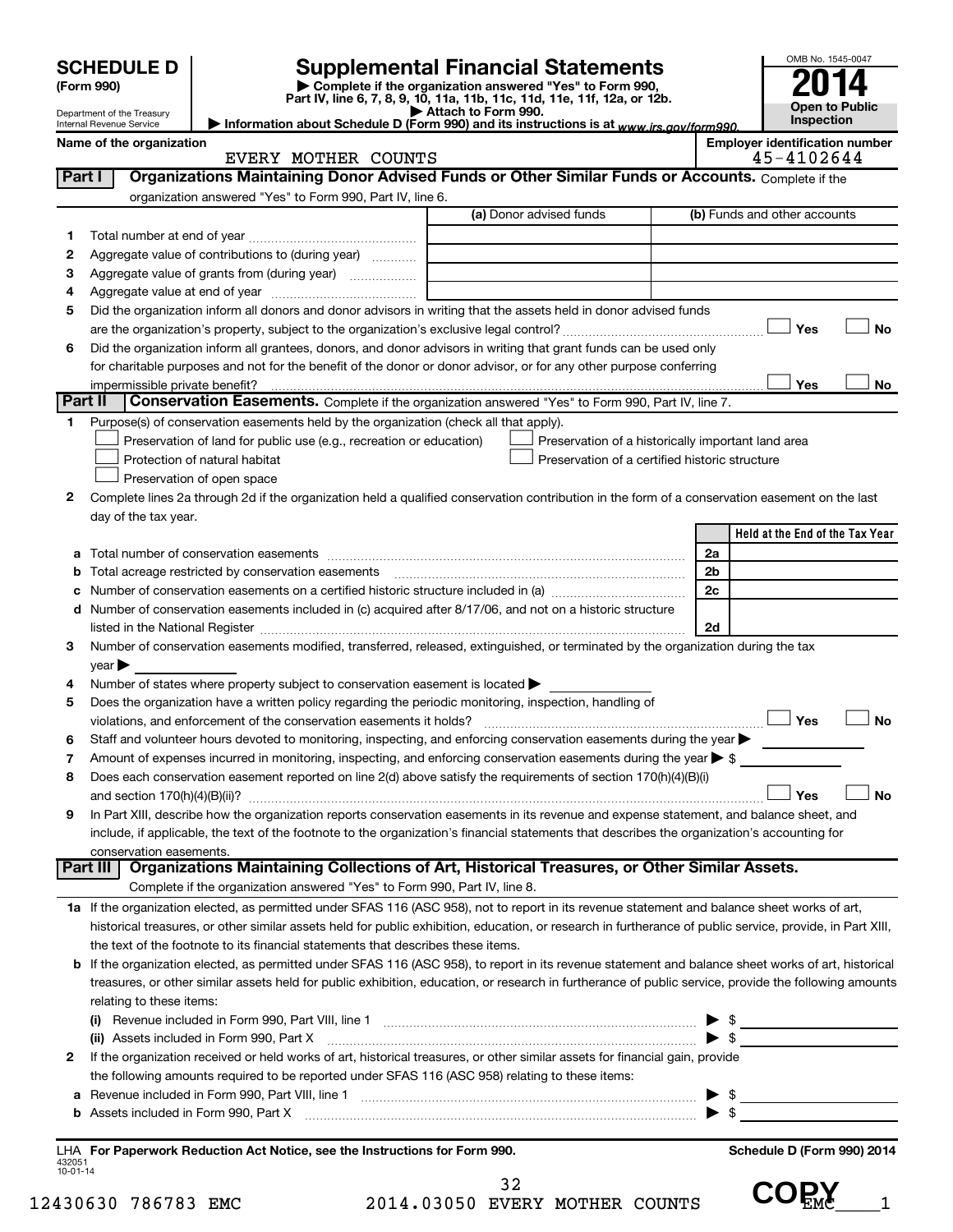|               | Schedule D (Form 990) 2014                                                                                                                                                                                                     | EVERY MOTHER COUNTS                     |   |                |                                                                                                                                                                                                                                |                                 | $45 - 4102644$ Page 2 |                |         |    |
|---------------|--------------------------------------------------------------------------------------------------------------------------------------------------------------------------------------------------------------------------------|-----------------------------------------|---|----------------|--------------------------------------------------------------------------------------------------------------------------------------------------------------------------------------------------------------------------------|---------------------------------|-----------------------|----------------|---------|----|
|               | Part III<br>Organizations Maintaining Collections of Art, Historical Treasures, or Other Similar Assets (continued)                                                                                                            |                                         |   |                |                                                                                                                                                                                                                                |                                 |                       |                |         |    |
| 3             | Using the organization's acquisition, accession, and other records, check any of the following that are a significant use of its collection items                                                                              |                                         |   |                |                                                                                                                                                                                                                                |                                 |                       |                |         |    |
|               | (check all that apply):                                                                                                                                                                                                        |                                         |   |                |                                                                                                                                                                                                                                |                                 |                       |                |         |    |
| a             | Public exhibition                                                                                                                                                                                                              | d                                       |   |                | Loan or exchange programs                                                                                                                                                                                                      |                                 |                       |                |         |    |
| b             | Scholarly research                                                                                                                                                                                                             |                                         |   |                | Other and the control of the control of the control of the control of the control of the control of the control of the control of the control of the control of the control of the control of the control of the control of th |                                 |                       |                |         |    |
| c             | Preservation for future generations                                                                                                                                                                                            |                                         |   |                |                                                                                                                                                                                                                                |                                 |                       |                |         |    |
| 4             | Provide a description of the organization's collections and explain how they further the organization's exempt purpose in Part XIII.                                                                                           |                                         |   |                |                                                                                                                                                                                                                                |                                 |                       |                |         |    |
| 5             | During the year, did the organization solicit or receive donations of art, historical treasures, or other similar assets                                                                                                       |                                         |   |                |                                                                                                                                                                                                                                |                                 |                       |                |         |    |
|               |                                                                                                                                                                                                                                |                                         |   |                |                                                                                                                                                                                                                                |                                 |                       | Yes            |         | No |
|               | <b>Part IV</b><br><b>Escrow and Custodial Arrangements.</b> Complete if the organization answered "Yes" to Form 990, Part IV, line 9, or                                                                                       |                                         |   |                |                                                                                                                                                                                                                                |                                 |                       |                |         |    |
|               | reported an amount on Form 990, Part X, line 21.                                                                                                                                                                               |                                         |   |                |                                                                                                                                                                                                                                |                                 |                       |                |         |    |
|               | 1a Is the organization an agent, trustee, custodian or other intermediary for contributions or other assets not included                                                                                                       |                                         |   |                |                                                                                                                                                                                                                                |                                 |                       |                |         |    |
|               |                                                                                                                                                                                                                                |                                         |   |                |                                                                                                                                                                                                                                |                                 |                       | Yes            |         | No |
| b             | If "Yes," explain the arrangement in Part XIII and complete the following table:                                                                                                                                               |                                         |   |                |                                                                                                                                                                                                                                |                                 |                       |                |         |    |
|               |                                                                                                                                                                                                                                |                                         |   |                |                                                                                                                                                                                                                                |                                 |                       | Amount         |         |    |
| c             | Beginning balance manufacture contracts and contracts and contracts and contracts and contracts and contracts and contracts and contracts and contracts and contracts and contracts and contracts and contracts and contracts  |                                         |   |                |                                                                                                                                                                                                                                | 1c                              |                       |                |         |    |
|               |                                                                                                                                                                                                                                |                                         |   |                |                                                                                                                                                                                                                                | 1d                              |                       |                |         |    |
|               | Distributions during the year measurement contains and all the year measurement of the state of the state of the state of the state of the state of the state of the state of the state of the state of the state of the state |                                         |   |                |                                                                                                                                                                                                                                | 1e                              |                       |                |         |    |
|               | 2a Did the organization include an amount on Form 990, Part X, line 21, for escrow or custodial account liability?                                                                                                             |                                         |   |                |                                                                                                                                                                                                                                | 1f                              |                       | Yes            |         | No |
|               | <b>b</b> If "Yes," explain the arrangement in Part XIII. Check here if the explanation has been provided in Part XIII                                                                                                          |                                         |   |                |                                                                                                                                                                                                                                |                                 |                       |                |         |    |
| <b>Part V</b> | Endowment Funds. Complete if the organization answered "Yes" to Form 990, Part IV, line 10.                                                                                                                                    |                                         |   |                |                                                                                                                                                                                                                                |                                 |                       |                |         |    |
|               |                                                                                                                                                                                                                                | (a) Current year                        |   | (b) Prior year | (c) Two years back $\vert$ (d) Three years back $\vert$ (e) Four years back                                                                                                                                                    |                                 |                       |                |         |    |
| ٦а            | Beginning of year balance                                                                                                                                                                                                      |                                         |   |                |                                                                                                                                                                                                                                |                                 |                       |                |         |    |
|               |                                                                                                                                                                                                                                |                                         |   |                |                                                                                                                                                                                                                                |                                 |                       |                |         |    |
|               | Net investment earnings, gains, and losses                                                                                                                                                                                     |                                         |   |                |                                                                                                                                                                                                                                |                                 |                       |                |         |    |
|               | Grants or scholarships                                                                                                                                                                                                         |                                         |   |                |                                                                                                                                                                                                                                |                                 |                       |                |         |    |
|               | e Other expenditures for facilities                                                                                                                                                                                            |                                         |   |                |                                                                                                                                                                                                                                |                                 |                       |                |         |    |
|               | and programs                                                                                                                                                                                                                   |                                         |   |                |                                                                                                                                                                                                                                |                                 |                       |                |         |    |
|               |                                                                                                                                                                                                                                |                                         |   |                |                                                                                                                                                                                                                                |                                 |                       |                |         |    |
|               | End of year balance                                                                                                                                                                                                            |                                         |   |                |                                                                                                                                                                                                                                |                                 |                       |                |         |    |
| 2             | Provide the estimated percentage of the current year end balance (line 1g, column (a)) held as:                                                                                                                                |                                         |   |                |                                                                                                                                                                                                                                |                                 |                       |                |         |    |
|               | Board designated or quasi-endowment                                                                                                                                                                                            |                                         | % |                |                                                                                                                                                                                                                                |                                 |                       |                |         |    |
|               | Permanent endowment                                                                                                                                                                                                            | %                                       |   |                |                                                                                                                                                                                                                                |                                 |                       |                |         |    |
| с             | Temporarily restricted endowment                                                                                                                                                                                               | %                                       |   |                |                                                                                                                                                                                                                                |                                 |                       |                |         |    |
|               | The percentages in lines 2a, 2b, and 2c should equal 100%.                                                                                                                                                                     |                                         |   |                |                                                                                                                                                                                                                                |                                 |                       |                |         |    |
|               | 3a Are there endowment funds not in the possession of the organization that are held and administered for the organization                                                                                                     |                                         |   |                |                                                                                                                                                                                                                                |                                 |                       |                |         |    |
|               | by:                                                                                                                                                                                                                            |                                         |   |                |                                                                                                                                                                                                                                |                                 |                       |                | Yes     | No |
|               | (i)                                                                                                                                                                                                                            |                                         |   |                |                                                                                                                                                                                                                                |                                 |                       | 3a(i)          |         |    |
|               | (ii) related organizations                                                                                                                                                                                                     |                                         |   |                |                                                                                                                                                                                                                                |                                 |                       | 3a(ii)         |         |    |
|               |                                                                                                                                                                                                                                |                                         |   |                |                                                                                                                                                                                                                                |                                 |                       | 3b             |         |    |
|               | Describe in Part XIII the intended uses of the organization's endowment funds.                                                                                                                                                 |                                         |   |                |                                                                                                                                                                                                                                |                                 |                       |                |         |    |
|               | Land, Buildings, and Equipment.<br>Part VI                                                                                                                                                                                     |                                         |   |                |                                                                                                                                                                                                                                |                                 |                       |                |         |    |
|               | Complete if the organization answered "Yes" to Form 990, Part IV, line 11a. See Form 990, Part X, line 10.                                                                                                                     |                                         |   |                |                                                                                                                                                                                                                                |                                 |                       |                |         |    |
|               | Description of property                                                                                                                                                                                                        | (a) Cost or other<br>basis (investment) |   |                | (b) Cost or other<br>basis (other)                                                                                                                                                                                             | (c) Accumulated<br>depreciation |                       | (d) Book value |         |    |
|               |                                                                                                                                                                                                                                |                                         |   |                |                                                                                                                                                                                                                                |                                 |                       |                |         |    |
| b             |                                                                                                                                                                                                                                |                                         |   |                |                                                                                                                                                                                                                                |                                 |                       |                |         |    |
|               |                                                                                                                                                                                                                                |                                         |   |                |                                                                                                                                                                                                                                |                                 |                       |                |         |    |
|               |                                                                                                                                                                                                                                |                                         |   |                | 27,412.                                                                                                                                                                                                                        | 11,614.                         |                       |                | 15,798. |    |
|               |                                                                                                                                                                                                                                |                                         |   |                | 80,051.                                                                                                                                                                                                                        | 47,983.                         |                       |                | 32,068. |    |
|               | Total. Add lines 1a through 1e. (Column (d) must equal Form 990, Part X, column (B), line 10c.)                                                                                                                                |                                         |   |                |                                                                                                                                                                                                                                |                                 |                       |                | 47,866. |    |

**Schedule D (Form 990) 2014**

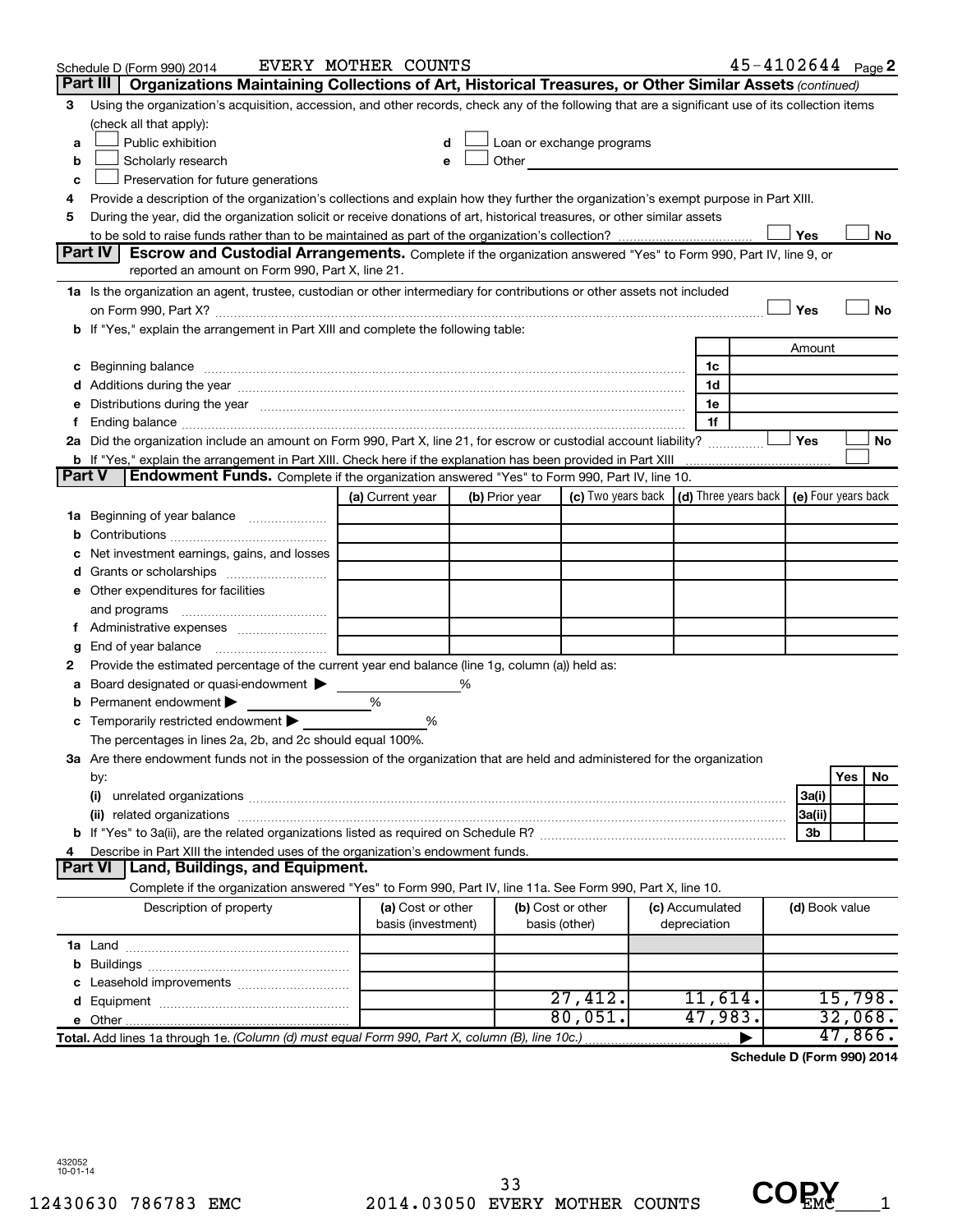| Complete if the organization answered "Yes" to Form 990, Part IV, line 11b. See Form 990, Part X, line 12.        |                 |                |                                                           |
|-------------------------------------------------------------------------------------------------------------------|-----------------|----------------|-----------------------------------------------------------|
| (a) Description of security or category (including name of security)                                              | (b) Book value  |                | (c) Method of valuation: Cost or end-of-year market value |
| (1) Financial derivatives                                                                                         |                 |                |                                                           |
| (2)                                                                                                               |                 |                |                                                           |
| (3) Other                                                                                                         |                 |                |                                                           |
| (A)                                                                                                               |                 |                |                                                           |
| (B)                                                                                                               |                 |                |                                                           |
| (C)                                                                                                               |                 |                |                                                           |
| (D)                                                                                                               |                 |                |                                                           |
| (E)                                                                                                               |                 |                |                                                           |
| (F)                                                                                                               |                 |                |                                                           |
| (G)                                                                                                               |                 |                |                                                           |
| (H)                                                                                                               |                 |                |                                                           |
|                                                                                                                   |                 |                |                                                           |
| Total. (Col. (b) must equal Form 990, Part X, col. (B) line 12.)                                                  |                 |                |                                                           |
| Part VIII Investments - Program Related.                                                                          |                 |                |                                                           |
| Complete if the organization answered "Yes" to Form 990, Part IV, line 11c. See Form 990, Part X, line 13.        |                 |                |                                                           |
| (a) Description of investment                                                                                     | (b) Book value  |                | (c) Method of valuation: Cost or end-of-year market value |
| (1)                                                                                                               |                 |                |                                                           |
| (2)                                                                                                               |                 |                |                                                           |
| (3)                                                                                                               |                 |                |                                                           |
| (4)                                                                                                               |                 |                |                                                           |
| (5)                                                                                                               |                 |                |                                                           |
| (6)                                                                                                               |                 |                |                                                           |
|                                                                                                                   |                 |                |                                                           |
|                                                                                                                   |                 |                |                                                           |
| (7)                                                                                                               |                 |                |                                                           |
| (8)<br>(9)<br><b>Other Assets.</b>                                                                                |                 |                |                                                           |
| Complete if the organization answered "Yes" to Form 990, Part IV, line 11d. See Form 990, Part X, line 15.        | (a) Description |                | (b) Book value                                            |
| Total. (Col. (b) must equal Form 990, Part X, col. (B) line 13.) $\blacktriangleright$<br>Part IX<br>(1)          |                 |                |                                                           |
| (2)                                                                                                               |                 |                |                                                           |
| (3)                                                                                                               |                 |                |                                                           |
|                                                                                                                   |                 |                |                                                           |
| (4)                                                                                                               |                 |                |                                                           |
| (5)                                                                                                               |                 |                |                                                           |
| (6)                                                                                                               |                 |                |                                                           |
| (7)                                                                                                               |                 |                |                                                           |
| (8)                                                                                                               |                 |                |                                                           |
| (9)<br><b>Other Liabilities.</b>                                                                                  |                 |                |                                                           |
| Complete if the organization answered "Yes" to Form 990, Part IV, line 11e or 11f. See Form 990, Part X, line 25. |                 |                |                                                           |
| (a) Description of liability                                                                                      |                 | (b) Book value |                                                           |
| Federal income taxes<br>(1)                                                                                       |                 |                |                                                           |
| <b>DEFERRED RENT</b><br>(2)                                                                                       |                 | 16,969.        |                                                           |
|                                                                                                                   |                 |                |                                                           |
| (3)                                                                                                               |                 |                |                                                           |
| (4)                                                                                                               |                 |                |                                                           |
| Total. (Column (b) must equal Form 990, Part X, col. (B) line 15.)<br>Part X<br>(5)                               |                 |                |                                                           |
| (6)                                                                                                               |                 |                |                                                           |
| (7)                                                                                                               |                 |                |                                                           |
| (8)                                                                                                               |                 |                |                                                           |
| (9)<br>Total. (Column (b) must equal Form 990, Part X, col. (B) line 25.)                                         |                 | 16,969.        |                                                           |

**Schedule D (Form 990) 2014**

432053 10-01-14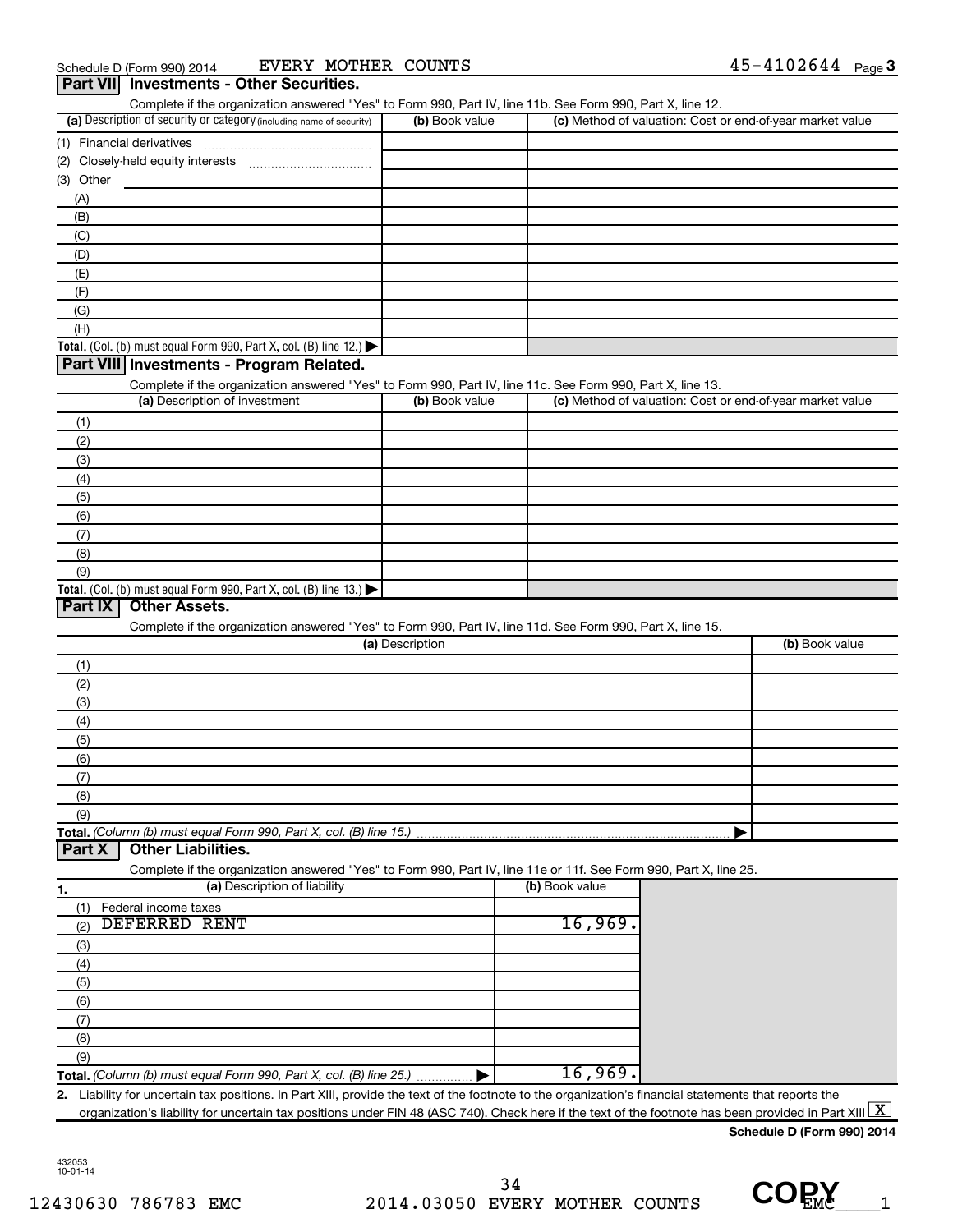|                | Schedule D (Form 990) 2014                                                                                                                                   | EVERY MOTHER COUNTS |                |           |                | $45 - 4102644$ Page 4 |
|----------------|--------------------------------------------------------------------------------------------------------------------------------------------------------------|---------------------|----------------|-----------|----------------|-----------------------|
| <b>Part XI</b> | Reconciliation of Revenue per Audited Financial Statements With Revenue per Return.                                                                          |                     |                |           |                |                       |
|                | Complete if the organization answered "Yes" to Form 990, Part IV, line 12a.                                                                                  |                     |                |           |                |                       |
| 1              | Total revenue, gains, and other support per audited financial statements [111] [11] Total revenue, gains, and other support per audited financial statements |                     |                |           | $\blacksquare$ | 2,110,155.            |
| 2              | Amounts included on line 1 but not on Form 990, Part VIII, line 12:                                                                                          |                     |                |           |                |                       |
| a              |                                                                                                                                                              |                     | 2a             | $-1,426.$ |                |                       |
|                |                                                                                                                                                              |                     | 2 <sub>b</sub> | 3,600.    |                |                       |
|                |                                                                                                                                                              |                     | 2c             |           |                |                       |
|                |                                                                                                                                                              |                     | 2d             | 29, 230.  |                |                       |
| е              | Add lines 2a through 2d                                                                                                                                      |                     |                |           | 2e             | 31,404.               |
| З              |                                                                                                                                                              |                     |                |           | 3              | 2,078,751.            |
| 4              | Amounts included on Form 990. Part VIII. line 12, but not on line 1:                                                                                         |                     |                |           |                |                       |
|                | Investment expenses not included on Form 990, Part VIII, line 7b [[[[[[[[[[[[[[[[[[[[[[]]]]]]]]                                                              |                     | 4a             |           |                |                       |
|                |                                                                                                                                                              |                     | 4 <sub>h</sub> |           |                |                       |
| C.             | Add lines 4a and 4b                                                                                                                                          |                     |                |           | 4c             |                       |
|                |                                                                                                                                                              |                     |                |           | $\mathbf{5}$   | 2,078,751.            |
|                |                                                                                                                                                              |                     |                |           |                |                       |
|                | Part XII   Reconciliation of Expenses per Audited Financial Statements With Expenses per Return.                                                             |                     |                |           |                |                       |
|                | Complete if the organization answered "Yes" to Form 990, Part IV, line 12a.                                                                                  |                     |                |           |                |                       |
| 1.             |                                                                                                                                                              |                     |                |           |                | 2,902,324.            |
| 2              | Amounts included on line 1 but not on Form 990, Part IX, line 25:                                                                                            |                     |                |           |                |                       |
| a              |                                                                                                                                                              |                     | 2a             | 3,600.    |                |                       |
| b              |                                                                                                                                                              |                     | 2 <sub>b</sub> |           |                |                       |
|                |                                                                                                                                                              |                     | 2c             |           |                |                       |
| d              |                                                                                                                                                              |                     | 2d             | 29, 230.  |                |                       |
|                | e Add lines 2a through 2d                                                                                                                                    |                     |                |           | 2e             | 32,830.               |
| з              |                                                                                                                                                              |                     |                |           | 3              | 2,869,494.            |
| 4              | Amounts included on Form 990, Part IX, line 25, but not on line 1:                                                                                           |                     |                |           |                |                       |
| a              |                                                                                                                                                              |                     | 4a             |           |                |                       |
| b              | Other (Describe in Part XIII.)                                                                                                                               |                     | 4 <sub>b</sub> |           |                |                       |
|                | c Add lines 4a and 4b                                                                                                                                        |                     |                |           | 4c             | υ.                    |
| 5              | Part XIII Supplemental Information.                                                                                                                          |                     |                |           | 5              | 2,869,494.            |

Provide the descriptions required for Part II, lines 3, 5, and 9; Part III, lines 1a and 4; Part IV, lines 1b and 2b; Part V, line 4; Part X, line 2; Part XI, lines 2d and 4b; and Part XII, lines 2d and 4b. Also complete this part to provide any additional information.

#### PART X, LINE 2:

|  | THE ORGANIZATION HAS PERFORMED AN EVALUATION OF UNCERTAIN TAX POSITIONS |  |  |  |  |  |  |  |  |
|--|-------------------------------------------------------------------------|--|--|--|--|--|--|--|--|
|--|-------------------------------------------------------------------------|--|--|--|--|--|--|--|--|

FOR THE YEAR ENDED DECEMBER 31, 2014 AND DETERMINED THAT NO MATERIAL

UNCERTAIN TAX POSITIONS QUALIFY FOR EITHER RECOGNITION OR DISCLOSURE IN

THE FINANCIAL STATEMENTS.

PART XI, LINE 2D - OTHER ADJUSTMENTS:

#### SPECIAL EVENT EXPENSES 29, 230.

### PART XII, LINE 2D - OTHER ADJUSTMENTS:

SPECIAL EVENT EXPENSES 29, 230.

432054 10-01-14

12430630 786783 EMC 2014.03050 EVERY MOTHER COUNTS UUEMC 1 35

**Schedule D (Form 990) 2014**

 **COPY**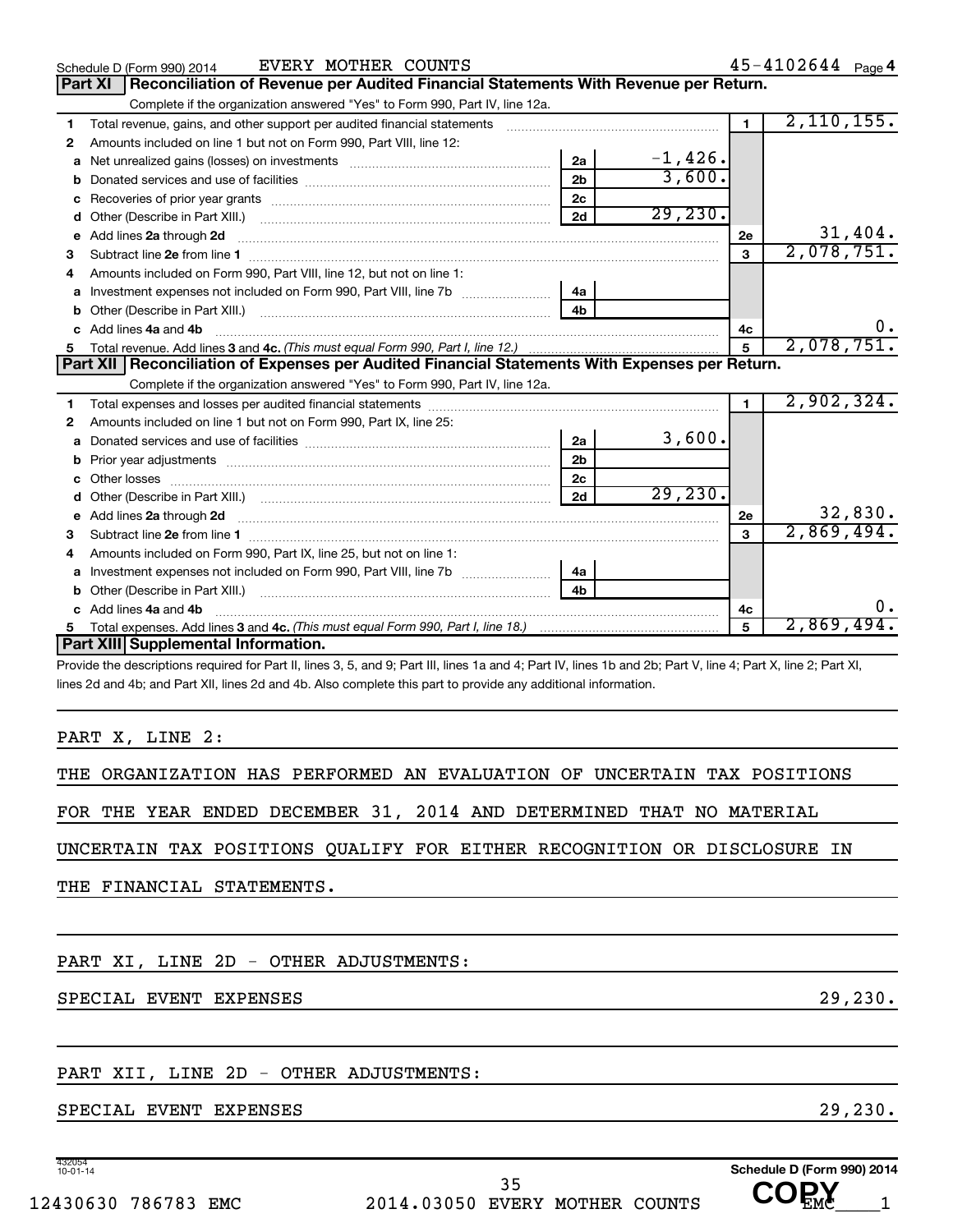| 432055<br>10-01-14 |                                        | Schedule D (Form 990) 2014 |
|--------------------|----------------------------------------|----------------------------|
| 430630 786783 EMC  | $36$<br>2014.03050 EVERY MOTHER COUNTS | $\text{COR}_{\text{EM}}$   |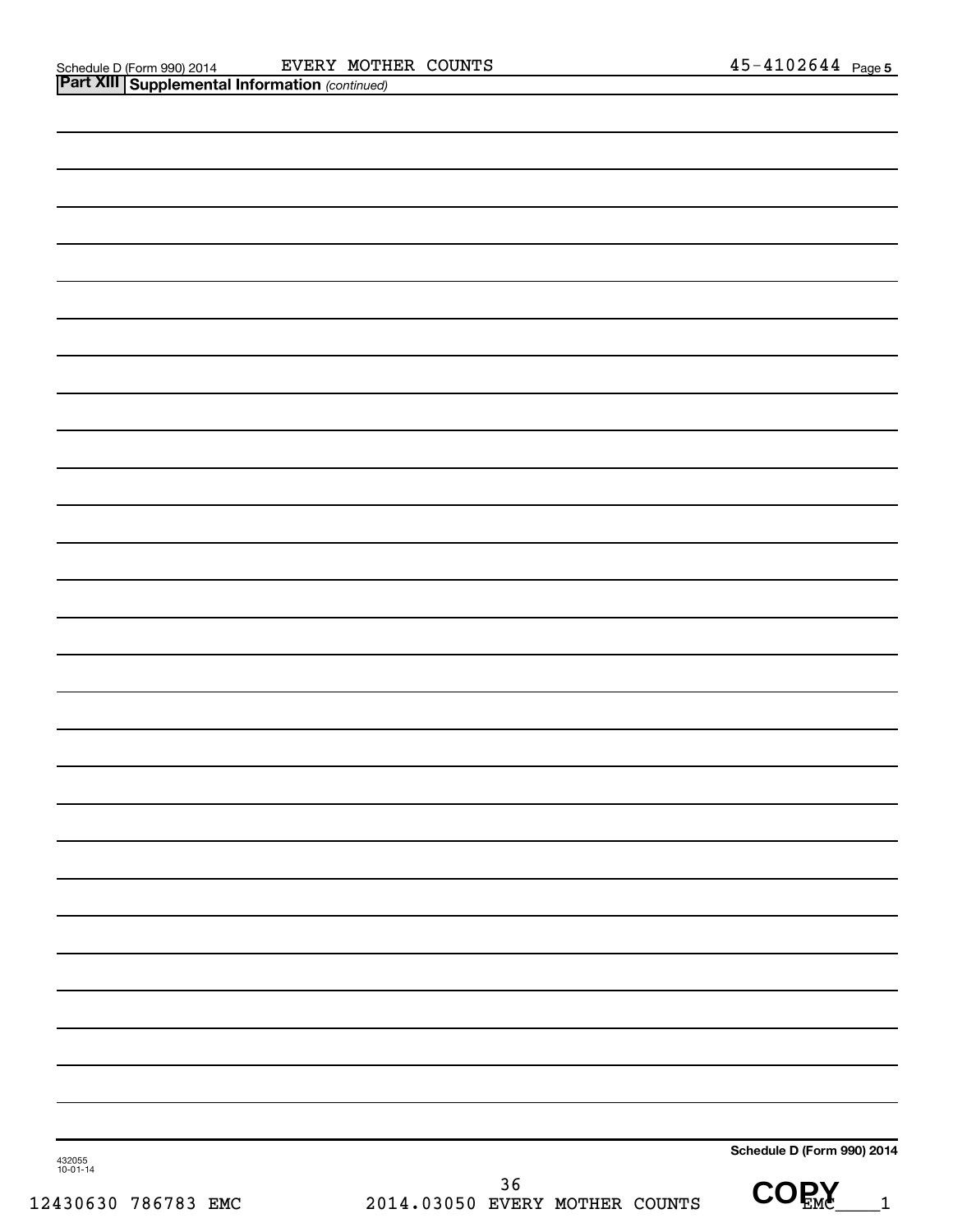| 432071<br>$09 - 24 - 14$ |  |
|--------------------------|--|
| 12430630 786783 EN       |  |

**SCHEDULE F** Statement of Activities Outside the United States  $\frac{6001845}{2014}$ 

**| Complete if the organization answered "Yes" on Form 990, Part IV, line 14b, 15, or 16. | Attach to Form 990.**

|       | United States.                                               |                                           |                                                                                       | 2 For grantmakers. Describe in Part V the organization's procedures for monitoring the use of its grants and other assistance outside the            |                                                                                                             |                                                                  |
|-------|--------------------------------------------------------------|-------------------------------------------|---------------------------------------------------------------------------------------|------------------------------------------------------------------------------------------------------------------------------------------------------|-------------------------------------------------------------------------------------------------------------|------------------------------------------------------------------|
| 3     |                                                              |                                           |                                                                                       | Activities per Region. (The following Part I, line 3 table can be duplicated if additional space is needed.)                                         |                                                                                                             |                                                                  |
|       | (a) Region                                                   | (b) Number of<br>offices<br>in the region | (c) Number of<br>employees,<br>agents, and<br>independent<br>contractors<br>in region | (d) Activities conducted in region<br>(by type) (e.g., fundraising, program<br>services, investments, grants to<br>recipients located in the region) | (e) If activity listed in (d)<br>is a program service,<br>describe specific type<br>of service(s) in region | (f) Total<br>expenditures<br>for and<br>investments<br>in region |
|       | SUB-SAHARAN AFRICA -<br>ANGOLA, BENIN,<br>BOTSWANA, BURKINA, | 0                                         | 0                                                                                     | GRANT TO RECIPIENT                                                                                                                                   |                                                                                                             |                                                                  |
| FASO, |                                                              |                                           |                                                                                       |                                                                                                                                                      |                                                                                                             | 422,520.                                                         |
|       |                                                              |                                           |                                                                                       |                                                                                                                                                      |                                                                                                             |                                                                  |
|       |                                                              |                                           |                                                                                       |                                                                                                                                                      |                                                                                                             |                                                                  |
|       |                                                              |                                           |                                                                                       |                                                                                                                                                      |                                                                                                             |                                                                  |
|       |                                                              |                                           |                                                                                       |                                                                                                                                                      |                                                                                                             |                                                                  |
|       |                                                              |                                           |                                                                                       |                                                                                                                                                      |                                                                                                             |                                                                  |
|       |                                                              |                                           |                                                                                       |                                                                                                                                                      |                                                                                                             |                                                                  |
|       | 3 a Sub-total                                                | 0                                         | 0                                                                                     |                                                                                                                                                      |                                                                                                             | 422,520.                                                         |
|       | <b>b</b> Total from continuation                             |                                           |                                                                                       |                                                                                                                                                      |                                                                                                             |                                                                  |
|       | sheets to Part I                                             | 0                                         | 0                                                                                     |                                                                                                                                                      |                                                                                                             | $\mathbf{0}$ .                                                   |
|       | c Totals (add lines 3a                                       |                                           |                                                                                       |                                                                                                                                                      |                                                                                                             |                                                                  |
|       | and 3b)<br>.                                                 | 0                                         | 0                                                                                     |                                                                                                                                                      |                                                                                                             | 422,520.                                                         |

| Department of the Treasury<br><b>Internal Revenue Service</b> | <b>P</b> Allach to Form 990.<br>► Information about Schedule F (Form 990) and its instructions is at www.irs.gov/form990.  |                |                                                            |  |
|---------------------------------------------------------------|----------------------------------------------------------------------------------------------------------------------------|----------------|------------------------------------------------------------|--|
| Name of the organization                                      |                                                                                                                            |                | <b>Inspection</b><br><b>Employer identification number</b> |  |
| <b>F.VERY</b>                                                 | MOTHER COUNTS                                                                                                              | $45 - 4102644$ |                                                            |  |
| Part I                                                        | General Information on Activities Outside the United States. Complete if the organization answered "Yes" on                |                |                                                            |  |
|                                                               | Form 990, Part IV, line 14b.                                                                                               |                |                                                            |  |
|                                                               | For grantmakers. Does the organization maintain records to substantiate the amount of its grants and other assistance,     |                |                                                            |  |
|                                                               | the grantees' eligibility for the grants or assistance, and the selection criteria used to award the grants or assistance? |                | $\boxed{\text{X}}$ Yes<br>No                               |  |



OMB No. 1545-0047





 **COPY**

| (Form 990) |  |  |
|------------|--|--|
|            |  |  |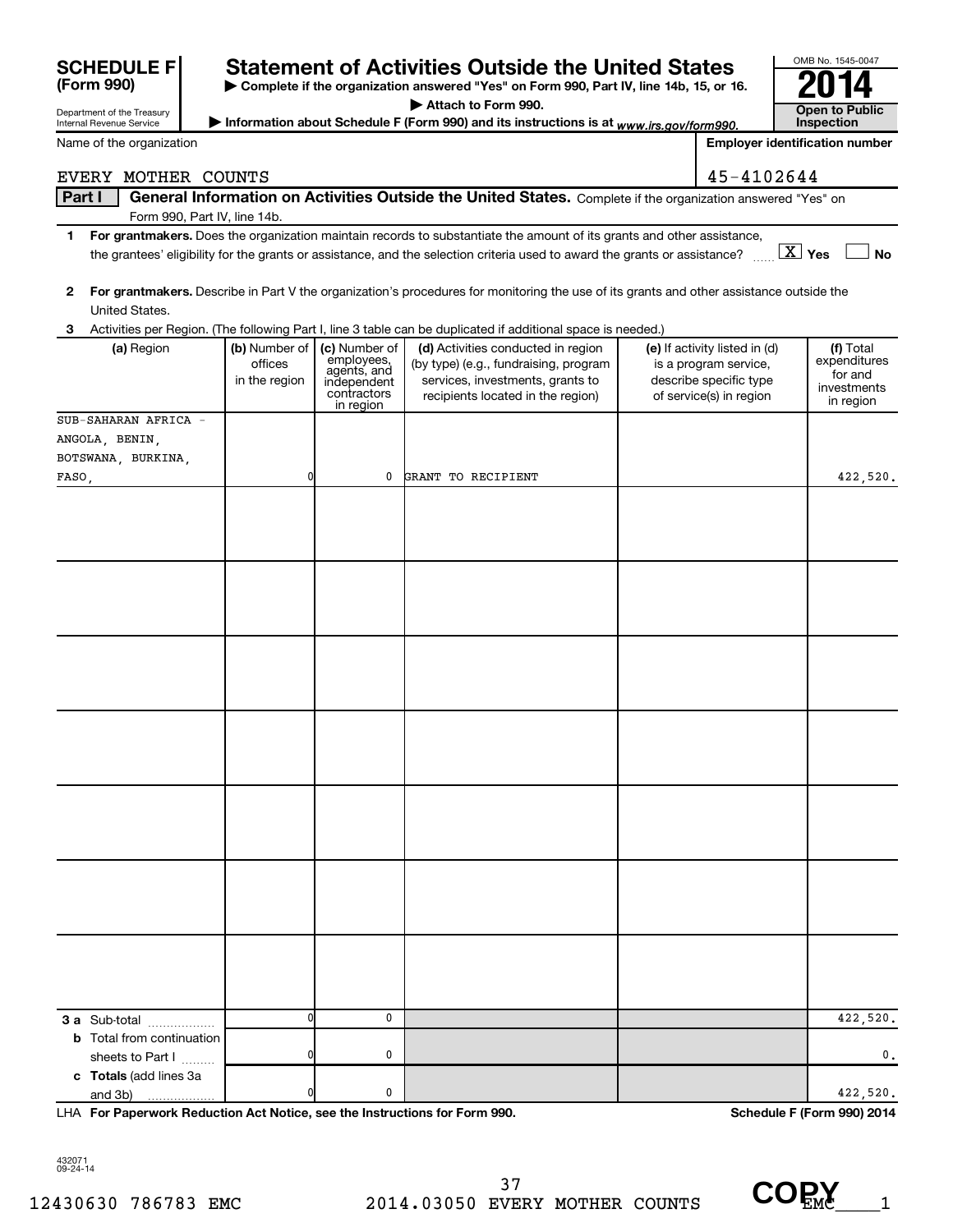Schedule F (Form 990) 2014 Page EVERY MOTHER COUNTS 45-4102644

Part II | Grants and Other Assistance to Organizations or Entities Outside the United States. Complete if the organization answered "Yes" on Form 990, Part IV, line 15, for any recipient who received more than \$5,000. Part II can be duplicated if additional space is needed.

| 1<br>(a) Name of organization | (b) IRS code section<br>and EIN (if applicable) | (c) Region                           | (d) Purpose of<br>grant                                                                                                                         | (e) Amount<br>of cash grant | (f) Manner of<br>cash disbursement | (g) Amount of<br>non-cash<br>assistance | (h) Description<br>of non-cash<br>assistance | (i) Method of<br>valuation (book, FMV,<br>appraisal, other) |
|-------------------------------|-------------------------------------------------|--------------------------------------|-------------------------------------------------------------------------------------------------------------------------------------------------|-----------------------------|------------------------------------|-----------------------------------------|----------------------------------------------|-------------------------------------------------------------|
|                               |                                                 | SUB-SAHARAN                          | PROVIDING                                                                                                                                       |                             |                                    |                                         |                                              |                                                             |
|                               |                                                 | AFRICA - ANGOLA,<br>BENIN, BOTSWANA, | TRANSPORTATION<br>VOUCHERS TO PREGNANT                                                                                                          |                             |                                    |                                         |                                              |                                                             |
|                               |                                                 | BURKINA, FASO,                       | WOMEN AND ENABLING                                                                                                                              |                             | 422,520. WIRE TRANSFER             | $\mathfrak{o}$ .                        |                                              |                                                             |
|                               |                                                 |                                      |                                                                                                                                                 |                             |                                    |                                         |                                              |                                                             |
|                               |                                                 |                                      |                                                                                                                                                 |                             |                                    |                                         |                                              |                                                             |
|                               |                                                 |                                      |                                                                                                                                                 |                             |                                    |                                         |                                              |                                                             |
|                               |                                                 |                                      |                                                                                                                                                 |                             |                                    |                                         |                                              |                                                             |
|                               |                                                 |                                      |                                                                                                                                                 |                             |                                    |                                         |                                              |                                                             |
|                               |                                                 |                                      |                                                                                                                                                 |                             |                                    |                                         |                                              |                                                             |
|                               |                                                 |                                      |                                                                                                                                                 |                             |                                    |                                         |                                              |                                                             |
|                               |                                                 |                                      |                                                                                                                                                 |                             |                                    |                                         |                                              |                                                             |
|                               |                                                 |                                      |                                                                                                                                                 |                             |                                    |                                         |                                              |                                                             |
|                               |                                                 |                                      |                                                                                                                                                 |                             |                                    |                                         |                                              |                                                             |
|                               |                                                 |                                      |                                                                                                                                                 |                             |                                    |                                         |                                              |                                                             |
|                               |                                                 |                                      |                                                                                                                                                 |                             |                                    |                                         |                                              |                                                             |
|                               |                                                 |                                      |                                                                                                                                                 |                             |                                    |                                         |                                              |                                                             |
|                               |                                                 |                                      |                                                                                                                                                 |                             |                                    |                                         |                                              |                                                             |
|                               |                                                 |                                      |                                                                                                                                                 |                             |                                    |                                         |                                              |                                                             |
|                               |                                                 |                                      |                                                                                                                                                 |                             |                                    |                                         |                                              |                                                             |
|                               |                                                 |                                      |                                                                                                                                                 |                             |                                    |                                         |                                              |                                                             |
|                               |                                                 |                                      |                                                                                                                                                 |                             |                                    |                                         |                                              |                                                             |
|                               |                                                 |                                      |                                                                                                                                                 |                             |                                    |                                         |                                              |                                                             |
|                               |                                                 |                                      |                                                                                                                                                 |                             |                                    |                                         |                                              |                                                             |
|                               |                                                 |                                      |                                                                                                                                                 |                             |                                    |                                         |                                              |                                                             |
| $\mathbf{2}$                  |                                                 |                                      | Enter total number of recipient organizations listed above that are recognized as charities by the foreign country, recognized as tax-exempt by |                             |                                    |                                         |                                              |                                                             |
| 3                             |                                                 |                                      |                                                                                                                                                 |                             |                                    |                                         |                                              | $\overline{0}$                                              |
|                               |                                                 |                                      |                                                                                                                                                 |                             |                                    |                                         | $\sim$ $\sim$ $\sim$ $\sim$ $\sim$ $\sim$    |                                                             |

**Schedule F (Form 990) 2014**

 **COPY**

**2**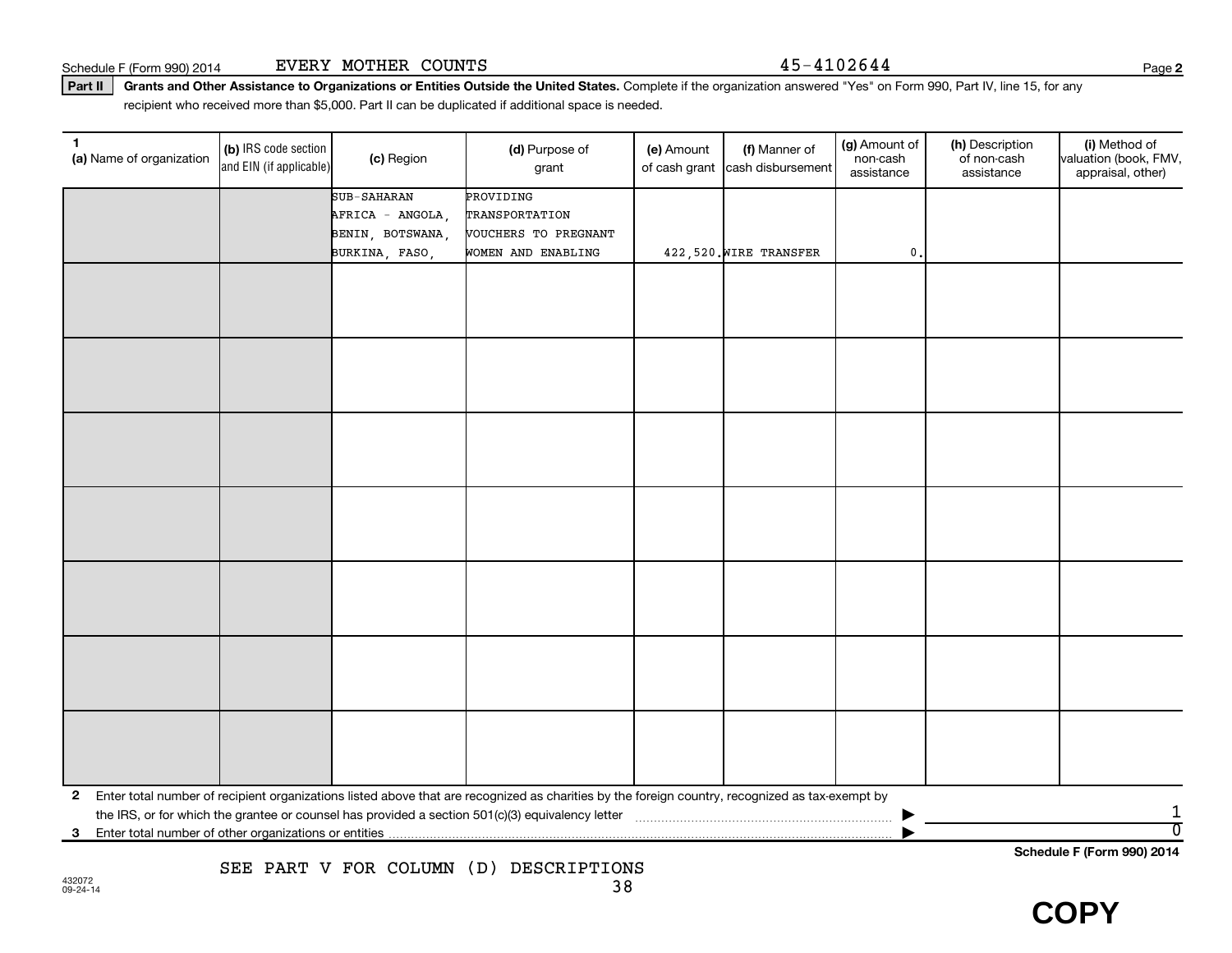$45 - 4102644$ 

**3**

Part III Grants and Other Assistance to Individuals Outside the United States. Complete if the organization answered "Yes" on Form 990, Part IV, line 16. Part III can be duplicated if additional space is needed.

| (a) Type of grant or assistance | (b) Region | (c) Number of (d) Amount of<br>recipients cash grant | (e) Manner of<br>cash disbursement | (f) Amount of<br>non-cash<br>assistance | (g) Description of<br>non-cash assistance | (h) Method of<br>valuation<br>(book, FMV,<br>appraisal, other) |
|---------------------------------|------------|------------------------------------------------------|------------------------------------|-----------------------------------------|-------------------------------------------|----------------------------------------------------------------|
|                                 |            |                                                      |                                    |                                         |                                           |                                                                |
|                                 |            |                                                      |                                    |                                         |                                           |                                                                |
|                                 |            |                                                      |                                    |                                         |                                           |                                                                |
|                                 |            |                                                      |                                    |                                         |                                           |                                                                |
|                                 |            |                                                      |                                    |                                         |                                           |                                                                |
|                                 |            |                                                      |                                    |                                         |                                           |                                                                |
|                                 |            |                                                      |                                    |                                         |                                           |                                                                |
|                                 |            |                                                      |                                    |                                         |                                           |                                                                |
|                                 |            |                                                      |                                    |                                         |                                           |                                                                |
|                                 |            |                                                      |                                    |                                         |                                           |                                                                |
|                                 |            |                                                      |                                    |                                         |                                           |                                                                |

**Schedule F (Form 990) 2014**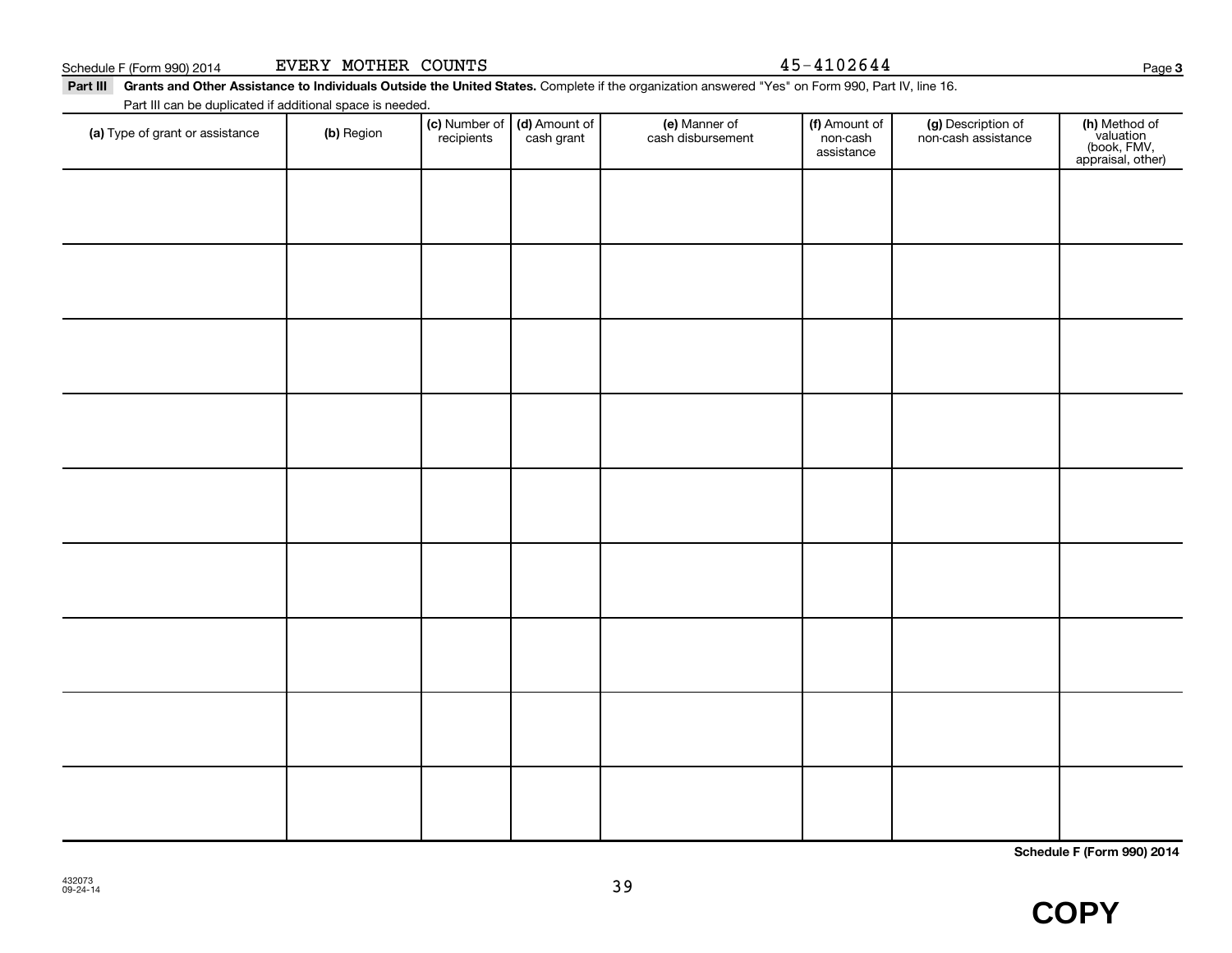| 1            | Was the organization a U.S. transferor of property to a foreign corporation during the tax year? If "Yes," the<br>organization may be required to file Form 926, Return by a U.S. Transferor of Property to a Foreign<br>Corporation (see Instructions for Form 926) [11] Corporation (see Instructions for Form 926) [11] Corporation                                                                                               | Yes | $\boxed{\text{X}}$ No |
|--------------|--------------------------------------------------------------------------------------------------------------------------------------------------------------------------------------------------------------------------------------------------------------------------------------------------------------------------------------------------------------------------------------------------------------------------------------|-----|-----------------------|
| $\mathbf{2}$ | Did the organization have an interest in a foreign trust during the tax year? If "Yes," the organization<br>may be required to file Form 3520, Annual Return To Report Transactions With Foreign Trusts and<br>Receipt of Certain Foreign Gifts, and/or Form 3520-A, Annual Information Return of Foreign Trust With<br>a U.S. Owner (see Instructions for Forms 3520 and 3520-A; do not file with Form 990) manufacture manufacture | Yes | $X _{N0}$             |
| 3            | Did the organization have an ownership interest in a foreign corporation during the tax year? If "Yes,"<br>the organization may be required to file Form 5471, Information Return of U.S. Persons With Respect To                                                                                                                                                                                                                    | Yes | $ X _{\sf No}$        |
| 4            | Was the organization a direct or indirect shareholder of a passive foreign investment company or a<br>qualified electing fund during the tax year? If "Yes," the organization may be required to file Form 8621,<br>Information Return by a Shareholder of a Passive Foreign Investment Company or Qualified Electing Fund<br>(see Instructions for Form 8621)                                                                       | Yes | $ X _{\sf No}$        |
| 5            | Did the organization have an ownership interest in a foreign partnership during the tax year? If "Yes,"<br>the organization may be required to file Form 8865, Return of U.S. Persons With Respect to Certain<br>Foreign Partnerships (see Instructions for Form 8865)                                                                                                                                                               | Yes | $ X _{\sf No}$        |
| 6            | Did the organization have any operations in or related to any boycotting countries during the tax year? If<br>"Yes," the organization may be required to file Form 5713, International Boycott Report (see Instructions<br>for Form 5713; do not file with Form 990)                                                                                                                                                                 | Yes |                       |

**Schedule F (Form 990) 2014**

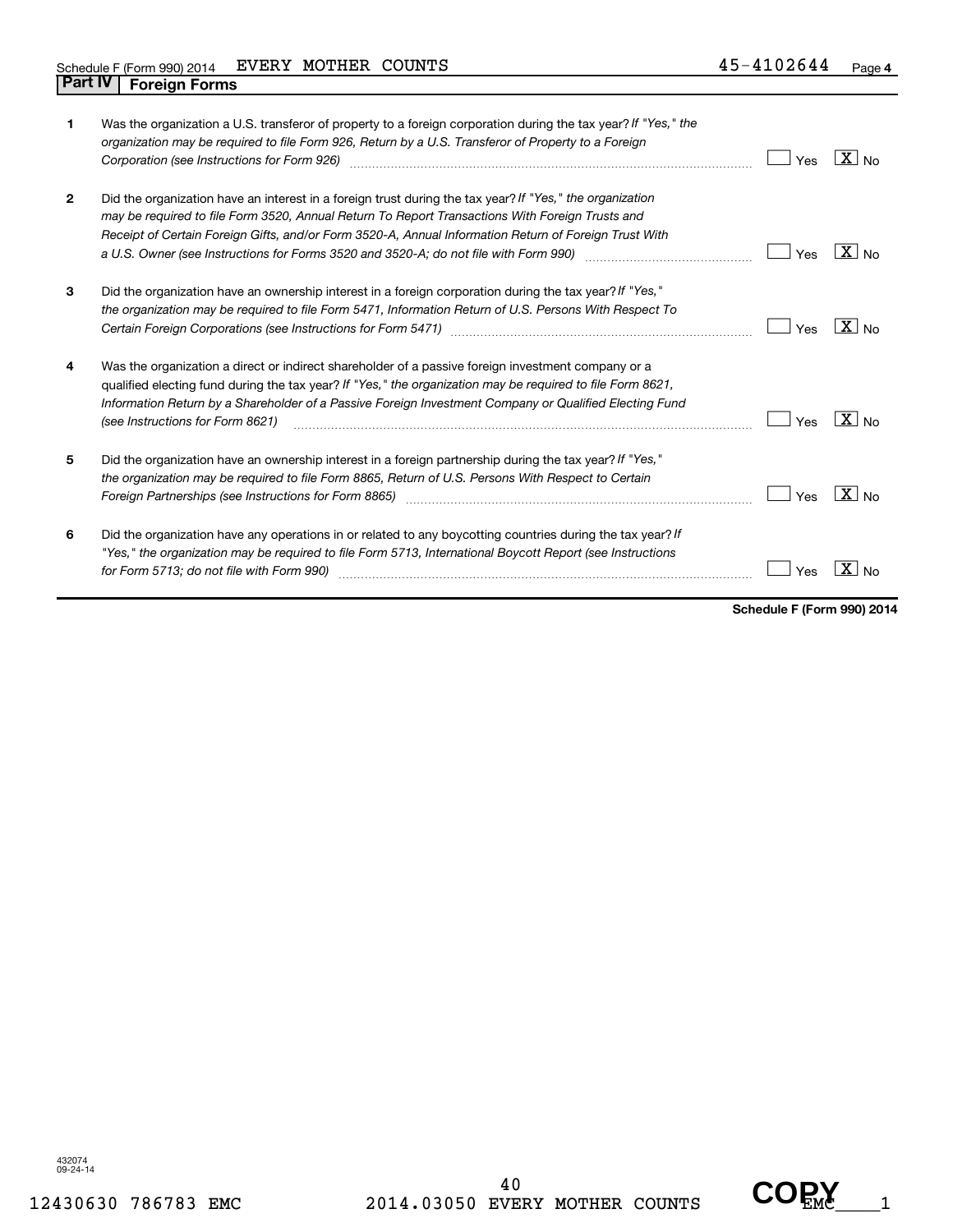Schedule F (Form 990) 2014  $EVERY$  MOTHER COUNTS  $45-4102644$  Page

**Part V Supplemental Information**

Provide the information required by Part I, line 2 (monitoring of funds); Part I, line 3, column (f) (accounting method; amounts of investments vs. expenditures per region); Part II, line 1 (accounting method); Part III (accounting method); and Part III, column (c) (estimated number of recipients), as applicable. Also complete this part to provide any additional information.

PART I, LINE 2:

THE ORGANIZATION REQUIRES MONTHLY REPORTING FROM ALL OUR GRANTEES OUTSIDE

THE UNITED STATES. THE ORGANIZATION USES THESE REPORTS TO INSURE THAT THE

ENTITIES ARE COMPLYING WITH THE GRANT AGREEMENT. FURTHER, WHEN POSSIBLE,

THE ORGANIZATION'S EMPLOYEES TRAVEL TO THE GRANT SITE TO OBSERVE

FIRST-HAND THE USE OF THE GRANT FUNDS.

PART II, COLUMN (D):

REGION: SUB-SAHARAN AFRICA - ANGOLA, BENIN, BOTSWANA, BURKINA, FASO,

(D) PURPOSE OF GRANT: PROVIDING TRANSPORTATION VOUCHERS TO PREGNANT

WOMEN AND ENABLING THEM TO GET TO A CLINIC WHERE THEY CAN DELIVER SAFELY

AND RECEIVE POSTNATAL CARE.

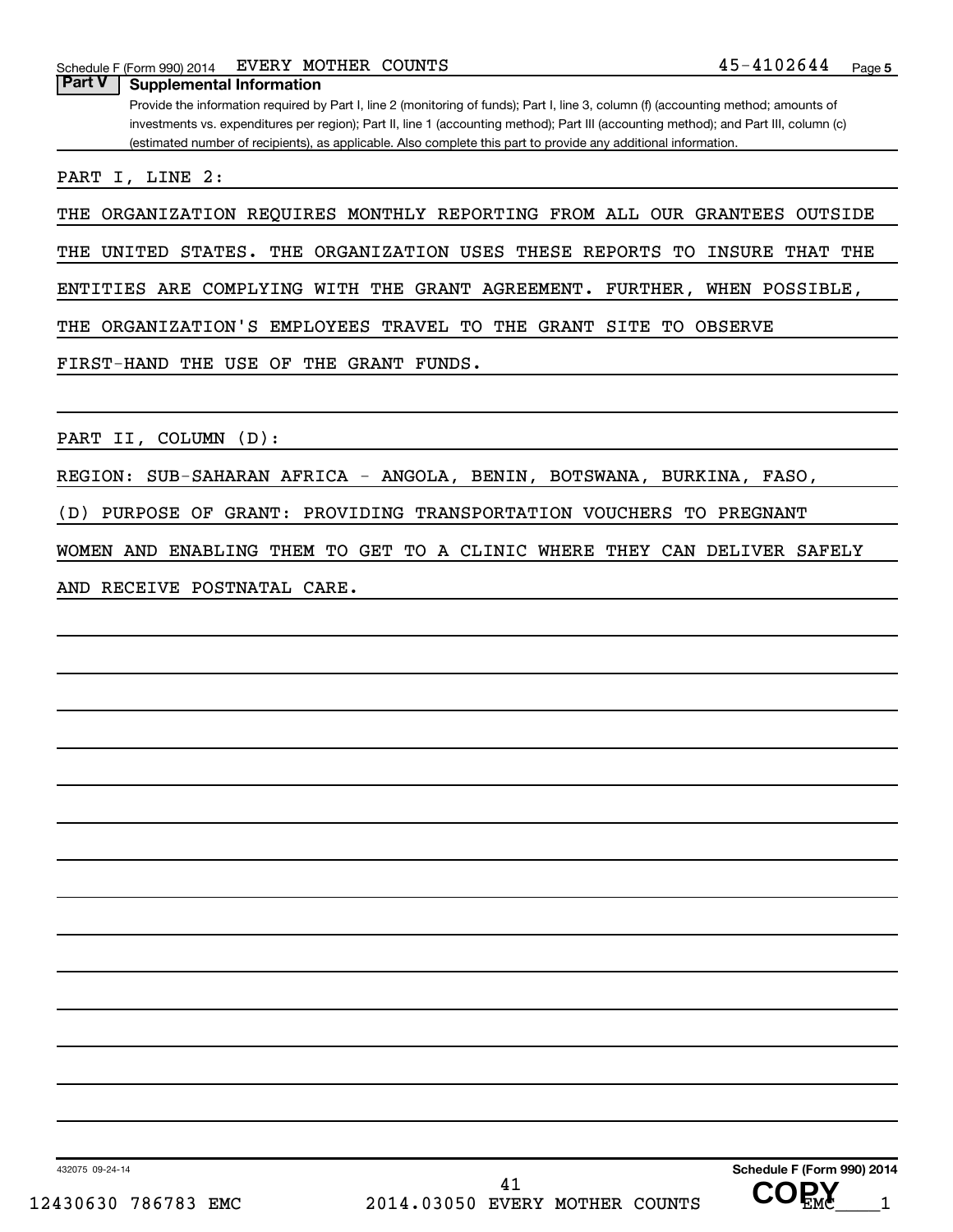| <b>SCHEDULE G</b><br>(Form 990 or 990-EZ)<br>Department of the Treasury                  |                                  | <b>Supplemental Information Regarding Fundraising or Gaming Activities</b><br>Complete if the organization answered "Yes" to Form 990, Part IV, lines 17, 18, or 19, or if the<br>organization entered more than \$15,000 on Form 990-EZ, line 6a.<br>Attach to Form 990 or Form 990-EZ.  |                                 |                                         |                                                                            |                                                                            | OMB No. 1545-0047<br><b>Open to Public</b>              |
|------------------------------------------------------------------------------------------|----------------------------------|-------------------------------------------------------------------------------------------------------------------------------------------------------------------------------------------------------------------------------------------------------------------------------------------|---------------------------------|-----------------------------------------|----------------------------------------------------------------------------|----------------------------------------------------------------------------|---------------------------------------------------------|
| Internal Revenue Service                                                                 |                                  | Information about Schedule G (Form 990 or 990-EZ) and its instructions is at www.irs.gov/form 990.                                                                                                                                                                                        |                                 |                                         |                                                                            |                                                                            | <b>Inspection</b>                                       |
| Name of the organization                                                                 |                                  |                                                                                                                                                                                                                                                                                           |                                 |                                         |                                                                            |                                                                            | <b>Employer identification number</b>                   |
|                                                                                          |                                  | EVERY MOTHER COUNTS<br>Fundraising Activities. Complete if the organization answered "Yes" to Form 990, Part IV, line 17. Form 990-EZ filers are not                                                                                                                                      |                                 |                                         |                                                                            | 45-4102644                                                                 |                                                         |
| Part I                                                                                   | required to complete this part.  |                                                                                                                                                                                                                                                                                           |                                 |                                         |                                                                            |                                                                            |                                                         |
| Mail solicitations<br>a<br>b<br>Phone solicitations<br>c<br>In-person solicitations<br>d | Internet and email solicitations | 1 Indicate whether the organization raised funds through any of the following activities. Check all that apply.<br>е<br>f<br>Special fundraising events<br>g<br>2 a Did the organization have a written or oral agreement with any individual (including officers, directors, trustees or |                                 |                                         | Solicitation of non-government grants<br>Solicitation of government grants |                                                                            |                                                         |
|                                                                                          |                                  | key employees listed in Form 990, Part VII) or entity in connection with professional fundraising services?                                                                                                                                                                               |                                 |                                         |                                                                            | Yes                                                                        | <b>No</b>                                               |
|                                                                                          |                                  | <b>b</b> If "Yes," list the ten highest paid individuals or entities (fundraisers) pursuant to agreements under which the fundraiser is to be                                                                                                                                             |                                 |                                         |                                                                            |                                                                            |                                                         |
| compensated at least \$5,000 by the organization.                                        |                                  |                                                                                                                                                                                                                                                                                           |                                 |                                         |                                                                            |                                                                            |                                                         |
| (i) Name and address of individual<br>or entity (fundraiser)                             |                                  | (ii) Activity                                                                                                                                                                                                                                                                             | or control of<br>contributions? | (iii) Did<br>fundraiser<br>have custody | (iv) Gross receipts<br>from activity                                       | (v) Amount paid<br>to (or retained by)<br>fundraiser<br>listed in col. (i) | (vi) Amount paid<br>to (or retained by)<br>organization |
|                                                                                          |                                  |                                                                                                                                                                                                                                                                                           | Yes                             | No                                      |                                                                            |                                                                            |                                                         |
|                                                                                          |                                  |                                                                                                                                                                                                                                                                                           |                                 |                                         |                                                                            |                                                                            |                                                         |
|                                                                                          |                                  |                                                                                                                                                                                                                                                                                           |                                 |                                         |                                                                            |                                                                            |                                                         |
|                                                                                          |                                  |                                                                                                                                                                                                                                                                                           |                                 |                                         |                                                                            |                                                                            |                                                         |
|                                                                                          |                                  |                                                                                                                                                                                                                                                                                           |                                 |                                         |                                                                            |                                                                            |                                                         |
|                                                                                          |                                  |                                                                                                                                                                                                                                                                                           |                                 |                                         |                                                                            |                                                                            |                                                         |
|                                                                                          |                                  |                                                                                                                                                                                                                                                                                           |                                 |                                         |                                                                            |                                                                            |                                                         |
|                                                                                          |                                  |                                                                                                                                                                                                                                                                                           |                                 |                                         |                                                                            |                                                                            |                                                         |
|                                                                                          |                                  |                                                                                                                                                                                                                                                                                           |                                 |                                         |                                                                            |                                                                            |                                                         |
|                                                                                          |                                  |                                                                                                                                                                                                                                                                                           |                                 |                                         |                                                                            |                                                                            |                                                         |
| Total                                                                                    |                                  |                                                                                                                                                                                                                                                                                           |                                 |                                         |                                                                            |                                                                            |                                                         |
| or licensing.                                                                            |                                  | 3 List all states in which the organization is registered or licensed to solicit contributions or has been notified it is exempt from registration                                                                                                                                        |                                 |                                         |                                                                            |                                                                            |                                                         |
|                                                                                          |                                  |                                                                                                                                                                                                                                                                                           |                                 |                                         |                                                                            |                                                                            |                                                         |
|                                                                                          |                                  |                                                                                                                                                                                                                                                                                           |                                 |                                         |                                                                            |                                                                            |                                                         |
|                                                                                          |                                  |                                                                                                                                                                                                                                                                                           |                                 |                                         |                                                                            |                                                                            |                                                         |
|                                                                                          |                                  |                                                                                                                                                                                                                                                                                           |                                 |                                         |                                                                            |                                                                            |                                                         |
|                                                                                          |                                  |                                                                                                                                                                                                                                                                                           |                                 |                                         |                                                                            |                                                                            |                                                         |
|                                                                                          |                                  |                                                                                                                                                                                                                                                                                           |                                 |                                         |                                                                            |                                                                            |                                                         |
|                                                                                          |                                  |                                                                                                                                                                                                                                                                                           |                                 |                                         |                                                                            |                                                                            |                                                         |
|                                                                                          |                                  |                                                                                                                                                                                                                                                                                           |                                 |                                         |                                                                            |                                                                            |                                                         |
|                                                                                          |                                  |                                                                                                                                                                                                                                                                                           |                                 |                                         |                                                                            |                                                                            |                                                         |

**For Paperwork Reduction Act Notice, see the Instructions for Form 990 or 990-EZ. Schedule G (Form 990 or 990-EZ) 2014** LHA

432081 08-28-14

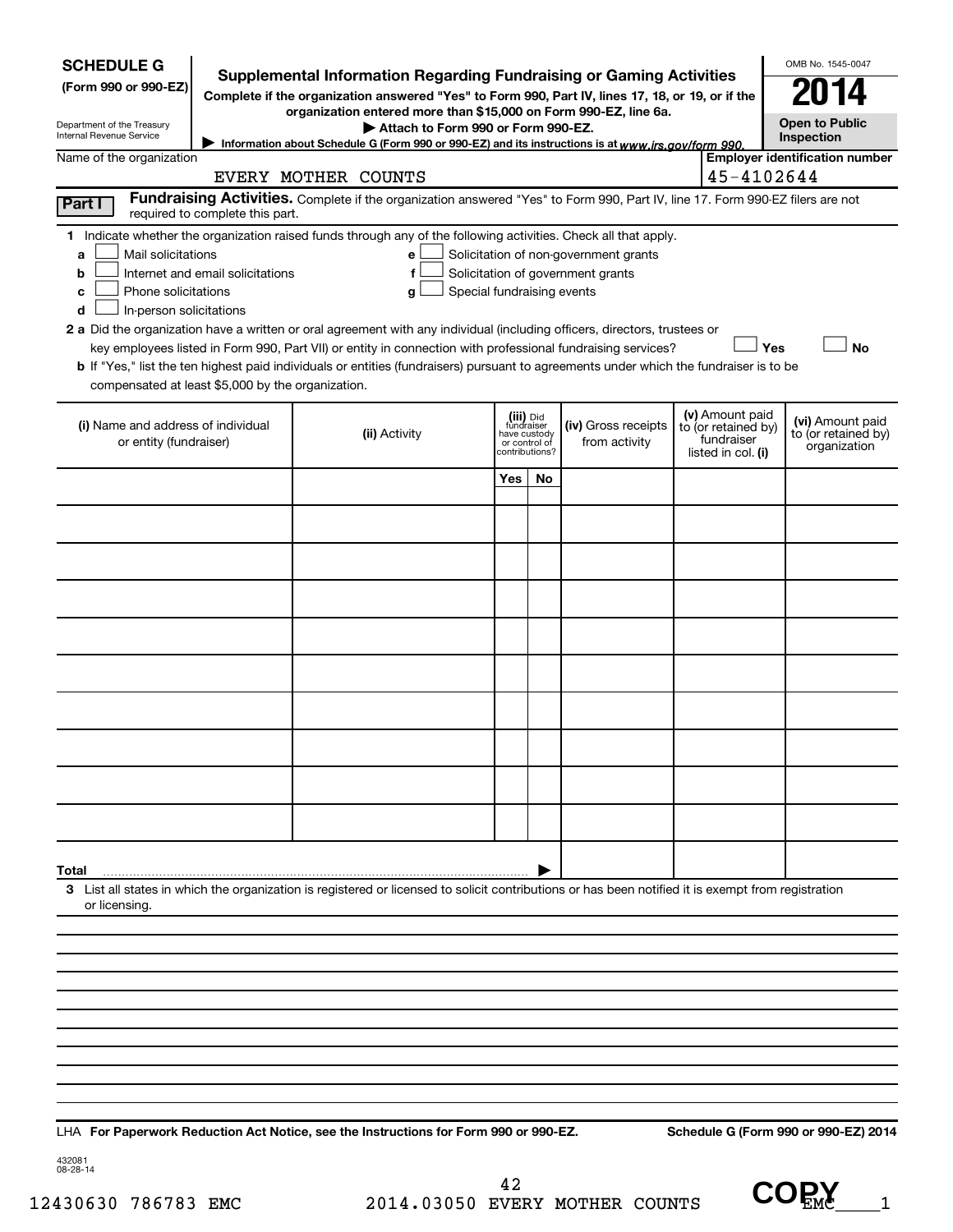#### Schedule G (Form 990 or 990-EZ) 2014  ${\tt EVERY}$   ${\tt MOTHER}$   ${\tt COUNTS}$   ${\tt 45-4102644}$   ${\tt Page}$

Part II | Fundraising Events. Complete if the organization answered "Yes" to Form 990, Part IV, line 18, or reported more than \$15,000

|                 | 6            |                                                                                                                                                    | 23,759.             |                                                  |                  | 23,759.                                             |
|-----------------|--------------|----------------------------------------------------------------------------------------------------------------------------------------------------|---------------------|--------------------------------------------------|------------------|-----------------------------------------------------|
| Direct Expenses | 7            | Food and beverages                                                                                                                                 |                     |                                                  |                  |                                                     |
|                 |              |                                                                                                                                                    |                     |                                                  |                  |                                                     |
|                 | 8            |                                                                                                                                                    | $\frac{3,150}{340}$ |                                                  |                  | $\frac{3,150}{340}$ .                               |
|                 | 9            |                                                                                                                                                    |                     |                                                  |                  | 29,230.                                             |
|                 | 10           |                                                                                                                                                    |                     |                                                  |                  | $-20,830.$                                          |
| <b>Part III</b> |              | Gaming. Complete if the organization answered "Yes" to Form 990, Part IV, line 19, or reported more than                                           |                     |                                                  |                  |                                                     |
|                 |              | \$15,000 on Form 990-EZ, line 6a.                                                                                                                  |                     |                                                  |                  |                                                     |
| Revenue         |              |                                                                                                                                                    | (a) Bingo           | (b) Pull tabs/instant<br>bingo/progressive bingo | (c) Other gaming | (d) Total gaming (add<br>col. (a) through col. (c)) |
|                 | 1.           |                                                                                                                                                    |                     |                                                  |                  |                                                     |
|                 | $\mathbf{2}$ |                                                                                                                                                    |                     |                                                  |                  |                                                     |
| Expenses        | 3            |                                                                                                                                                    |                     |                                                  |                  |                                                     |
| Direct          | 4            |                                                                                                                                                    |                     |                                                  |                  |                                                     |
|                 |              | 5 Other direct expenses                                                                                                                            |                     |                                                  |                  |                                                     |
|                 |              |                                                                                                                                                    | Yes<br>%<br>No      | Yes<br>%<br>No                                   | Yes<br>%<br>No   |                                                     |
|                 |              |                                                                                                                                                    |                     |                                                  |                  |                                                     |
|                 | 7            | Direct expense summary. Add lines 2 through 5 in column (d)                                                                                        |                     |                                                  |                  |                                                     |
|                 |              |                                                                                                                                                    |                     |                                                  |                  |                                                     |
|                 |              |                                                                                                                                                    |                     |                                                  |                  |                                                     |
| 9               |              | Enter the state(s) in which the organization conducts gaming activities:                                                                           |                     |                                                  |                  |                                                     |
|                 |              |                                                                                                                                                    |                     |                                                  |                  | Yes<br>No                                           |
|                 |              | <b>b</b> If "No," explain:<br><u> 1989 - Andrea Santa Andrea Santa Andrea Santa Andrea Santa Andrea Santa Andrea Santa Andrea Santa Andrea San</u> |                     |                                                  |                  |                                                     |
|                 |              |                                                                                                                                                    |                     |                                                  |                  |                                                     |
|                 |              |                                                                                                                                                    |                     |                                                  |                  | Yes<br>No                                           |
|                 |              |                                                                                                                                                    |                     |                                                  |                  |                                                     |
|                 |              |                                                                                                                                                    |                     |                                                  |                  |                                                     |
|                 |              |                                                                                                                                                    |                     |                                                  |                  |                                                     |

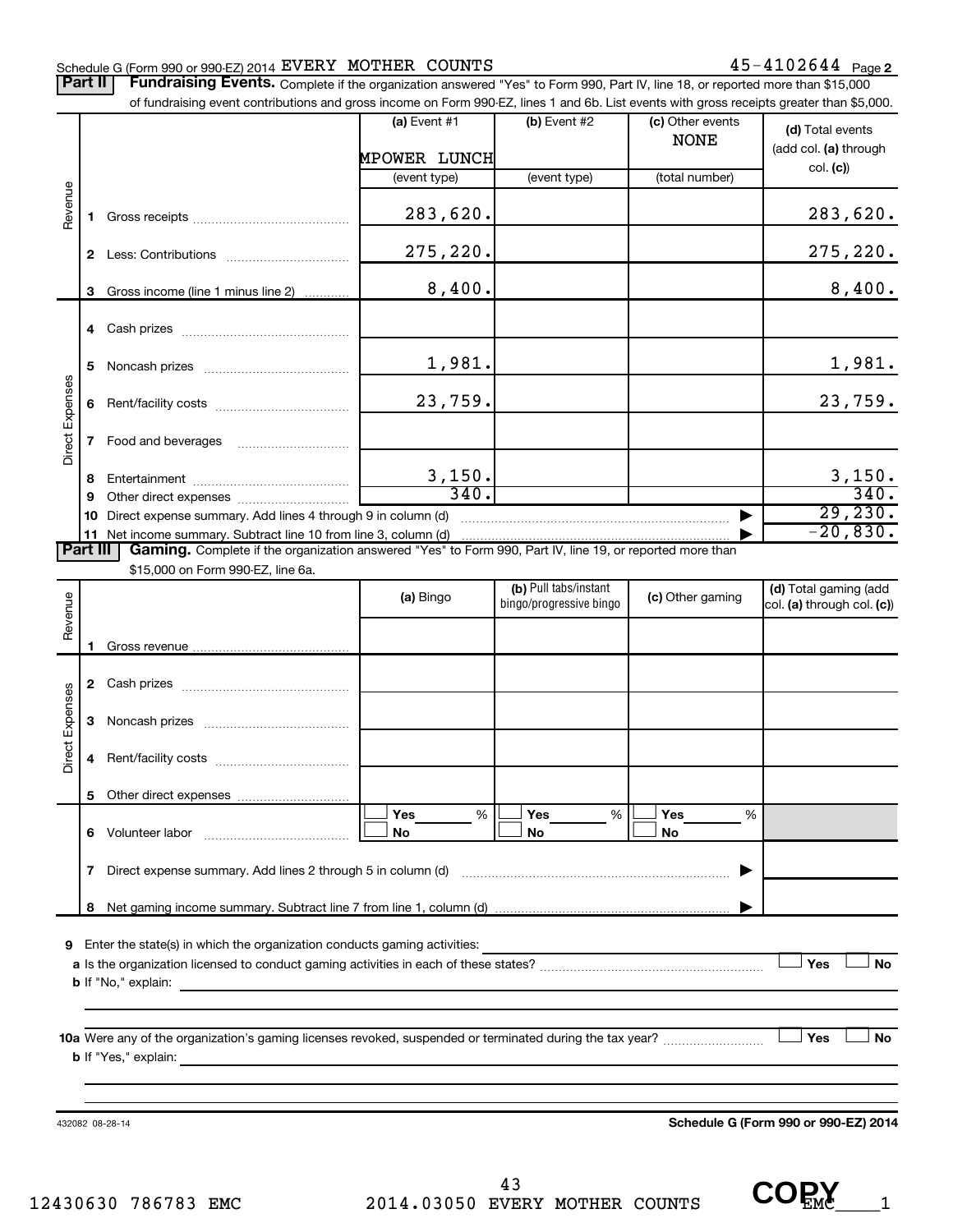| Schedule G (Form 990 or 990-EZ) 2014 EVERY MOTHER COUNTS                                                                                                                                                                                                      | $45 - 4102644$ Page 3                |
|---------------------------------------------------------------------------------------------------------------------------------------------------------------------------------------------------------------------------------------------------------------|--------------------------------------|
|                                                                                                                                                                                                                                                               | Yes<br>No                            |
| 12 Is the organization a grantor, beneficiary or trustee of a trust or a member of a partnership or other entity formed                                                                                                                                       |                                      |
|                                                                                                                                                                                                                                                               | ⊥ Yes<br>No                          |
| 13 Indicate the percentage of gaming activity conducted in:                                                                                                                                                                                                   |                                      |
|                                                                                                                                                                                                                                                               | 13a<br>%                             |
|                                                                                                                                                                                                                                                               | 13 <sub>b</sub><br>%                 |
| 14 Enter the name and address of the person who prepares the organization's gaming/special events books and records:                                                                                                                                          |                                      |
| Name $\blacktriangleright$<br><u> 1989 - Johann Barbara, martin amerikan basal dan berasal dan berasal dalam basal dan berasal dan berasal dan</u>                                                                                                            |                                      |
|                                                                                                                                                                                                                                                               |                                      |
|                                                                                                                                                                                                                                                               | <b>No</b>                            |
|                                                                                                                                                                                                                                                               |                                      |
| of gaming revenue retained by the third party $\triangleright$ \$ __________________.                                                                                                                                                                         |                                      |
| c If "Yes," enter name and address of the third party:                                                                                                                                                                                                        |                                      |
| Name $\blacktriangleright$                                                                                                                                                                                                                                    |                                      |
|                                                                                                                                                                                                                                                               |                                      |
| <b>16</b> Gaming manager information:                                                                                                                                                                                                                         |                                      |
| Name $\blacktriangleright$                                                                                                                                                                                                                                    |                                      |
| Gaming manager compensation $\triangleright$ \$                                                                                                                                                                                                               |                                      |
|                                                                                                                                                                                                                                                               |                                      |
| Description of services provided states and the contract of the contract of the contract of the contract of the contract of the contract of the contract of the contract of the contract of the contract of the contract of th                                |                                      |
| Director/officer<br>Employee<br>Independent contractor                                                                                                                                                                                                        |                                      |
|                                                                                                                                                                                                                                                               |                                      |
| <b>17</b> Mandatory distributions:                                                                                                                                                                                                                            |                                      |
| <b>a</b> Is the organization required under state law to make charitable distributions from the gaming proceeds to                                                                                                                                            |                                      |
|                                                                                                                                                                                                                                                               | $\Box$ Yes $\Box$ No                 |
| <b>b</b> Enter the amount of distributions required under state law to be distributed to other exempt organizations or spent in the                                                                                                                           |                                      |
| organization's own exempt activities during the tax year $\triangleright$ \$                                                                                                                                                                                  |                                      |
| <b>Part IV</b><br>Supplemental Information. Provide the explanations required by Part I, line 2b, columns (iii) and (v), and Part III, lines 9, 9b, 10b, 15b,<br>15c, 16, and 17b, as applicable. Also provide any additional information (see instructions). |                                      |
|                                                                                                                                                                                                                                                               |                                      |
|                                                                                                                                                                                                                                                               |                                      |
|                                                                                                                                                                                                                                                               |                                      |
|                                                                                                                                                                                                                                                               |                                      |
|                                                                                                                                                                                                                                                               |                                      |
|                                                                                                                                                                                                                                                               |                                      |
|                                                                                                                                                                                                                                                               |                                      |
|                                                                                                                                                                                                                                                               |                                      |
|                                                                                                                                                                                                                                                               |                                      |
|                                                                                                                                                                                                                                                               |                                      |
|                                                                                                                                                                                                                                                               |                                      |
| 432083 08-28-14<br>44                                                                                                                                                                                                                                         | Schedule G (Form 990 or 990-EZ) 2014 |
| 2014.03050 EVERY MOTHER COUNTS<br>430630 786783 EMC                                                                                                                                                                                                           |                                      |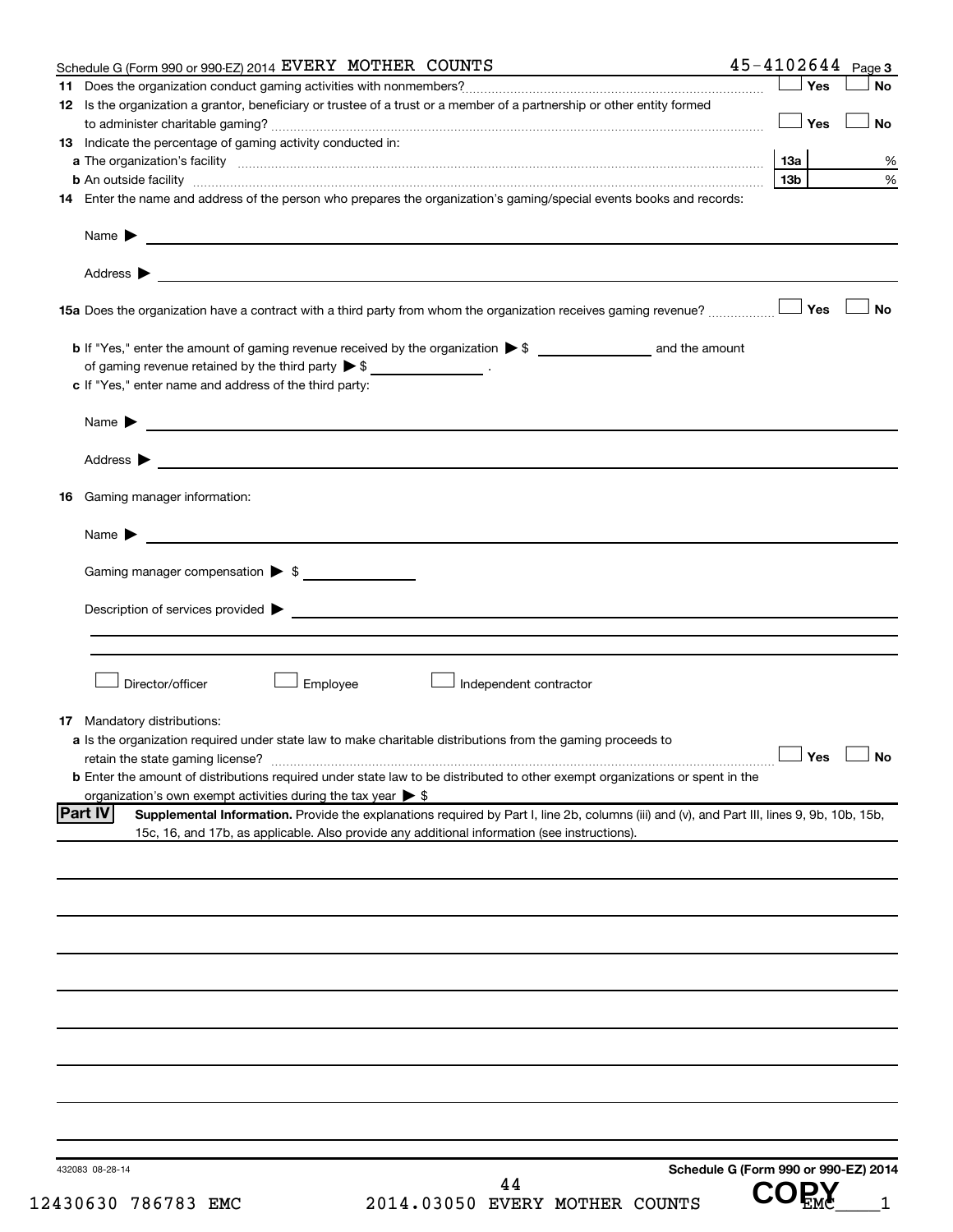| 432084<br>05-01-14 |                                          | Schedule G (Form 990 or 990-EZ) |
|--------------------|------------------------------------------|---------------------------------|
| 430630 786783 EMC  | $45\,$<br>2014.03050 EVERY MOTHER COUNTS | <b>COPY</b><br>$\overline{1}$   |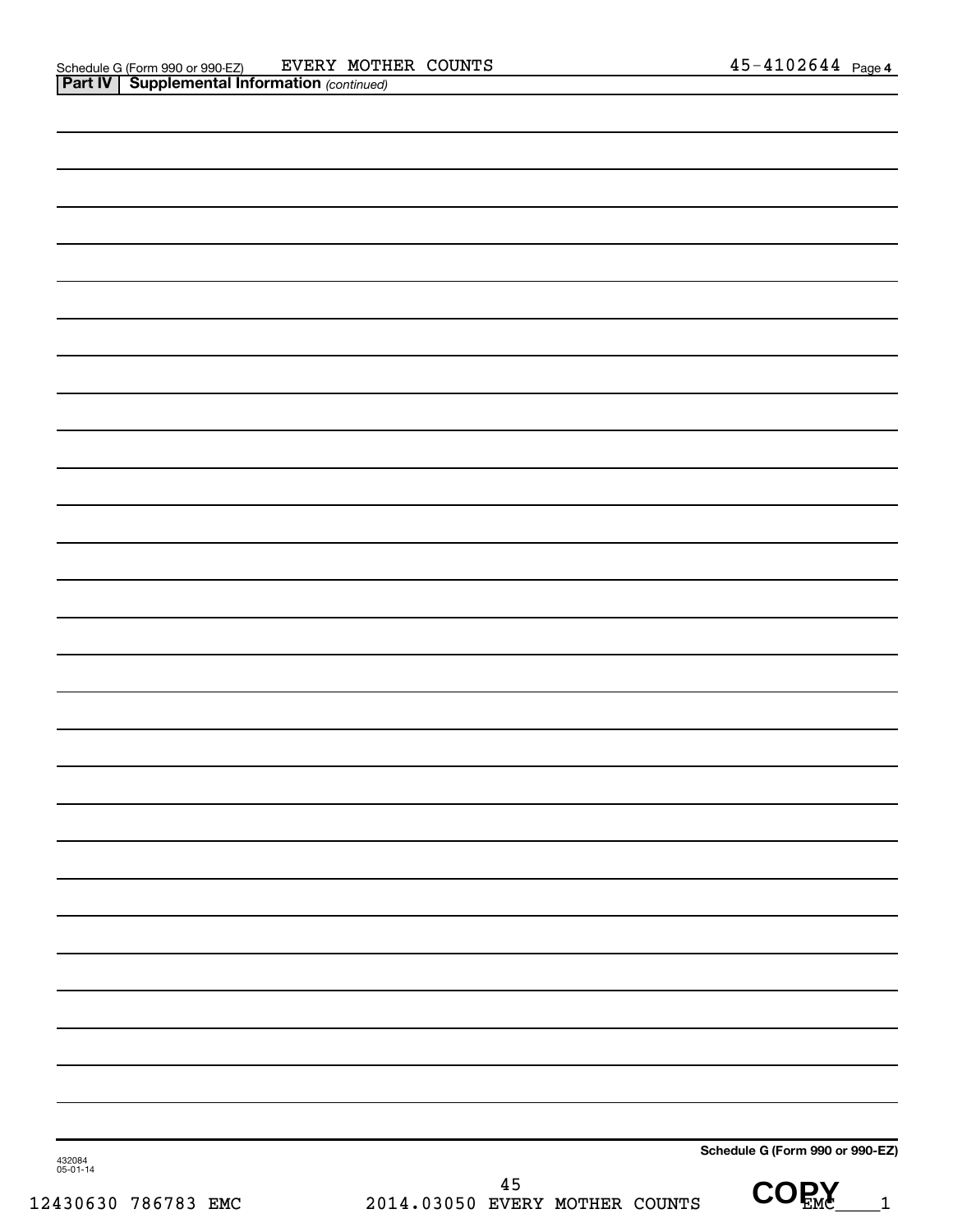| <b>SCHEDULE I</b><br>(Form 990)<br>Department of the Treasury                                                                                                                                                                                                                                                  | <b>Grants and Other Assistance to Organizations,</b><br>Governments, and Individuals in the United States<br>Complete if the organization answered "Yes" to Form 990, Part IV, line 21 or 22.<br>Attach to Form 990. |                                  |                             |                                         |                                                                |                                           |                                                                                                             |  |  |  |  |
|----------------------------------------------------------------------------------------------------------------------------------------------------------------------------------------------------------------------------------------------------------------------------------------------------------------|----------------------------------------------------------------------------------------------------------------------------------------------------------------------------------------------------------------------|----------------------------------|-----------------------------|-----------------------------------------|----------------------------------------------------------------|-------------------------------------------|-------------------------------------------------------------------------------------------------------------|--|--|--|--|
| Internal Revenue Service<br>Inspection<br>Information about Schedule I (Form 990) and its instructions is at www.irs.gov/form990.                                                                                                                                                                              |                                                                                                                                                                                                                      |                                  |                             |                                         |                                                                |                                           |                                                                                                             |  |  |  |  |
| <b>Employer identification number</b><br>Name of the organization<br>45-4102644<br>EVERY MOTHER COUNTS                                                                                                                                                                                                         |                                                                                                                                                                                                                      |                                  |                             |                                         |                                                                |                                           |                                                                                                             |  |  |  |  |
| Part I<br><b>General Information on Grants and Assistance</b>                                                                                                                                                                                                                                                  |                                                                                                                                                                                                                      |                                  |                             |                                         |                                                                |                                           |                                                                                                             |  |  |  |  |
| Does the organization maintain records to substantiate the amount of the grants or assistance, the grantees' eligibility for the grants or assistance, and the selection<br>1<br>Describe in Part IV the organization's procedures for monitoring the use of grant funds in the United States.<br>$\mathbf{2}$ |                                                                                                                                                                                                                      |                                  |                             |                                         |                                                                |                                           | $\sqrt{X}$ Yes<br>l No                                                                                      |  |  |  |  |
| Part II<br>Grants and Other Assistance to Domestic Organizations and Domestic Governments. Complete if the organization answered "Yes" to Form 990, Part IV, line 21, for any                                                                                                                                  |                                                                                                                                                                                                                      |                                  |                             |                                         |                                                                |                                           |                                                                                                             |  |  |  |  |
| recipient that received more than \$5,000. Part II can be duplicated if additional space is needed.                                                                                                                                                                                                            |                                                                                                                                                                                                                      |                                  |                             |                                         |                                                                |                                           |                                                                                                             |  |  |  |  |
| 1 (a) Name and address of organization<br>or government                                                                                                                                                                                                                                                        | $(b)$ EIN                                                                                                                                                                                                            | (c) IRC section<br>if applicable | (d) Amount of<br>cash grant | (e) Amount of<br>non-cash<br>assistance | (f) Method of<br>valuation (book,<br>FMV, appraisal,<br>other) | (g) Description of<br>non-cash assistance | (h) Purpose of grant<br>or assistance                                                                       |  |  |  |  |
| CHOICES IN CHILDBIRTH<br>441 LEXINGTON AVENUE, 19TH FLOOR<br>NEW YORK, NY 10017                                                                                                                                                                                                                                | 20-2015286                                                                                                                                                                                                           | 501 (C)(3)                       | 154,649.                    | 0.                                      |                                                                |                                           | PROVIDING PRENATAL CARE<br>AND CHILDBIRTH EDUCATION<br>FOR LOW INCOME, AT-RISK<br><b>MOTHERS IN CENTRAL</b> |  |  |  |  |
| COMMONSENSE CHILDBIRTH, INC.<br>213 S DILLARD STREET, SUITE 340<br>WINTER GARDEN, FL 34787                                                                                                                                                                                                                     | 59-3479821                                                                                                                                                                                                           | 501 (C)(3)                       | 127,400.                    | 0                                       |                                                                |                                           | <b>IMPROVE PREGNANCY AND</b><br>CHILDBIRTH OUTCOMES AND<br>ALLEVIATE MATERNAL AND<br>NEWBORN MORTALITY AND  |  |  |  |  |
| IMA WORLD HEALTH<br>500 MAIN STREET<br>NEW WINDSOR, MD 21776                                                                                                                                                                                                                                                   | 59-3479821                                                                                                                                                                                                           | 501 (C)(3)                       | 10,000                      | 0                                       |                                                                |                                           | PROVIDING COMMUNITY<br>CLINICS WITH EMERGENCY<br>OBSTETRIC CARE SUPPLIES<br>DELIVERY AND POSTPARTUM         |  |  |  |  |
| MIDWIVES FOR HAITI, INC.<br>7130 GLEN FOREST DRIVE, SUITE 101<br>RICHMOND, VA 23226                                                                                                                                                                                                                            | 27-2368581                                                                                                                                                                                                           | 501 (C)(3)                       | 135,402.                    | $\mathbf 0$ .                           |                                                                |                                           | ALLEVIATE MATERNAL AND<br>NEWBORN DEATH AND<br>DISABILITY IN HAITI'S<br>RURAL AREAS.                        |  |  |  |  |
| NAZDEEK<br>520 8TH AVENUE, 20TH FLOOR<br>NEW YORK, NY 10018                                                                                                                                                                                                                                                    | 13-3848582                                                                                                                                                                                                           | 501 (C)(3)                       | 40,079.                     | 0                                       |                                                                |                                           | <b>IMPROVE PREGNANCY AND</b><br>CHILDBIRTH OUTCOMES AND<br>ALLEVIATE MATERNAL AND<br>NEWBORN MORTALITY AND  |  |  |  |  |
| PARTNERS IN HEALTH<br>888 COMMONWEALTH AVENUE, 3RD FLOOR<br>BOSTON, MA 02215                                                                                                                                                                                                                                   | $04-3567502$ 501 (C)(3)                                                                                                                                                                                              |                                  | 121,742.                    | $\mathbf{0}$ .                          |                                                                |                                           | TRAINING NEW SKILLED<br>BIRTH ATTENDANTS,<br>SUPPORTING A RURAL<br>COMMUNITY CLINIC AND                     |  |  |  |  |
| Enter total number of section $501(c)(3)$ and government organizations listed in the line 1 table<br>$\mathbf{2}$<br>3<br>LHA For Paperwork Reduction Act Notice, see the Instructions for Form 990.                                                                                                           |                                                                                                                                                                                                                      |                                  |                             |                                         |                                                                |                                           | ь.<br>▶<br>0.<br>Schedule I (Form 990) (2014)                                                               |  |  |  |  |

SEE PART IV FOR COLUMN (H) DESCRIPTIONS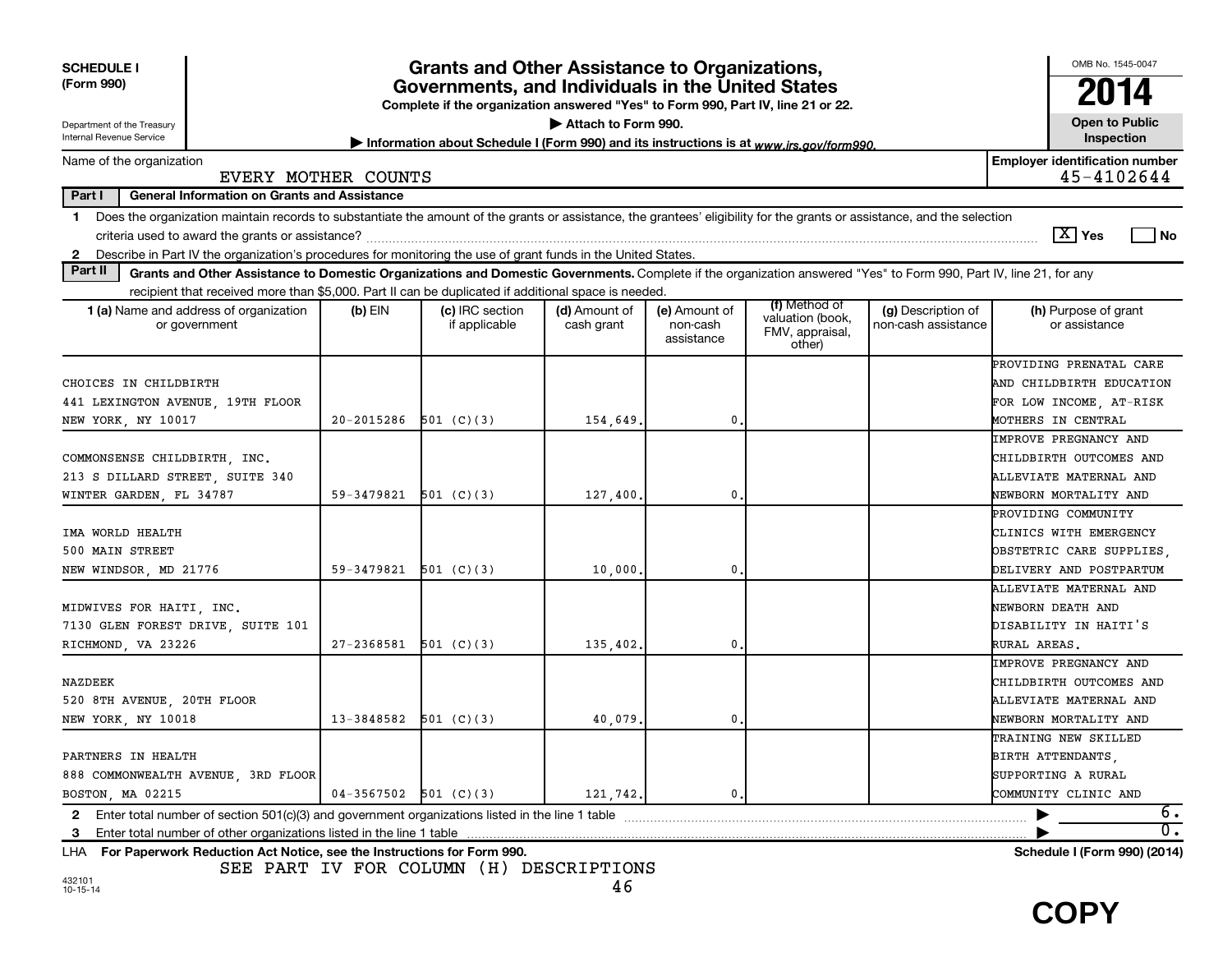Part III | Grants and Other Assistance to Domestic Individuals. Complete if the organization answered "Yes" to Form 990, Part IV, line 22. Part III can be duplicated if additional space is needed.

| (a) Type of grant or assistance                                                                                                                      | (b) Number of<br>recipients | (c) Amount of<br>cash grant | (d) Amount of non-<br>cash assistance | (e) Method of valuation<br>(book, FMV, appraisal, other) | (f) Description of non-cash assistance |  |  |  |  |
|------------------------------------------------------------------------------------------------------------------------------------------------------|-----------------------------|-----------------------------|---------------------------------------|----------------------------------------------------------|----------------------------------------|--|--|--|--|
|                                                                                                                                                      |                             |                             |                                       |                                                          |                                        |  |  |  |  |
|                                                                                                                                                      |                             |                             |                                       |                                                          |                                        |  |  |  |  |
|                                                                                                                                                      |                             |                             |                                       |                                                          |                                        |  |  |  |  |
|                                                                                                                                                      |                             |                             |                                       |                                                          |                                        |  |  |  |  |
|                                                                                                                                                      |                             |                             |                                       |                                                          |                                        |  |  |  |  |
|                                                                                                                                                      |                             |                             |                                       |                                                          |                                        |  |  |  |  |
|                                                                                                                                                      |                             |                             |                                       |                                                          |                                        |  |  |  |  |
|                                                                                                                                                      |                             |                             |                                       |                                                          |                                        |  |  |  |  |
|                                                                                                                                                      |                             |                             |                                       |                                                          |                                        |  |  |  |  |
|                                                                                                                                                      |                             |                             |                                       |                                                          |                                        |  |  |  |  |
| Supplemental Information. Provide the information required in Part I, line 2, Part III, column (b), and any other additional information.<br>Part IV |                             |                             |                                       |                                                          |                                        |  |  |  |  |
| PART I, LINE 2:                                                                                                                                      |                             |                             |                                       |                                                          |                                        |  |  |  |  |
| THE ORGANIZATION REQUIRES MONTHLY REPORTING FROM GRANTEES INSIDE THE UNITED                                                                          |                             |                             |                                       |                                                          |                                        |  |  |  |  |
| STATES. THE ORGANIZATION USES THESE REPORTS TO ENSURE THAT THE ENTITIES ARE                                                                          |                             |                             |                                       |                                                          |                                        |  |  |  |  |
| COMPLYING WITH THE GRANT AGREEMENT. FURTHER, THE ORGANIZATION REQUIRES                                                                               |                             |                             |                                       |                                                          |                                        |  |  |  |  |
| GRANTEES TO SUBMIT QUARTERLY DATA THAT DEMONSTRATES PROGRESS ON THE MAIN                                                                             |                             |                             |                                       |                                                          |                                        |  |  |  |  |
|                                                                                                                                                      |                             |                             |                                       |                                                          |                                        |  |  |  |  |

BENCHMARKS OF THE PROJECT, AS WELL AS A FINAL REPORT THAT SUMMARIZES THE

PROJECT IMPACT AND DETAILS HOW THE FUNDS WERE SPENT. FINALLY, THE

ORGANIZATION'S EMPLOYEES TRAVEL TO THE GRANT SITE ON A REGULAR BASIS TO

OBSERVE FIRST-HAND THE USE OF THE GRANT FUNDS.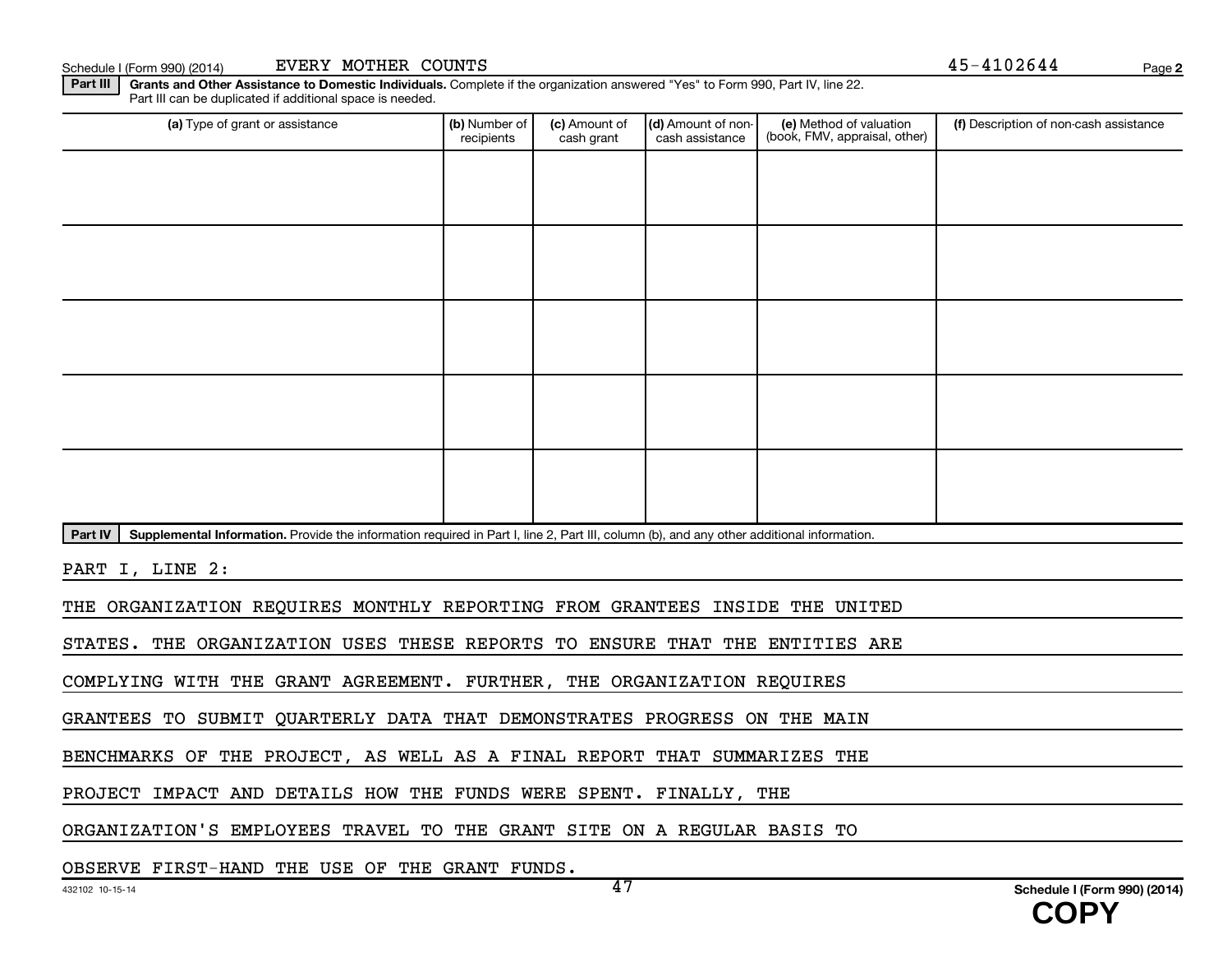PART II, LINE 1, COLUMN (H):

NAME OF ORGANIZATION OR GOVERNMENT: CHOICES IN CHILDBIRTH

(H) PURPOSE OF GRANT OR ASSISTANCE: PROVIDING PRENATAL CARE AND

CHILDBIRTH EDUCATION FOR LOW INCOME, AT-RISK MOTHERS IN CENTRAL FLORIDA.

NAME OF ORGANIZATION OR GOVERNMENT: COMMONSENSE CHILDBIRTH, INC.

(H) PURPOSE OF GRANT OR ASSISTANCE: IMPROVE PREGNANCY AND CHILDBIRTH

OUTCOMES AND ALLEVIATE MATERNAL AND NEWBORN MORTALITY AND MORBIDITY IN

AND AROUND WINTER GARDEN, FLORIDA.

NAME OF ORGANIZATION OR GOVERNMENT: IMA WORLD HEALTH

(H) PURPOSE OF GRANT OR ASSISTANCE: PROVIDING COMMUNITY CLINICS WITH

EMERGENCY OBSTETRIC CARE SUPPLIES, DELIVERY AND POSTPARTUM BEDS, AND AN

INCINERATOR FOR MEDIAL WASTE IN THE DRC.

NAME OF ORGANIZATION OR GOVERNMENT: NAZDEEK

(H) PURPOSE OF GRANT OR ASSISTANCE: IMPROVE PREGNANCY AND CHILDBIRTH

OUTCOMES AND ALLEVIATE MATERNAL AND NEWBORN MORTALITY AND MORBIDITY IN

THE INDIAN STATES OF DELHI AND ASSAM.

NAME OF ORGANIZATION OR GOVERNMENT: PARTNERS IN HEALTH

(H) PURPOSE OF GRANT OR ASSISTANCE: TRAINING NEW SKILLED BIRTH

ATTENDANTS, SUPPORTING A RURAL COMMUNITY CLINIC AND EDUCATING EXISTING

HEALTH PROVIDERS IN PREGNANCY, LABOR AND DELIVERY CARE IN HAITI.

**Schedule I (Form 990)**

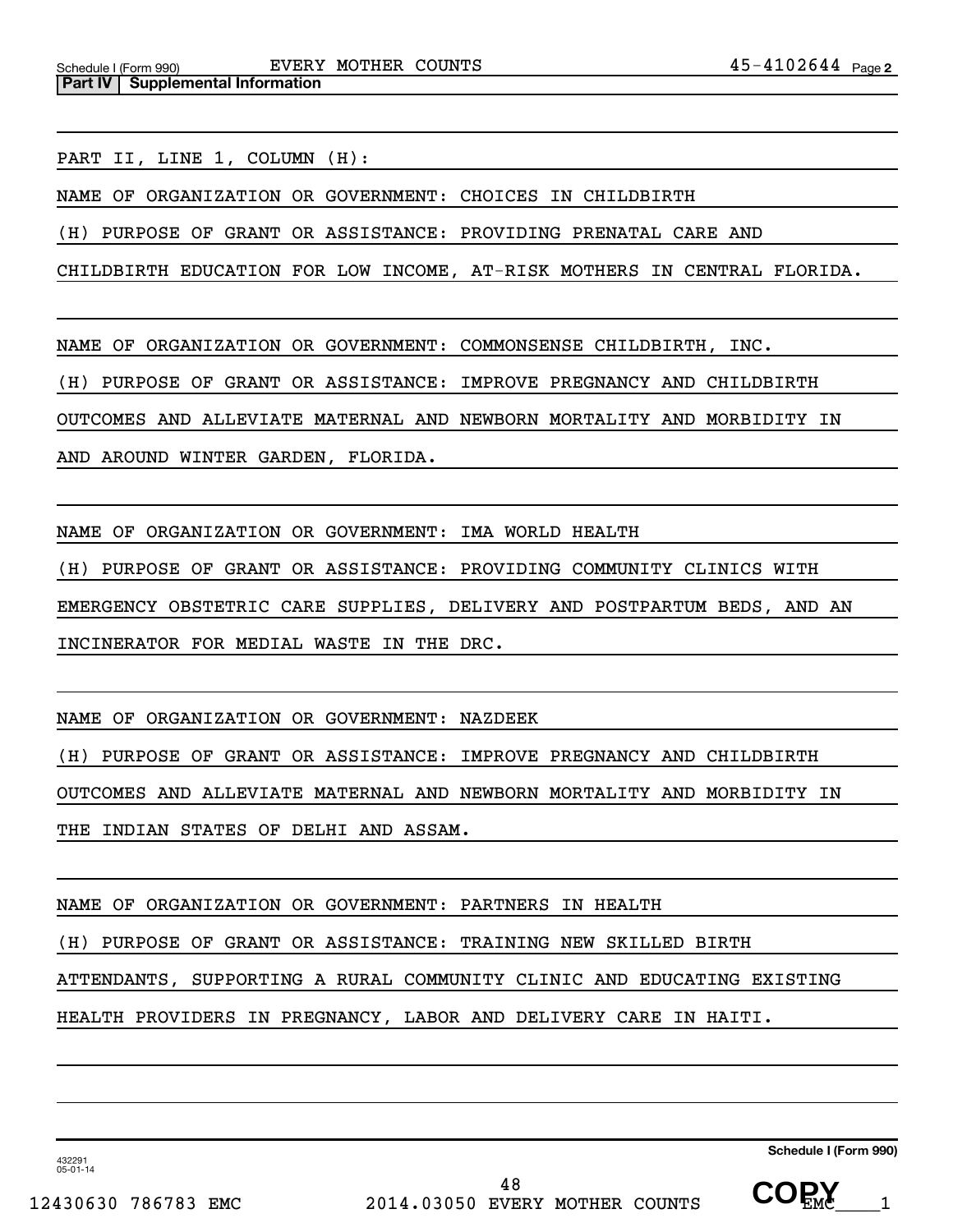|   | <b>SCHEDULE J</b>                       |                                                                                                                           | OMB No. 1545-0047                     |                            |     |                         |
|---|-----------------------------------------|---------------------------------------------------------------------------------------------------------------------------|---------------------------------------|----------------------------|-----|-------------------------|
|   | (Form 990)                              |                                                                                                                           |                                       |                            |     |                         |
|   |                                         |                                                                                                                           | 2014                                  |                            |     |                         |
|   | Department of the Treasury              |                                                                                                                           | <b>Open to Public</b>                 |                            |     |                         |
|   | Internal Revenue Service                | Attach to Form 990.<br>Information about Schedule J (Form 990) and its instructions is at www.irs.gov/form990.            |                                       | Inspection                 |     |                         |
|   | Name of the organization                |                                                                                                                           | <b>Employer identification number</b> |                            |     |                         |
|   |                                         | EVERY MOTHER COUNTS                                                                                                       |                                       | 45-4102644                 |     |                         |
|   | Part I                                  | <b>Questions Regarding Compensation</b>                                                                                   |                                       |                            |     |                         |
|   |                                         |                                                                                                                           |                                       |                            | Yes | No                      |
|   |                                         | 1a Check the appropriate box(es) if the organization provided any of the following to or for a person listed in Form 990, |                                       |                            |     |                         |
|   |                                         | Part VII, Section A, line 1a. Complete Part III to provide any relevant information regarding these items.                |                                       |                            |     |                         |
|   | First-class or charter travel           | Housing allowance or residence for personal use                                                                           |                                       |                            |     |                         |
|   | Travel for companions                   | Payments for business use of personal residence                                                                           |                                       |                            |     |                         |
|   |                                         | Tax indemnification and gross-up payments<br>Health or social club dues or initiation fees                                |                                       |                            |     |                         |
|   |                                         | Discretionary spending account<br>Personal services (e.g., maid, chauffeur, chef)                                         |                                       |                            |     |                         |
|   |                                         |                                                                                                                           |                                       |                            |     |                         |
|   |                                         | <b>b</b> If any of the boxes on line 1a are checked, did the organization follow a written policy regarding payment or    |                                       |                            |     |                         |
|   |                                         |                                                                                                                           |                                       | 1b                         |     |                         |
| 2 |                                         | Did the organization require substantiation prior to reimbursing or allowing expenses incurred by all directors,          |                                       |                            |     |                         |
|   |                                         |                                                                                                                           |                                       | $\mathbf{2}$               |     |                         |
|   |                                         |                                                                                                                           |                                       |                            |     |                         |
| З |                                         | Indicate which, if any, of the following the filing organization used to establish the compensation of the organization's |                                       |                            |     |                         |
|   |                                         | CEO/Executive Director. Check all that apply. Do not check any boxes for methods used by a related organization to        |                                       |                            |     |                         |
|   |                                         | establish compensation of the CEO/Executive Director, but explain in Part III.                                            |                                       |                            |     |                         |
|   | Compensation committee                  | Written employment contract                                                                                               |                                       |                            |     |                         |
|   |                                         | $ \mathbf{X} $ Independent compensation consultant<br>Compensation survey or study                                        |                                       |                            |     |                         |
|   |                                         | Form 990 of other organizations<br>Approval by the board or compensation committee                                        |                                       |                            |     |                         |
| 4 |                                         | During the year, did any person listed in Form 990, Part VII, Section A, line 1a, with respect to the filing              |                                       |                            |     |                         |
|   | organization or a related organization: |                                                                                                                           |                                       |                            |     |                         |
| а |                                         | Receive a severance payment or change-of-control payment?                                                                 |                                       | 4a                         |     | х                       |
| b |                                         |                                                                                                                           |                                       | 4b                         |     | $\overline{\textbf{x}}$ |
|   |                                         |                                                                                                                           |                                       | 4c                         |     | X                       |
|   |                                         | If "Yes" to any of lines 4a-c, list the persons and provide the applicable amounts for each item in Part III.             |                                       |                            |     |                         |
|   |                                         |                                                                                                                           |                                       |                            |     |                         |
|   |                                         | Only section 501(c)(3), 501(c)(4), and 501(c)(29) organizations must complete lines 5-9.                                  |                                       |                            |     |                         |
|   |                                         | For persons listed in Form 990, Part VII, Section A, line 1a, did the organization pay or accrue any compensation         |                                       |                            |     |                         |
|   | contingent on the revenues of:          |                                                                                                                           |                                       |                            |     |                         |
|   |                                         |                                                                                                                           |                                       | 5а                         |     | x                       |
|   |                                         |                                                                                                                           |                                       | 5b                         |     | x                       |
|   |                                         | If "Yes" to line 5a or 5b, describe in Part III.                                                                          |                                       |                            |     |                         |
|   |                                         | 6 For persons listed in Form 990, Part VII, Section A, line 1a, did the organization pay or accrue any compensation       |                                       |                            |     |                         |
|   | contingent on the net earnings of:      |                                                                                                                           |                                       |                            |     |                         |
|   |                                         |                                                                                                                           |                                       | 6a                         |     | x                       |
|   |                                         |                                                                                                                           |                                       | 6b                         |     | х                       |
|   |                                         | If "Yes" to line 6a or 6b, describe in Part III.                                                                          |                                       |                            |     |                         |
|   |                                         | 7 For persons listed in Form 990, Part VII, Section A, line 1a, did the organization provide any non-fixed payments       |                                       |                            |     |                         |
|   |                                         |                                                                                                                           |                                       | 7                          |     | x                       |
| 8 |                                         | Were any amounts reported in Form 990, Part VII, paid or accrued pursuant to a contract that was subject to the           |                                       |                            |     |                         |
|   |                                         |                                                                                                                           |                                       | 8                          |     | х                       |
| 9 |                                         | If "Yes" to line 8, did the organization also follow the rebuttable presumption procedure described in                    |                                       |                            |     |                         |
|   |                                         |                                                                                                                           |                                       | 9                          |     |                         |
|   |                                         | LHA For Paperwork Reduction Act Notice, see the Instructions for Form 990.                                                |                                       | Schedule J (Form 990) 2014 |     |                         |

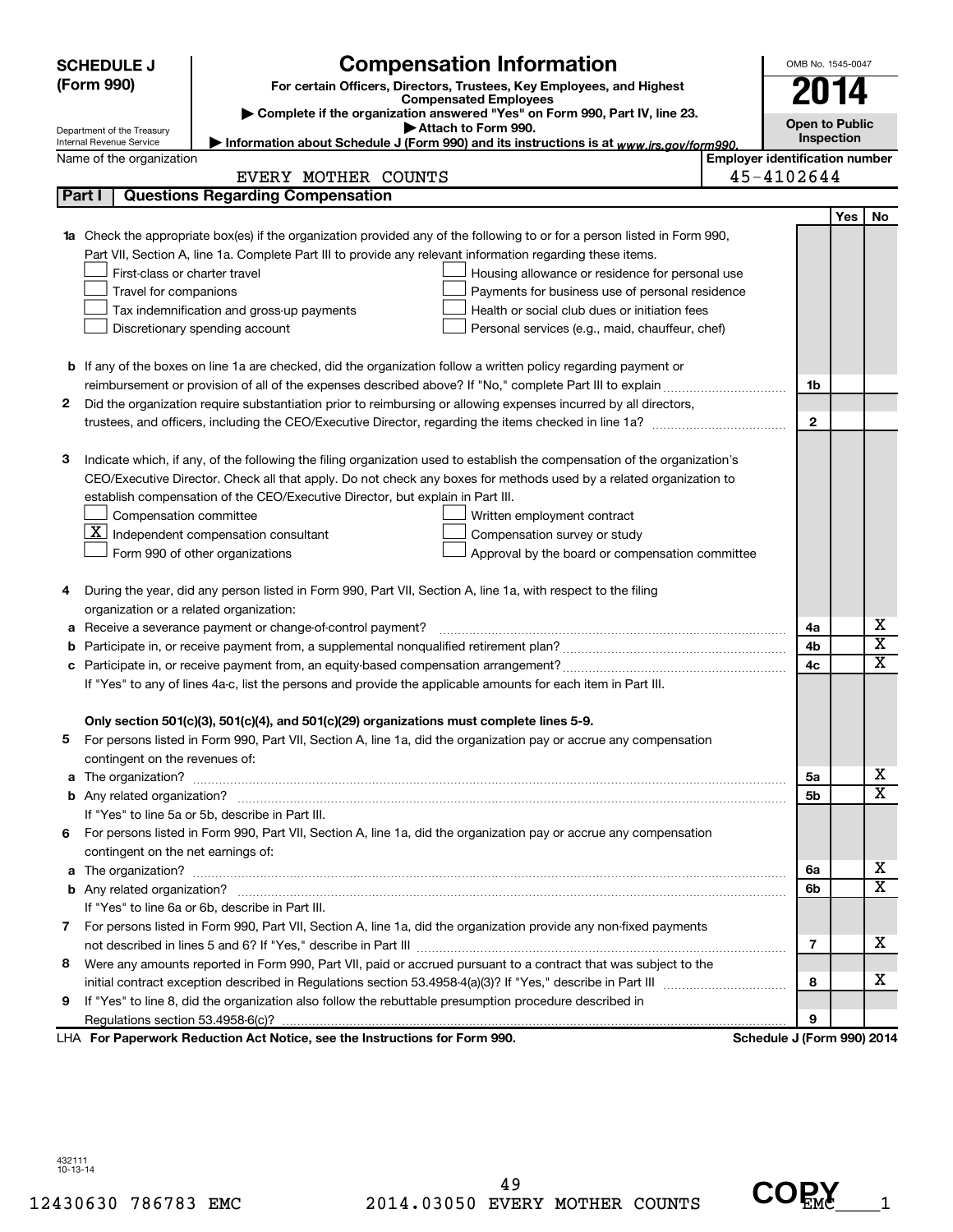**2**

#### Part II | Officers, Directors, Trustees, Key Employees, and Highest Compensated Employees.Use duplicate copies if additional space is needed.

For each individual whose compensation must be reported in Schedule J, report compensation from the organization on row (i) and from related organizations, described in the instructions, on row (ii). Do not list any individuals that are not listed on Form 990, Part VII.

Note. The sum of columns (B)(i)-(iii) for each listed individual must equal the total amount of Form 990, Part VII, Section A, line 1a, applicable column (D) and (E) amounts for that individual.

| (A) Name and Title               |                              |                          | (B) Breakdown of W-2 and/or 1099-MISC compensation |                                           | (C) Retirement and<br>other deferred | (D) Nontaxable<br>benefits | (E) Total of columns<br>$(B)(i)-(D)$ | (F) Compensation<br>in column (B)         |
|----------------------------------|------------------------------|--------------------------|----------------------------------------------------|-------------------------------------------|--------------------------------------|----------------------------|--------------------------------------|-------------------------------------------|
|                                  |                              | (i) Base<br>compensation | (ii) Bonus &<br>incentive<br>compensation          | (iii) Other<br>reportable<br>compensation | compensation                         |                            |                                      | reported as deferred<br>in prior Form 990 |
| (1) ERIN THORNTON                | (i)                          | 177,748.                 | $\overline{0}$ .                                   | $\overline{0}$ .                          | 7,620.                               | $\overline{0}$ .           | 185, 368.                            | $\overline{0}$ .                          |
| TREASURER AND EXECUTIVE DIRECTOR | (ii)                         | $\overline{0}$ .         | $\overline{0}$ .                                   | $\overline{0}$ .                          | $\overline{0}$ .                     | $\overline{0}$ .           | $\overline{\mathfrak{o}}$ .          | $\overline{0}$ .                          |
|                                  | $\qquad \qquad \textbf{(i)}$ |                          |                                                    |                                           |                                      |                            |                                      |                                           |
|                                  | (ii)                         |                          |                                                    |                                           |                                      |                            |                                      |                                           |
|                                  | $(\sf{i})$                   |                          |                                                    |                                           |                                      |                            |                                      |                                           |
|                                  | (ii)                         |                          |                                                    |                                           |                                      |                            |                                      |                                           |
|                                  | $(\sf{i})$                   |                          |                                                    |                                           |                                      |                            |                                      |                                           |
|                                  | (ii)                         |                          |                                                    |                                           |                                      |                            |                                      |                                           |
|                                  | $(\sf{i})$                   |                          |                                                    |                                           |                                      |                            |                                      |                                           |
|                                  | (ii)                         |                          |                                                    |                                           |                                      |                            |                                      |                                           |
|                                  | $(\sf{i})$                   |                          |                                                    |                                           |                                      |                            |                                      |                                           |
|                                  | (ii)                         |                          |                                                    |                                           |                                      |                            |                                      |                                           |
|                                  | $(\sf{i})$<br>(ii)           |                          |                                                    |                                           |                                      |                            |                                      |                                           |
|                                  | $(\sf{i})$                   |                          |                                                    |                                           |                                      |                            |                                      |                                           |
|                                  | (ii)                         |                          |                                                    |                                           |                                      |                            |                                      |                                           |
|                                  | $(\sf{i})$                   |                          |                                                    |                                           |                                      |                            |                                      |                                           |
|                                  | (ii)                         |                          |                                                    |                                           |                                      |                            |                                      |                                           |
|                                  | $(\sf{i})$                   |                          |                                                    |                                           |                                      |                            |                                      |                                           |
|                                  | (i)                          |                          |                                                    |                                           |                                      |                            |                                      |                                           |
|                                  | $(\sf{i})$                   |                          |                                                    |                                           |                                      |                            |                                      |                                           |
|                                  | (ii)                         |                          |                                                    |                                           |                                      |                            |                                      |                                           |
|                                  | $(\sf{i})$                   |                          |                                                    |                                           |                                      |                            |                                      |                                           |
|                                  | (ii)                         |                          |                                                    |                                           |                                      |                            |                                      |                                           |
|                                  | $(\sf{i})$                   |                          |                                                    |                                           |                                      |                            |                                      |                                           |
|                                  | (ii)                         |                          |                                                    |                                           |                                      |                            |                                      |                                           |
|                                  | $(\sf{i})$                   |                          |                                                    |                                           |                                      |                            |                                      |                                           |
|                                  | (ii)                         |                          |                                                    |                                           |                                      |                            |                                      |                                           |
|                                  | (i)                          |                          |                                                    |                                           |                                      |                            |                                      |                                           |
|                                  | (ii)                         |                          |                                                    |                                           |                                      |                            |                                      |                                           |
|                                  | (i)                          |                          |                                                    |                                           |                                      |                            |                                      |                                           |
|                                  | (ii)                         |                          |                                                    |                                           |                                      |                            |                                      |                                           |

**Schedule J (Form 990) 2014**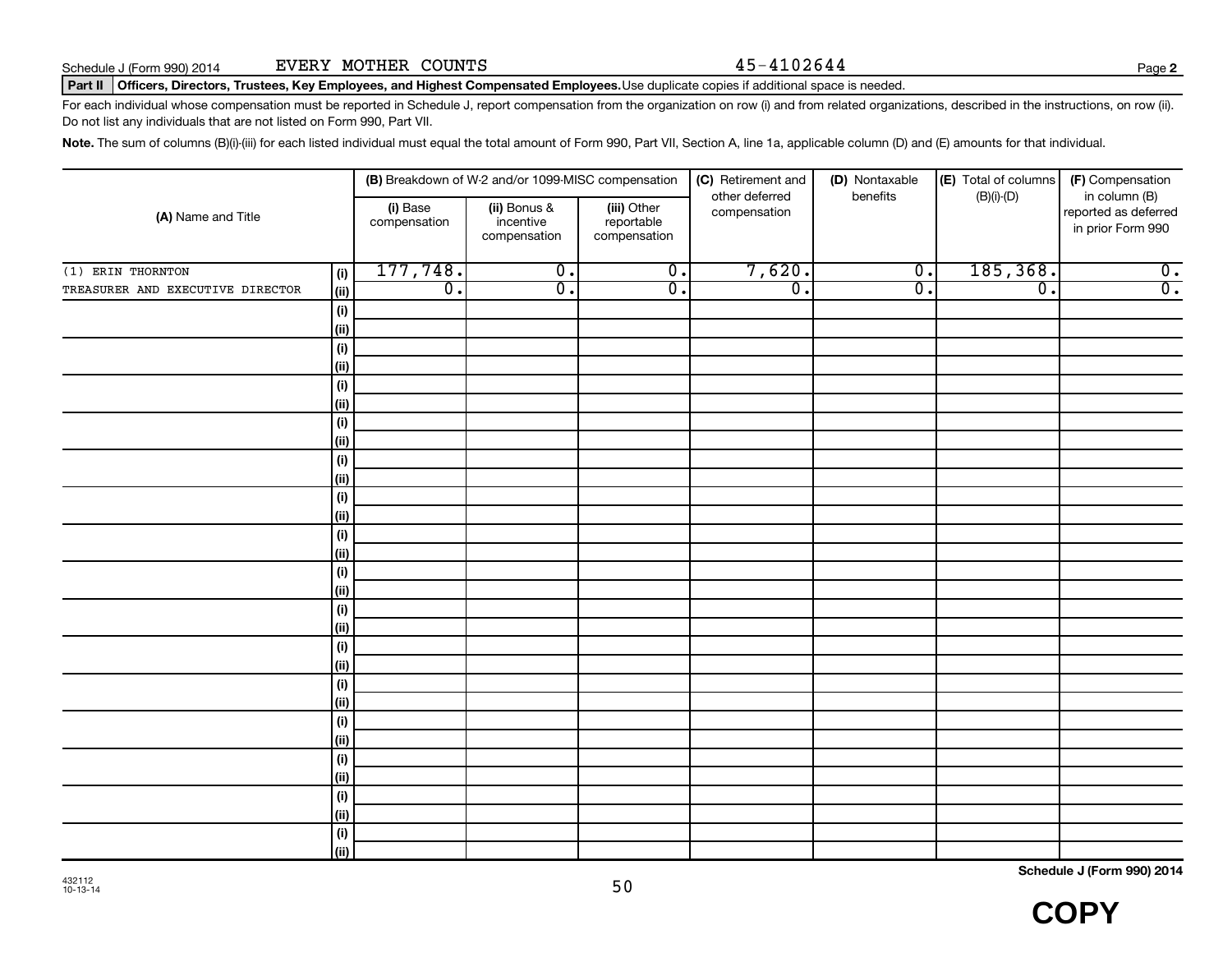**Part III Supplemental Information**

Provide the information, explanation, or descriptions required for Part I, lines 1a, 1b, 3, 4a, 4b, 4c, 5a, 5b, 6a, 6b, 7, and 8, and for Part II. Also complete this part for any additional information.

**Schedule J (Form 990) 2014**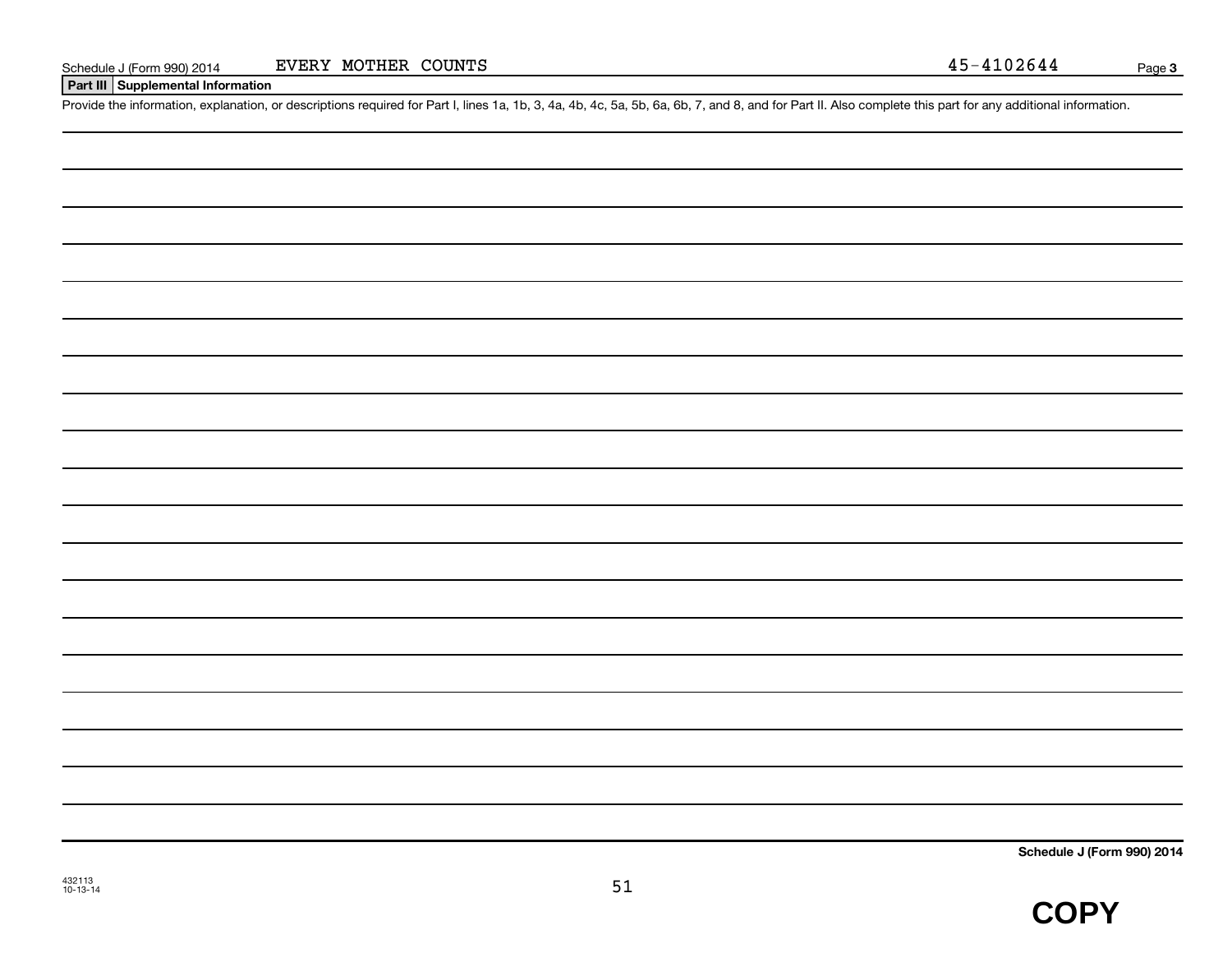| <b>SCHEDULE L</b><br>(Form 990 or 990-EZ) Complete if the organization answered "Yes" on Form 990, Part IV, line 25a, 25b, 26, 27, 28a,                                                                                                                           |                   | <b>Transactions With Interested Persons</b>                                                                                                                                                     |    |                            |  |                             |  |                                |     |           |                                    |                                            | OMB No. 1545-0047 |                                       |  |
|-------------------------------------------------------------------------------------------------------------------------------------------------------------------------------------------------------------------------------------------------------------------|-------------------|-------------------------------------------------------------------------------------------------------------------------------------------------------------------------------------------------|----|----------------------------|--|-----------------------------|--|--------------------------------|-----|-----------|------------------------------------|--------------------------------------------|-------------------|---------------------------------------|--|
| 28b, or 28c, or Form 990-EZ, Part V, line 38a or 40b.<br>Attach to Form 990 or Form 990-EZ.<br>Department of the Treasury<br>Information about Schedule L (Form 990 or 990-EZ) and its instructions is at www.irs.gov/form990.<br><b>Internal Revenue Service</b> |                   |                                                                                                                                                                                                 |    |                            |  |                             |  |                                |     |           |                                    | <b>Open To Public</b><br><b>Inspection</b> |                   |                                       |  |
| Name of the organization                                                                                                                                                                                                                                          |                   |                                                                                                                                                                                                 |    |                            |  |                             |  |                                |     |           |                                    |                                            |                   | <b>Employer identification number</b> |  |
| Part I                                                                                                                                                                                                                                                            |                   | EVERY MOTHER COUNTS<br>Excess Benefit Transactions (section 501(c)(3), section 501(c)(4), and 501(c)(29) organizations only).                                                                   |    |                            |  |                             |  |                                |     |           | 45-4102644                         |                                            |                   |                                       |  |
|                                                                                                                                                                                                                                                                   |                   | Complete if the organization answered "Yes" on Form 990, Part IV, line 25a or 25b, or Form 990-EZ, Part V, line 40b.                                                                            |    |                            |  |                             |  |                                |     |           |                                    |                                            |                   |                                       |  |
| 1<br>(a) Name of disqualified person                                                                                                                                                                                                                              |                   | (b) Relationship between disqualified                                                                                                                                                           |    |                            |  |                             |  |                                |     |           |                                    |                                            |                   | (d) Corrected?                        |  |
|                                                                                                                                                                                                                                                                   |                   | person and organization                                                                                                                                                                         |    |                            |  |                             |  | (c) Description of transaction |     |           |                                    |                                            | Yes               | No                                    |  |
|                                                                                                                                                                                                                                                                   |                   |                                                                                                                                                                                                 |    |                            |  |                             |  |                                |     |           |                                    |                                            |                   |                                       |  |
|                                                                                                                                                                                                                                                                   |                   |                                                                                                                                                                                                 |    |                            |  |                             |  |                                |     |           |                                    |                                            |                   |                                       |  |
|                                                                                                                                                                                                                                                                   |                   |                                                                                                                                                                                                 |    |                            |  |                             |  |                                |     |           |                                    |                                            |                   |                                       |  |
|                                                                                                                                                                                                                                                                   |                   |                                                                                                                                                                                                 |    |                            |  |                             |  |                                |     |           |                                    |                                            |                   |                                       |  |
| 2 Enter the amount of tax incurred by the organization managers or disqualified persons during the year under                                                                                                                                                     |                   |                                                                                                                                                                                                 |    |                            |  |                             |  |                                |     |           |                                    |                                            |                   |                                       |  |
| section 4958                                                                                                                                                                                                                                                      |                   |                                                                                                                                                                                                 |    |                            |  |                             |  |                                |     |           | $\triangleright$ \$                |                                            |                   |                                       |  |
|                                                                                                                                                                                                                                                                   |                   |                                                                                                                                                                                                 |    |                            |  |                             |  |                                |     |           |                                    |                                            |                   |                                       |  |
|                                                                                                                                                                                                                                                                   |                   |                                                                                                                                                                                                 |    |                            |  |                             |  |                                |     |           |                                    |                                            |                   |                                       |  |
| Part II                                                                                                                                                                                                                                                           |                   | Loans to and/or From Interested Persons.                                                                                                                                                        |    |                            |  |                             |  |                                |     |           |                                    |                                            |                   |                                       |  |
|                                                                                                                                                                                                                                                                   |                   | Complete if the organization answered "Yes" on Form 990-EZ, Part V, line 38a or Form 990, Part IV, line 26; or if the organization<br>reported an amount on Form 990, Part X, line 5, 6, or 22. |    |                            |  |                             |  |                                |     |           |                                    |                                            |                   |                                       |  |
| (a) Name of                                                                                                                                                                                                                                                       | (b) Relationship  | (c) Purpose                                                                                                                                                                                     |    | (d) Loan to or<br>from the |  | (e) Original                |  | (f) Balance due                |     | $(g)$ In  | <b>(h)</b> Approved<br>by board or |                                            |                   | (i) Written                           |  |
| interested person                                                                                                                                                                                                                                                 | with organization | of loan                                                                                                                                                                                         |    | organization?              |  | principal amount            |  |                                |     | default?  | committee?                         |                                            | agreement?        |                                       |  |
|                                                                                                                                                                                                                                                                   |                   |                                                                                                                                                                                                 | To | From                       |  |                             |  |                                | Yes | <b>No</b> | Yes                                | No                                         | Yes               | <b>No</b>                             |  |
|                                                                                                                                                                                                                                                                   |                   |                                                                                                                                                                                                 |    |                            |  |                             |  |                                |     |           |                                    |                                            |                   |                                       |  |
|                                                                                                                                                                                                                                                                   |                   |                                                                                                                                                                                                 |    |                            |  |                             |  |                                |     |           |                                    |                                            |                   |                                       |  |
|                                                                                                                                                                                                                                                                   |                   |                                                                                                                                                                                                 |    |                            |  |                             |  |                                |     |           |                                    |                                            |                   |                                       |  |
|                                                                                                                                                                                                                                                                   |                   |                                                                                                                                                                                                 |    |                            |  |                             |  |                                |     |           |                                    |                                            |                   |                                       |  |
|                                                                                                                                                                                                                                                                   |                   |                                                                                                                                                                                                 |    |                            |  |                             |  |                                |     |           |                                    |                                            |                   |                                       |  |
|                                                                                                                                                                                                                                                                   |                   |                                                                                                                                                                                                 |    |                            |  |                             |  |                                |     |           |                                    |                                            |                   |                                       |  |
|                                                                                                                                                                                                                                                                   |                   |                                                                                                                                                                                                 |    |                            |  |                             |  |                                |     |           |                                    |                                            |                   |                                       |  |
|                                                                                                                                                                                                                                                                   |                   |                                                                                                                                                                                                 |    |                            |  |                             |  |                                |     |           |                                    |                                            |                   |                                       |  |
| <b>Total</b><br>Part II                                                                                                                                                                                                                                           |                   | <b>Grants or Assistance Benefiting Interested Persons.</b>                                                                                                                                      |    |                            |  | $\blacktriangleright$ \$    |  |                                |     |           |                                    |                                            |                   |                                       |  |
|                                                                                                                                                                                                                                                                   |                   |                                                                                                                                                                                                 |    |                            |  |                             |  |                                |     |           |                                    |                                            |                   |                                       |  |
| Complete if the organization answered "Yes" on Form 990, Part IV, line 27.<br>(a) Name of interested person                                                                                                                                                       |                   | (b) Relationship between<br>interested person and<br>the organization                                                                                                                           |    |                            |  | (c) Amount of<br>assistance |  | (d) Type of<br>assistance      |     |           | (e) Purpose of<br>assistance       |                                            |                   |                                       |  |
|                                                                                                                                                                                                                                                                   |                   |                                                                                                                                                                                                 |    |                            |  |                             |  |                                |     |           |                                    |                                            |                   |                                       |  |
|                                                                                                                                                                                                                                                                   |                   |                                                                                                                                                                                                 |    |                            |  |                             |  |                                |     |           |                                    |                                            |                   |                                       |  |
|                                                                                                                                                                                                                                                                   |                   |                                                                                                                                                                                                 |    |                            |  |                             |  |                                |     |           |                                    |                                            |                   |                                       |  |
|                                                                                                                                                                                                                                                                   |                   |                                                                                                                                                                                                 |    |                            |  |                             |  |                                |     |           |                                    |                                            |                   |                                       |  |
|                                                                                                                                                                                                                                                                   |                   |                                                                                                                                                                                                 |    |                            |  |                             |  |                                |     |           |                                    |                                            |                   |                                       |  |
|                                                                                                                                                                                                                                                                   |                   |                                                                                                                                                                                                 |    |                            |  |                             |  |                                |     |           |                                    |                                            |                   |                                       |  |
|                                                                                                                                                                                                                                                                   |                   |                                                                                                                                                                                                 |    |                            |  |                             |  |                                |     |           |                                    |                                            |                   |                                       |  |
|                                                                                                                                                                                                                                                                   |                   |                                                                                                                                                                                                 |    |                            |  |                             |  |                                |     |           |                                    |                                            |                   |                                       |  |
|                                                                                                                                                                                                                                                                   |                   |                                                                                                                                                                                                 |    |                            |  |                             |  |                                |     |           |                                    |                                            |                   |                                       |  |

LHA For Paperwork Reduction Act Notice, see the Instructions for Form 990 or 990-EZ. Schedule L (Form 990 or 990-EZ) 2014

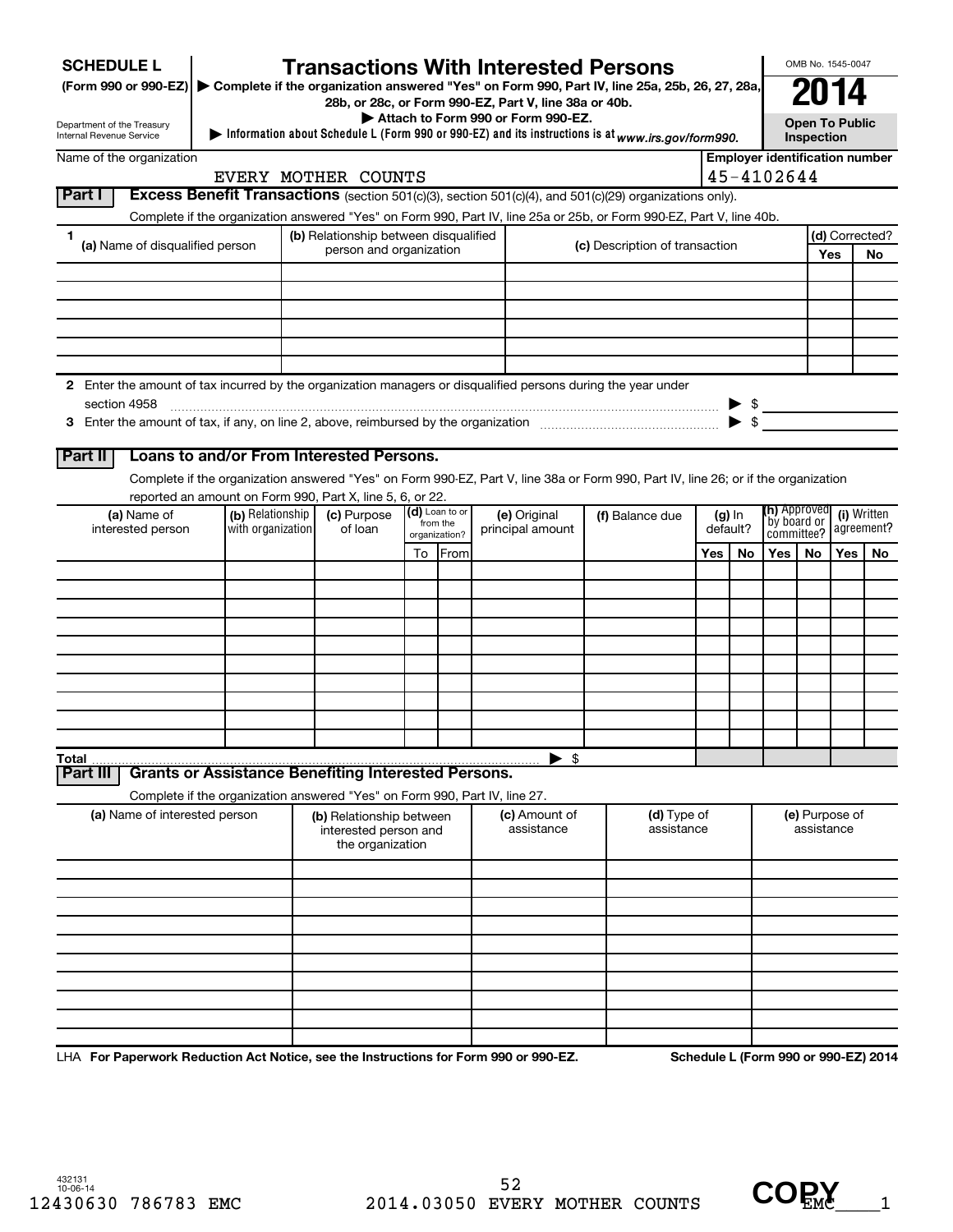| <b>Part IV   Business Transactions Involving Interested Persons.</b> |  |                       |  |
|----------------------------------------------------------------------|--|-----------------------|--|
| Schedule L (Form 990 or 990-EZ) 2014 EVERY MOTHER COUNTS             |  | $45 - 4102644$ Page 2 |  |

Complete if the organization answered "Yes" on Form 990, Part IV, line 28a, 28b, or 28c.

| (a) Name of interested person | (b) Relationship between interested<br>person and the organization | (c) Amount of<br>transaction | (d) Description of<br>transaction | revenues?  | (e) Sharing of<br>organization's |
|-------------------------------|--------------------------------------------------------------------|------------------------------|-----------------------------------|------------|----------------------------------|
|                               |                                                                    |                              |                                   | <b>Yes</b> | No                               |
| MARIAM NAFICY                 | NAFICY IS A BOA<br>MS.                                             | 95,520. MINTED               | PROVI                             |            | х                                |
| CHRISTY TURLINGTON BURNS      | MS. BURNS IS THE PR                                                |                              | 53, 250. THE ORGANIZ              |            | х                                |
|                               |                                                                    |                              |                                   |            |                                  |
|                               |                                                                    |                              |                                   |            |                                  |
|                               |                                                                    |                              |                                   |            |                                  |
|                               |                                                                    |                              |                                   |            |                                  |
|                               |                                                                    |                              |                                   |            |                                  |
|                               |                                                                    |                              |                                   |            |                                  |
|                               |                                                                    |                              |                                   |            |                                  |
|                               |                                                                    |                              |                                   |            |                                  |

#### **Part V Supplemental Information**

Provide additional information for responses to questions on Schedule L (see instructions).

SCH L, PART IV, BUSINESS TRANSACTIONS INVOLVING INTERESTED PERSONS:

(A) NAME OF PERSON: MARIAM NAFICY

(B) RELATIONSHIP BETWEEN INTERESTED PERSON AND ORGANIZATION:

MS. NAFICY IS A BOARD MEMBER AT EMC AND THE CEO OF MINTED, LLC

(D) DESCRIPTION OF TRANSACTION: MINTED PROVIDED ROYALTY PAYMENTS TO THE

ORGANIZATION.

(A) NAME OF PERSON: CHRISTY TURLINGTON BURNS

(B) RELATIONSHIP BETWEEN INTERESTED PERSON AND ORGANIZATION:

MS. BURNS IS THE PRESIDENT AND A BOARD MEMBER AT EMC AND A CO-FOUNDER OF TU

(D) DESCRIPTION OF TRANSACTION: THE ORGANIZATION PAID TURLEY PICTURES

FOR SERVICES DURING 2014.

**Schedule L (Form 990 or 990-EZ) 2014**

432132 10-06-14

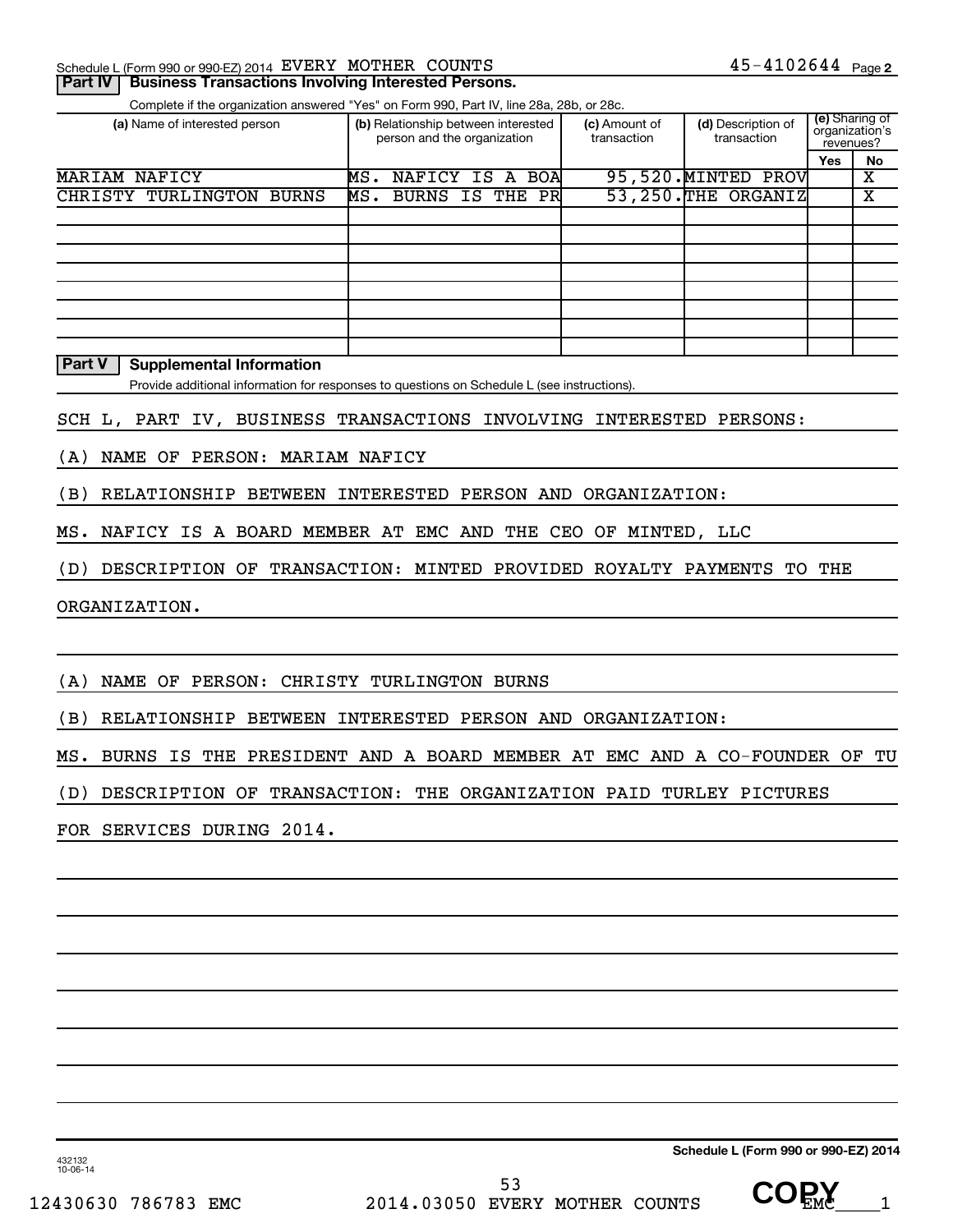OMB No. 1545-0047 Department of the Treasury Internal Revenue Service Information about Schedule O (Form 990 or 990-EZ) and its instructions is at www.irs.gov/form990. **Complete to provide information for responses to specific questions on Form 990 or 990-EZ or to provide any additional information. | Attach to Form 990 or 990-EZ. (Form 990 or 990-EZ) Open to Public Inspection Employer identification number** Name of the organization SCHEDULE O **Supplemental Information to Form 990 or 990-EZ 2014**<br>(Form 990 or 990-EZ) **2014** EVERY MOTHER COUNTS 45-4102644 FORM 990, PART I, LINE 1, DESCRIPTION OF ORGANIZATION MISSION: SAFE FOR EVERY MOTHER. WE INFORM, ENGAGE, AND MOBILIZE NEW AUDIENCES TO TAKE ACTIONS AND RAISE FUNDS THAT SUPPORT MATERNAL HEALTH PROGRAMS AROUND THE WORLD. FORM 990, PART III, LINE 4A, PROGRAM SERVICE ACCOMPLISHMENTS: C) A \$10,000 GRANT TO THE DEPARTEMENT DE SANTE DE COMMUNAUTE PRESBYTERIENNE DE KENSHASA WHICH PROVIDES C-SECTION INSTRUMENT SETS, DELIVERY AND POSTPARTUM BEDS, AND AN INCINERATOR TO SEVEN CLINICS IN THE DEMOCRATIC REPUBLIC OF CONGO; D) A \$135,402 GRANT TO MIDWIVES FOR HAITI TO TRAIN SKILLED BIRTH ATTENDANTS TO FILL A CRITICAL GAP IN THE HEALTHCARE WORKFORCE AND TO SUPPORT THE CONSTRUCTION, EQUIPPING AND OPERATION OF A BIRTH CENTER IN RURAL HAITI;

E) A \$127,400 GRANT TO COMMENSENSE CHILDBIRTH TO SUPPORT PRENATAL CARE AND EDUCATION FOR LOW-INCOME, AT-RISK MOTHERS IN CENTRAL FLORIDA;

F) A \$422,520 GRANT TO BAYLOR UGANDA TO SUBSIDIZE VOUCHERS USED TO TRANSPORT PREGNANT WOMEN TO A CLINIC TO RECEIVE PRENATAL, DELIVERY AND POST-PARTUM CARE, PROVIDE "MAMA-KITS" AND TO FACILITATE AND INCENTIVIZE FACILITY BIRTHS IN WESTERN UGANDA;

432211 08-27-14 LHA For Paperwork Reduction Act Notice, see the Instructions for Form 990 or 990-EZ. Schedule O (Form 990 or 990-EZ) (2014) G) A \$121,742 GRANT TO PARTNERS IN HEALTH TO TRAIN NEW SKILLED BIRTH

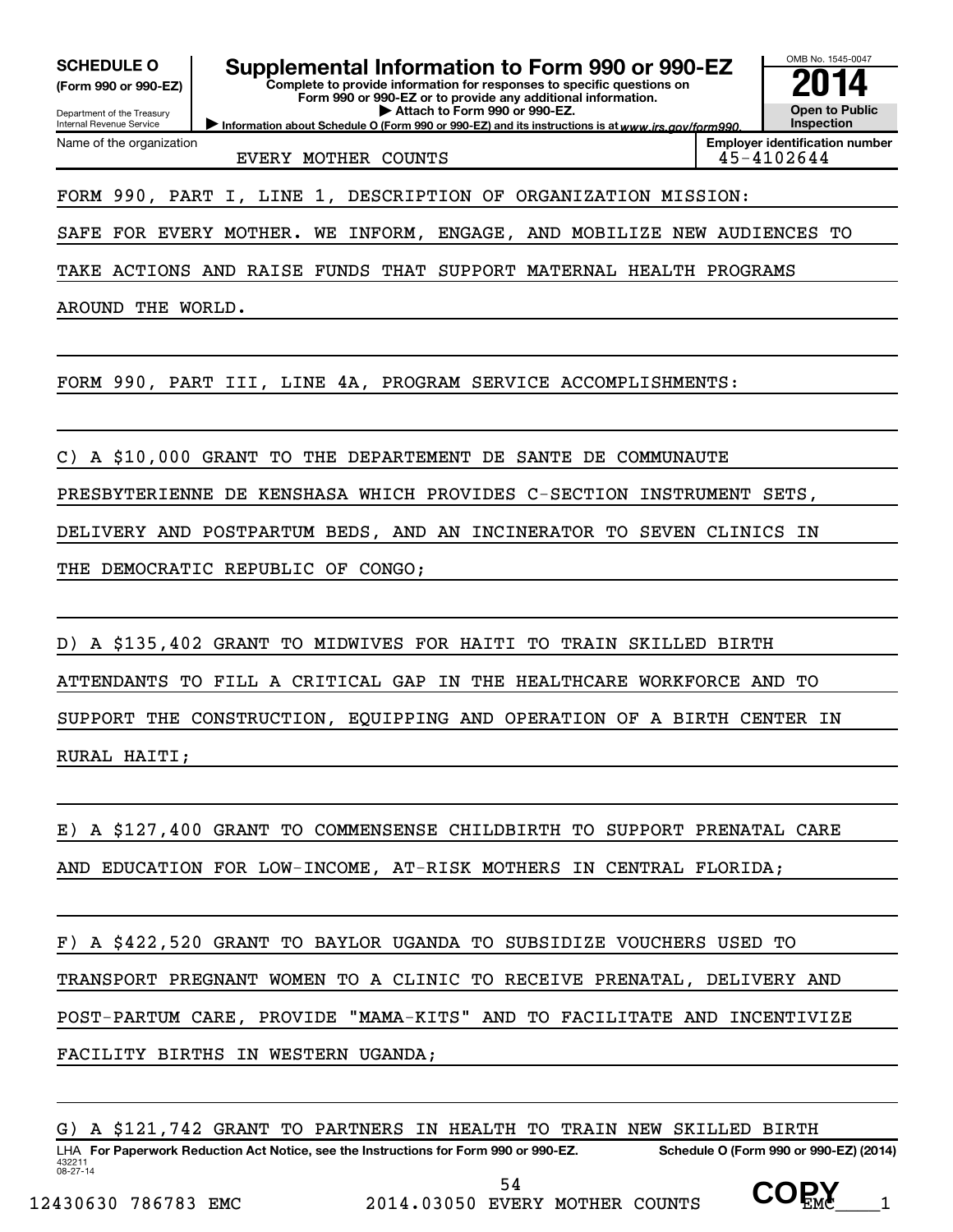| Schedule O (Form 990 or 990-EZ) (2014)                                  | Page 2                                              |  |  |
|-------------------------------------------------------------------------|-----------------------------------------------------|--|--|
| Name of the organization<br>EVERY MOTHER COUNTS                         | <b>Employer identification number</b><br>45-4102644 |  |  |
| ATTENDANTS, TO SUPPORT A RURAL COMMUNITY CLINIC AND TO EDUCATE EXISTING |                                                     |  |  |
| HEALTH PROVIDERS IN PREGNANCY, LABOR AND DELIVERY CARE IN HAITI.        |                                                     |  |  |

FORM 990, PART VI, SECTION B, LINE 11:

ONCE THE FEDERAL FORM 990 IS COMPLETED, IT IS REVIEWED BY OUR EXECUTIVE DIRECTOR AND GENERAL COUNSEL AND THEN SENT TO THE ORGANIZATION'S BOARD OF DIRECTORS FOR REVIEW AND APPROVAL BY THE FULL BOARD.

FORM 990, PART VI, SECTION B, LINE 12C:

FORM 990, PART VI, SECTION B, LINE 12B - DIRECTORS, OFFICERS AND KEY EMPLOYEES ARE REQUIRED TO PROMPTLY DISCLOSE TO THE BOARD OF DIRECTORS ANY SITUATIONS OR TRANSACTIONS THAT COULD LEAD TO A CONFLICT OF INTEREST OR THE APPEARANCE OF A CONFLICT OF INTEREST. THE BOARD (WITH THE INDIVIDUAL IN QUESTION ABSTAINING IF APPLICABLE) THEN DECIDES WHETHER A CONFLICT OR INTEREST, OR THE APPEARANCE OF A CONFLICT OF INTEREST, EXISTS AND WHETHER IT MUST BE AVOIDED OR TERMINATED.

FORM 990, PART VI, SECTION B, LINE 12C - THE COI POLICY IS ALWAYS TAKEN INTO CONSIDERATION WHEN THERE IS THE POTENTIAL FOR CONFLICT, PARTICULARLY WHEN SIGNING NEW CONTRACTS OR BEGINNING NEW RELATIONSHIP.

432212 08-27-14 **Schedule O (Form 990 or 990-EZ) (2014)** ANY POSSIBLE APPEARANCE OF CONFLICT OF INTEREST THAT ARISES IN THE COURSE OF BUSINESS IS RESEARCHED TO DETERMINE THE EXISTENCE OF A CONFLICT. IF A CONFLICT OF INTEREST IS IDENTIFIED, THE CHAIR OF THE BOARD OF DIRECTORS, OR THE CHIEF EXECUTIVE OFFICER AS DESIGNATED BY THE CHAIR, SHARES THIS INFORMATION WITH THE THE BOARD FOR ITS ACTION. IF A POTENTIAL CONFLICT INVOLVES A BOARD MEMBER, THAT MEMBER IS PRECLUDED FROM VOTING ON THE MATTER.

 **COPY**